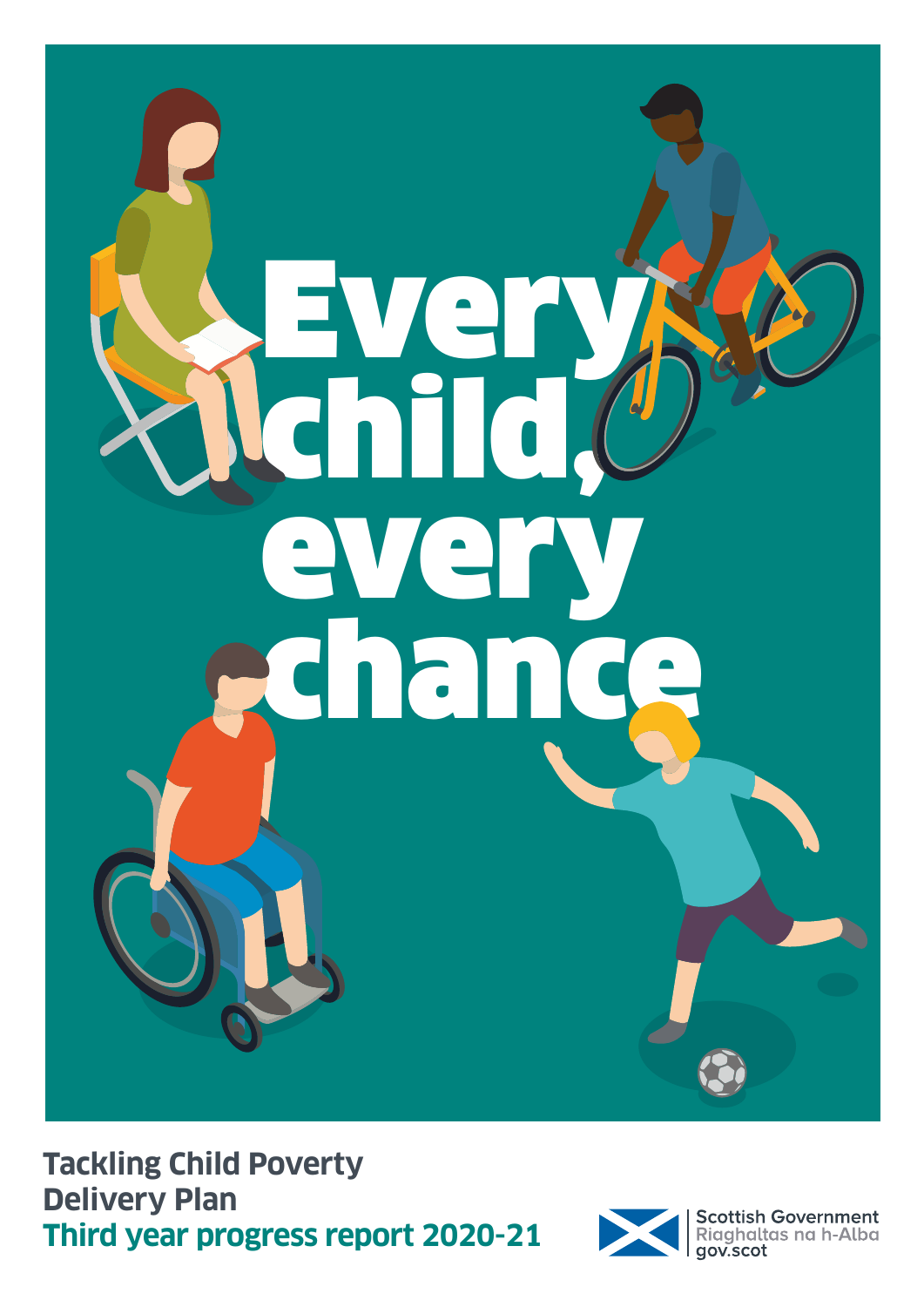## **Contents**

**[Annex A: Child Poverty Measurement Framework 2019/20](https://www.gov.scot/ISBN/978-1-80201-058-9) Annex B: [Evidence review on families with a disabled adult or child](http://www.gov.scot/ISBN/9781802011159) Annex C: [Child Poverty in Families with a Disabled Adult or Child –](http://www.gov.scot/ISBN/9781802011364) Easy Read**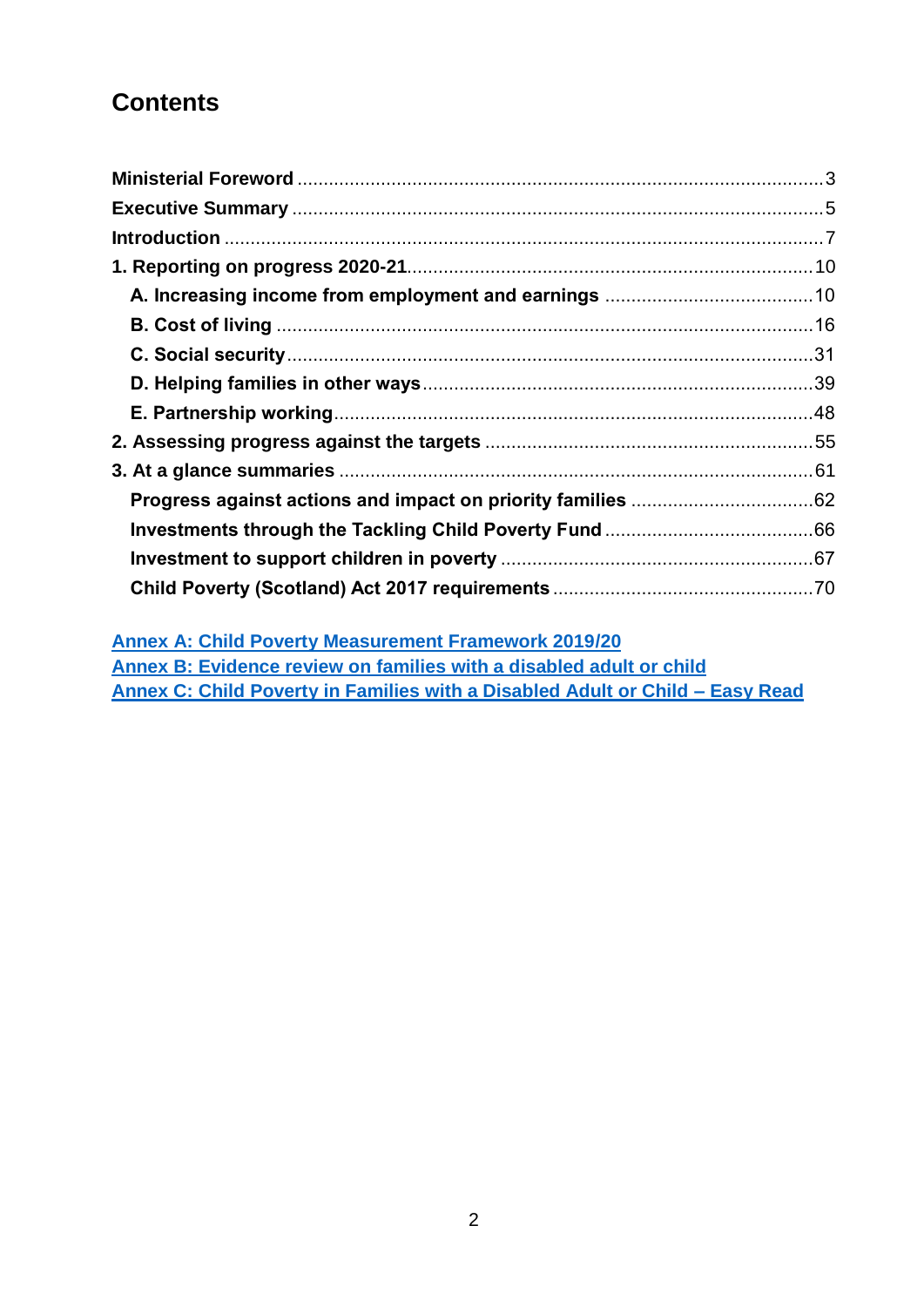## <span id="page-2-0"></span>**Ministerial Foreword**



**When we published our Tackling Child Poverty Delivery Plan in 2018 we could never have predicted a worldwide pandemic with the scale of impact of COVID-19. Whilst the crisis necessitated the pause of a number of key activities, we mounted an unparalleled response to protect people and communities. This has accelerated work in a number of key areas and shown the capacity and capability to make significant change at pace. We will carry forward this momentum as we focus on our national mission to end child poverty once and for all.**

Over the past year we made over £1 billion of additional investment through our Communities Funding Package, working across government to support people and communities and to protect the essential services on which they rely. Work on child poverty to date strongly grounded these efforts, both at a national and local level, and resulted in focused support to mitigate the impacts of the pandemic on children and their families.

Together with our partners in local authorities we strengthened existing mechanisms, including the Scottish Welfare Fund, Council Tax Reduction scheme and Discretionary Housing Payments, and delivered enhanced support through Free School Meals to deliver alternate provision during holidays and school closures and to provide hardship payments to many of the lowest income families in the country. We also provided flexible funding for local authorities to take targeted approaches to tackle food and financial insecurity, supporting innovative action and enabling local needs to be met.

The third sector and community organisations played a key role. Backed by over £100 million of additional investment they worked tirelessly to provide a wide range of support to meet the needs of people across Scotland – supporting wellbeing and tackling both food and financial insecurity.

And, despite the impact of the pandemic, we continued to deliver upon commitments made within our Tackling Child Poverty Delivery Plan, including launching the Scottish Child Payment – which is already supporting thousands of families across Scotland.

However we know that the impacts of COVID-19 risk pushing more children into poverty in Scotland, especially given the UK Government's planned removal of the £20 uplift to Universal Credit which threatens to undermine the benefit of the Scottish Child Payment for families. That is why we have committed strong action within the first 100 days of this new Parliament in order to drive progress at pace, and committed additional longer term action to support recovery and renewal and to help build a fairer and more prosperous Scotland.

These actions are focused across the drivers of poverty reduction – helping families increase their earnings, reduce their essential expenditure and providing increased support through social security – as well as supporting wider wellbeing for children and families.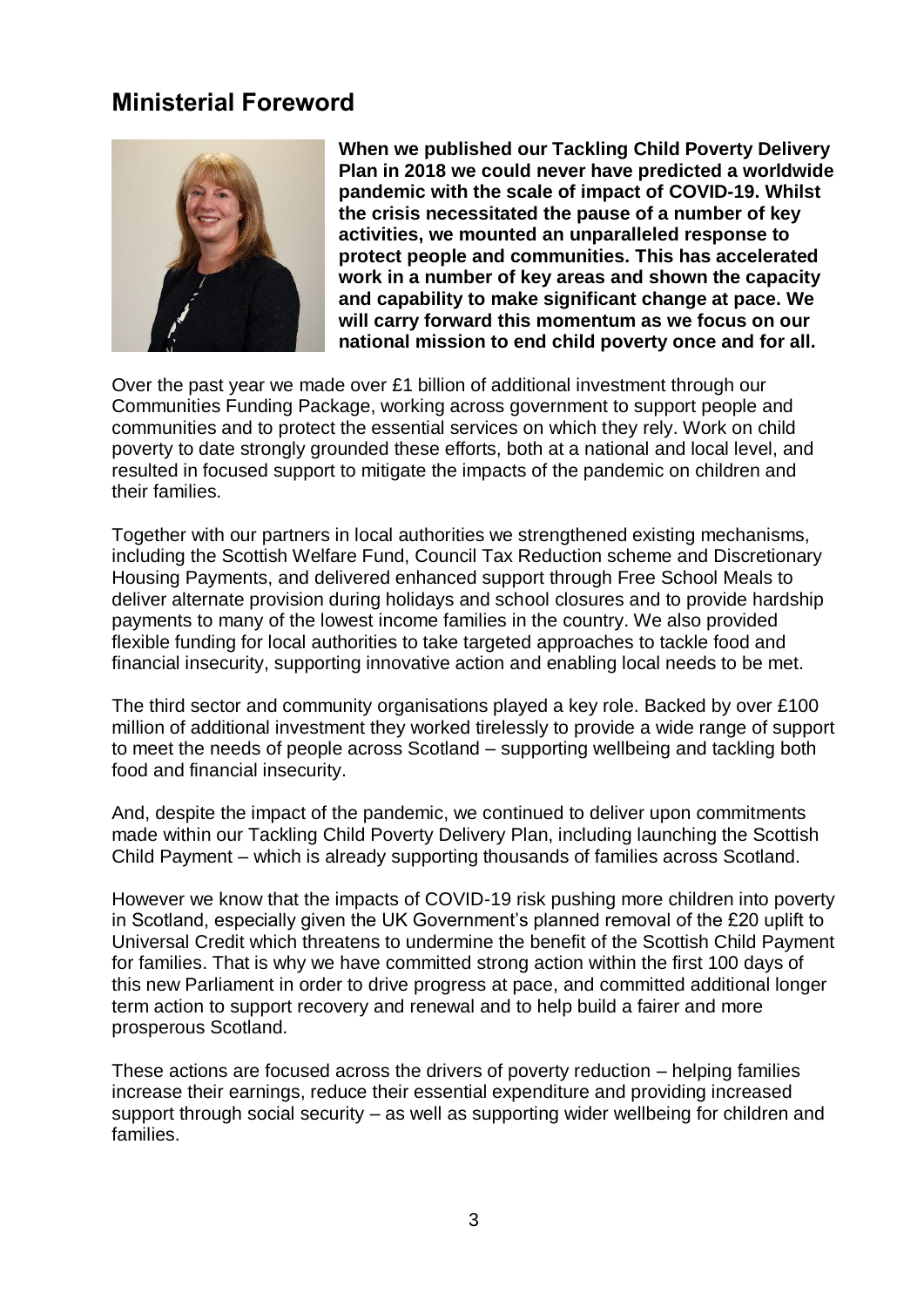New commitments reflected within this annual report include our plans to double the value of the Scottish Child Payment to £80 every four weeks by the end of this Parliamentary term, providing even greater support to more children, and to delivering bridging payments – building on the hardship payments made during the pandemic – to deliver support now to children not yet able to benefit.

We have set out our ambitions for the future of affordable housing in Scotland through Scotland's first long-term housing strategy. This includes our commitment to deliver 100,000 affordable homes over the next decade, to tackle high rents and increase stability for those in the private sector and to end homelessness – all of which are supporting our action to tackle child poverty.

We have also set out ambitious plans to explore a new Minimum Income Guarantee and Universal Basic Services, which have the potential to revolutionise our public services and lift thousands of children out of poverty.

Over the coming year we will continue to work with the pace, passion and determination we have shown through our pandemic response in order to drive down levels of child poverty in Scotland.

We will also work closely with our partners, experts by experience and with children and young people themselves in order to prepare our next Tackling Child Poverty Delivery Plan. We will build upon the action taken to date and upon the strong evidence base established, guided by the recommendations and challenge offered by the Poverty and Inequality Commission.

This year's annual progress report highlights that all of the actions we have previously reported on are either in progress or delivered. It also highlights that the scale of our investment targeted at low income families with children continues to grow, rising to nearly £1 billion – including £118 million of targeted investment made through our response to COVID-19. This is part of almost £2.5 billion invested to support all low income households, including over £434 million of additional investment in social protections as a result of COVID-19.

Whilst there are uncertain times ahead, we will deliver upon our national mission to tackle child poverty. The pandemic has demonstrated that working together, with a united focus, we can deliver change at both the pace and scale required.

#### **Shona Robison Cabinet Secretary for Social Justice, Housing and Local Government**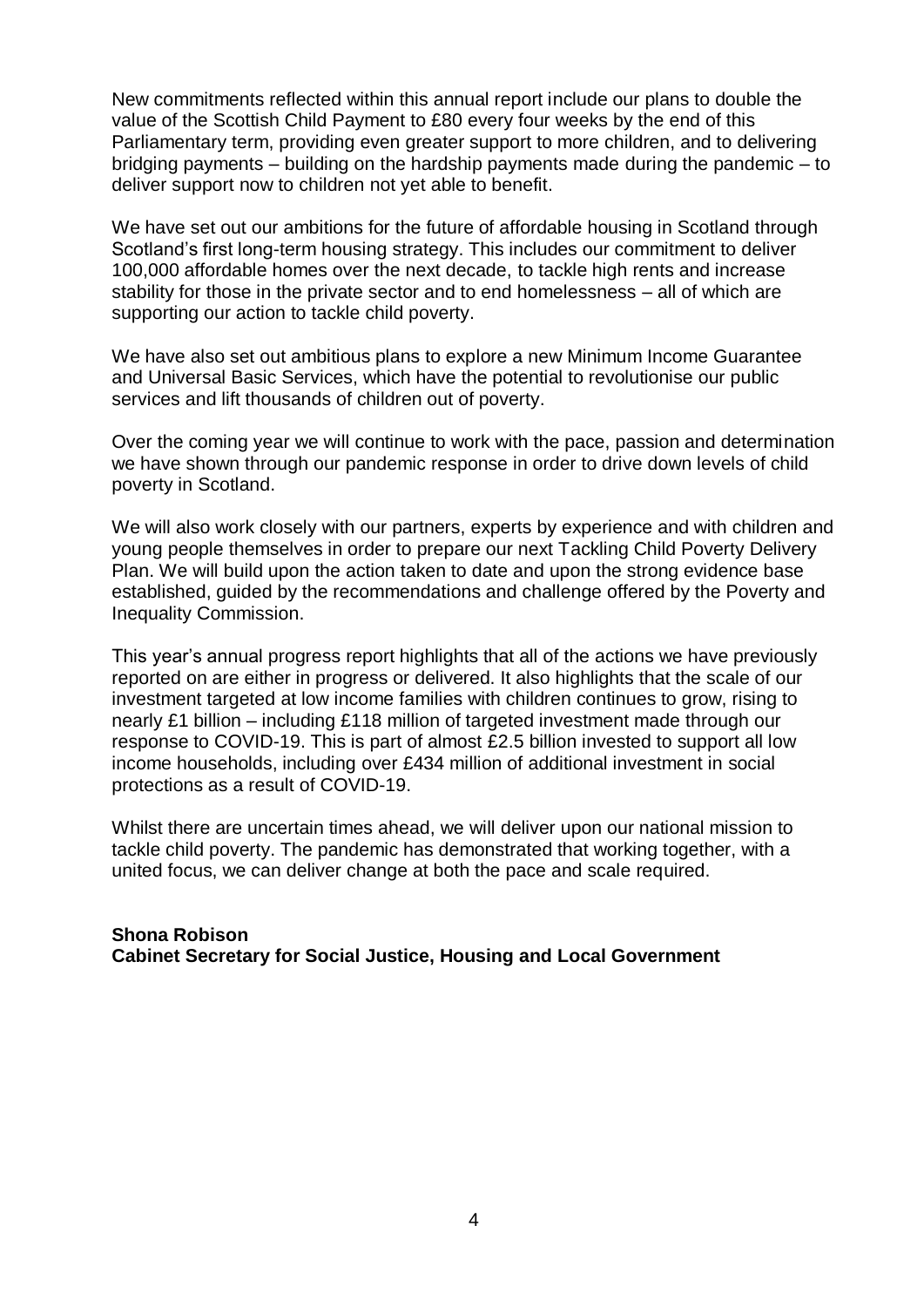## <span id="page-4-0"></span>**Executive Summary**

This progress report captures the range of activity taken forward in 2020/21, the third year of our four year delivery plan period. Despite the considerable impacts of COVID-19, which necessitated the pausing of key activity, we have continued to drive forward progress in implementing the actions committed. As a result, all of the actions reported on last year are now either in progress or being delivered.

We also brought forward a wide range of new and additional support to help people and communities impacted by the pandemic, backed by over £1 billion of investment. Key programmes are reflected within this report and summarised below.

Where planned progress has been delayed due to the pandemic, we have reflected this within the updates provided and given revised timescales for delivery.

Within the reporting year we continued to deliver progress as part of our Tackling Child Poverty Delivery Plan, but also introduced a wide range of additional support to protect people and communities through our response to COVID-19. Key actions taken this year include:

- Introducing the Scottish Child Payment for eligible children aged under 6 on 15 February 2021, with thousands of families already benefitting from this new support worth £40 every 4 weeks
- Investing over £56 million in the continuation of Free School Meal provision for low income families during school closures, periods of online learning and school holidays
- Delivering two £100 hardship payments benefitting around 145,000 children and young people from low income households receiving Free School Meals
- Delivering over 36,000 devices through our Connecting Scotland programme which aims to eradicate digital exclusion in Scotland, with over 17,000 families with children and 4,000 young care leavers supported to date
- Providing over £100 million of additional investment in third sector and community organisations to enable them to respond to local and community need – including to tackle food insecurity and promote wellbeing
- Committing over £375 million in education recovery funding over the course of 2020/21 and 2021/22, supporting a range of work to accelerate learning recovery, support children and young people's health and wellbeing, targeted youth services and digital devices and connectivity for those who need it
- Allocating considerable resource to local authorities to tackle food and financial insecurity through a cash-first approach, including an additional £22 million for the Scottish Welfare Fund, £8 million for Discretionary Housing Payments, £30 million to tackle food insecurity and £40 million to tackle financial insecurity
- Introducing the Job Start Payment on 17 August, and awarding over £277,000 by the end of March 2021
- Opening our Access to Child Care Fund which is now supporting 15 projects to deliver a range of childcare models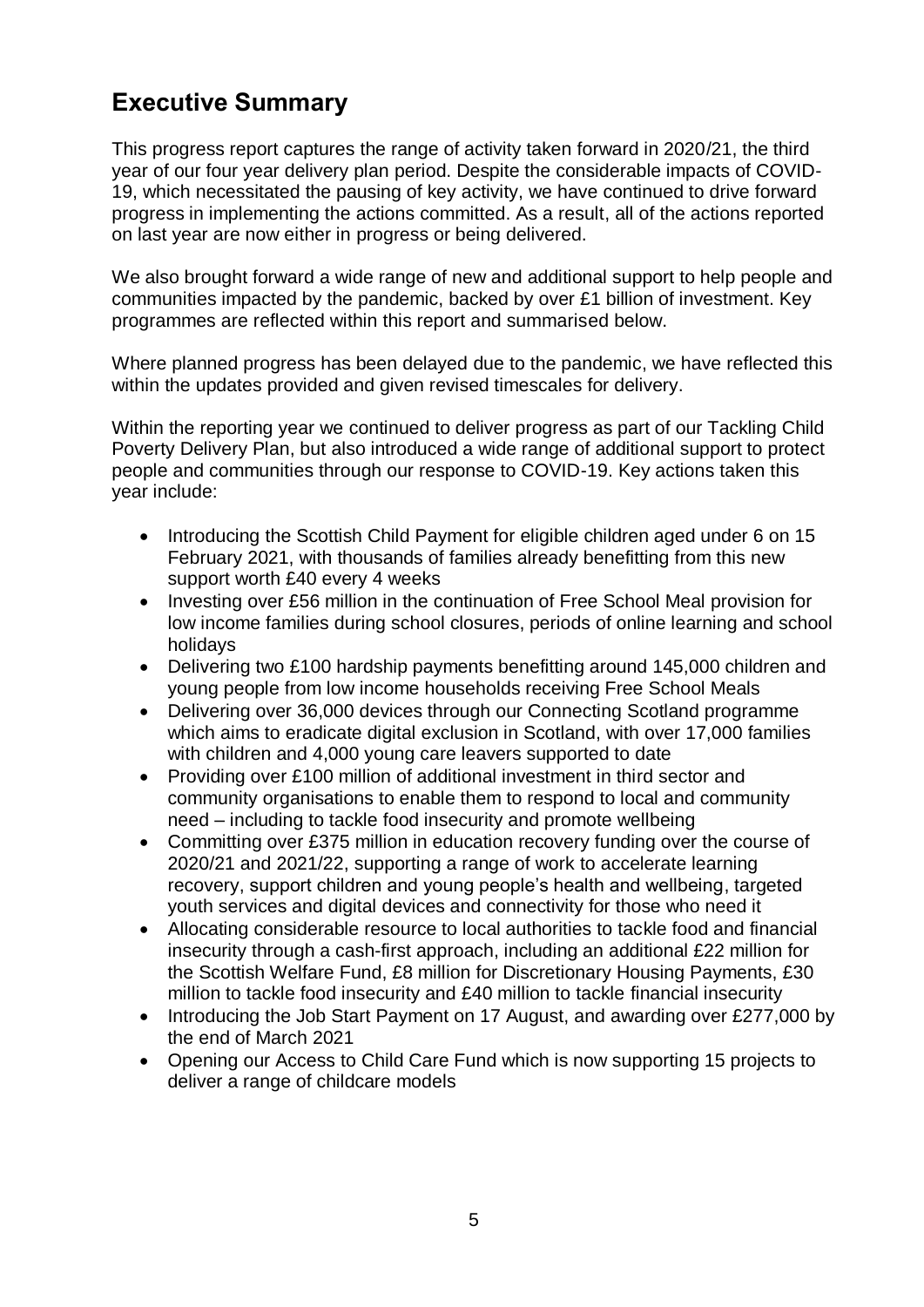In the coming year we will focus on delivering further progress on our ambition to eradicate child poverty and will support recovery and renewal from COVID-19 by building upon our response. Key actions include:

- Making additional payments for children and young people in receipt of Free School Meals, paying £520 in 2021 and 2022 until the Scottish Child Payment is rolled out in full
- Doubling the value of the Scottish Child Payment to £80 every four weeks by the end of this Parliamentary term
- Commencing the expansion of universal Free School Meal provision in primary schools and delivering alternate Free School Meal support for all eligible children in holiday periods staring with P4s this year
- Completing roll-out of 1,140 hours of funded Early Learning and Childcare
- Increasing the School Clothing Grant to at least £120 per primary school child and £150 per secondary school child
- Continuing delivery of our ambitious Connecting Scotland programme, reaching 60,000 households by the end of 2021
- Rolling out our £20 million summer programme for pupils, helping children socialise, play and reconnect
- Increasing the value of Best Start Foods payments to £4.50 per week from 1 August 2021

We will also work to develop our next Tackling Child Poverty Delivery Plan, undertaking consultation with people with lived experience, including children themselves, and key partners. In developing our plan we will give careful consideration to the learning which has emerged as part of the COVID-19 response in order to maintain the momentum and focus on delivering positive outcomes for the people of Scotland. We will also consider the calls to action of the Social Renewal Advisory Board and the recommendations of our Poverty and Inequality Commission, as we set out a plan to deliver the progress needed on our ambition to eradicate child poverty in Scotland.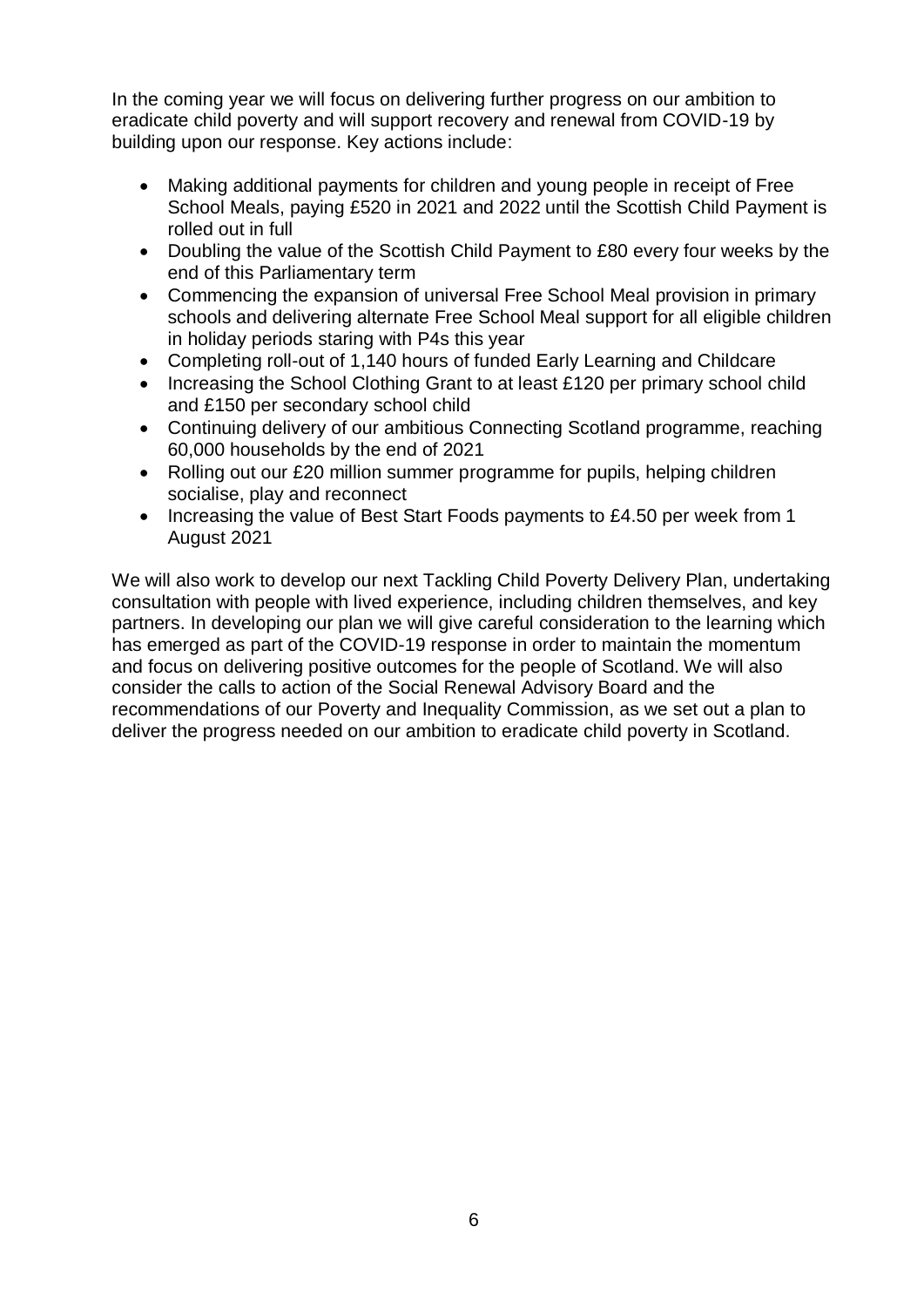## <span id="page-6-0"></span>**Introduction**

This is the third annual progress report on our delivery plan. It strengthens our knowledge and understanding of poverty and informs our long term strategy. It covers the period immediately following the country's move into a national lockdown in response to COVID-19 and reflects the progress delivered to 31 March 2021 and the response to the pandemic to support low income families.

Over the course of 2020/21 we made over £1 billion of additional investment to help local communities through the pandemic, and to build resilience in public services. This includes over half a billion through the Communities Funding Package, distributed across councils, local services and initiatives to support those in need. A further £479 million was awarded to local councils in addition to this to meet demand for local services and build resilience across the sector. How this funding has been allocated across local authorities can be found using our Communities Funding Mapping Tool<sup>1</sup> and we estimated over half of the total funding available was focused on supporting low income households.

In total we estimate that around £2.5 billion was invested in support targeted at low income households in 2020/21, including almost £1 billion focused on supporting children in those households.

Our response placed a strong emphasis on protecting children and young people and on mitigating the impacts of poverty, building on the shared knowledge and approach established by our Tackling Child Poverty Delivery Plan. This includes a focus on those at greatest risk, including within our priority families<sup>2</sup>. Our Communities Funding included an additional £56 million to enable the continuation of alternate Free School Meal provision, £32 million to deliver new COVID Hardship Payments to around 145,000 children and young people and almost £5 million of additional funding, to support families through the difficult winter period, through children's charities. We also tackled new and emergent challenges such as digital exclusion through the introduction of our ambitious Connecting Scotland programme.

Despite the challenges presented by the pandemic, we also introduced the Scottish Child Payment, which is now supporting around 79,000 children in over 60,000 families across Scotland. We remain committed to completing the expansion of the Scottish Child Payment for children and young people aged 6 – 15 by the end of 2022 and have committed new bridging payments, delivered through local authorities, to support many families on the lowest incomes immediately.

However, as a result of the restrictions in place to protect people's lives and wellbeing, we were not able to deliver the progress anticipated for key programmes - including our expansion of Early Learning and Childcare, delivery of affordable homes and Parental Employability Support Fund. In recognition of the significant importance of these commitments to our national mission to eradicate child poverty, we have made as much progress as is possible. Where commitments have not already been delivered, we have agreed ambitious and realistic timescales for completion.

<sup>&</sup>lt;u>.</u> <sup>1</sup> [Communities Funding Mapping Tool](https://community-funding-mapping-1-1-scotgov.hub.arcgis.com/) - Scottish Government

<sup>&</sup>lt;sup>2</sup> Priority family types include: Lone parent families, the large majority of which are headed by women; Families which include a disabled adult or child; Larger families; Minority ethnic families; Families with a child under one year old; Families where the mother is under 25 years of age.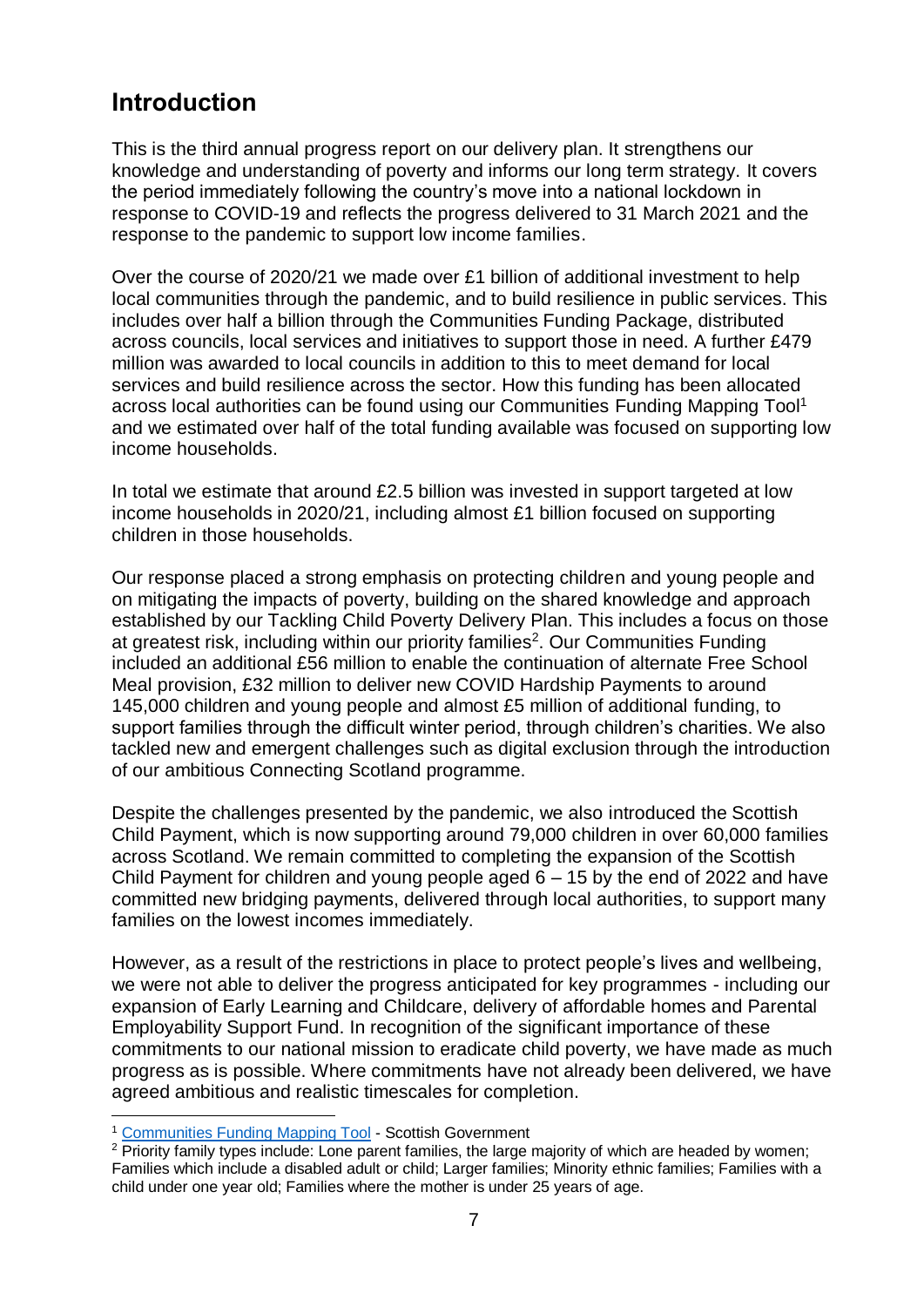In the year ahead we will have a strong focus on recovery and renewal, ensuring that we build back in a fairer way which embeds the learning from our COVID-19 response. We will help to drive this progress through a range of new actions which are reflected in this report. This includes delivering payments, equivalent in value to the Scottish Child Payment, for children and young people in receipt of Free School Meals in low income households, delivering a new £20 million summer programme, and commencing the expansion of universal Free School Meal provision for primary school children.

We are clear that further progress is needed on child poverty and that all in our society have a role to play. Alongside delivering new and existing commitments, we will work collaboratively across government and with key partners, including local authorities, to develop our next Tackling Child Poverty Delivery Plan – setting out further ambitious action to deliver progress on the child poverty targets set.

**The first section of the report focuses on the progress we have made in delivering the range of actions set out in our Tackling Child Poverty Delivery Plan and the new actions taken forward through our response to COVID-19. As with our approach in previous years, we have focused on the key developments which will have the most significant impact on the child poverty targets and on the lives of children in poverty.**

Updates are organised by the drivers of child poverty reduction with the final sections focussing on helping families in other ways and on our partnership actions. For each grouping of actions in section A-C we include an impact summary setting out how many people have been supported as a result of these policies.

Within this section we respond to the recommendations of the Poverty and Inequality Commission where appropriate, however will consider these more fully in development of our next Tackling Child Poverty Delivery Plan.

This section also includes details of new policy commitments made to help deliver further progress to reduce child poverty, including those to be delivered within the first 100 days of the Parliamentary term.

#### **In section two we provide an overview of key measures around child poverty in Scotland, including overall progress toward the targets and data on child poverty amongst each of the priority families identified in the Tackling Child Poverty Delivery Plan.**

This section reflects the position as of 2019/20 which precedes the introduction of major policies and therefore does not reflect their contribution. However the latest available data highlights that, whilst levels of child poverty remain considerably below the UK average, significant progress needs to be achieved over the next Delivery Plan period to meet the child poverty targets.

This section also highlights that some drivers of child poverty were moving in the right direction before COVID-19 - including key employment indicators, skills and childcare availability – and that housing costs and other costs of living remained relatively stable.

#### **The third and final section sets out the latest progress 'at a glance', providing quick reference to progress and investment as of 31 March 2021.**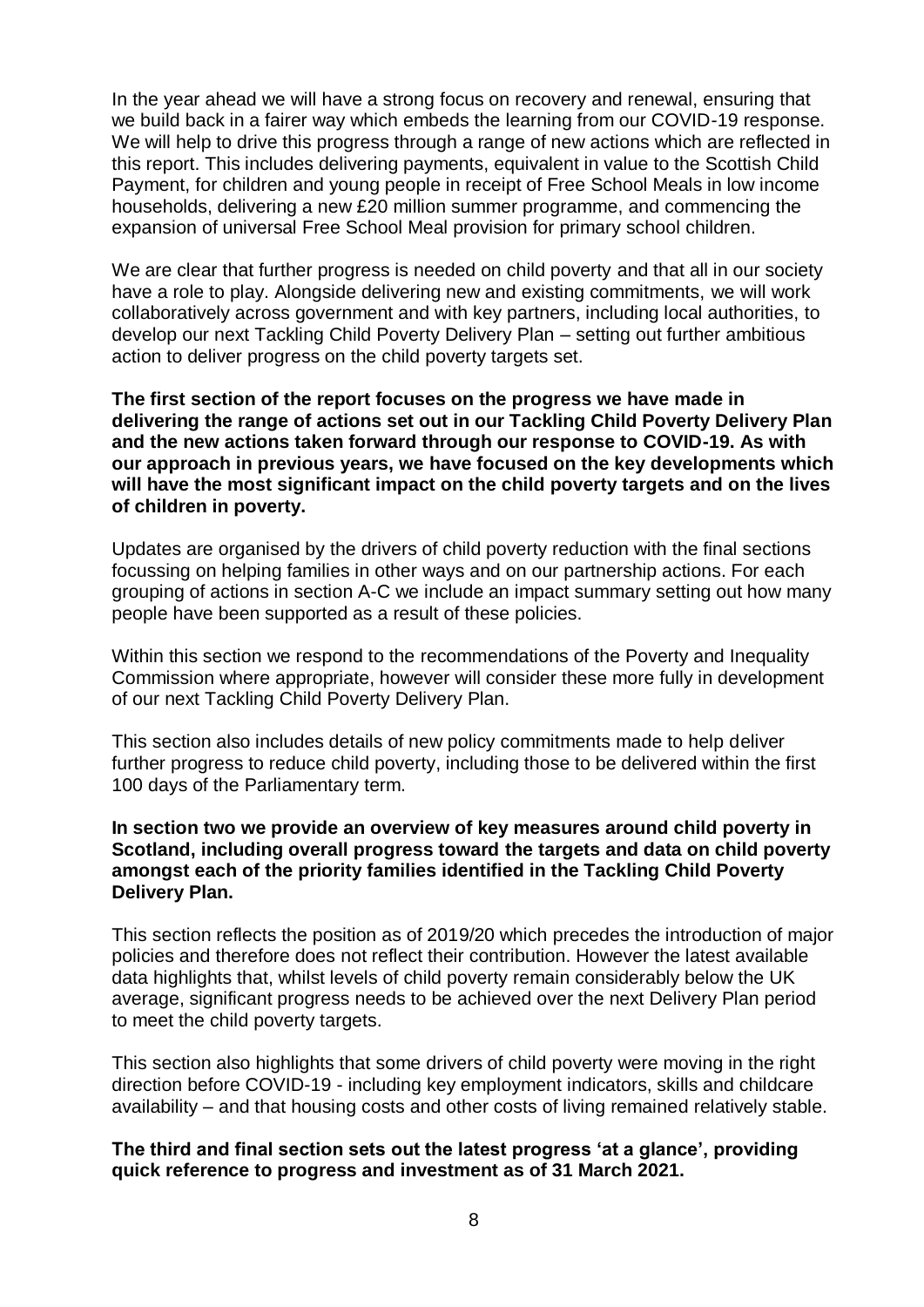This section includes a summary of progress against each of the actions committed, and detail of investment from our Tackling Child Poverty Fund directed at low income households. The final summary sets out how we have met the statutory requirements under the Child Poverty Act, including responding to the Poverty and Inequality Commission's comments and recommendations.

As with previous years we have also published further technical information in an annex.

[Annex A](https://www.gov.scot/ISBN/978-1-80201-058-9) presents details of trend data for the drivers of child poverty, updating on each of the 23 measures included as part of our Child Poverty Measurement Framework. This annex is discussed in the second section of this report.

We will shortly publish an additional annex detailing an evidence review in relation to households with a disabled family member. Informed through engagement with families with a long-term health condition, this annex will also present, where possible, breakdowns of the Child Poverty Measurement Framework by family type.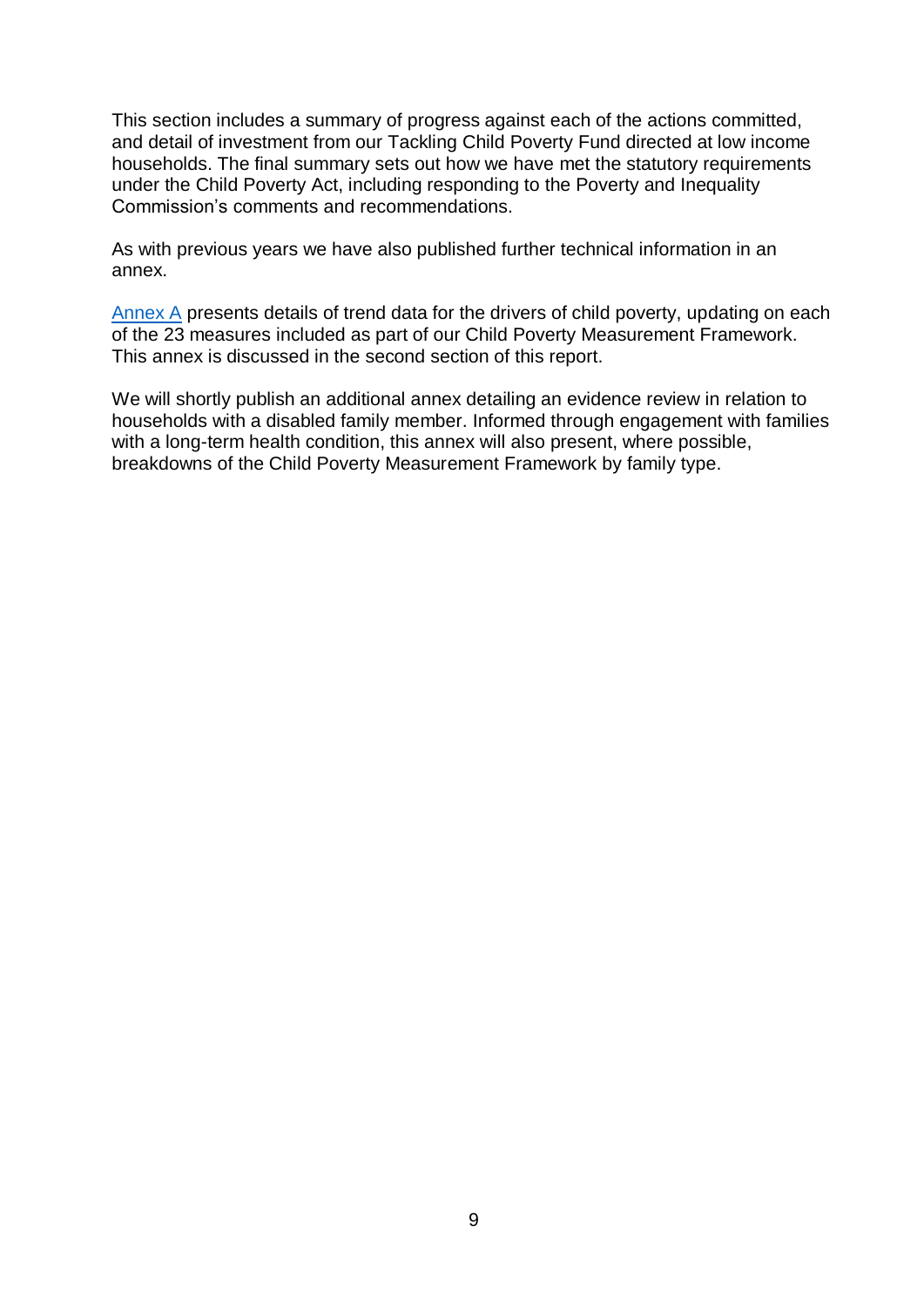## <span id="page-9-0"></span>**1. Reporting on progress 2020-21**

## **Introduction**

Within this section we provide updates against each of the actions set out within the Tackling Child Poverty Delivery Plan together with actions included in the 2019-20 annual report.

Within the reporting period, we have taken significant action to tackle and mitigate the impacts of the COVID-19 pandemic, backed by over £1 billion of investment through our Communities Funding Package. This activity, together with new actions to support recovery and renewal, is reflected throughout the report.

The actions described below are arranged under the five original chapters set out in 'Every Child, Every Chance':

- A. Increasing income from employment and earnings
- B. Costs of living
- C. Social security
- D. Helping families in other ways
- E. Partnership working

Impact summaries are included for action in sections A-C, aligned to the drivers of poverty reduction.

## <span id="page-9-1"></span>**A. Increasing income from employment and earnings**

## **Introduction**

**Sustainable, fair work is a long-term route out of poverty for families. Every Child, Every Chance identified 'increasing income from employment' as a main driver of child poverty reduction. However, to be sustainable, employment needs to offer parents decent rates of pay, good training and support, opportunities to progress, a flexible working environment and enough hours in work to provide a wage that, as a minimum, meets basic family needs.**

**The COVID-19 pandemic has had a significant impact on economies worldwide and many people have experienced the loss of earnings or employment as a result of restrictions necessary to limit the spread of the virus. We know that this has disproportionately impacted those in lower income and front-line service occupations, who have not been able to make the transition to home working, including our priority families.**

**To aid recovery we have committed to strengthening the support available to parents. We have extended Fair Start Scotland (FSS) delivery for a further two years to 31 March 2023, with the aim of providing stability and continuity for FSS participants. We continue to invest in our employability services, including over £27 million this year (2021/22) for FSS delivery, ensuring we can appropriately manage the anticipated COVID-19-related increase in demand for support and contribute to an inclusive economic recovery. We also announced increased**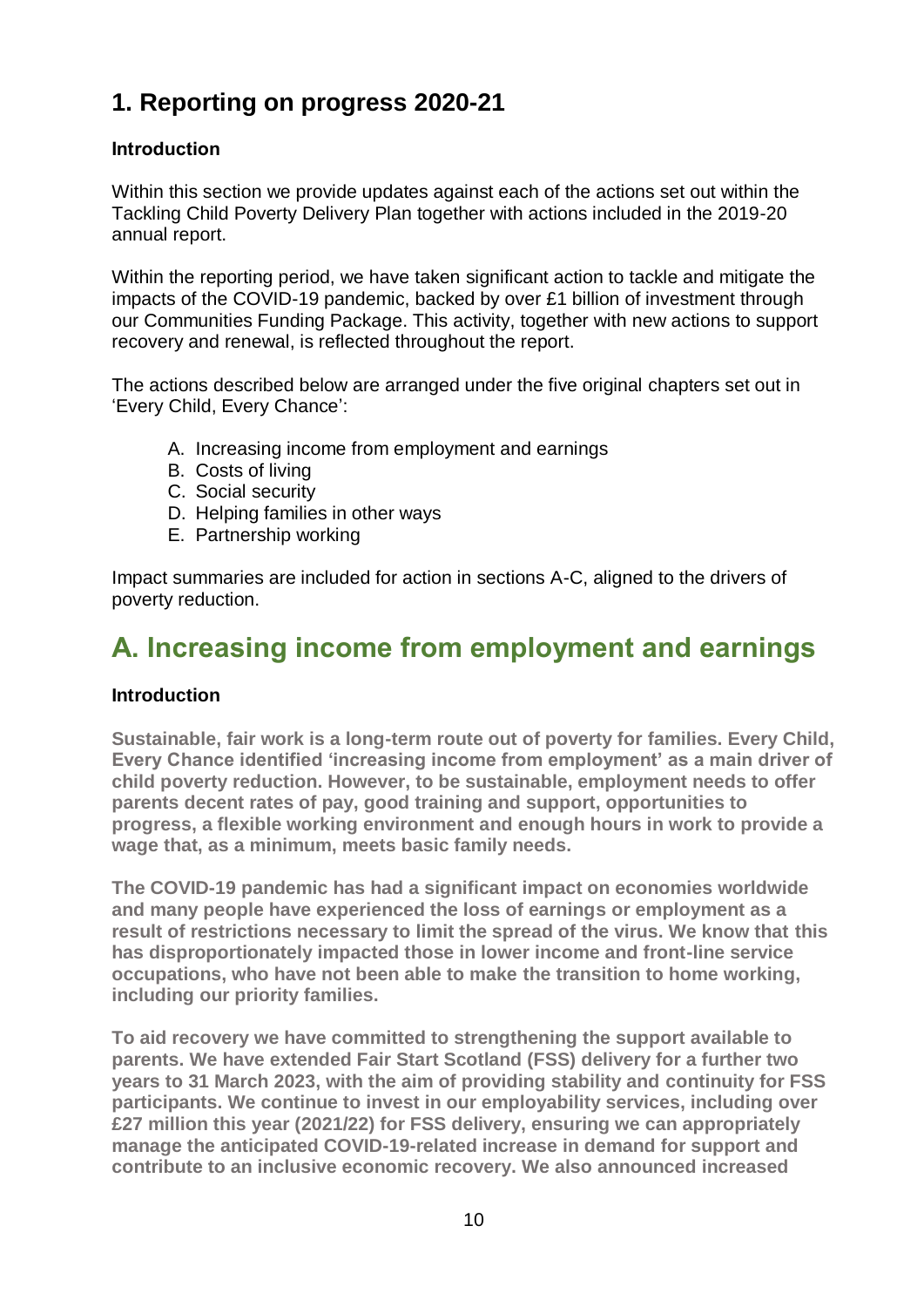**investment in the Parental Employability Support Fund, providing £6 million of investment specifically to support disabled parents and increasing annual investment to £8.65 million in 2021/22, to help meet demand for this valuable service and will continue to invest in our Flexible Workforce Development Fund and the Workplace Equality Fund, providing support to train and upskill our workforce and tackle inequalities, and in our Women Returners Programme.**

**Over and above this we announced new support in the form of our Young Person's Guarantee, investing £60 million in 2020/21, and a package of support to enable retraining and upskilling, including a new National Transitions Training Fund to support 10,000 people facing redundancy and unemployment. We have committed £125 million of additional investment for these, and other initiatives, in 2021/22 ensuring the future workforce has the skills needed for a green recovery and supporting those at risk of long term unemployment.**

**Updates on key actions from our Tackling Child Poverty Delivery Plan are below.**

## **New employment support for parents**

**As set out in our Tackling Child Poverty Delivery Plan, parents who have to balance work and home responsibilities can find securing good quality jobs challenging. This can be a particular issue for our priority families who face additional barriers. That is why our Tackling Child Poverty Delivery Plan committed new support through Fair Start Scotland and our Parental Employability Support Fund focused on tackling these barriers and providing the help parents need to enter and progress in the labour market.**

### **A summary of action in 2020/21 is set out below, followed by more detailed updates for commitments in the Delivery Plan.**

The impacts of COVID-19, both in terms of restrictions on face to face service delivery and on our economy, have meant that our key employability services have not been able to perform as we would have otherwise anticipated. In particular, participation from parents in both pre-employment and in-work support has dropped considerably due to the additional calls on their time such as home schooling, child care commitments and work responsibilities. In addition, furlough and the closure of many services have adversely affected people's ability to participate.

Faced with the restrictions in place, Fair Start Scotland (FSS) providers and local authorities rapidly responded to the crisis and completely changed the way they engage with, and support people accessing their services during this challenging time. This ensured that they were able to maintain support for existing participants, as well as continuing to promote the service and engage with potential new participants.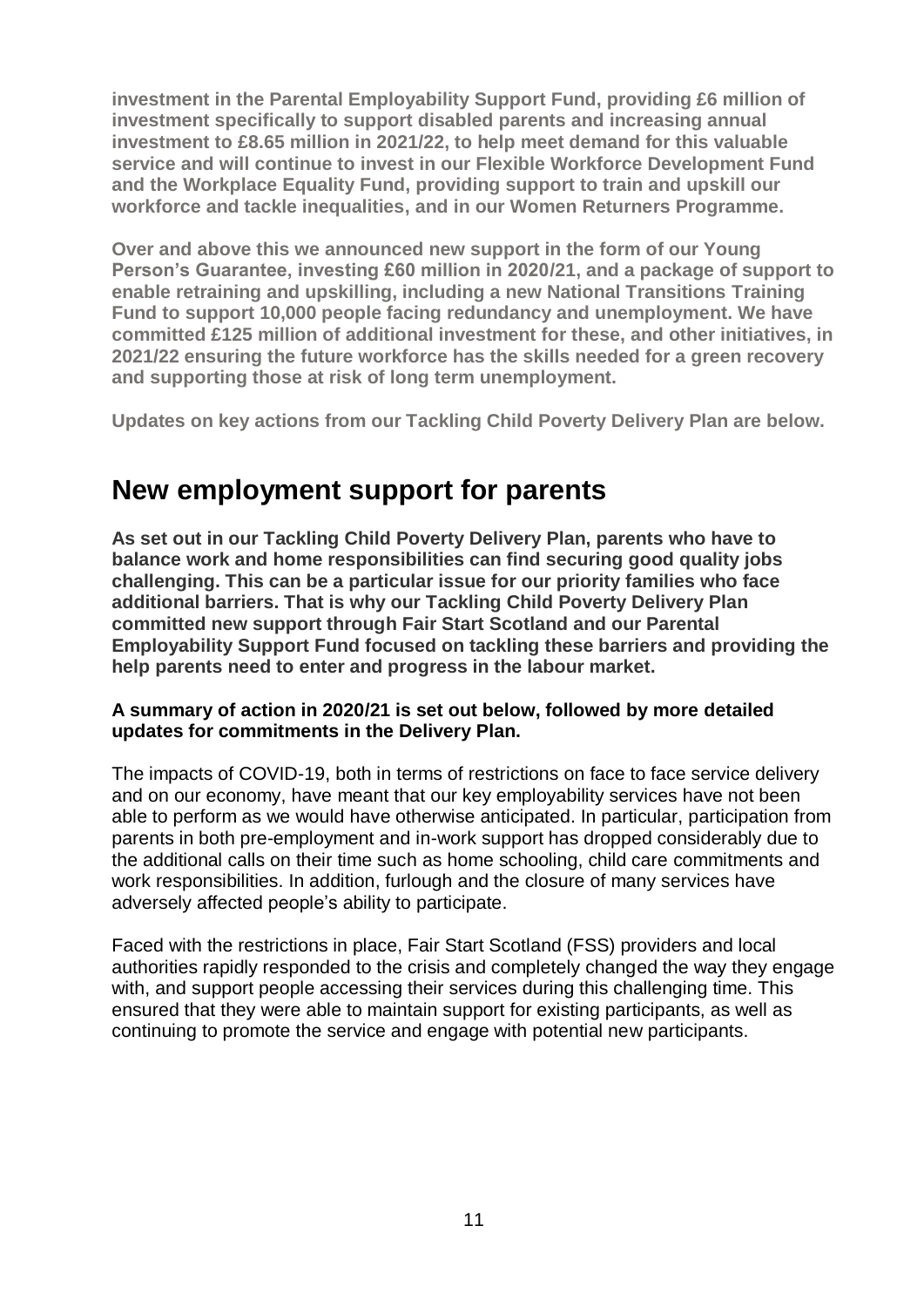#### **Impacts:**

- 4,973 parents supported over first 3 years of FSS delivery
- 1,539 parents started work through FSS, including 685 lone parents, 180 parents with 3 or more children and 115 minority ethnic parents; early evidence that outcomes for parents are broadly in line with those for nonparents
- FSS investment increased by £5.8 million to over £27 million in 2021/22 to ensure appropriate and adequate support for those at risk of long-term unemployment and those facing the greatest barriers to accessing fair and sustained work
- Our increased investment in the PESF will enable a greater number of parents to access the service in 2021/22
- Focused PESF investment will support young parents to access holistic support to engage in education, training and school
- Focused PESF investment will support parents accessing funded Early Learning and Childcare to enhance their skills and progress into employment

## **Fair Start Scotland**

Building on its success in 2019/20, the Scottish Government made a further investment of £20.5 million available to support FSS participation and outcomes in 2020/21. The service has performed well in the last year, despite the ongoing economic and labour market uncertainty and continued local/national COVID-19 restrictions. We also implemented our pre-COVID-19 policy to extend FSS eligibility for particularly vulnerable groups to "Day 1 unemployed" status<sup>3</sup> and would hope to see some evidence of increased participation by these groups in our evaluation reports later this year.

Referrals and starts on the service from April to December 2020 dropped noticeably in comparison to the same period in 2019 - by 25% and 18% respectively. This is due in part to the "pause" in referrals made by the Department for Work and Pensions (DWP) between March to June 2020, as they dealt with an unprecedented volume of Universal Credit claims. All FSS referrals during this period were generated by FSS Providers via digital platforms and social media. Referrals and starts remained at a lower level for the rest of 2020, but the latest statistics show that levels returned to nearer pre-COVID-19 levels in January – March 2021.

Whilst some people disengaged with the service during the course of 2020/21, including due to COVID-19 health concerns, we know that the change in delivery methods has been a positive step for many participants, particularly those who found it more challenging to attend face to face meetings previously. We will actively work with providers to consider how positive changes can be retained to better support those unable to attend physical meetings, including those in rural areas and with mobility or other health issues. Our Year 3 FSS evaluation fieldwork will explore the impacts of COVID-19 on FSS participants in more detail and is due to be published later in the year.

<sup>1</sup> <sup>3</sup> Day 1 status includes individuals with a conviction; Care Experienced Young People; Lone Parents; Refugees; Individuals from BAME groups; Individuals who are resident in 15% most deprived SIMD areas; Individuals who are unemployed with a health condition that is a barrier to work.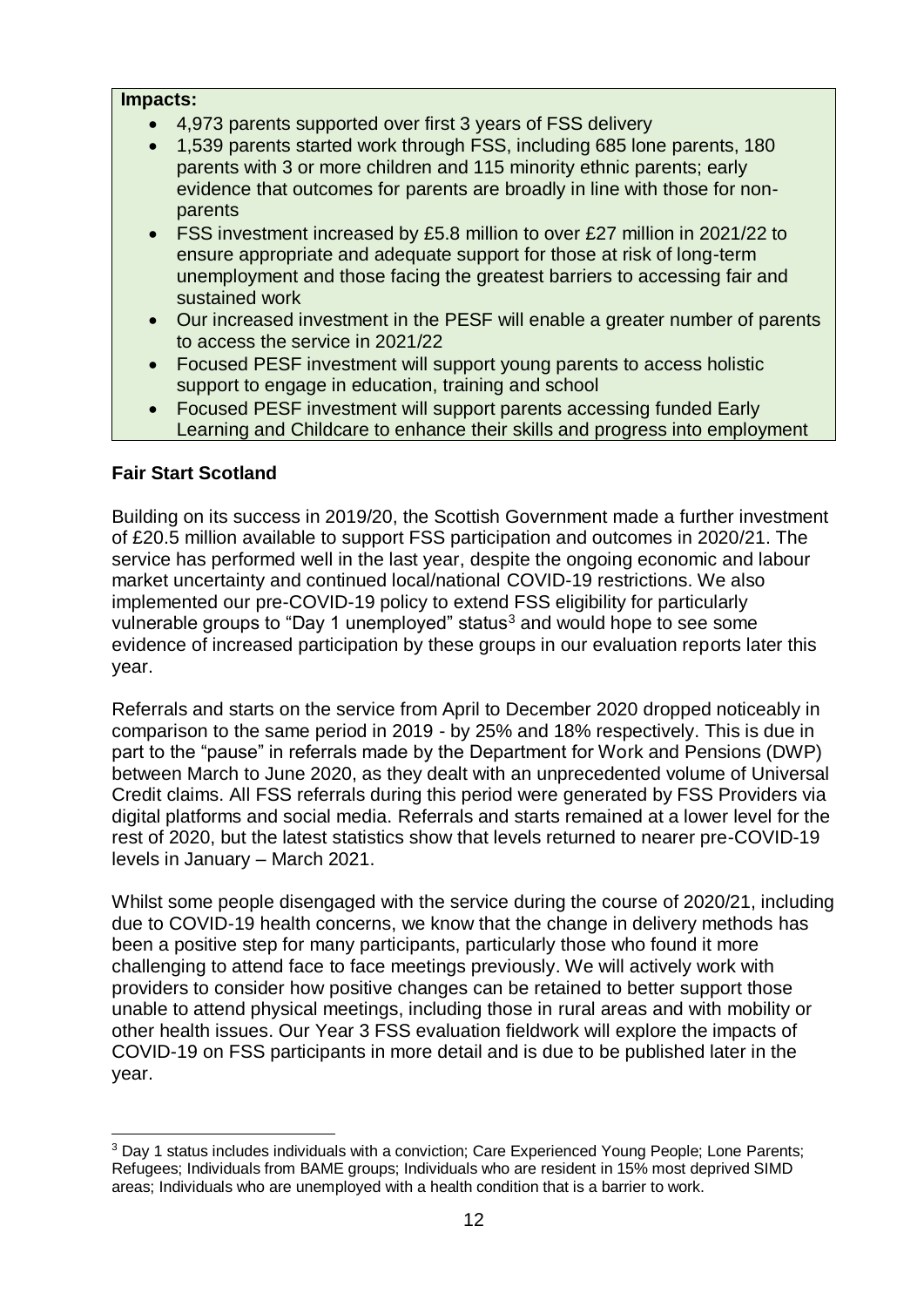The latest employability statistics<sup>4</sup> show that over 32,500 people, including  $4.973$ parents, have been supported in the three years since the service launched in April 2018, and more than 10,000 people have moved into work, including 1,539 parents.

For those parents who had started on FSS by December 2019 and therefore had the full time to achieve outcomes, 23% sustained employment for at least 3 months, which is the same proportion as FSS participants overall. 18% of disabled parents sustained employment for three months, compared to 21% of disabled people who were not reported to be parents, and 26% of people who are not disabled and not reported to be parents.

Proportions of other priority parent groups achieving three month job outcomes were similar to those achieved by FSS participants overall, but these figures should be used with caution as some percentages are based on very small numbers. Three months' sustained employment was achieved by 21% of lone parents, 22% of mothers under 25, 28% of parents with three or more children, and 23% of minority ethnic parents.

In response to the statistics and our evaluation recommendations, we have worked closely with FSS Providers in the last year to focus our Continuous Improvement activity on eligibility groups who are currently under-represented across the service, or who have below average outcomes. This has included significant engagement with stakeholders representing minority ethnic communities, women, refugees, people with convictions and people in rural communities. This work will continue into 2021/22.

## **Parental Employability Support Fund**

Due to the impact of COVID-19, local authorities and their delivery partners have had to adapt their delivery, focusing much more intensively on crisis management. This includes the redeployment of local authority staff to enable delivery of crisis grants to parents, the provision of school meals, management of business grants and financial advice. Whilst these challenges have been present, the economic impact of COVID-19 has driven forward local partnership working with increased levels of engagement with community groups, support organisations, parental groups, and employers.

As a result of COVID-19, the needs among the most disadvantaged in our communities have intensified and people who have not traditionally required support may find themselves out of work and reliant on out of work benefits. We know that many female dominated sectors have been hardest hit and that disabled people have seen a disproportionate impact, and the full impact won't be known until the job retention scheme ends and the economy starts to re-open.

In recognition of this challenge we have allocated a further £5 million to boost support for disabled parents, and have confirmed an additional £8.65 million for PESF in 2021/22 to enable support to be made available for more parents. This investment will support enhanced service offerings for young parents and further strengthen the alignment of employability services with our Early Learning and Childcare offer – ensuring more parents can access training and employment support.

<sup>1</sup> <sup>4</sup>[Scotland's Devolved Employment Services: statistical summary](https://www.gov.scot/publications/scotlands-devolved-employment-services-statistical-summary-10/) – May 2021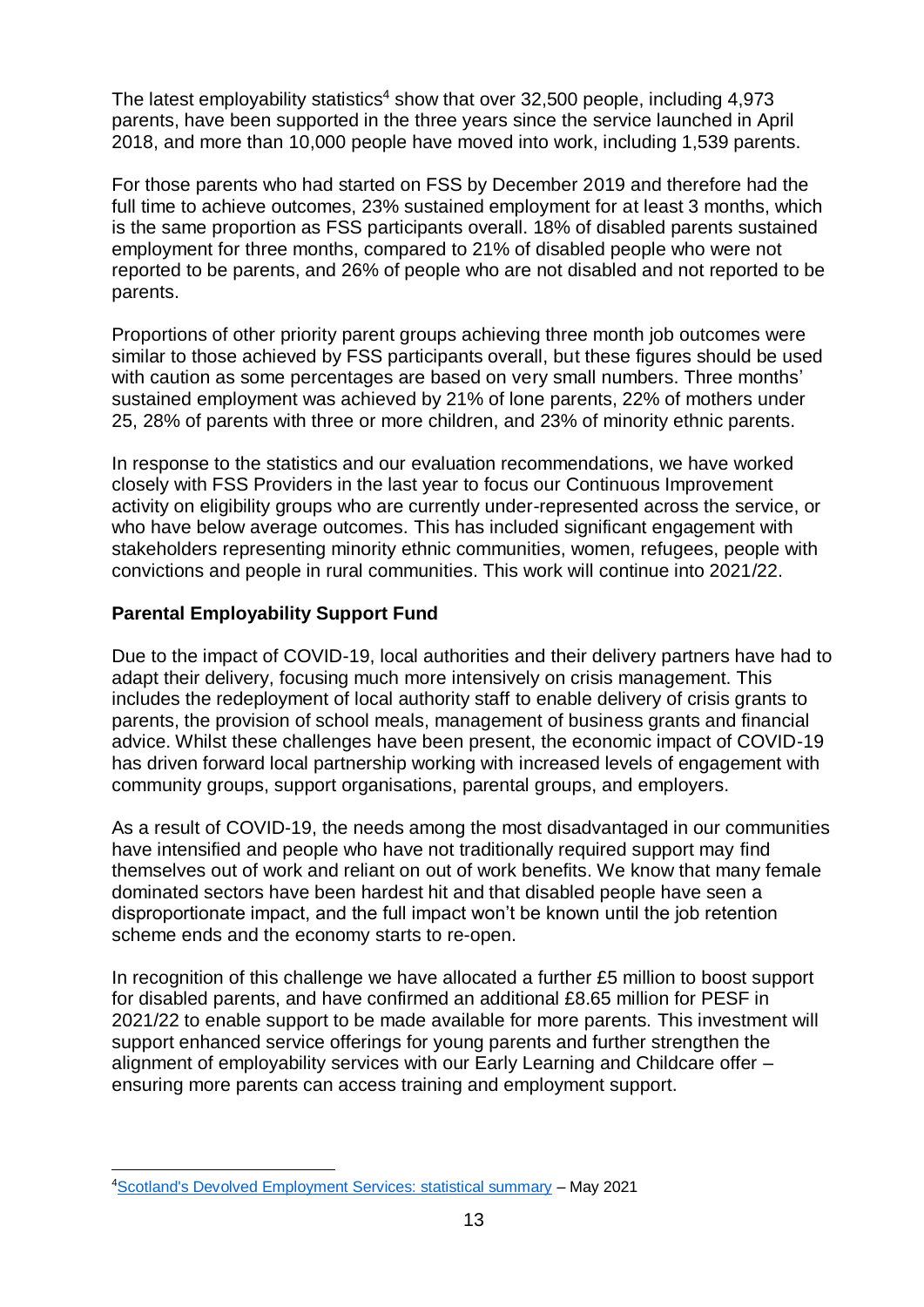# **Tackling low pay and supporting equality at work**

**Evidence shows that while having paid work can be an effective route out of poverty, having any job is not always enough. The most recent statistics show that two thirds of children in poverty live in a working household, highlighting the challenge faced by families in securing high quality employment with the number of hours they need to lift themselves and their children out of poverty. That is why, in line with our ambition for Scotland to be a Fair Work Nation by 2025, we are taking action to promote fair, inclusive and flexible employment, to help parents work and earn more, effectively lifting them out of poverty.**

**The impact of action in 2020/21 is set out below, followed by more detailed updates on action taken.**

#### **Impacts:**

- 4,541 workers saw an increase in their wages as a result of Living Wage accreditation during 2020/21
- The 2021/22 Public Sector Pay Policy delivers a guaranteed cash underpin of £800 for those earning £25,000 or less
- Fair Work First criteria has been applied to £2.4 billion of funding, promoting security of contracts and payment of the Real Living Wage
- The provision of flexible working arrangements is a key factor for workers with caring responsibilities, and in particular women being able to secure and maintain successful employment and career development.

### **Building a living wage nation**

Payment of the real Living Wage continues to be a key strand of our Fair Work agenda and is being progressed through the Scottish Living Wage Employer Accreditation scheme and our Fair Work First approach. The hourly rate paid, which increased to £9.50 in 2020/21, is estimated by the Living Wage Foundation to increase a full time worker's earnings by more than £1,150 compared to the current UK Government National Living Wage.

The Scottish Government provided £380,000 to the Poverty Alliance in 2020/21 to increase the number of Living Wage Accredited employers across Scotland as a way to drive up the number of workers receiving a real Living Wage. By the end of this period there were over 1,950 accredited living wage employers spanning many sectors of our economy, an increase of 314 over the past year. These accreditations have led to 4,541 additional workers receiving an uplift to the real Living Wage at the end of the financial year. As of 31 March 2021 over 43,000 workers in Scotland will have had a pay rise as a result of accreditation. Scotland remains the best performing of all four UK countries with the highest proportion of employees paid the Living Wage or more (84.8%).

Additionally, through our funding to the Poverty Alliance we will expand the Make Living Wage Places initiative to promote payment of the real Living Wage in localities, including at town, city and regional levels. During this period Aberdeen, Edinburgh and the Scottish Borders are progressing their ambitions to achieve their Living Wage Place accreditation, which will increase the amount of workers receiving a decent wage.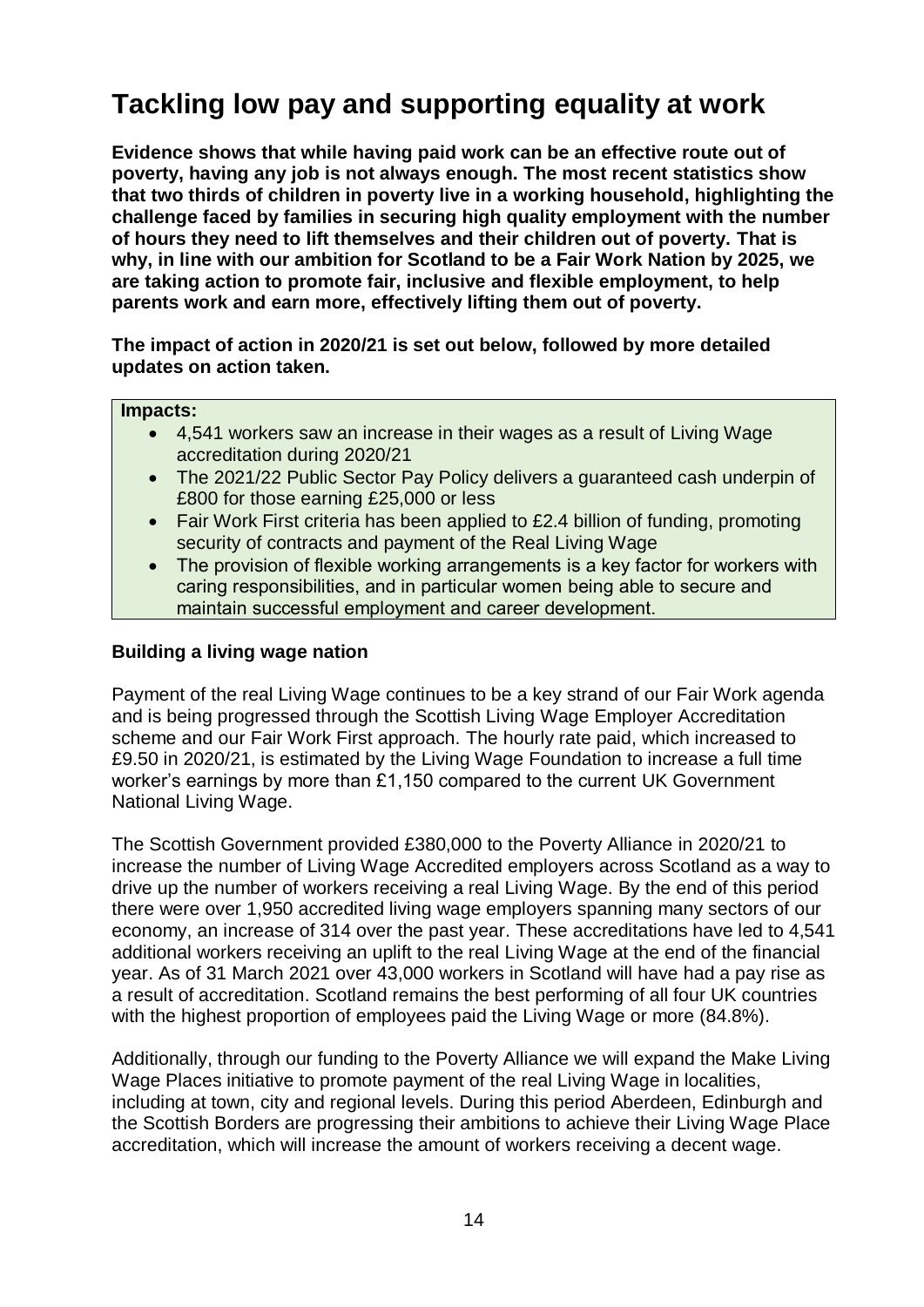## **Tackling low pay in the public sector**

The Public Sector Pay Policy applies directly to 50 public bodies and covers 10% of the public sector workforce in Scotland. However, the policy sets a benchmark for the wider public sector and informs the decisions they take on pay.

Public sector pay policy continues to focus on targeting higher increases at those in the lower paid brackets as well as requiring all public bodies to pay at least the real Living Wage.

## **Fair Work First**

Through Fair Work First we are driving high quality and fair work across the labour market in Scotland. Our Fair Work First criteria is focused on promoting security of pay and contracts; asking employers to embrace a diverse workforce, not to use zero-hours contracts inappropriately as well as paying the real Living Wage. The Fair Work First criteria seek to address particular challenges in the labour market, and make a real difference to people, businesses and the wider community. It is an agenda for all; even the best employer can do more to strengthen their fair work approach.

We published Fair Work First Guidance<sup>5</sup> in January 2021 to support all those involved in the implementation and delivery of Fair Work First. The criteria has been attached to £2.4 billion worth of funding so far, and we are looking to continue this expansion across other funding streams. We will review our Fair Work First criteria to also include specific reference to fire and rehire tactics, and promotion of flexible and family friendly working.

#### **New support for flexible working**

The COVID-19 pandemic has brought into sharp focus the critical role that childcare plays in supporting the labour market.

Evidence suggests that during periods of lockdown with school and nursery closures, housework and childcare has fallen more on women than men. The provision of flexible working arrangements is a key factor for workers with caring responsibilities, and in particular women, to secure and maintain successful employment and career development. While the impact of the COVID-19 pandemic on working practices saw a surge in enforced working from home that enabled businesses to reconsider previous practices, beyond COVID-19 a strong social case can be made for normalising flexibility in quality jobs. This will allow those who need to balance work and care to access employment and progress at work. It is important to ensure that ongoing advice is provided to employers to support flexible working and to support those looking for work, including our priority families for whom access to better paid flexible work is evidenced to be a key factor in helping them to raise their household earnings.

To capitalise on this change, we supported Timewise through our Tackling Child Poverty Fund to deliver an eight month programme during 2020/21, beginning in September 2020, which included a programme of webinars and guidance to employers across Scotland on how to manage flexible working through the crisis. Alongside this

<sup>1</sup> <sup>5</sup> [Fair Work First: Guidance to support implementation](https://www.gov.scot/publications/fair-work-first-guidance-support-implementation/) - Scottish Government, Jan 2021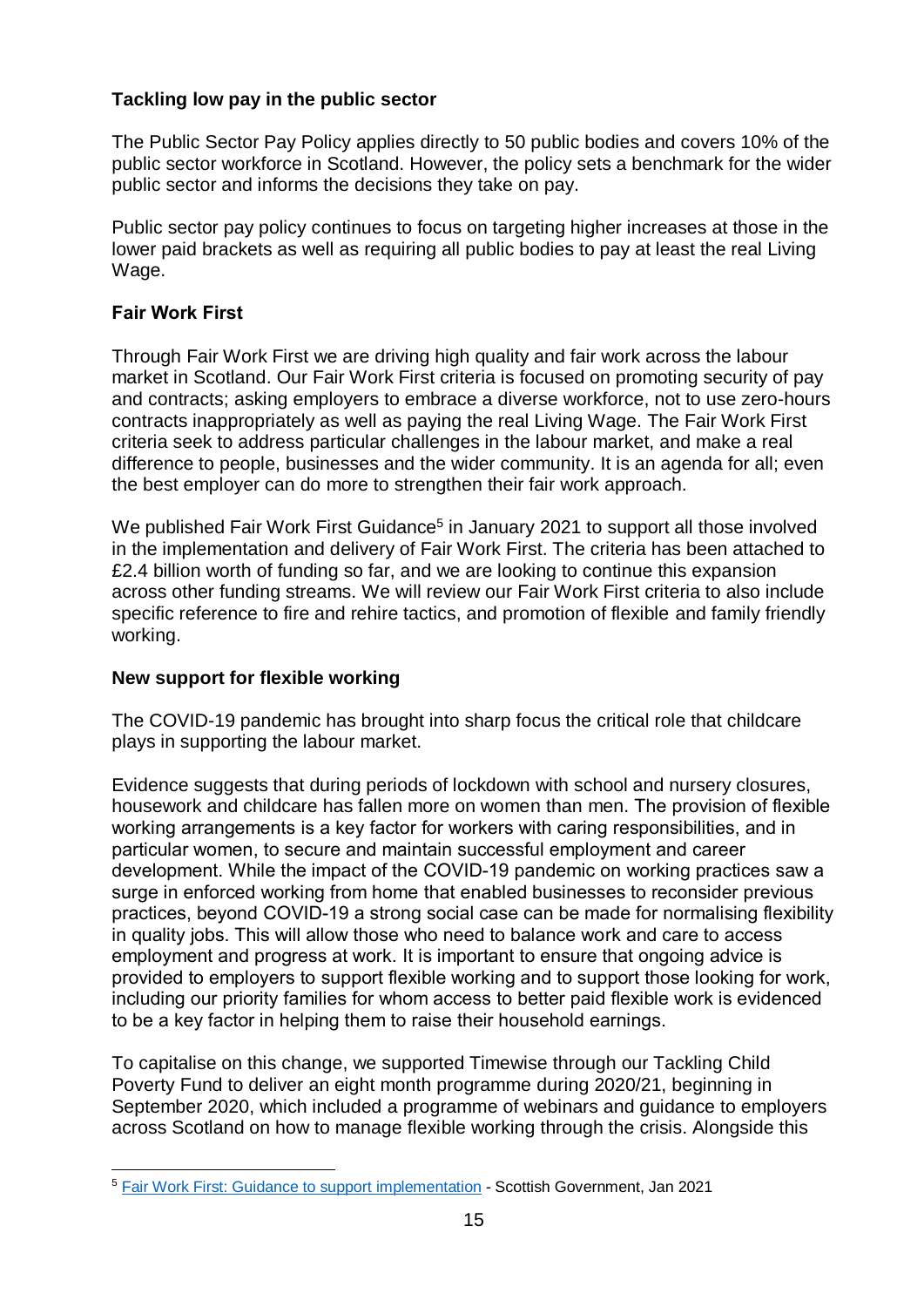they provided a four month training programme focusing on those delivering key support including the Parental Employability Support Fund, provided comprehensive guidance and resources for employers and employees, and updated the Flexible Jobs Index for Scotland.

In 2021/22, Timewise will continue efforts to embed and promote the benefits of fair and flexible work. At the end of this year we will review progress made, alongside findings from the evaluation and consultations with partners, and develop an action plan setting out our next steps for this important work.

# <span id="page-15-0"></span>**B. Costs of living**

## **Introduction**

**Reducing household costs is one of the keys to delivering a reduction in child poverty levels. This covers many unavoidable costs such as flexible and affordable childcare provision; safe, warm and secure housing; fuel, food and day-to-day essentials; and affordable credit – which is often required due to insecure incomes.**

**Over the past year we have taken significant steps to support families living on low incomes and those negatively impacted by the COVID-19 pandemic, to ensure their basic needs are met and to prevent them from financial crisis and destitution. Key supports, including provision of Free School Meals, have been more important than ever for families ensuring that children are able to access the nutritious food they need. Working together with our partners in local authorities and the third sector, we have made considerable investment to protect the people of Scotland, including over £140 million to tackle food insecurity, £40 million of flexible funding to local authorities to tackle financial insecurity alongside £30 million of funding to support people impact by COVID-19 restrictions and guidance.**

**Whilst the pandemic has forced a softer launch or delayed introduction/delivery of key commitments, including the expansion of Early Learning and Childcare and the 50,000 affordable homes target, we have taken steps to regain the ground lost and committed to new and ambitious action to further reduce poverty.**

**This includes new action in relation to childcare, expansion of free school meal provision to all primary school children and free bus travel to all young people aged under 22.**

**Updates on key actions from our Tackling Child Poverty Delivery Plan are below.**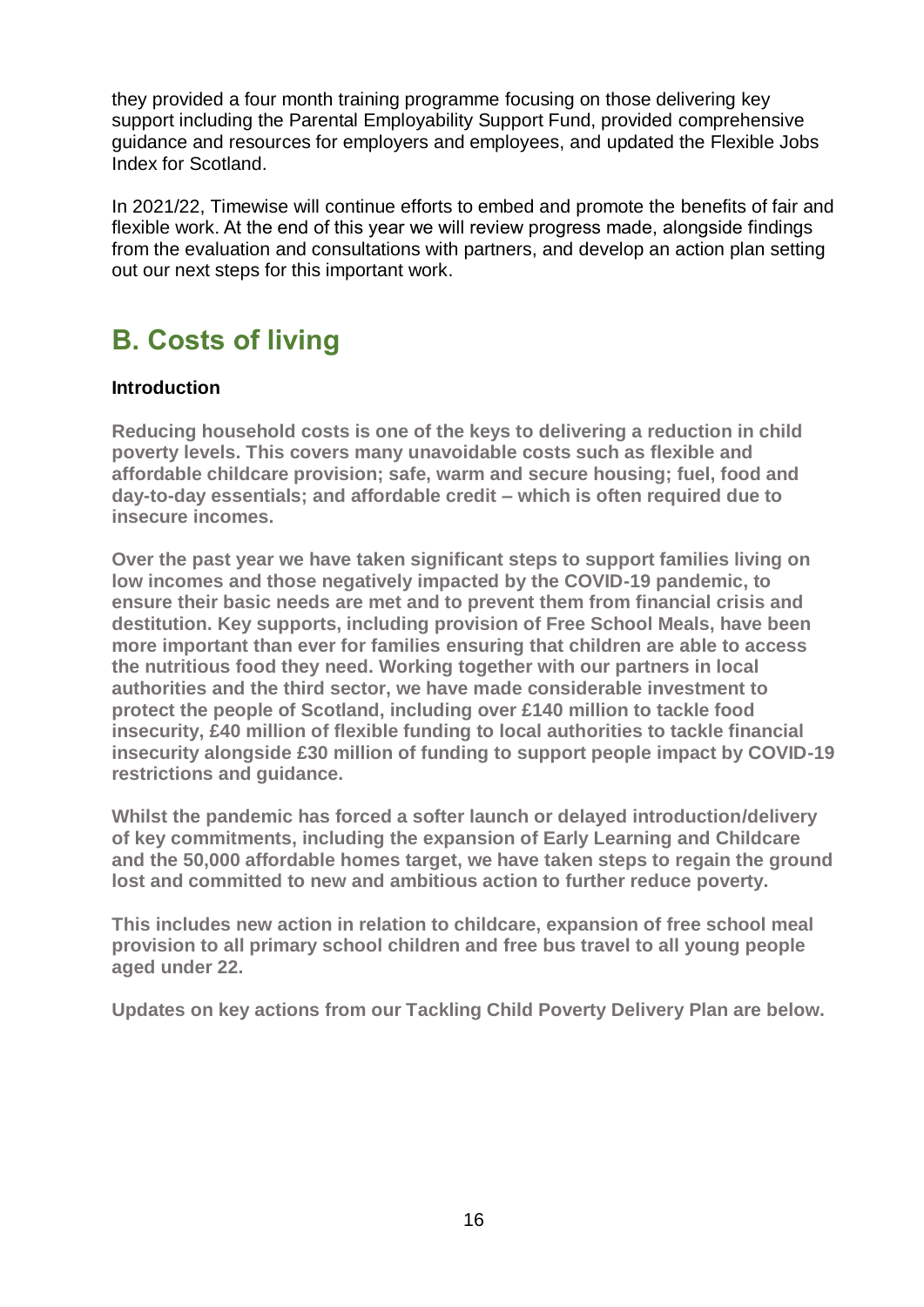# **Enhanced support through Early Learning and Childcare**

**High quality and affordable Early Learning and Childcare and School Age Childcare play a key role in tackling child poverty. For children, it supports their development, helping to tackle the poverty-related attainment gap and improving lifelong outcomes – preventing today's children from becoming the parents of children in poverty. For parents, it can enable them to gain access to employment and training opportunities by giving them more flexibility and more time – and importantly reducing the costs they face when doing so. Together with our action on parental employability and fair work, our focus on childcare has the potential to move more families out of poverty.** 

**The impact of action in 2020/21 is set out below, followed by more detailed updates on action taken.**

#### **Impacts:**

- 114,222 children were accessing funded ELC as of the end of February 2021
- 98,474 children (86%) were accessing more than the statutory entitlement of 600 hours, and 74,096 children (65%) were accessing 1,140 hours funded ELC
- The numbers of children accessing an expanded offer has increased since August 2020, with an additional 17,399 children now accessing 1,140 hours funded ELC
- 1,140 hours of funded ELC is estimated to save households on average £4,500 per child each year and gives parents and carers greater opportunities to consider work, training or study

## **Expanded Early Learning and Childcare (ELC)**

Due to the impact of lockdown on required construction and recruitment, and the need for local authorities to focus on supporting the pandemic response, Ministers took the difficult decision to revoke the statutory duty for all entitled children to receive 1,140 hours. However, throughout the pandemic, the Scottish Government, local government and partners across the sector shown shared commitment that where there is potential to deliver expanded hours ahead of that date, this will be delivered to families.

In May 2021, 17 authorities were offering 1,140 hours to all children, and all authorities are offering 1,140 hours to some or most children. Data gathered by the Improvement Service<sup>6</sup> that the majority of children in Scotland access 1,140 hours.

We are confident that all families will be able to access 1,140 hours by August 2021, when the statutory duty will now come into effect.

Beyond the delivery statutory duty from August 2021, further work will focus on developing the expanded childcare offer, and monitoring to ensure that the benefits of the expansion are fully realised. The National Standard for funded ELC ensures that all

<sup>1</sup> <sup>6</sup> [Early Learning and Childcare Expansion Delivery Progress Report](https://www.improvementservice.org.uk/__data/assets/pdf_file/0017/24632/ELC-Delivery-Progress-Report-March-2021.pdf) - March 2021 (improvementservice.org.uk)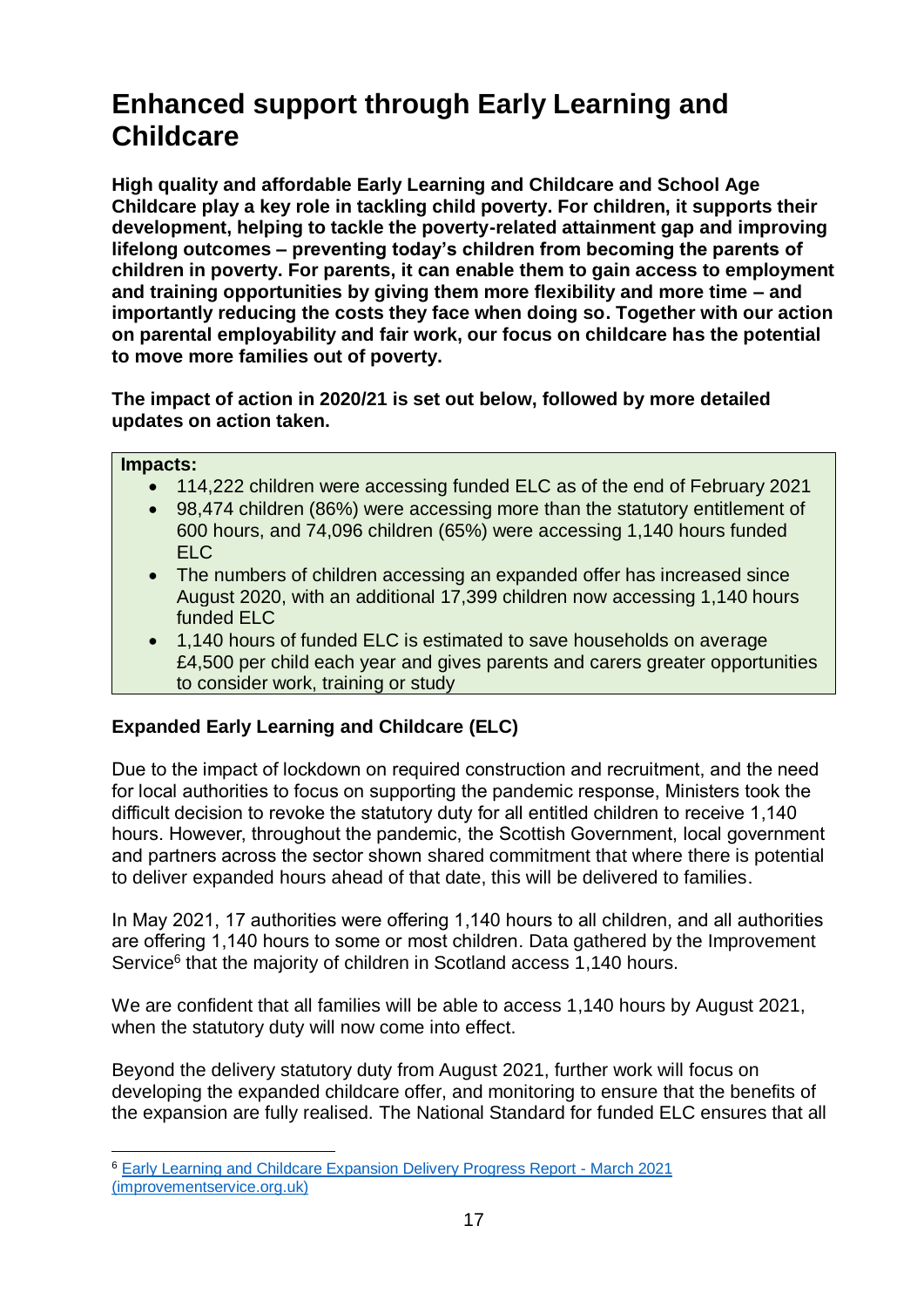funded ELC providers are inclusive, making adjustments where required to allow children with additional needs and disabilities to receive their funded entitlement in an appropriate setting.

Our evaluation of the impact of the expansion to 1,140 hours per year on improving outcomes for children and on labour market outcomes for parents, particularly women will inform what further action the Scottish Government takes to best support our children and further strengthen access to the labour market.

We have set out the next phase of ELC in Scotland and have committed to expand free early years education to all 1 and 2 year olds, starting with children from low income households in this Parliament. In delivering this commitment we will consider the impact of extended ELC on children's development and behaviour.

### **School Age Childcare**

1

Beyond our expansion of funded Early Learning and Childcare, we have committed to build a system of 'wraparound' childcare, providing care before and after school, all year round. Those on the lowest incomes will pay nothing, and others will make fair and affordable contributions. We will include those with lived experience of poverty within our public panel of children and young people and parents and carers who will actively participate in the definition, design and delivery of a future school age childcare offer.

The £3 million Access to Childcare Fund is helping to inform the wider policy development in relation to School Age Childcare. Over the last year, we have published our School Age Childcare Draft Framework consultation analysis<sup>7</sup> and our School Age Childcare Progress Report<sup>8</sup>.

Our consultation analysis showed that the costs of school age childcare can often be significant and/or prohibitive for some families, including those trying to get into work and who have not received their first wage; those with more than one child; those with fluctuating low incomes; or those on low incomes but not claiming benefits. These considerations and others are helping us develop our policy further, including informing the future development and publication of the School Age Childcare Strategic Framework.

In the coming year, we will continue to work collaboratively with a wide range of stakeholders to shape the future system of 'wraparound' childcare and our strategic framework for school age childcare. We will also establish a public panel of parents, carers, children, and young people to ensure our developing policy meets their needs. We will begin work to produce a children's charter for school age childcare to complement our strategic framework and undertake a financial sustainability health check to understand the impacts of COVID-19 on the school age childcare sector, taking account of particular challenges for different service types.

Our 15 Access to Childcare Fund projects will test the changes required to deliver more accessible and affordable school age childcare for families on low incomes. We will continue to work in partnership with the Scottish Childminding Association to deliver a

<sup>7</sup> Out of school care - [draft framework: consultation analysis](https://www.gov.scot/publications/out-school-care-analysis-consultation-responses/pages/10/) - Scottish Government, November 2020

<sup>8</sup> [School age childcare: progress report](https://www.gov.scot/publications/school-age-childcare-progress-report/) – Scottish Government, March 2021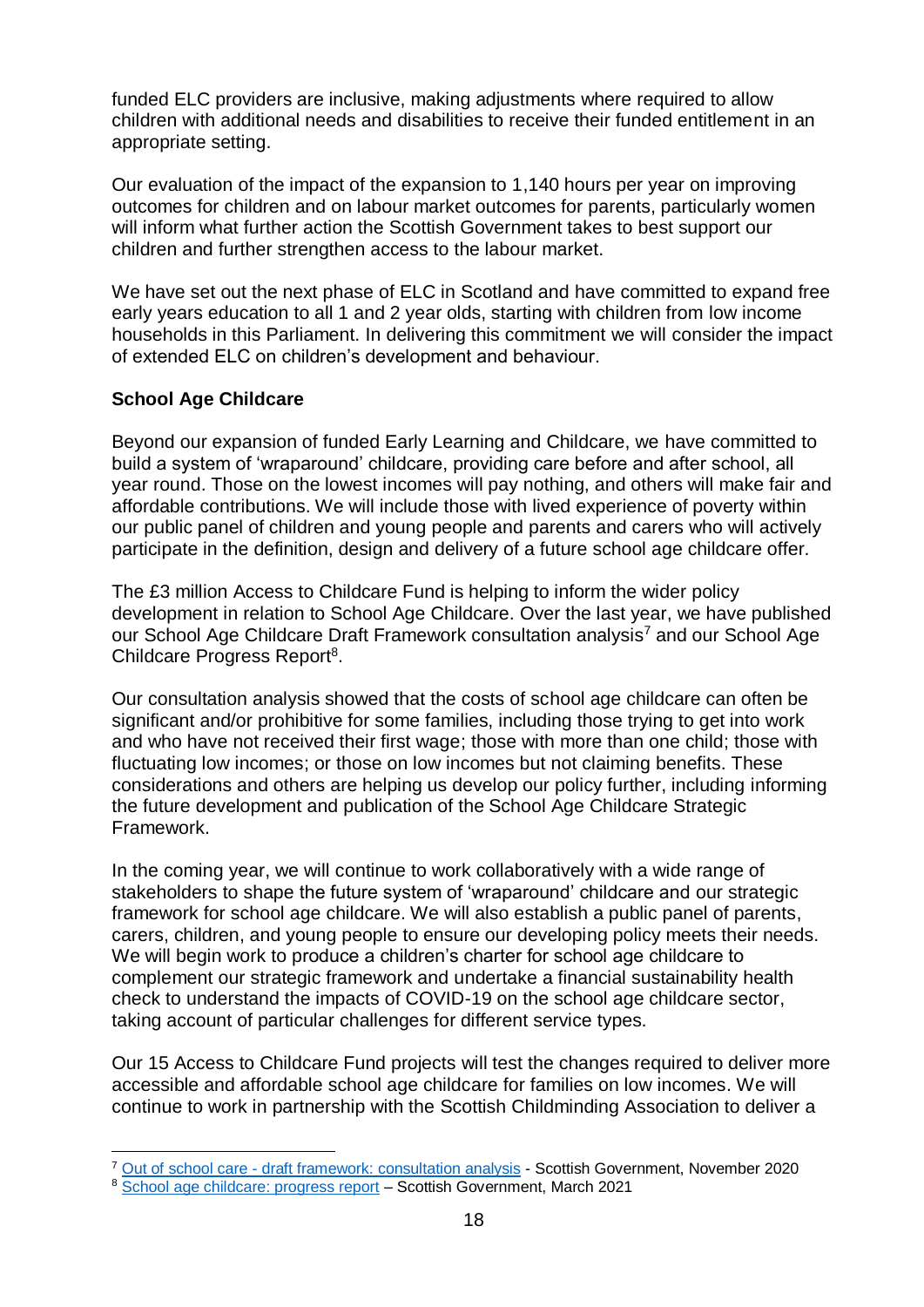school age childcare project focused on childminder provision, which is offering targeted support for families on low incomes as they enter the labour market.

## **Family Learning Programme**

The Family Learning Scotland (FLS) Programme aims to help parents to improve and enrich the home learning environment, and to support the Tackling Child Poverty Delivery Plan by equipping parents with skills and qualifications which can help them move out of poverty.

As noted in our previous progress report, Peeple were commissioned to fulfil the FLS Programme by training and supporting 432 practitioners. Since March 2020, over 300 new practitioners from 28 local authorities have been trained in the Peep Learning Together Pathway (LTP) through the FLS Programme. The remaining Peep LTP training is on track to be completed by the end of June 2021.

## **Tackling the cost of the school day**

**Action to tackle the cost of the school day supports children to learn and get the best from their education. This is a key element of the Scottish Attainment Challenge which is covered in more detail in Section D. Within our Delivery Plan we committed to increasing School Clothing Grants to a new national minimum, supporting children to have the school clothing and sports kits they need, alongside wider action to tackle the cost of the school day, food insecurity and encourage access to leisure activities. These actions mean families have more money to spend on essentials and support better lifelong outcomes for children.**

**The impact of action in 2020/21 is set out below, followed by more detailed updates on action taken – more detail is also provided on our future ambition for housing in Scotland at the end of this section.**

#### **Impacts:**

- We invested over £140 million to support food insecurity responses between March 2020 and April 2021, including over £56 million to local authorities to provide free school meal replacements
- Free school meal replacements in 2020/21 reached in the region of 156,000 children and young people
- 157,585 school clothing grants issued in 2019/20

## **Supporting families during the school term**

To mitigate the impacts of the pandemic and to support children and families, we made £56 million of additional investment to ensure the continued provision of free school meal replacements during school closures, periods of online learning and school holidays for around 156,000 eligible children and young people. We encouraged local authorities to take a cash-first approach, enabling families to make their own choices about the food they choose to eat. Our 2021/22 Scottish Budget has committed £49 million to continue targeted holiday support this year alongside supporting the expansion of universal Free School lunch provision to primary four and five pupils.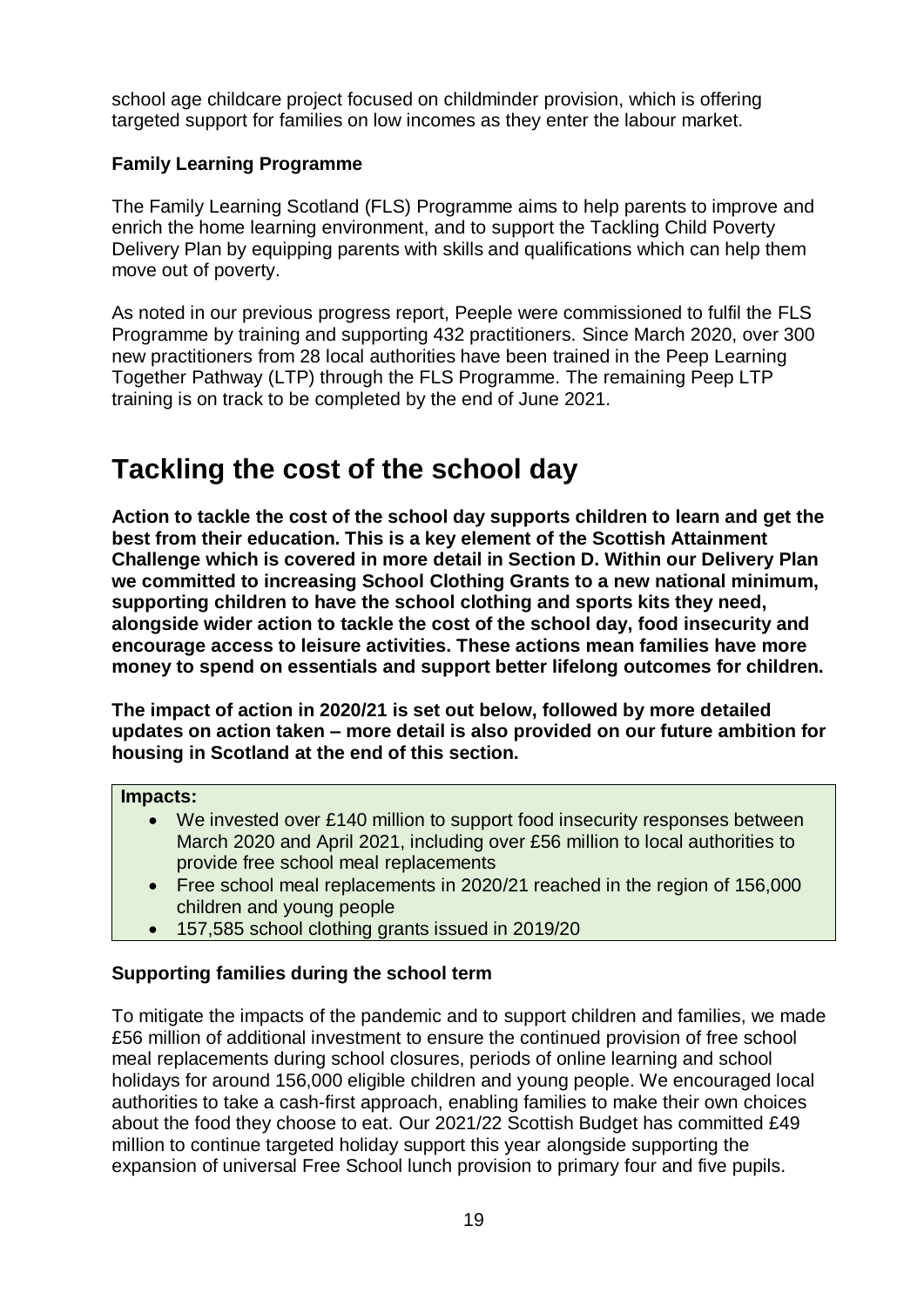Our planned review of School Clothing Grant levels was delayed due to the pandemic, however we have now committed to increasing the value from £100 for all pupils to new minimum levels of £120 for primary pupils and £150 for secondary pupils. We are working with our local authority partners to implement the increased national minimums which will support an estimated 145,000 children and young people this year.

Through our continued support, Child Poverty Action Group (CPAG) in Scotland has helped provide more strategic leadership and support to more schools and local authorities to identify and overcome barriers that children from low income families face in costs associated with their participation and engagement at school. Over the past year, during the pandemic CPAG have looked at the impact lockdown was having on children and families, conducting two research surveys<sup>9</sup>, helping to direct support and address challenges.

We also continued to support young people to further their school education with £24.7 million invested in Education Maintenance Allowance (EMA) in the 2020/21 academic year. This represents an additional £2 million spend in comparison to 2019/20, reflecting increased participation and eligibility due to the impact of COVID-19.

As well as providing funding to all 32 local authorities, and the Scottish Funding Council to facilitate payment of EMA, we issued updated guidance to organisations on eligibility and participation to ensure EMA continued to be paid during the pandemic including where students were not physically in attendance due to closure or self-isolation.

### **Supporting families outside the school term**

1

As a result of the outbreak of the COVID-19 pandemic in March 2020, several projects funded to deliver responses and improve policy learning on tackling food insecurity during school holidays were paused or refocused.

We have been piloting and closely evaluating new and different models of food and activity provision alongside wider family support. Investments have had a particular focus on encouraging local authority and third sector partnership working; improving provision to engage secondary school aged young people; and activity to engage whole families through holistic support.

Aligned with developing school age childcare policy, we have also invested in research conducted by the Scottish Poverty and Inequality Unit (SPIRU) to better understand the nature and extent of school age childcare and holiday activity and food provision across a sample of local authorities, and to evaluate different models of provision. A mapping tool will help local authorities to identify and better understand the existing provision in their areas. These reports are due to be published in early summer 2021.

Together with Scottish Attainment Challenge we are supporting Phase 3 of Young Scot's #YSAttain project. This has included continued direct delivery of entitlements to young people in three local authorities, alongside the production of case studies, information and resources, as well as the establishment of a learning community to engage new local authorities in adopting #YSAttain models. One case study of

<sup>&</sup>lt;sup>9</sup> [The Cost of Learning in Lockdown: Family experiences of school closures](https://cpag.org.uk/sites/default/files/files/The-cost-of-learning-in-lockdown-Scotland-FINAL.pdf) – Jun 2020 [2021 Cost of Learning in Lockdown](https://cpag.org.uk/policy-and-campaigns/report/cost-learning-lockdown-march-2021-update-scotland) – Mar 2021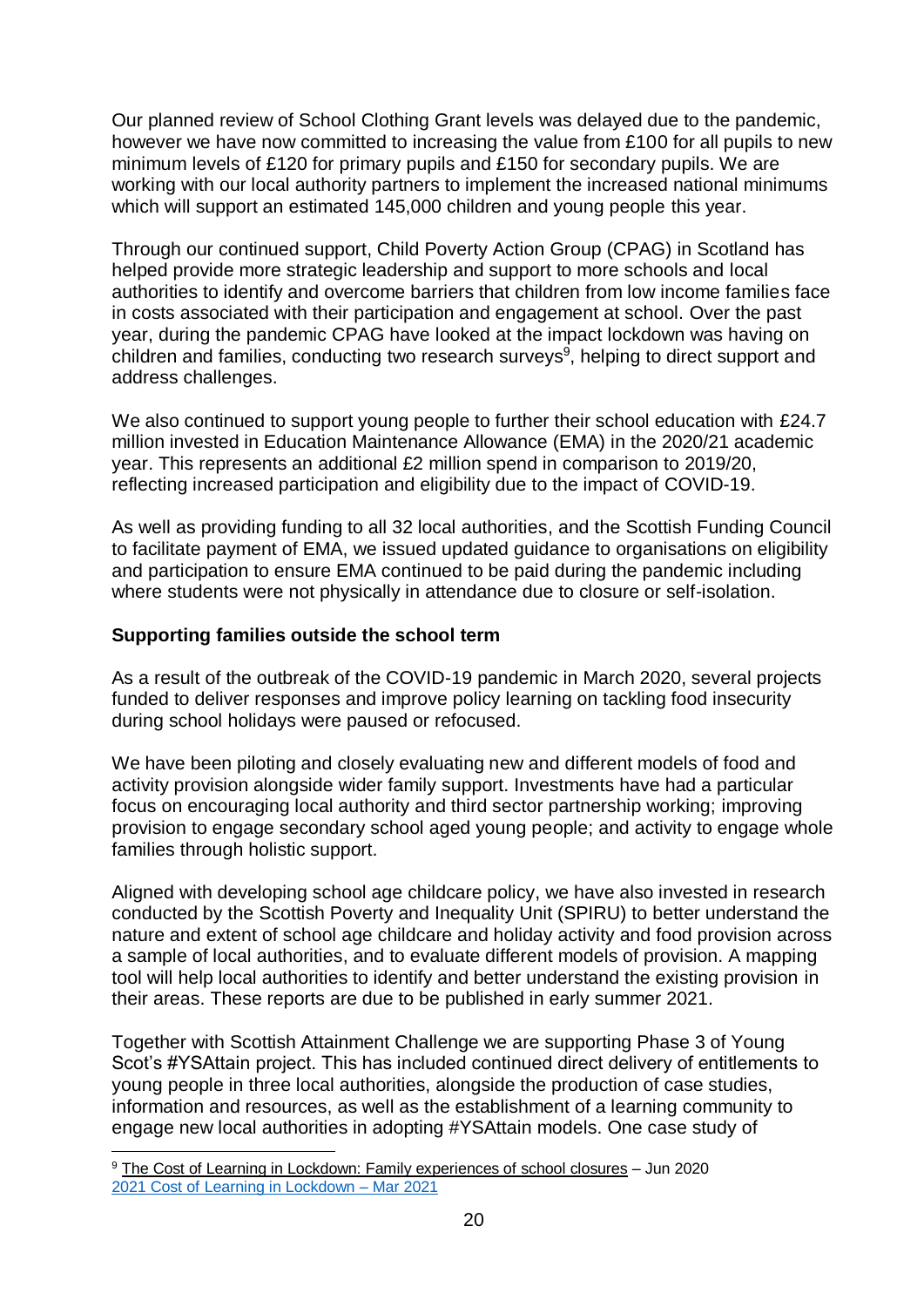#YSAttain activities in North Lanarkshire highlighted that young people claimed over 220 meals, saving over £1,000, at local cafés during school holiday periods between June 2019 and August 2020. Using their Young Scot NEC as proof of entitlement, they could access a free meal deal whilst their peers were able to access a 20% discount.

£20 million has been committed to deliver a range of activities during the 2021 school summer holidays, recognising the impacts that COVID-19 has had on all children and young people. This will include a particular focus on providing targeted support for children from low-income families and others who may otherwise struggle to access such experiences during the holidays. Targeted support will include the provision of activities, alongside food and wider support for families where needed, building on learning from delivery of Scottish Government funded work on tackling food insecurity during school holidays in recent years.

The summer offer will also be informed by direct feedback from children and young people on what they want, and evaluation of delivery will also involve engagement with participants and their families. This learning will help inform future policy and practice in relation to what is provided for children and young people during school holidays, linking to Scottish Government commitments for lunch and breakfast provision over the holidays.

## **Delivering warm and affordable homes**

**Safe, warm and good quality housing plays a significant role in quality of life, providing children and families with a sense of security and wellbeing. It is also one of the most significant costs that many families face each month, which our child poverty targets take into account. That is why we continue to take strong action to deliver affordable homes, tackle homelessness and tackle fuel insecurity.**

**The impact of action in 2020/21 is set out below, followed by more detailed updates on action taken.**

#### **Impacts:**

- From April 2020 to March 2021, we delivered 6,466 affordable homes, 4,698 of which were homes for social rent
- Keeping social rents lower than market rents benefits approximately 110,000 children in poverty each year
- 87% increase in weekly referrals to Warmer Homes Scotland from low income households living in or at risk of fuel poverty as a result of a marketing campaign from August to November 2020
- £7 million made available to third sector organisations to help households struggling with fuel costs through the Winter Plan for Social Protection
- £6.79 million being made available in 2021/22 to tackle fuel insecurity as part of the Social Renewal Advisory Board Response Fund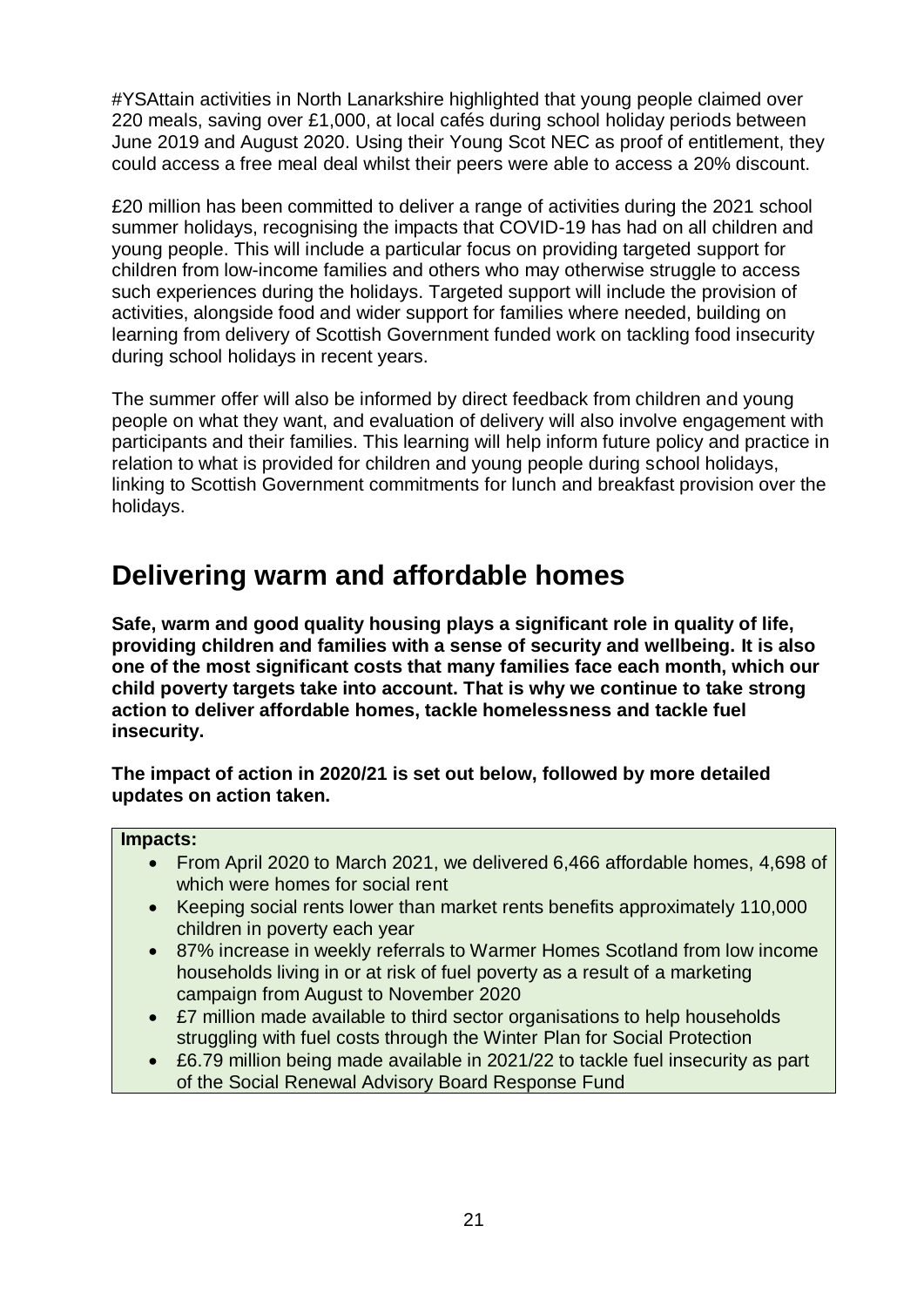## **Responding to the pandemic**

To provide direct financial support to those struggling with housing costs we significantly increased funding available for local authorities to provide Discretionary Housing Payments (DHPs) in 2020/21 from £11 million to £19 million in addition to the approximately £60 million we already spend to mitigate the bedroom tax in full, helping them stay in their homes. In 2021/22, the total funding for DHPs will again be over £80 million to support people with their housing costs. We also launched the £10 million Tenant Hardship Loan Fund in order to support people in financial difficulty who did not otherwise qualify for help with their housing costs.

To protect the Gypsy/Traveller community, we also developed a COVID-19 Framework in partnership with COSLA to help local authorities and their partners support those who are living on sites, and roadside encampments. The framework seeks to limit evictions from unauthorised encampments to enable families and children to access services such as education and health support. We also provided direct support for sanitation to roadside encampments through the two lockdowns.

Our response to the pandemic in supporting people into safe accommodation was also a huge success, and we will do all we can stop anyone returning to rough sleeping. We will work with councils to move everyone in to sustainable settled homes, and to prevent anyone falling into homelessness.

## **Ensuring housing affordability**

1

The latest quarterly statistics, published on 15 June<sup>10</sup>, show that from April 2020 to March 2021, we have delivered 6,466 affordable homes, 4,698 of which were homes for social rent, including 1,784 council homes. This is a reduction of 2,830 on the same period in 2020 (9,296 recorded completions). This means that between April 2016 to March 2021, we have delivered 41,353 affordable homes, 28,154 of which were homes for social rent, including 9,436 council homes – and that, since April 2007, we have delivered 102,055 affordable homes, with 70,866 of these for social rent.

While strands of work were required to be paused as a result of the COVID-19 pandemic, during the course of 2020/21 we continued to compare proposed Registered Social Landlord social rent levels for homes at the point of completion with our published social rent benchmarks when assessing projects for Scottish Government grant funding at tender stage, and we commenced a review of affordable housing investment benchmark levels with the affordable housing sector – maintaining rent affordability being a key consideration in this work.

As part of the continuing evaluation of the impact of private residential tenancy, the Scottish Government is participating in the three year *Rent Better* research programme (2019-2022), funded by the Nationwide Foundation<sup>11</sup> as part of its Transforming the Private Rented Sector stream. *Rent Better* aims to understand the impact of the changes on tenants and landlords, and involves both quantitative and qualitative research with a wide range of stakeholders including families with children.

<sup>&</sup>lt;sup>10</sup> [Housing statistics quarterly update](https://www.gov.scot/publications/housing-statistics-scotland-quarterly-update-2/) - Scottish Government, June 2021

<sup>11</sup> [http://www.nationwidefoundation.org.uk/wp-content/uploads/2020/11/Rent-Better-Wave-1-](http://www.nationwidefoundation.org.uk/wp-content/uploads/2020/11/Rent-Better-Wave-1-Summary_print.pdf) [Summary\\_print.pdf](http://www.nationwidefoundation.org.uk/wp-content/uploads/2020/11/Rent-Better-Wave-1-Summary_print.pdf)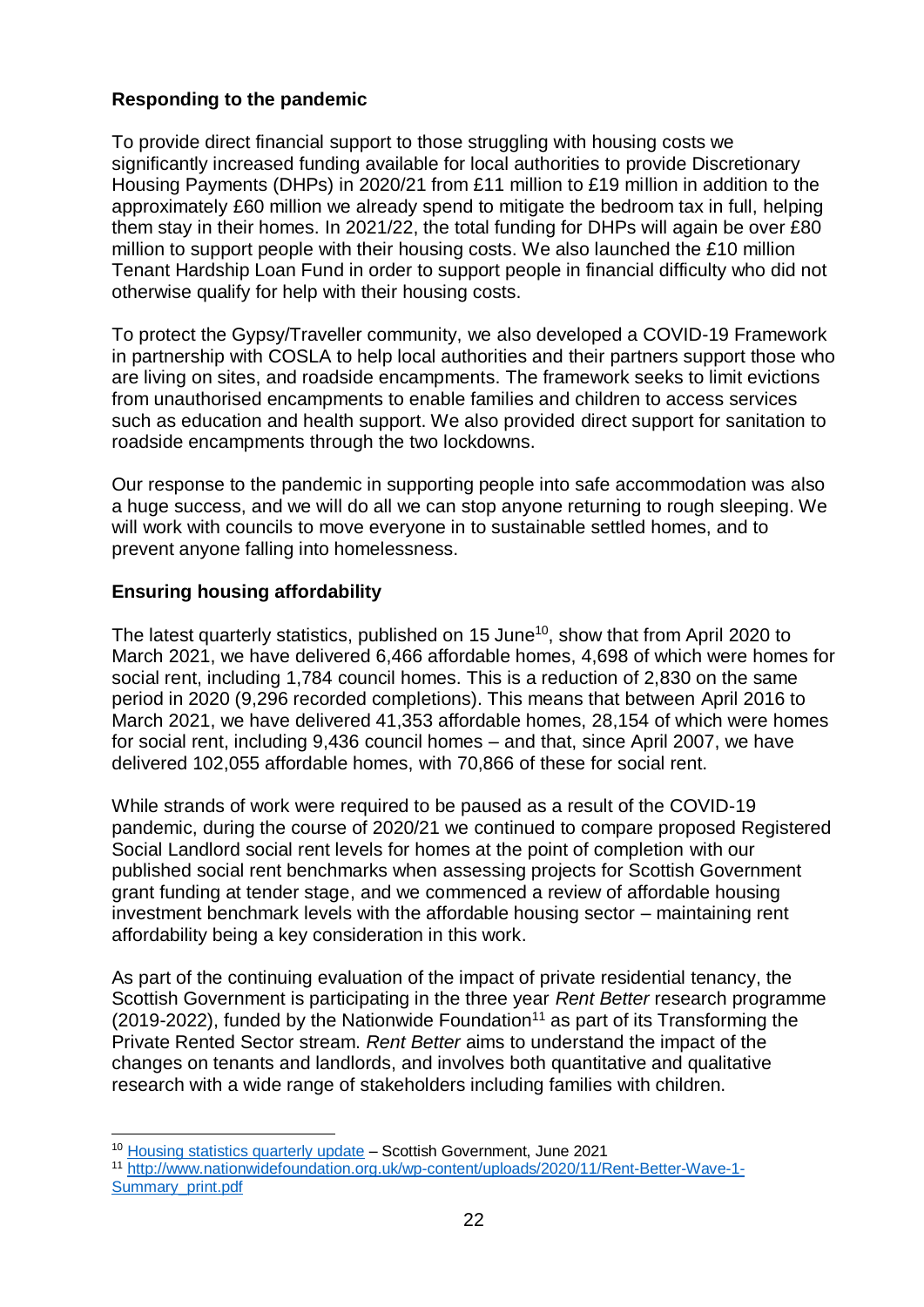The full Wave 1 report from this research was published on 10 November 2020, with the second wave set to feature the impact of the COVID-19 pandemic on private renters.

#### **Homelessness**

We updated our joint Scottish Government/COSLA Ending Homelessness Together action plan<sup>12</sup> in October 2020, following recommendations from the Homelessness and Rough Sleeping Action Group to guide us out of the pandemic. We now have 98 actions (compared to 49 in the original action plan) and we are due to report to Parliament in October 2021 on progress against these actions.

We are making steady progress in developing prevention pathways for the groups most at risk of homelessness. The care leavers' pathway has already been published and in 2020/21, two more pathways were produced: phase one of the domestic abuse pathway (focusing on social housing) and the youth homelessness pathway. We received and welcomed recommendations from the prevention duty group on changes to the law to prevent homelessness. We also launched a new £1.5 million Homelessness Prevention Fund in August 2020, supporting projects that contribute to tackling child poverty.

Where homelessness cannot be prevented, rapid rehousing is our primary response to homelessness. We have allocated £37.5 million (multi-year funding package) for the delivery of rapid rehousing transition plans (RRTPs) and Housing First. The transition to rapid rehousing in Scotland is well underway- all 32 local authorities have RRTPs in place, and the Housing First pathfinder programme has recently passed the milestone of 500 tenancies (with no evictions).

We are committed to reducing the number of households with children in temporary accommodation. We amended the 2014 Homeless Persons (UAO) (Scotland) Order in May 2020 so that councils can only use unsuitable accommodation for seven days. While temporary exceptions to the order were put in place in response to COVID-19, they are due to end in September 2021.

In 2021/22, we will continue to make progress against the actions in our Ending Homelessness Together action plan. In particular, we will begin work on changes to the law to prevent homelessness and on a new right to adequate housing.

## **New help with fuel poverty**

Key programmes delivering energy efficiency measures to fuel poor households are ongoing. However non-essential works inside people's homes, such as installation of insulation, were paused during the national COVID-19 lockdowns.

To increase the number of applications to the Scottish Government's national fuel poverty scheme, Warmer Homes Scotland, we commissioned a marketing campaign which ran from August to November 2020 and resulted in an 87% increase in weekly referrals from low income households living in or at risk of fuel poverty.

<sup>1</sup> <sup>12</sup> [Ending homelessness together: updated action plan](https://www.gov.scot/publications/ending-homelessness-together-updated-action-plan-october-2020/) - Scottish Government, October 2020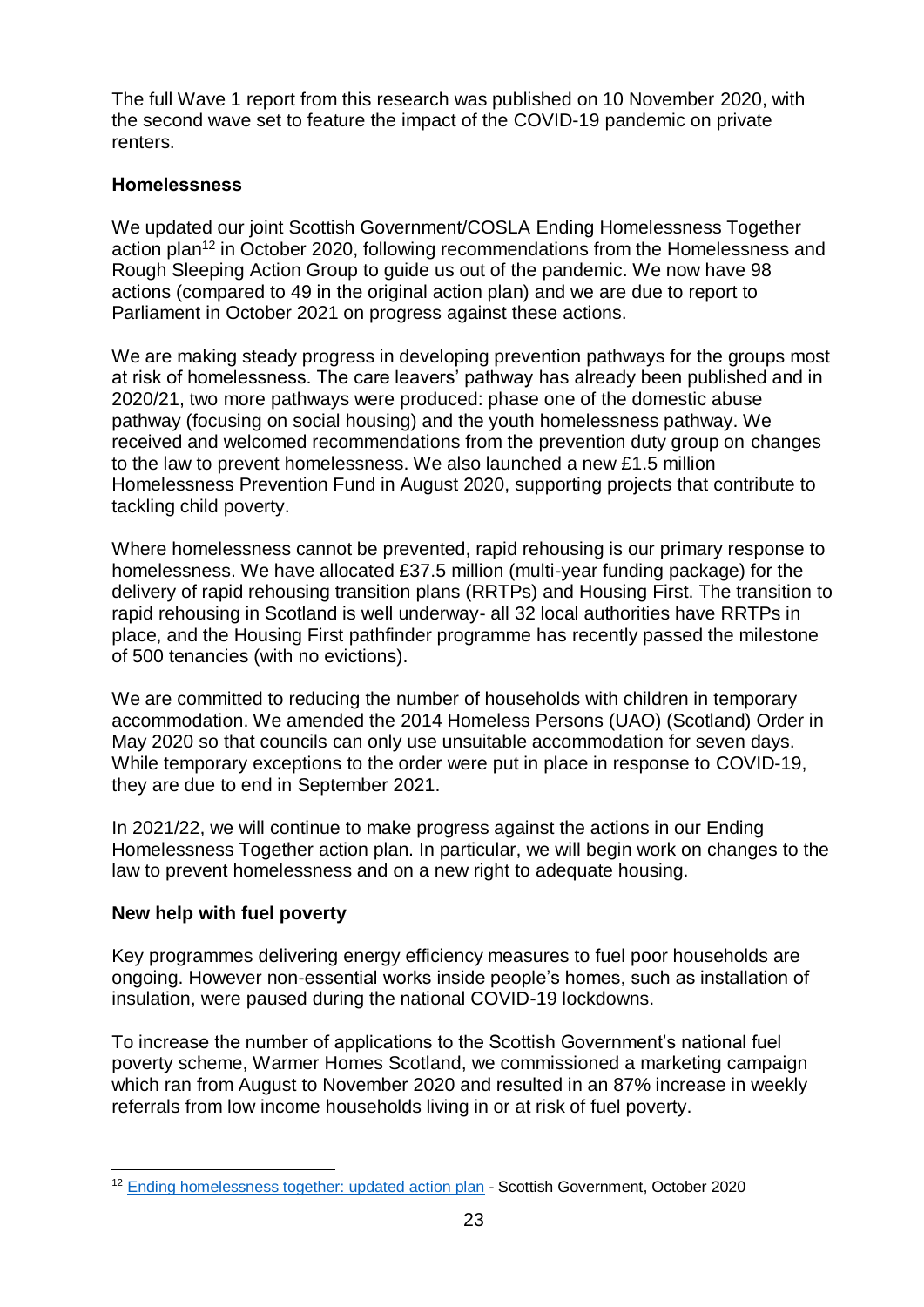Through the various funding streams set up to respond to COVID-19, grants have been issued to many third sector organisations who are providing support to those struggling with their energy costs. This includes £432,000 for the Fuel Bank Foundation to expand their existing network of fuel banks in Scotland, increase provision at existing fuel banks and to work in partnership with Home Energy Scotland, ensuring national access to the scheme. We also provided £40 million to local authorities to use flexibly to support people in financial hardship to meet essential needs, including fuel. And, as part of the Winter Plan for Social Protection, we made £7 million available to third sector organisations to help households struggling with fuel costs, including £2 million for Registered Social Landlords to support tenants.

Looking forward to 2021/22, work on the Final Fuel Poverty Strategy has resumed and this will be finalised in 2021. The independent Scottish Fuel Poverty Advisory Panel will also be recruited this year and will provide advice to Ministers on progress in tackling fuel poverty. As part of the Social Renewal Advisory Board Response Fund, £6.79 million is being made available to tackle fuel insecurity.

By the end of 2021, we will have allocated over £1 billion since 2009 to tackling fuel poverty and improving energy efficiency. This investment has already lowered bills and reduced CO2 emissions as well as supported the creation of jobs, training opportunities and innovations.

#### **Focus on our vision for housing to 2040**

Scotland's first ever long-term housing strategy Housing to 2040<sup>13</sup> was published on 15 March, and sets out a vision for how we want homes and communities to look and feel for people over the next twenty years, no matter where they live and what point in their life they are at. It recognises the crucial role that housing plays in meeting other objectives for people in Scotland, such as tackling poverty and inequality, creating and supporting jobs, stemming depopulation, ensuring we meet our energy efficiency and fuel poverty targets and tackling the climate emergency, and making sure we have connected, cohesive communities to live in.

The strategy sets out a range of actions that will help to address child poverty, including an ambition to deliver a further 100,000 affordable homes up to 2032, with at least 70% of these for social rent, once the current 50,000 affordable homes target has been delivered. This will involve bringing more existing homes into the programme, as well as building new.

Housing to 2040 also commits us to developing a new Rented Sector Strategy setting out proposals to address availability, affordability and standards in the private and social rented sectors, and bringing forward a new Housing Bill to take forward aspects of this new strategy and strengthen the rights of tenants with greater protections from unreasonable rent increases and unfair evictions, and improve the rights of people experiencing domestic abuse.

<sup>1</sup> <sup>13</sup> [Housing to 2040](https://www.gov.scot/publications/housing-2040-2/) - Scottish Government, March 2021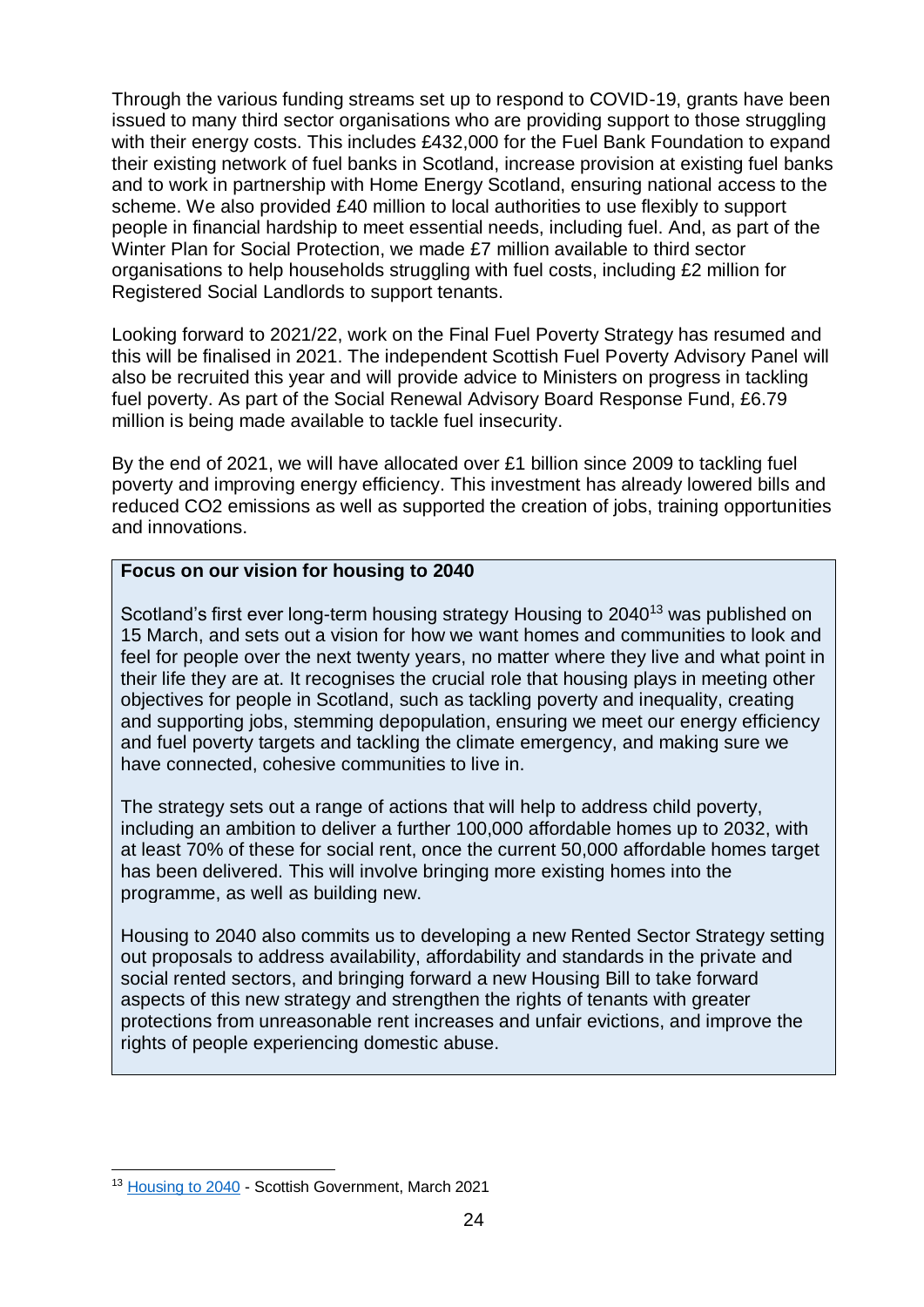# **Supporting financial inclusion**

**Throughout the pandemic many people have found themselves needing to access advice in order to identify the help and support available to them. To support those in most acute need, we established the National Assistance Helpline, connecting people to their local authority for help in accessing food and other essentials. However, for many more people, accessing sources of trusted help and support through other partners has enabled them to ensure they receive benefits they are entitled to, reduce their household costs and to manage debts.**

**The updates below focus on key activities within our Tackling Child Poverty Delivery Plan where further progress has been delivered.**

#### **Impacts:**

- Between 1 May 2020 30 April 2021, the Money Talk Team service supported over 4,500 low income families across Scotland and, of those, more than 1,000 clients were better off by over £4 million – an average of around £4,000 per household
- £15 million invested in community lenders to ensure availability of affordable credit
- Between 1 October 2020 and 31 March 2021, 38 tackling problem debt projects covering 29 local authority areas were delivered across Scotland, supporting over 2,000 individual clients

### **The Money Talk Team service**

In 2020/21 we provided further funding of £1.5 million to Citizens Advice Scotland to continue delivery of the Money Talk Team (MTT) service, bringing total investment to £4.8 million since its launch in November 2018. The service, targeted at low-income families and older people, aims to support at least 15,000 households per year and ensure people are receiving all the benefits they are entitled to and are not paying more than they need to for basic goods and services. People can access this free confidential and personalised service in a number of ways including by Freephone, online and by visiting their local Citizens Advice Bureau.

While this local service has been reduced due to lockdown restrictions, where possible, and in line with government guidance, bureaux have provided face to face service for those needing it during the pandemic.

With many families across Scotland facing unexpected financial difficulties as a result of COVID-19 it is particularly important that they claim all the benefits they are entitled to. To raise awareness of the MTT service and the support it provides, we launched a third national marketing campaign on 8 January 2021. This campaign used platforms including TV, radio and social media activity and outdoor marketing to ensure that as many families as possible are aware of the service.

The third campaign also included workshops delivered in partnership with BEMIS, the national Ethnic Minorities led umbrella body supporting the development of the Ethnic Minorities Voluntary Sector in Scotland and the communities that this sector represents. These workshops sought to introduce and increase awareness of the service within the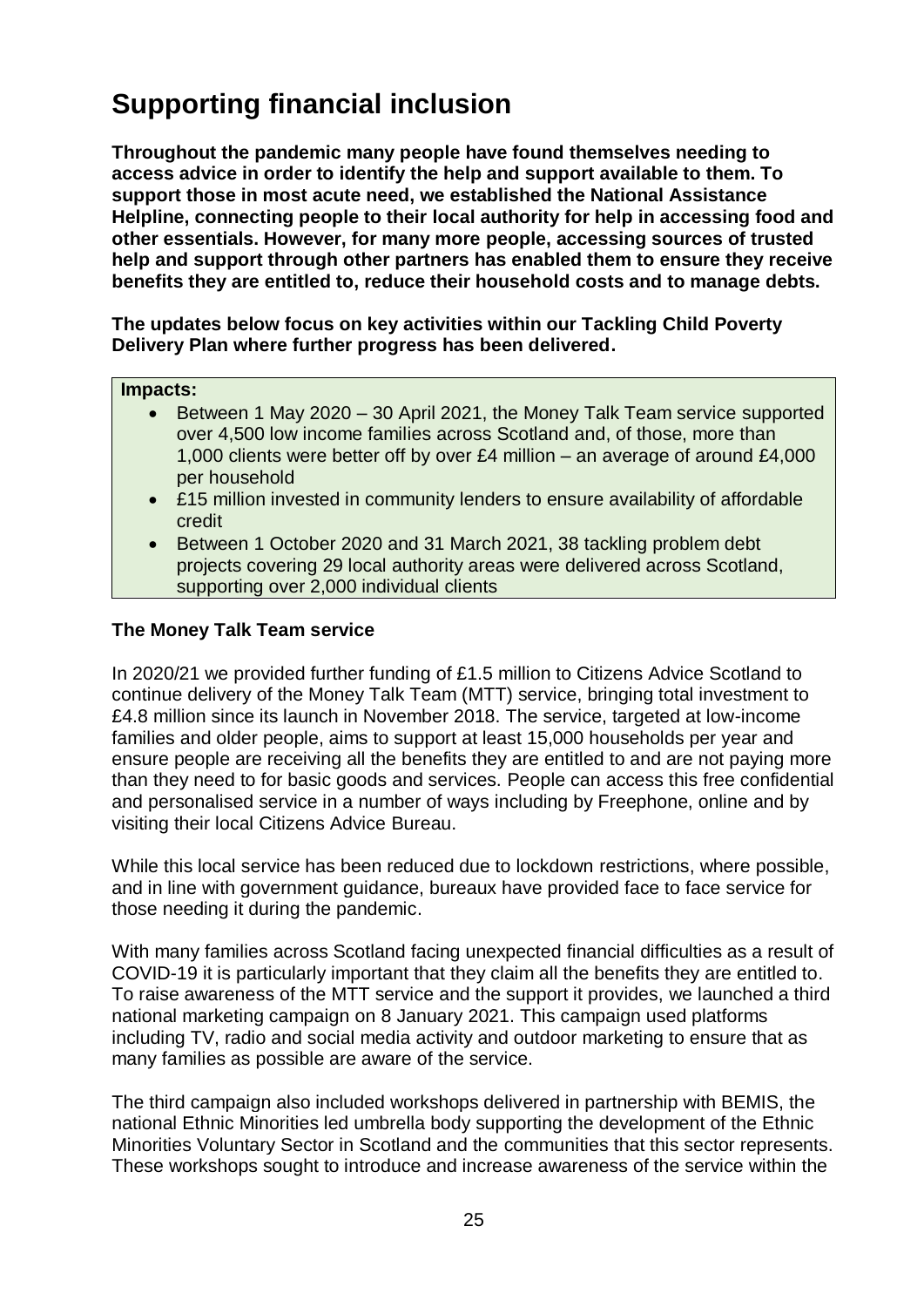sector, particularly with community groups, advocacy groups, key workers and family support networks, and encourage sharing of the service and campaign with their users.

In delivering the MTT service, the Citizens Advice network in Scotland continues to create and maintain strategic partnerships with other agencies in their local areas to establish and enhance reach to the priority family groups. These partnerships vary from simple referral routes and training opportunities to co-location, and involve a wide range of stakeholders including food banks, housing associations, local authorities, and health and social care professionals.

## **Benefit Take Up Strategy for devolved entitlements**

Between April 2020 and March 2021 we continued to deliver the interventions as set out in our Benefit Take-up Strategy<sup>14</sup>. We provided funding of £600,000 to 26 third sector organisation across our Benefit Take-up and Income Maximisation Funds to prepare staff to support hard to reach groups who will be applying for Scottish benefits, and to ensure people are aware of the financial support available to them. These projects began in April 2020 and were originally scheduled to run until March 2021, although the impact of COVID-19 caused timescales to be extended in some cases.

We will receive Final Learning Reports for the projects funded through our Benefit Take-up and Income Maximisation Funds, which will inform the next Benefit Take-up Strategy to be published in October 2021. Alongside this, we will begin the process of engaging with Seldom Heard Groups prior to the publication of the second strategy.

We have convened a Stakeholder Take-up Reference Group to provide advice and support in the implementation of this strategy, as well as feeding into the development of the next strategy. This group met quarterly in 2020/21. We have also developed stakeholder take-up resources to help existing services to support their clients with Scottish benefits, and – in particular – with issues related to non-take-up. Alongside this we have continued to work on mainstreaming good practice guidance to support third sector organisations and local authorities to borrow from the examples in promoting/supporting benefit take-up within and across those sectors.

In March 2021 we announced that, launching in September, GP practices in some of the most deprived communities will receive £3.17 million to fund dedicated welfare rights advisors to address growing mental health concerns caused by money and housing insecurity. In the coming year, we will also undertake a consultation exercise on our proposals for Mainstreaming Best Practice Work and will begin work to pilot advice in education settings, helping to ensure families are aware of the support available to them.

In addition to the work we have taken forward, we continue to call upon the UK Government to take the action needed in this space. This includes writing jointly with Welsh and Northern Irish Ministers to the Secretary of State for Work and Pensions urging a more strategic approach to maximising the take-up of reserved benefits.

<sup>1</sup> <sup>14</sup> [Social security: benefit take-up strategy](https://www.gov.scot/publications/social-security-scotland-act-2019-benefit-take-up-strategy-october-2019/) – Scottish Government, October 2019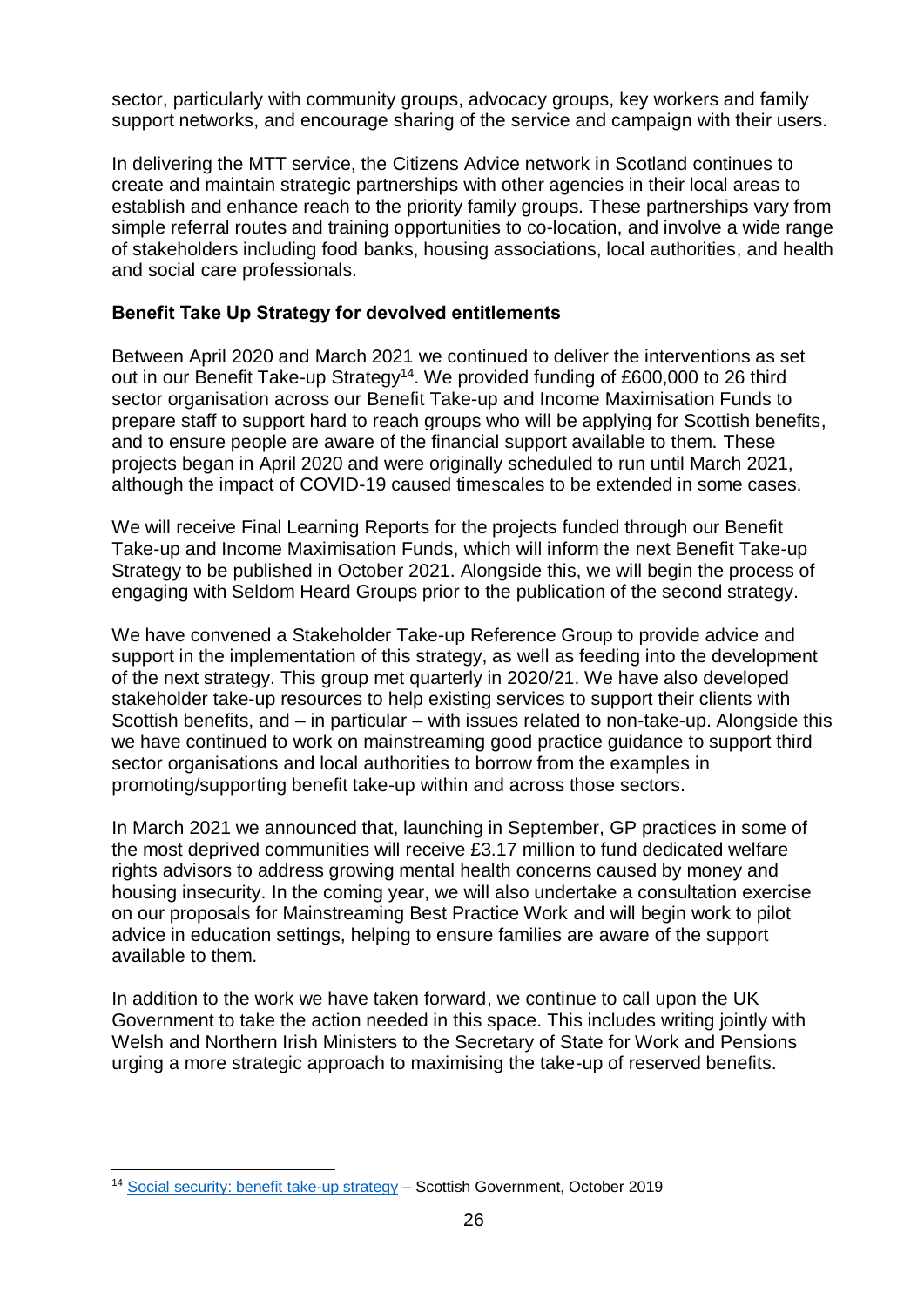## **New support for affordable credit**

Affordable credit is key to tackling the poverty premium paid by low income households and the Scottish Government is committed to supporting this vital sector. Accessible and affordable credit is often essential to managing money, particularly for those on low incomes, and access to these services has become even more vital as the impact of COVID-19 continues to squeeze household finances.

Our support to date has included investment of £1 million in the Affordable Credit Fund to support social lenders and the £10 million Credit Union Investment Fund, of which £2 million was repurposed into the Credit Union Resilience Fund to support the sector and provide liquidity, allowing organisations to offer support to those in financial insecurity as a direct result of the COVID-19 pandemic.

In February 2021 we announced a new £15 million Scottish Community Lenders Fund to support affordable lending services including both Credit Unions and Community Development Finance Institutions (CDFIs). The funding will support lenders to both promote the availability of affordable credit and strengthen the balance sheet of affordable credit providers. All of the funding has now been distributed with £13.5 million awarded to Credit Unions and the remaining £1.5 million to CDFIs.

In response to an early recommendation from the Social Renewal Advisory Board, the Programme for Government 2020/21 contained a commitment to do more on affordable credit. To help meet this commitment, Carnegie UK Trust held a series of roundtables in November 2020 with a range of affordable credit providers and other stakeholders with an interest in this area to explore the ways in which we might develop the affordable credit sector.

A final report<sup>15</sup> has been presented to the Scottish Government which contains 10 recommendations on how we might bolster the affordable credit sector in Scotland. The Scottish Government welcomed the report and issued a response to Carnegie on 24 March 2021 which outlined that it will be for the incoming Minister and the new Government to take decisions on how the recommendations should be progressed. The recommendations will also be considered in light of the final recommendations from the Social Renewal Advisory Board and the expected Money and Pension Service Scottish Delivery Plan which, together, will help set the direction on affordable credit policy for the future.

## **Tackling problem debt**

In 2020/21 we provided £700,000 to AdviceUK to distribute on our behalf to its members, with a specific focus on providing free debt advice to priority families. Between 1 October 2020 and 31 March 2021, a total of 38 projects covering 29 local authority areas were delivered across Scotland, supporting over 2,000 individual clients with over £3.6 million of debt. While debt advice does not always result in financial gain to have a successful outcome, over £1.1 million of financial gain was also recorded. These projects were particularly successful at targeting support for lone parents and larger families.

<sup>1</sup> <sup>15</sup> [Advancing Affordable Credit,](https://d1ssu070pg2v9i.cloudfront.net/pex/carnegie_uk_trust/2021/02/25110634/Advancing-Affordable-Credit-CUKT-report-for-SG-Final-Version.pdf) Feb 2021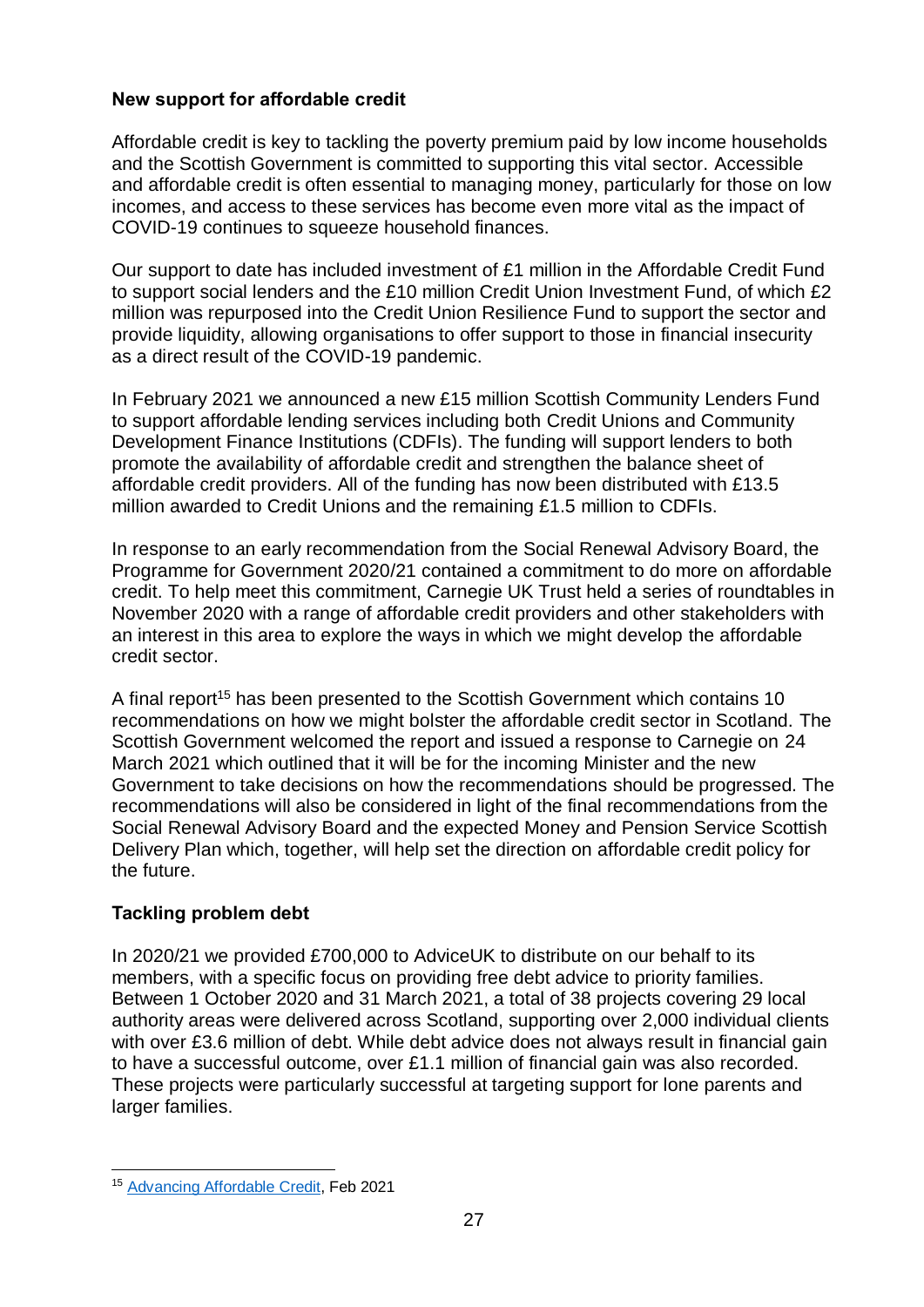We also allocated over £200,000 to Christians Against Poverty to help expand its service at a time of growing demand, including from priority families. This funding contribution helped Christians Against Poverty to support over 400 households in the last six months of 2020/21 and, despite continuously difficult circumstances, 43 households have gone debt-free. Targeted marketing resulted in a 20% uplift in appointment bookings.

Additional funding was also used to enhance technical capabilities in the sector by piloting videoconferencing software to ensure clients could continue to access high quality debt and money advice online.

# **Help for basic essentials**

**Access to basic essentials is fundamental to equality, dignity and rights for all children – and is crucial if we are to tackle poverty successfully. In a society as wealthy as Scotland, no-one should have to suffer the indignity of not having the means to meet their basic needs.**

**Throughout the pandemic we have taken strong action to ensure that children and families were able to access the essentials needed for a good quality of life. We delivered almost 980,000 free grocery packages to those unable to access food as a result of shielding, when the service ended on 31 July 2020, as part of over £140 million invested to tackle food insecurity during the pandemic. We also provided £40 million to local authorities to tackle financial insecurity and £30 million to support people impacted by COVID-19 restrictions and guidance – enabling a flexible approach to meet local need and meaning fewer people are forced to rely upon charitable aid.**

**The impact of action taken in 2020/21 as part of our Tackling Child Poverty Delivery Plan is set out below, followed by more detailed updates.**

#### **Impacts:**

- To date, the Connecting Scotland programme has delivered over 35,000 devices in total
- Over 17,000 families with children, 4,000 young care leavers and 1,500 other vulnerabilities (other family types such as kinship carers) were awarded devices during Phase 2 of the programme

#### **Access to period products**

We also continue to fund the provision of free period products for those who are unable to access them, including those who lack the money to purchase the products they need.

In order to ensure products could be accessed during the COVID-19 lockdowns, we asked local authorities and further and higher education institutions to make alternative arrangements. New delivery methods were implemented, such as period products in food boxes and an online order system for individuals to have products delivered directly to their home address. The charity FareShare continued to ensure access to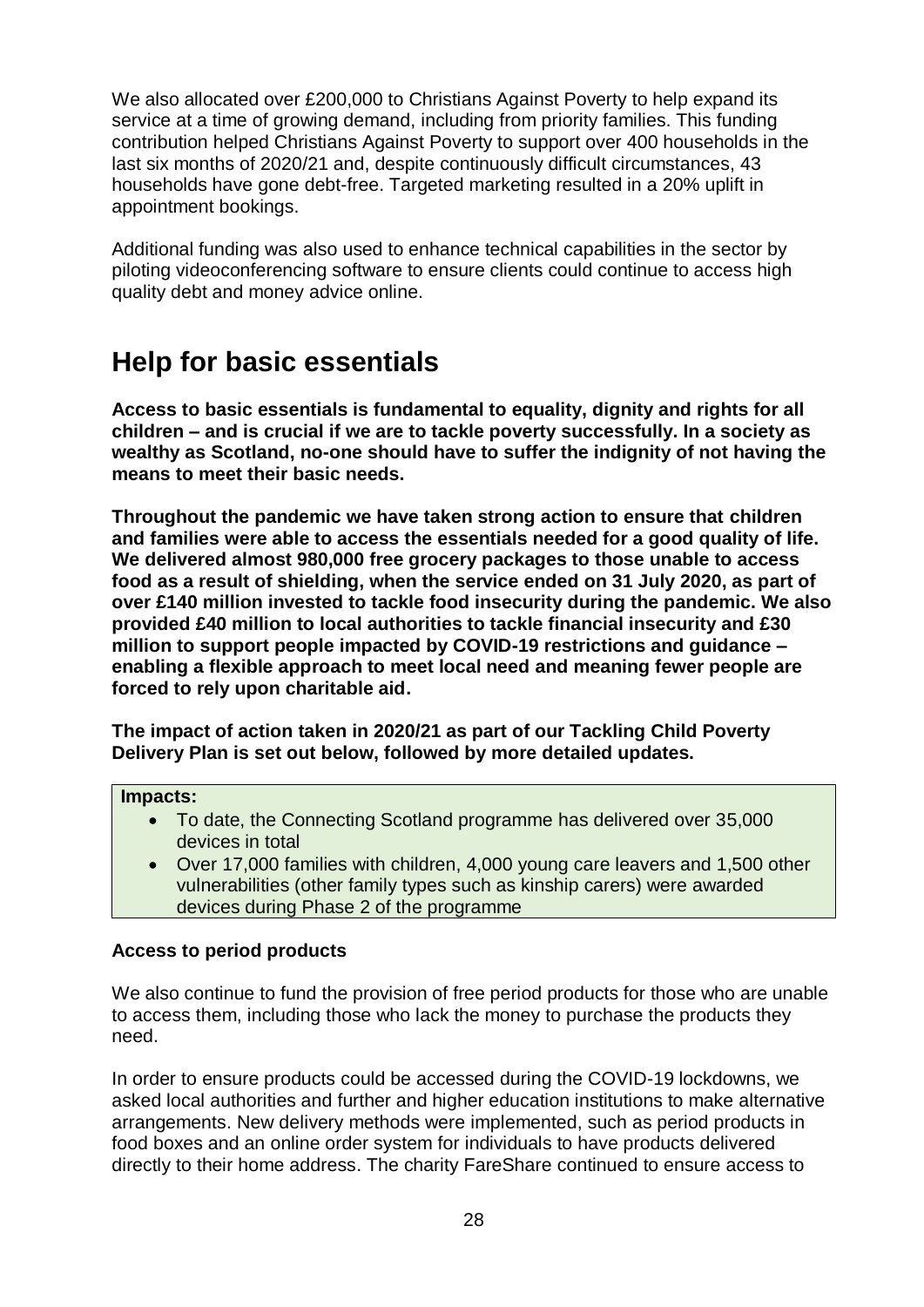free period products to those who need them through its network of third sector organisations.

On 18 June 2020, we introduced the Period Products in Schools (Scotland) Regulations 2020 which effectively placed a duty on local authorities and grant-aided schools to provide free products for pupils. The Regulations formalise the provision already put in place by schools and came into force on 19 October 2020.

The Period Products (Free Provision) (Scotland) Bill passed Stage 3 on 24 November 2020. The Bill gained Royal Assent on 12 January 2021 to become the Period Products (Free Provision) (Scotland) Act 2021. The main duties on local authorities and education providers will come into force within two years of that date, but voluntary provision will continue in the meantime backed with £7.3 million of Scottish Government funding.

Over the coming year, we will work with stakeholders, including COSLA, education providers and gender equality organisations, to develop guidance for the Act and to agree reporting obligations, as well as working with our key partners to further develop the policy to ensure provision meets the needs of students as we move towards implementation of the Act.

We will also work in partnership with the social enterprise Hey Girls to develop and launch a period products locator app – which will make identifying locations where products are available easy and dignified, without having to ask anyone – once lockdown restrictions ease.

#### **Eradicating digital exclusion through Connecting Scotland**

The Connecting Scotland Programme was launched on 7 May 2020. The COVID-19 outbreak highlighted the digital divide in Scotland: those who are most likely to be digitally excluded are people and families on low incomes and those with additional challenges such as care leavers, people with long term health conditions, disabled people, and older people. People who are digitally excluded are disproportionately disadvantaged due to the extensive role digital plays supporting people to flourish in educational, economic, social, employment, access to services, and wellbeing terms.

Set up in May 2020 in response to the pandemic, Connecting Scotland initially aimed to reach up to 9,000 people at clinical risk from COVID-19 with a device, connection with unlimited data for two years, as well as training and support. Building on the success of the programme, over the past year it has been expanded to reach households with low income families with children, young care leavers, people seeking employment and socially isolated older and disabled people. The programme is one of the most comprehensive national programmes aimed at tackling digital exclusion in the world and unmatched elsewhere in the UK.

In total, the Scottish Government has committed over £48 million to Connecting Scotland so far and is committed to delivering 60,000 devices by the end of the year.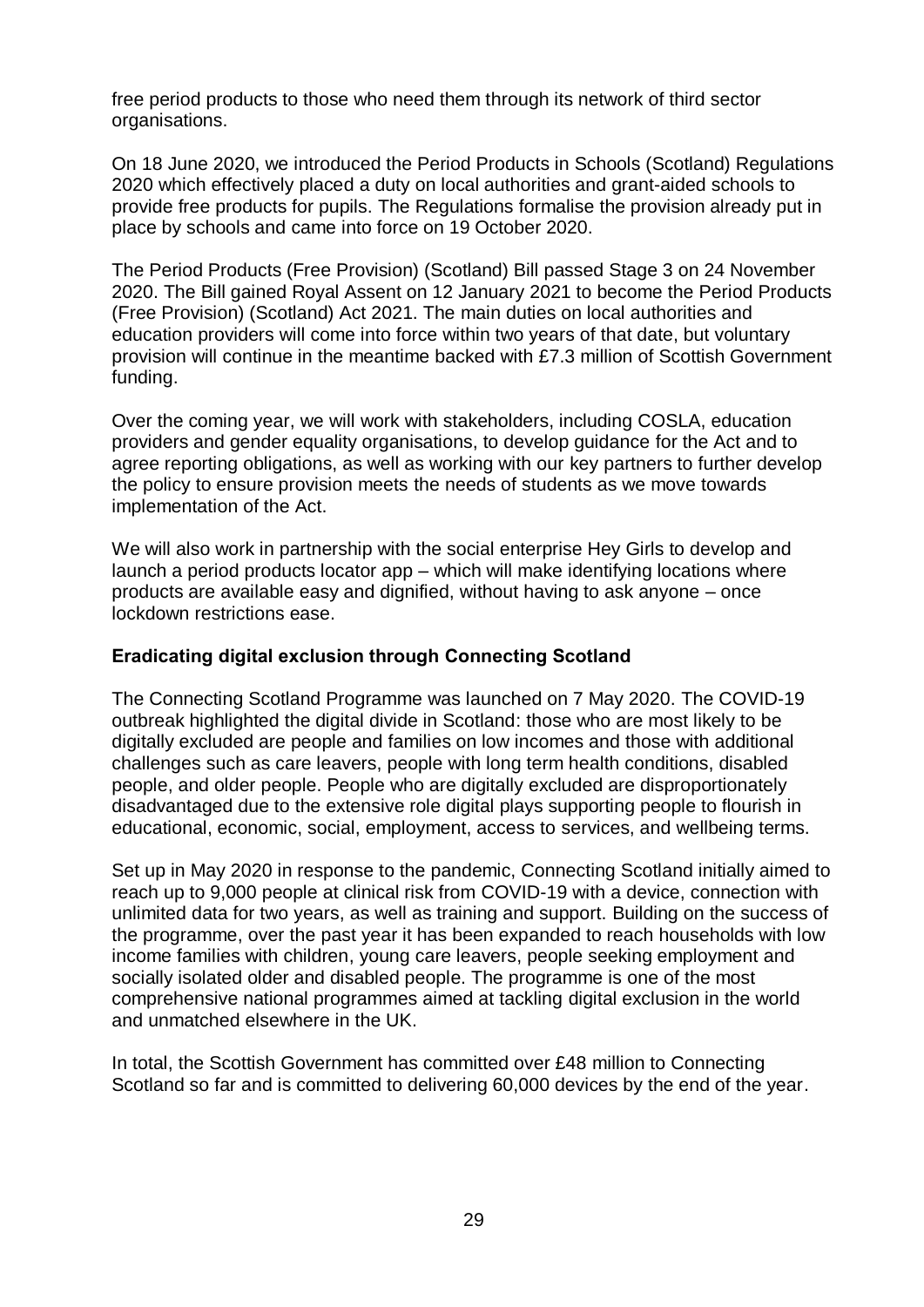# **Action on transport strategy, policies and programmes**

**Transport policy has an important role to play in addressing child poverty, through its impact on both household income – improving access to employment, education, goods and services for parents and carers – and living costs - direct and indirect transport costs are a significant component of many households' expenditure.**

**The impact of action in 2020/21 is set out below, followed by more detailed updates on action taken.**

#### **Impacts:**

- Free bus travel for under young people is expected to reduce household outgoings which will aid children and families, particularly those living in poverty
- People from lower income households are more likely to take the bus, with research indicating that 41% of people with an income of less than £10,000 travel by bus once a week or more compared to 16% of those with an income over £40,000

In December 2020 our first annual National Transport Strategy (NTS2) Delivery Plan<sup>16</sup> was published, bringing together the actions the Scottish Government will take to deliver the priorities set out in our NTS2 Strategy. The Delivery Plan sets out how we will reduce inequalities and highlights our commitment to deliver a National Concessionary Travel Scheme for free bus travel to young people under the age of 19.

Due to the COVID-19 pandemic, the second Strategic Transport Project Review (STPR2) is now taking a two Phased approach. Phase 1 recommendations, which were published on 3 February 2021, identify short-term investment priorities over the next five years, help 'lock in' the sustainable travel choices observed over the past year, and provide a step change in investment which supports the priorities and outcomes of NTS2.

The National Bus Travel Concession Scheme for Young Persons (Scotland) Order 2021 was approved by the Scottish Parliament in March this year. This enables the creation of a new scheme to provide free bus travel to all Scottish residents aged under 19. Work is progressing to launch the scheme as soon as is practicable in the financial year 2021/22.

Further, in March 2021 the Scottish Government announced that the new free bus travel scheme for young persons would be extended to include 19 to 21 year olds and committed to make as much progress as possible to implementing this scheme during financial year 2021/22.

Over the past year, Transport Scotland has worked in tandem with the Poverty Alliance to gather lived experience research of the six priority groups identified in the Scottish Government's Tackling Child Poverty Delivery Plan 2018-22. The research highlighted how families living in poverty were disproportionately affected by transport related

<sup>1</sup> <sup>16</sup> [National Transport Strategy, Delivery Plan 2020-22](https://www.transport.gov.scot/media/48839/nts-delivery-plan-2020-2022.pdf) - Transport Scotland, December 2020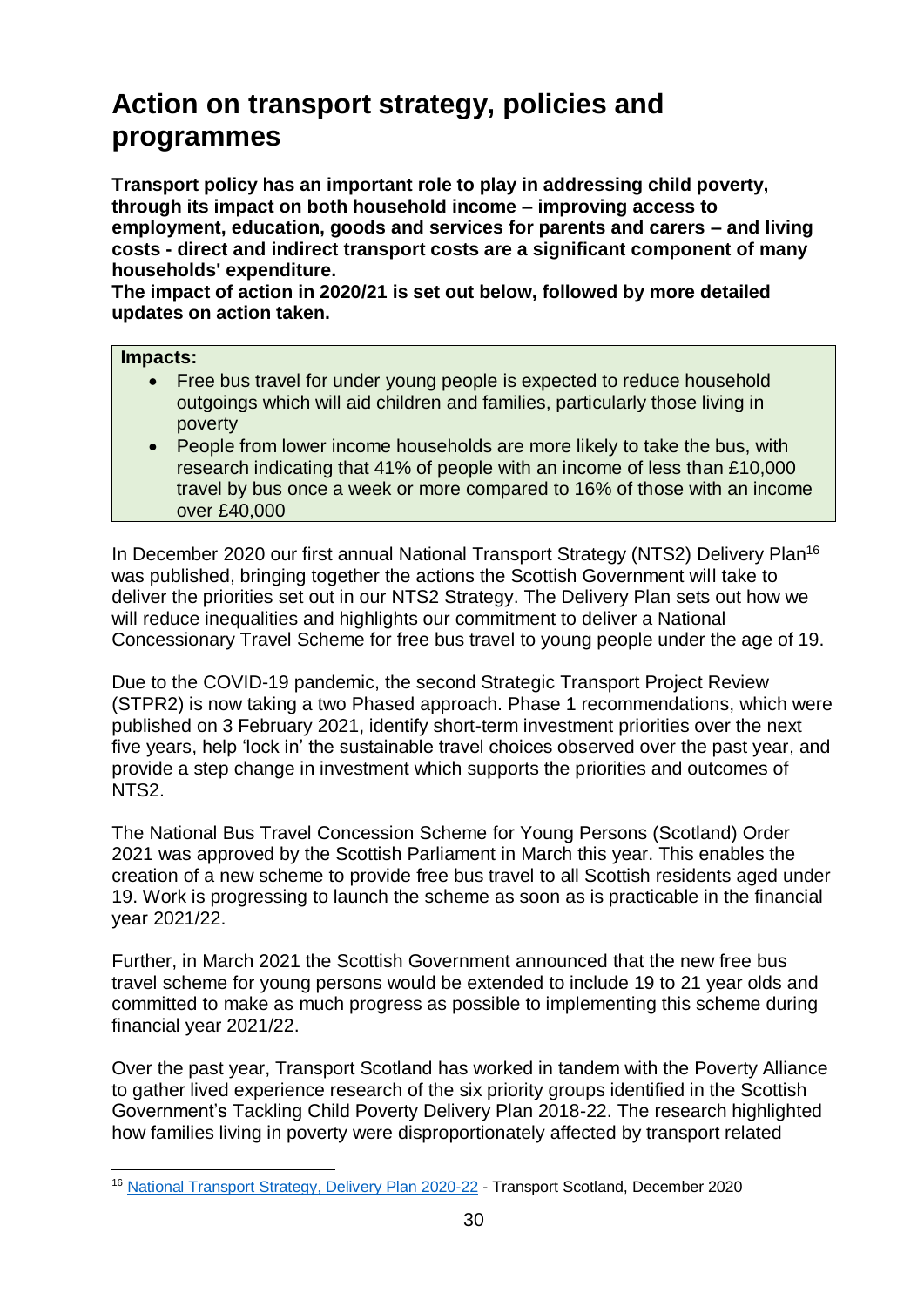issues including availability, cost, service timing, and frequency of services; all challenges that were exacerbated due to individuals and families often being exclusively reliant on public transport for access to key services. The research also showed that while entitlement cards for free travel removed cost as a barrier for families who were eligible, other barriers, e.g. poor availability, remained an issue. Policy interventions such as discounted travel, combined ticketing, and staff training on accessibility and discrimination were also identified.

We intend to publish the research conducted by the Poverty Alliance in early June. We will consider how the findings of this research can be used to support effective interventions and targeted policy actions in the future. We are also working collaboratively with the Poverty Alliance to continue engagement with research participants to ensure lived experiences are central to transport policy making.

We have also worked with the Transport Equality Network and liaised closely with stakeholders including Young Scot, the Scottish Youth Parliament, the Poverty Alliance, and the Poverty and Inequality Commission to develop an understanding of how young people have been impacted by restrictions relating to transport and travel over the past year, alongside discussions relating to future use of public transport and concessionary travel.

The Transport Equality Network (virtually) reconvened at the end April 2021. The Tackling Child Poverty Delivery Plan recognises the importance of ensuring those with lived experience of poverty are involved in the decision making process. By working closely with stakeholders we continue to ensure that, where data exists, our data is current and our evidence is therefore reflective of the lived experiences of users of the current transport system. With this, we can improve our approach and fulfil our commitment to taking a rights-based approach to the National Transport Strategy recognising that access to suitable transport facilitates fulfilment of other human rights

Further action beyond June will be considered in the context of NTS2 and the Poverty Alliance research.

## <span id="page-30-0"></span>**C. Social security**

#### **Introduction**

**Social security has a key role to play in tackling child poverty, putting money directly in the pockets of those in need. Because the six priority groups are more likely to be excluded from the paid labour market, they are often more reliant on the social security system. Therefore, the impact of UK Government welfare cuts is even more apparent and, as noted by the Children and Young People's Commissioners of the devolved nations, risks undermining action to tackle child poverty. However, while social security has the ability to lift significant numbers of children out of poverty, we are clear that reaching our child poverty targets cannot be achieved through this measure alone and long lasting change is needed.**

**Over the course of the past year more people than ever have found themselves in need of support through the social security system as a result of the COVID-19**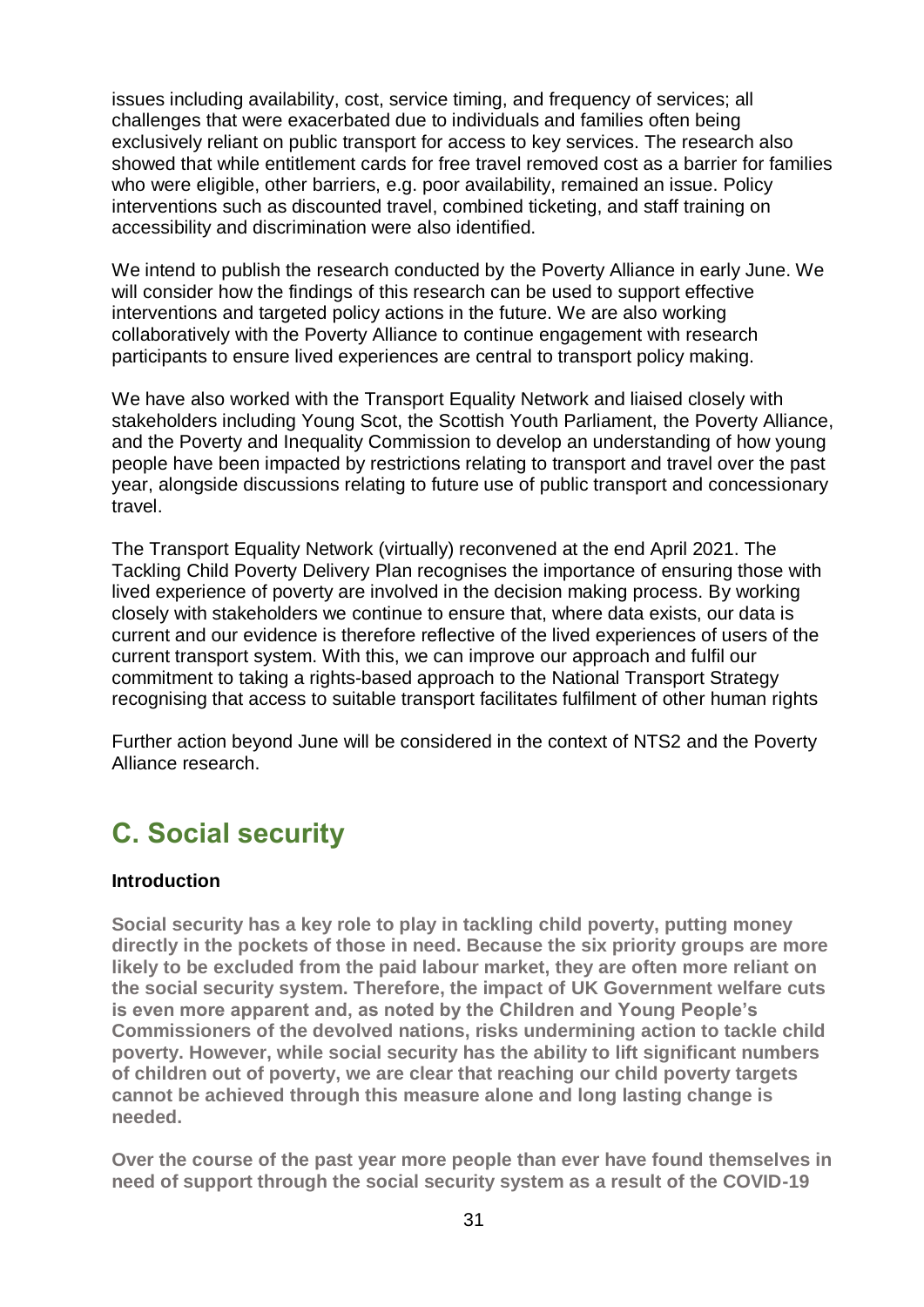**pandemic. In Scotland we acted quickly and strengthened key supports including our Scottish Welfare Fund, Council Tax Reduction Scheme and help through Discretionary Housing Payments – ensuring the demand was able to be met for these sources of essential help. We also developed and delivered the new Self-Isolation Support Grant of £500, offered through the Scottish Welfare Fund, to ensure that people who are self-isolating don't have to choose between this and supporting themselves and their families financially, and extended eligibility to include parents on low incomes whose children are asked to self-isolate.**

**We have also made strong representation to the UK Government, calling on them to retain the £20-per-week uplift to Universal Credit whilst extending these to legacy benefits, and to abolish policies which push more children into poverty in Scotland – including the two-child-limit and benefit cap.** 

**Looking toward our child poverty targets, and the role which social security can play in helping us to drive down levels of poverty and inequality, we will explore ambitious proposals for a Minimum Income Guarantee and Universal Basic Services in Scotland – ensuring that the support everyone needs to live a happy and healthy life is in place when they need it.** 

**The updates below focus on key actions from our Tackling Child Poverty Delivery Plan and new Pandemic Payments delivered to support families who may be struggling financially due to COVID-19 – more detail is also provided on how we are promoting uptake across the range of benefits we deliver at the end of this section.**

#### **[New] Pandemic Payments**

#### **Impacts:**

- The COVID Winter Hardship Payment of £100 reached 144,500 children and young people in December 2020, with two further £100 payments to be made to this group in 2021
- Up to 168,000 children and young people benefitted from the COVID Spring Hardship Payment as this was also available for younger children
- Around 500,000 households will benefit from the Low Income Pandemic Payment of £130, including around 75,000 lone parent families

Supporting low income families through the pandemic was a key priority for Scottish Government. Building on the approach taken to Free School Meal provision during school closures and holiday periods, we allocated an extra £31.2 million to local authorities to deliver two rounds of COVID Hardship Payments to support low income families. The COVID Winter Hardship Payment reached over 144,000 eligible children and young people. A few months later, the COVID Spring Hardship Payment supported up to 168,000 children and young people.

To ensure that support was available quickly, payments were made based on receipt of Free School Meals with no further application required. Eligible families received the payment directly into their bank account where possible.

Two additional Family Pandemic Payments for children receiving Free School Meals on the basis of low income in both primary and secondary school settings have been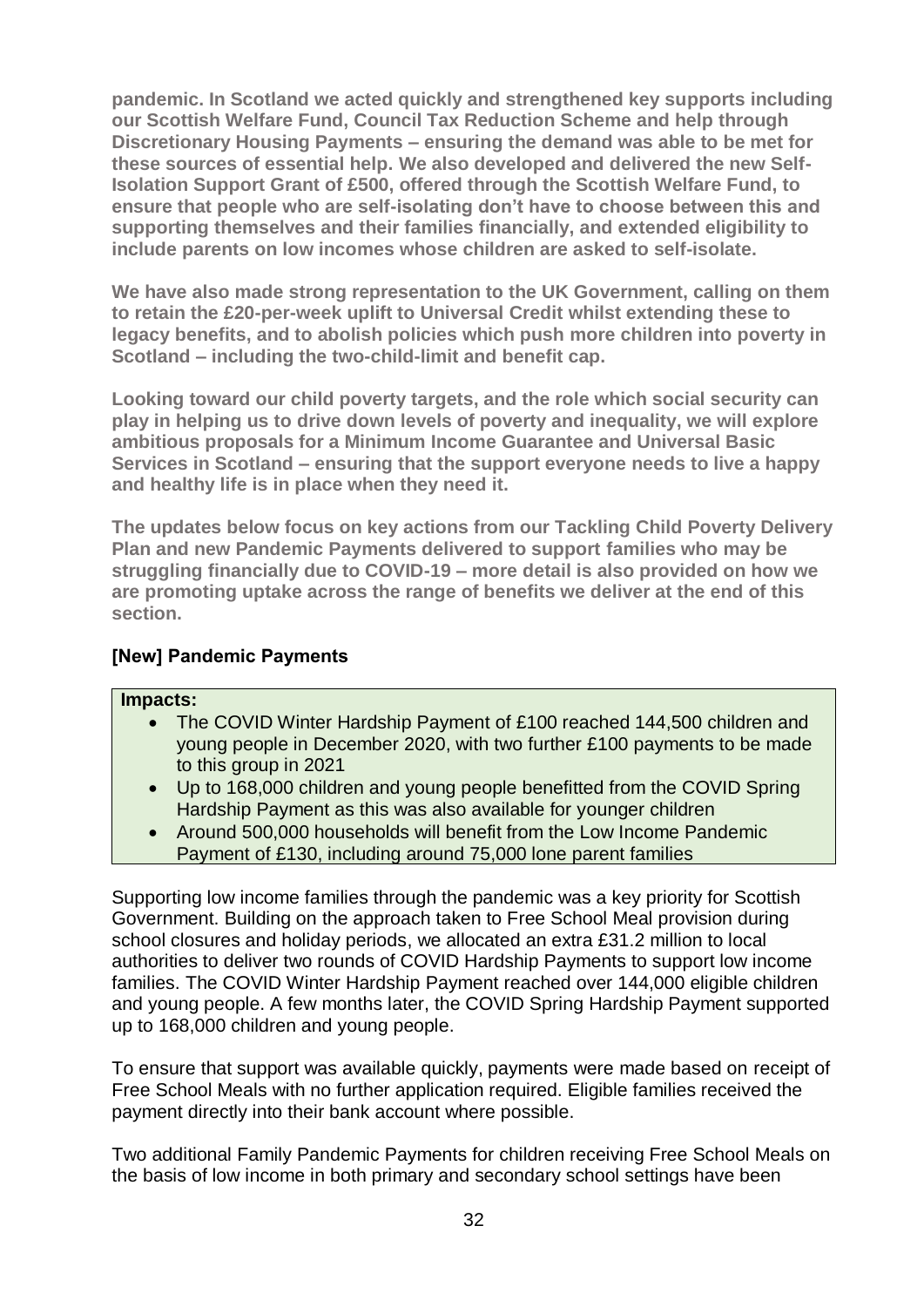announced. These £100 payments will reach around 144,000 children and young people.

Additionally, we will deliver a Low Income Pandemic Payment of £130 for all households in receipt of Council Tax Reduction in April 2021 and for other households who are exempt or who have no liability – including those in temporary accommodation. The payments will be made by local authorities by the end of October 2021 and will reach around 500,000 low income households in Scotland.

In delivering each of these payments we have engaged with the UK Government, seeking to ensure families are not taxed and that this support does not take away from other benefits to ensure it has the maximum impact for families.

Under our existing plans, families will receive £300 for each child in receipt of Free School Meals on the basis of low income in 2021 – reaching an estimated 144,500 children and young people. We will increase this support to pay £520 in both 2021 and 2022 – providing cash support equivalent to the Scottish Child Payment until it is rolled out in full.

## **Scottish Child Payment**

#### **Impacts:**

- At the end of March, we had received over 104,000 applications with over 81,000 of those applications having been processed and cleared
- As of 31 March we had made awards totalling £3.6 million, which are estimated to have benefitted 78,775 children
- Up to 163,000 children, in 134,000 households are expected to be eligible for Scottish Child Payment in 2021/22

The significant impacts of the COVID-19 pandemic on the operations of Social Security Scotland meant difficult decisions on future roll out had to be made. The Scottish Child Payment was prioritised as a key way of tackling child poverty. The new benefit opened for applications on 9 November 2020 and started on 15 February 2021 with the first payments arriving within that month.

The decision to open applications early allowed Social Security Scotland to process and start making payments as quickly as possible. It also provided a greater opportunity to promote take-up, with an extensive communications and marketing campaign encouraging people to access their entitlements.

Even with the significant operational challenges of the COVID-19 pandemic, the Scottish Child Payment opened for applications by the end of 2020 and made the first payments in February 2021. By the end of March 2021, we had received over 104,000 applications, with over 81,000 of those applications having been processed and cleared, and had made awards totalling £3.6 million, estimated to have benefitted 78,775 children.

In addition to the wider action to promote uptake of Scottish benefits, which we say more on below, we took additional steps to raise awareness of the payment. This included promotion on commercial radio in November and December 2020, a toolkit of marketing materials, and 18 online Scottish Child Payment Stakeholder Roadshows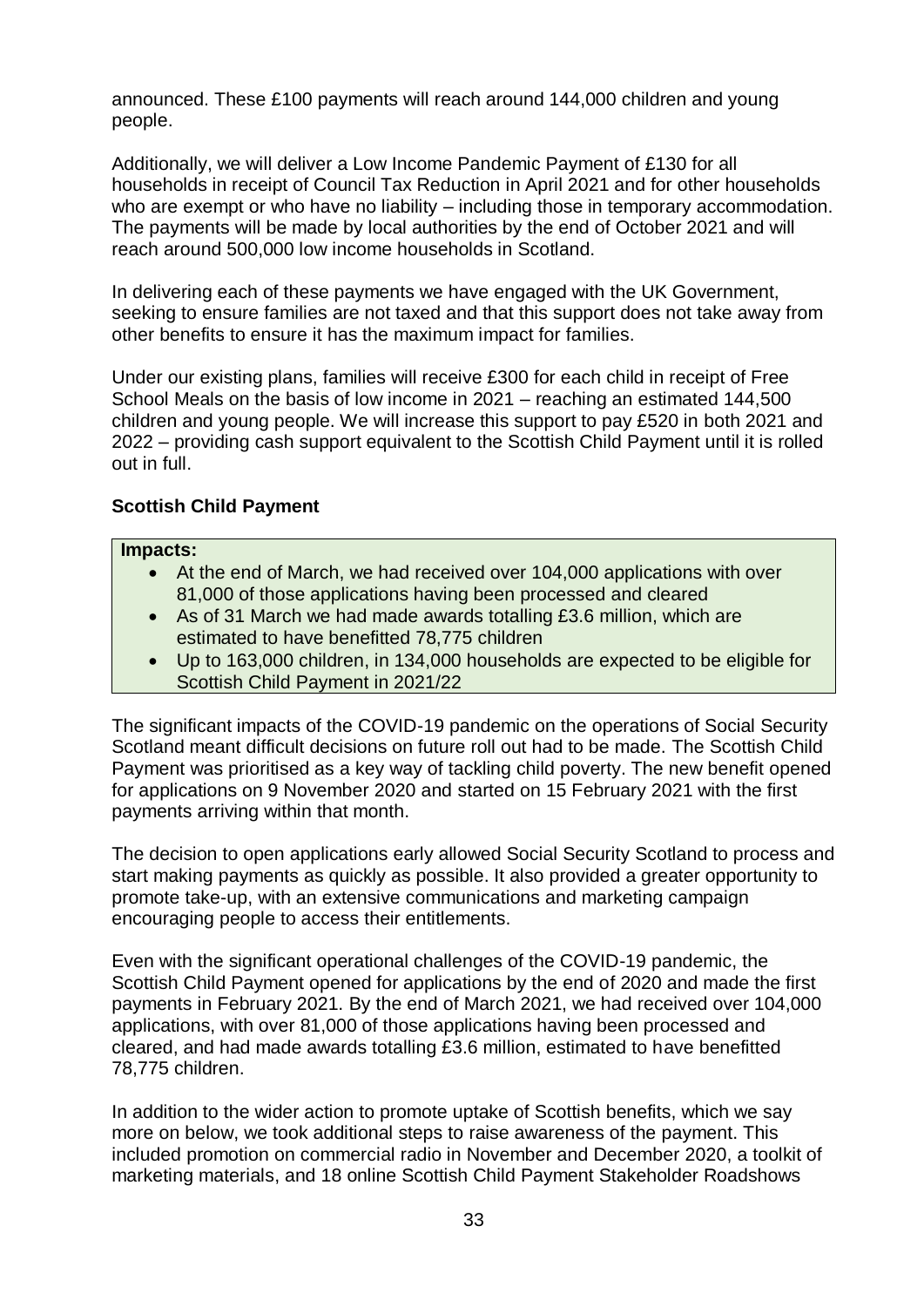held in late 2020 attended by over 1,600 individuals representing the third sector and local authorities.

We are continuing to develop phase 2 of the payment for under 16s to meet our ambition for roll out by the end of 2022. In order to deliver this top up payment in time we are dependent on DWP to give us the data we need for 6-16 year olds.

## **Best Start Grant**

#### **Impacts:**

- From 1 April 2020 to 28 February 2021, around £16.9 million was made in awards of Best Start Grant
- This includes over £6.4 million in Pregnancy and Baby Payments, £4.9 million in Early Learning Payments and £5.6 million in School Age Payments
- Payments of Best Start Grant increased in value by 1% from 1 April 2021
- The Best Start Grant takes provision for the first child from £500 under the UK Sure Start Maternity Grant up to a total of £1,111, over 3 payments
- We do not put a cap on the number of children we help, so subsequent children, who receive nothing from the UK Government, receive up to a total of £808
- A 2 child family will receive Best Start Grant payments totalling £1,919 in their children's early years. This is £1,419 more than the Sure Start Maternity Grant it replaces.

We continued to deliver Best Start Grant to support low income families across the early years, and have awarded over £40 million to families from the time the first payments started, in December 2018, to the end of February 2021.

We conducted an interim evaluation of Best Start Grant in 2021<sup>17</sup> that looked at the impact of the payments. This highlighted that Best Start Grant had eased the financial strain on low income families, preventing clients from going into debt or having to cut down on other essential household spending, such as for food and bills. Clients also thought that the Best Start Grant had a positive impact on the health and wellbeing of both them as parents or carers and for the children. They were proud that they were able to provide for their child rather than being dependent on others, and also as they could buy the items they wanted without having to compromise due to cost. Some purchases, such as social outings, provided opportunities for parents, carers and the children to bond as a family.

Due to the additional stresses that low income households are experiencing as a result of the COVID-19 pandemic, the payments of Best Start Grant have been increased by 1% from 1 April 2021, which is 0.5% higher than the inflation-adjusted level of assistance, providing £1,111 across the three payments.

<sup>1</sup> <sup>17</sup> [Best Start Grant: interim evaluation](https://www.gov.scot/publications/interim-evaluation-best-start-grant/) - Scottish Government, Dec 2020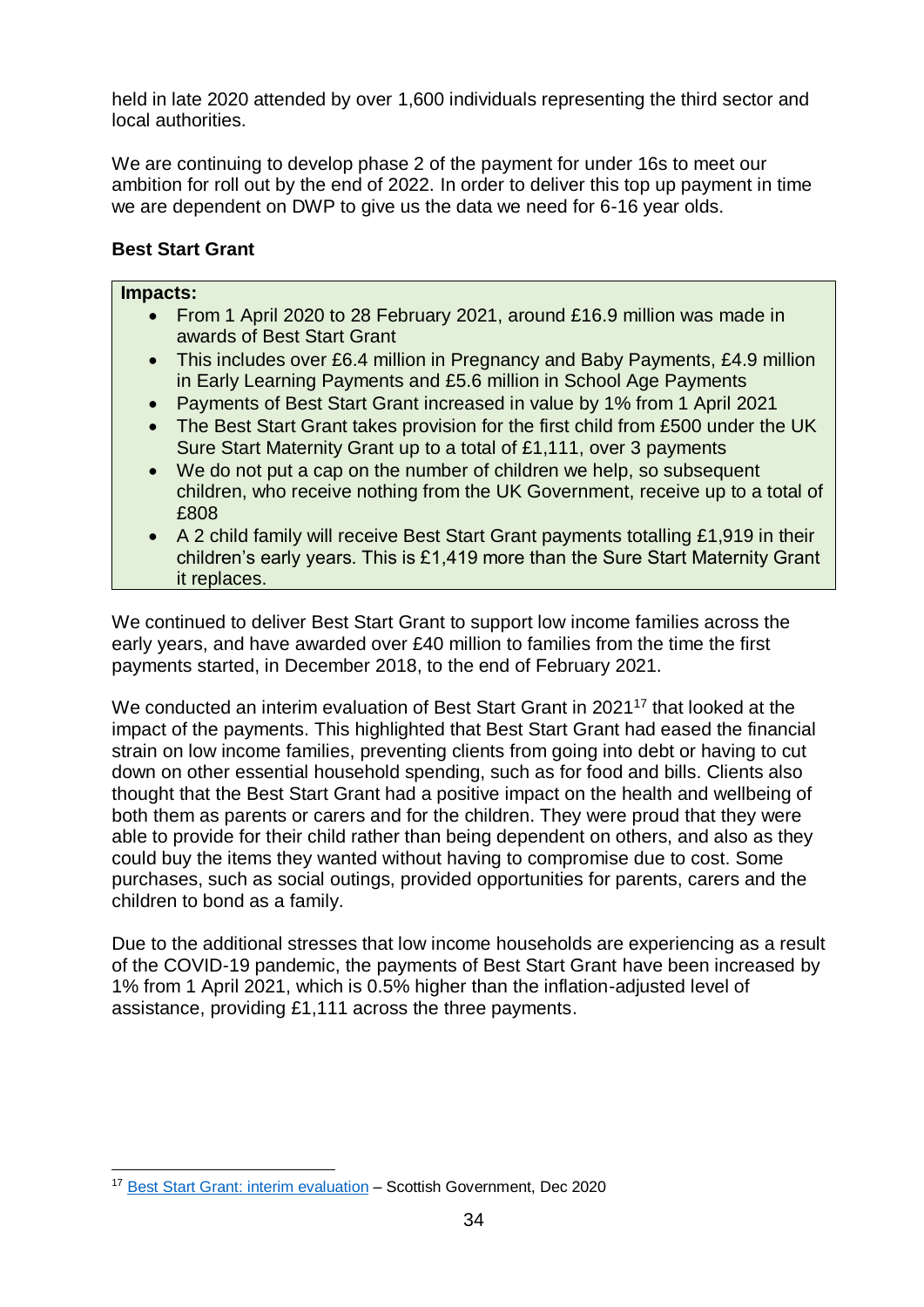### **Best Start Foods**

#### **Impact**

- From 1 April 2020 to 28 Feb 2021, over £10.3 million was provided to families who need it most
- £17 every 4 weeks paid during pregnancy and between the ages of 1 and 3
- £34 every 4 weeks paid from when a child is born up until they're a 1 year old

Best Start Foods payments continue to be delivered by Social Security Scotland, providing support to families across the early years. Between launching on 12 August 2019 and 28 February 2021, more than 72,000 applications had been authorised for Best Start Foods with over £13.5 million provided to those families who need it most.

Payments in 2020/21 were made at a higher value than comparative schemes offered by the UK Government and delivered through a pre-loaded payment card to tackle stigma. Uptake for this support has been high due to the simple eligibility criteria and linked application to Best Start Grant.

We have committed to increasing the value of support provided through Best Start Foods, with regulations due to come into effect on 1 August 2021 and the first increased payments due to be received by clients in mid-August. Additionally, to maximise the support available to families, these regulations will increase income thresholds which apply to certain qualifying benefits.

Once the regulations come into force, payments will increase to: £18 every 4 weeks throughout pregnancy; £36 every 4 weeks from birth until a child turns one; and, £18 every 4 weeks from one until a child turns three. We will widen eligibility by around 50% to all families in receipt of Universal Credit later in this Parliamentary term.

#### **Increased support for carers**

#### **Impacts:**

- Through Carer's Allowance Supplement and the Coronavirus Carer's Allowance Supplement, carers in Scotland received £690.30 more than carers south of the border in 2020/21
- Our total investment in carers through Carer's Allowance and these supplements was almost £350 million in 2020/21
- Benefitted more than 83,000 unpaid carers, with some of the most intense caring roles and usually on lower than average incomes

In recognition of the impacts of the pandemic on unpaid carers, we made an additional Coronavirus Carer's Allowance Supplement of £230.10 to over 83,000 unpaid carers following the April 2020 qualifying date, in addition to planned payments.

The recent evaluation of the Carer's Allowance Supplement (CAS)<sup>18</sup> indicated that it impacted positively on carer finances and quality of life and that it has provided greater recognition of the essential societal contribution that carers make. In exceptional cases, the research suggested that CAS had a transformative impact on carer mental health and wellbeing.

<sup>1</sup> <sup>18</sup> [Evaluation of Carer's Allowance Supplement](https://www.gov.scot/binaries/content/documents/govscot/publications/research-and-analysis/2020/12/evaluation-carers-allowance-supplement/documents/evaluation-carers-allowance-supplement/evaluation-carers-allowance-supplement/govscot%3Adocument/evaluation-carers-allowance-supplement.pdf) - Scottish Government, Dec 2020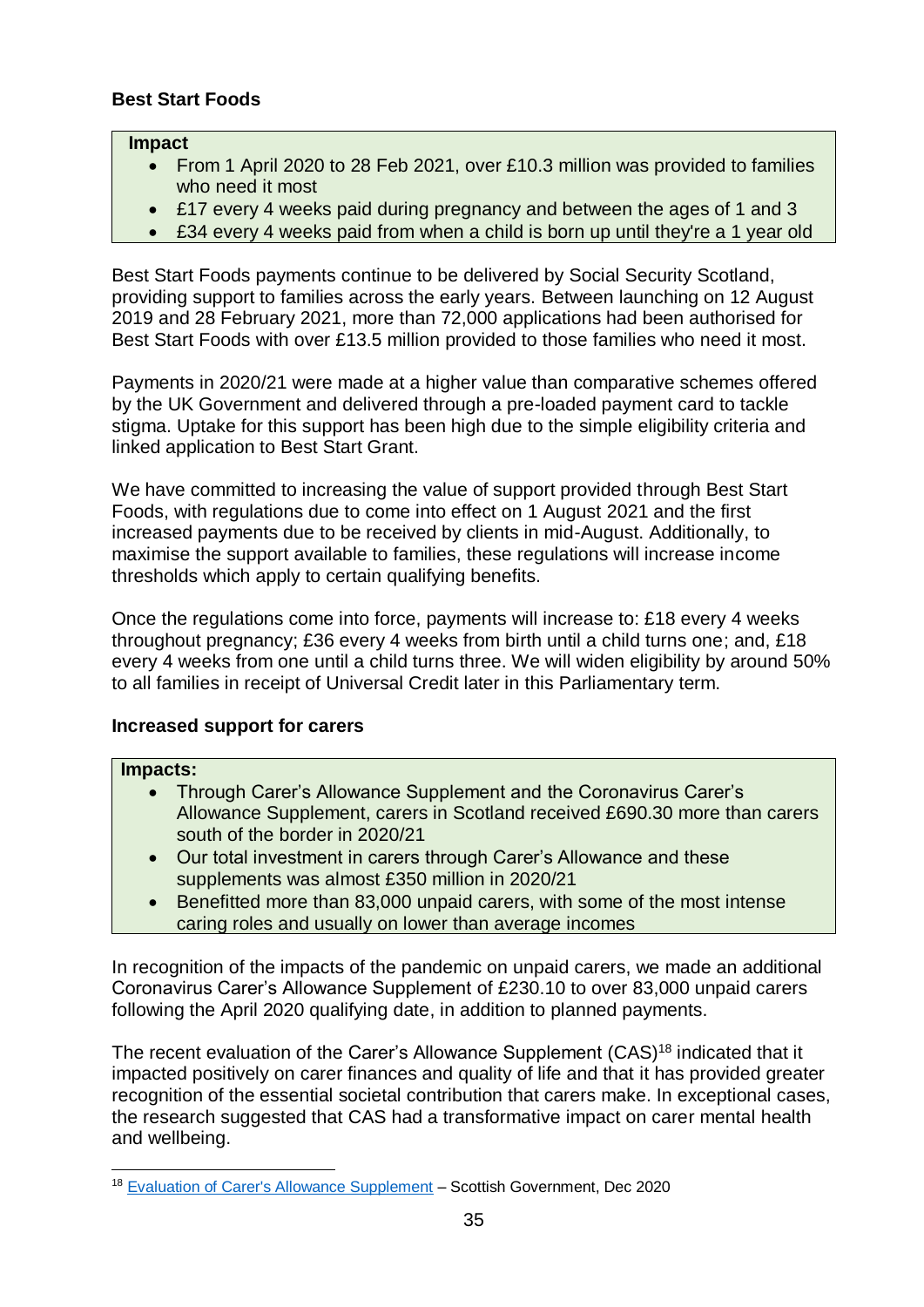We are extending our commitment to providing additional support to people who are receiving Carer's Allowance and caring for more than one disabled child, to people providing carer to more than one disabled person of any age. This will put an extra £10 a week into the pockets of those carers, and like CAS, is unique to Scotland. This December we will also pay a further Coronavirus Carer's Allowance Supplement in recognition of the added pressures, including financial pressures, that carers have had to deal with as a result of the COVID-19 pandemic. This is a further investment of £21 million, paying an extra £231.40 each to around 91,000 carers.

Further support is also in place for carers during the pandemic, specifically additional funding to enable carer centres to provide support remotely and an extra £750,000 in the Time to Live scheme, to allow for carers to take short breaks away from caring, usually virtually.

We will continue to use evidence to inform improvement going forwards, specifically the next review point will be the Young Carer Grant Interim evaluation to be published in Summer 2021

### **Job Start Payment**

#### **Impacts:**

- Over 1,000 young people had a Job Start Payment application approved between August 2020 and March 2021, with over £277,000 issued in payments
- Payments worth £95,200, were made to young people with responsibility for a child
- 55 applications from young people identified as Care Leavers were authorised
- £400 is paid to young parents, £250 paid to young Care Leavers

The Job Start Payment was introduced on 17 August 2020 to help young people with the costs associated with the transition into employment, after a period of time out of paid work.

It delivers a cash payment to eligible 16 to 24 year olds who have been out of paid work and receiving a low income benefit for six months prior to finding employment. The oneoff payment is £250, or £400 for applicants with children. In recognition of additional challenges faced by young Care Leavers in entering the labour market, they are not required to have been out of paid work for six months, and will be eligible for a year longer – until their 26th birthday.

High level statistics published in May<sup>19</sup> show that applications from more than 1,000 young people were approved between the launch of the benefit and 31 March 2021. That represents an investment of more than £277,000 in helping young people into employment, with over a third of the total awarded paid to young people with responsibility for a child.

<sup>1</sup> <sup>19</sup> [Job Start Payment: High Level Statistics,](https://www.gov.scot/publications/job-start-payment-high-level-statistics-to-31-march-2021/) Scottish Government, May 2021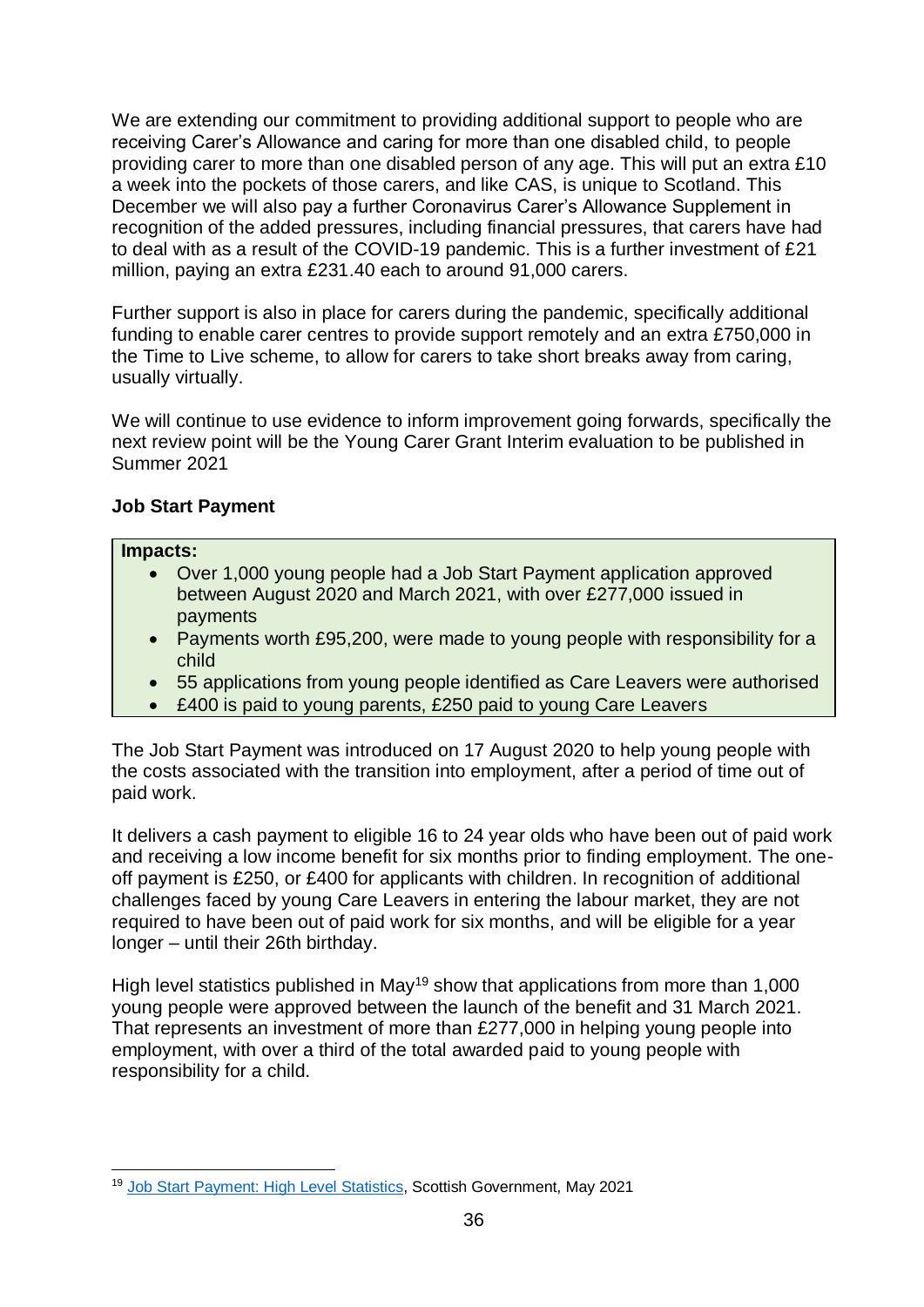# **Funeral Support Payment**

#### **Impact:**

• In 2020/21, almost £11 million was issued through 6,120 payments to support bereaved families with an average award of £1,791

Funeral Support Payment (FSP) continues to be delivered for all eligible clients across Scotland to help reduce funeral poverty; this support is especially key for families that have children, and those impacted by the COVID-19 pandemic.

We increased the value of the flat rate payment from £700 to £1,000 in April 2020, and from 1 April 2021 FSP has been uprated by 1% – which is double the rate of inflation – to ease financial pressures and help people avoid funeral poverty. We are undertaking an evaluation of FSP this year, to be published by Spring 2022.

### **Child Winter Heating Assistance**

### **Impacts:**

- 14,015 payments made in 2020/21 for severely disabled children and young people, with a total value of £2.8 million
- 105 payments, with a value of £21,000, were paid for children aged less than one year old
- 690 payments were made in respective of multiple children or young people in the same household
- £200 paid per child

Our brand new Child Winter Heating Assistance started in November 2020 to help ease financial pressures caused by winter fuel costs for families of the most severely disabled children – one of the priority families identified in our Tackling Child Poverty Delivery Plan.

Not available anywhere else in the UK, Child Winter Heating Assistance is an automatic payment of £200 for children and young people aged 18 and under who get the highest rate of the care component of Disability Living Allowance for children on any one day in the qualifying week. The qualifying week is the third week in September each year.

We have prioritised families because they will generally need to heat the home to a consistent temperature throughout the day and at night, in line with World Health Organization (WHO) Guidance on room temperatures for vulnerable people. This has delivered £2.8 million of assistance at a time of significant financial pressures on families in Scotland.

In limited circumstances clients may also apply for Child Winter Heating Assistance. This could apply for example when clients receive a backdated Disability Living Allowance award for the qualifying week. In these circumstances, clients may apply by phone or by completing a paper form.

If a child or young person usually gets the highest rate of the care component of Disability Living Allowance but was not being paid in the qualifying week due to staying in residential care, they will still get Child Winter Heating Assistance. If there is more than one child or young person in a household who qualifies, there will be a payment for each of them.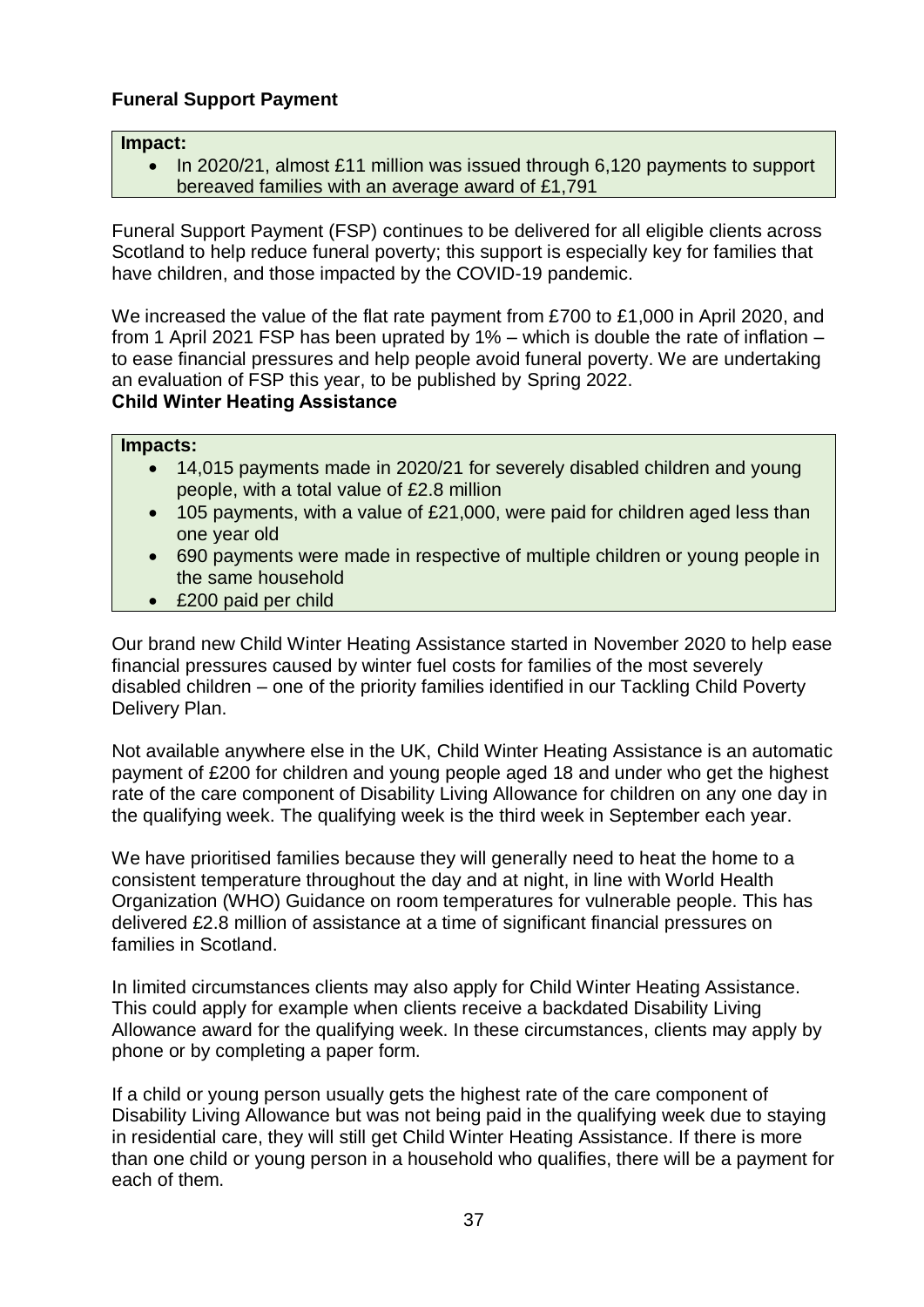### **Focus on maximising take up of devolved benefits**

Driving the take-up of benefits is a legal and moral imperative, and a fundamental priority for the Scottish Government. It is clear that maximising household incomes is crucial to tackling poverty, and we are committed to supporting this through accessible design and effective promotion of Scottish benefits.

To make sure families in Scotland on tax credits or certain benefits with children under 6 understand what additional financial support is available, Social Security Scotland has been proactively promoting each payment including writing to everyone on the Universal Credit and HMRC tax credit databases who may be eligible to invite them to apply.

We have also simplified the application process so families can apply for Scottish Child Payment, Best Start Grant and Best Start Foods using a single application form in order to reduce the administrative burden on applicants, and to increase awareness all payments.

Further to this a major awareness-raising campaign was launched in March 2021 based around the Five Family Payments:

- Scottish Child Payment
- Best Start Grant Pregnancy and Baby Payment
- Best Start Early Learning Payment
- Best Start Grant School Age Payment
- Best Start Foods

The £300k year-long campaign includes TV, radio, digital and social media ads and encourages parents and carers to check if they are eligible for any of the payments.

Social Security Scotland is also working closely with key organisations who work with families to ensure they have the information they need and to provide them with information to give to the parents they work with/support. Marketing materials will continue to be included in the baby box, NHS midwife and health visitor packs, and these will be available to school, nurseries, food banks and other family support organisations.

As noted in our update on the Benefit Take Up Strategy, we will also take action in the coming year to deliver welfare rights support in 150 GP surgeries in deprived areas and invest to pilot advice in education settings, helping ensure families get the support available to them.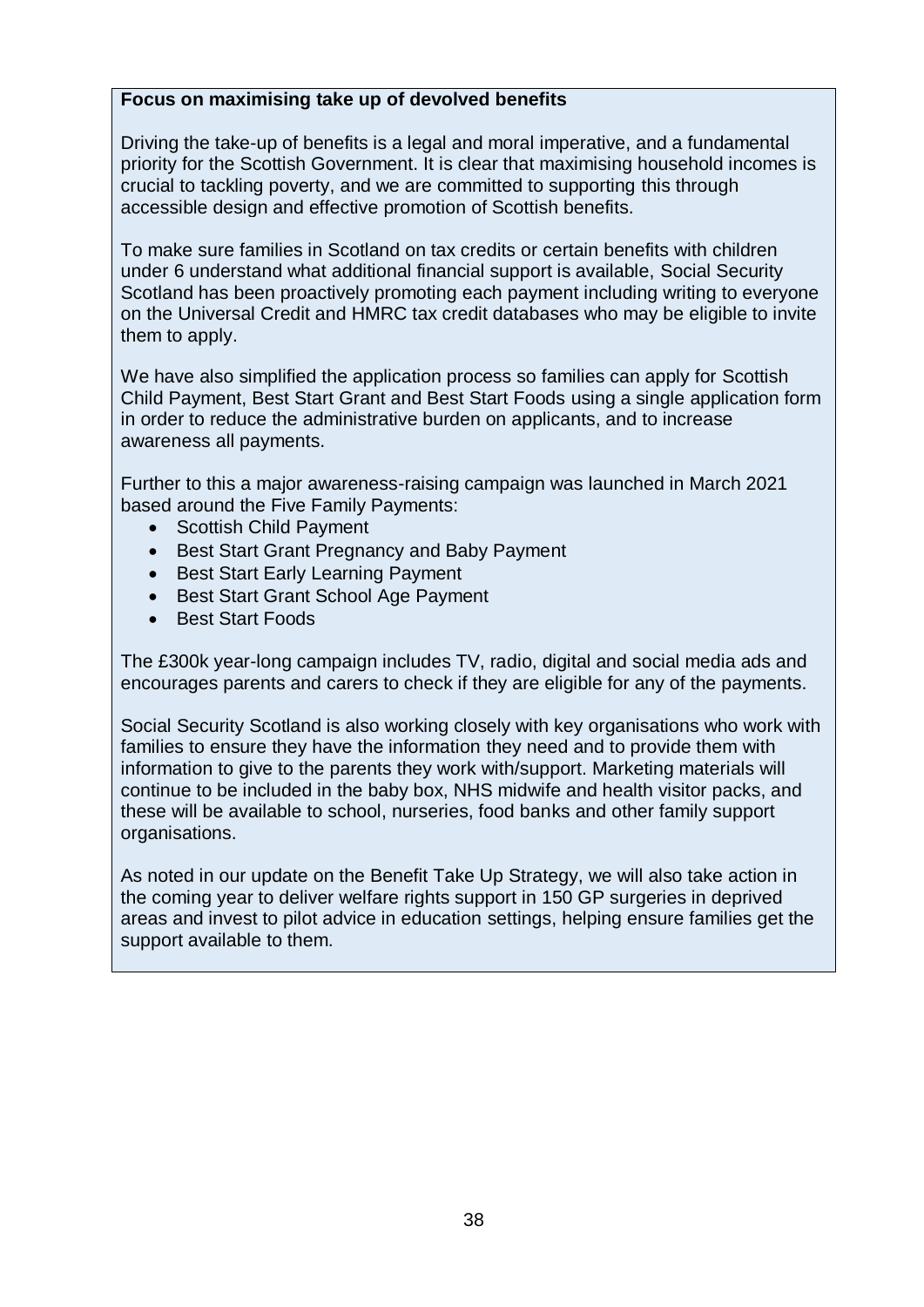# **D. Helping families in other ways**

## **Introduction**

**The importance of supporting the wellbeing of children and their families has been highlighted throughout the pandemic, demonstrating the need for a continued focus on improving the lives and outcomes of children and protecting their rights.**

**Working together with our partners, and with children and young people, we have put in place the support needed throughout the pandemic, including through our £375 million investment in education recovery over the course of 2020/21 and 2021/22. We also provided £23.5 million of additional funding to support vulnerable children and young people as part of our Winter Plan for Social Protection. This included £9 million allocated to Secure Care, Third Sector and Local Authority providers, an additional £6 million for local authority support services including for Social Work direct aid budgets and £8.5 million to support recovery of the Children's Hearing system.**

**Whilst responding to the pandemic has been a key area of focus, we have also made considerable progress in our commitment to fulfil The Promise and introduced the landmark United Nations Convention on the Rights of the Child (Incorporation) (Scotland) Bill, which was unanimously supported by the Scottish Parliament.**

**Ensuring children are supported to reach their full potential, protecting their rights and ensuring they have a voice in decision making, will help us to end child poverty.**

**Updates on key actions from our Tackling Child Poverty Delivery Plan are below.**

# **Working to deliver the best start to life**

We continue to take wide ranging action to support children's health, wellbeing and development, including through our Family Nurse Partnership programme and Universal Health Visiting Pathway.

A recent study of the Family Nurse Partnership in England, Building Blocks, found that The Family Nurse Partnership improved early childhood development and improved levels of school readiness – highlighting the importance of our continued investment in this approach, linking to our commitment to tackling the attainment gap. At Key Stage 1, the Family Nurse Partnership increased reading scores after taking account of factors such as the child's month of birth. Writing scores improved as a result of the Family Nurse Partnership for boys, and for children of younger mothers and of mothers who were not in employment, education or training when first recruited to the study.

As at 31 December 2020 there are an additional 716.4 Health visitors in post since 2014, ensuring, through implementation of the Universal Health Visiting Pathway, every new baby and family receives a minimum of 11 core contacts before they start school. It includes child developmental reviews and key public health interventions including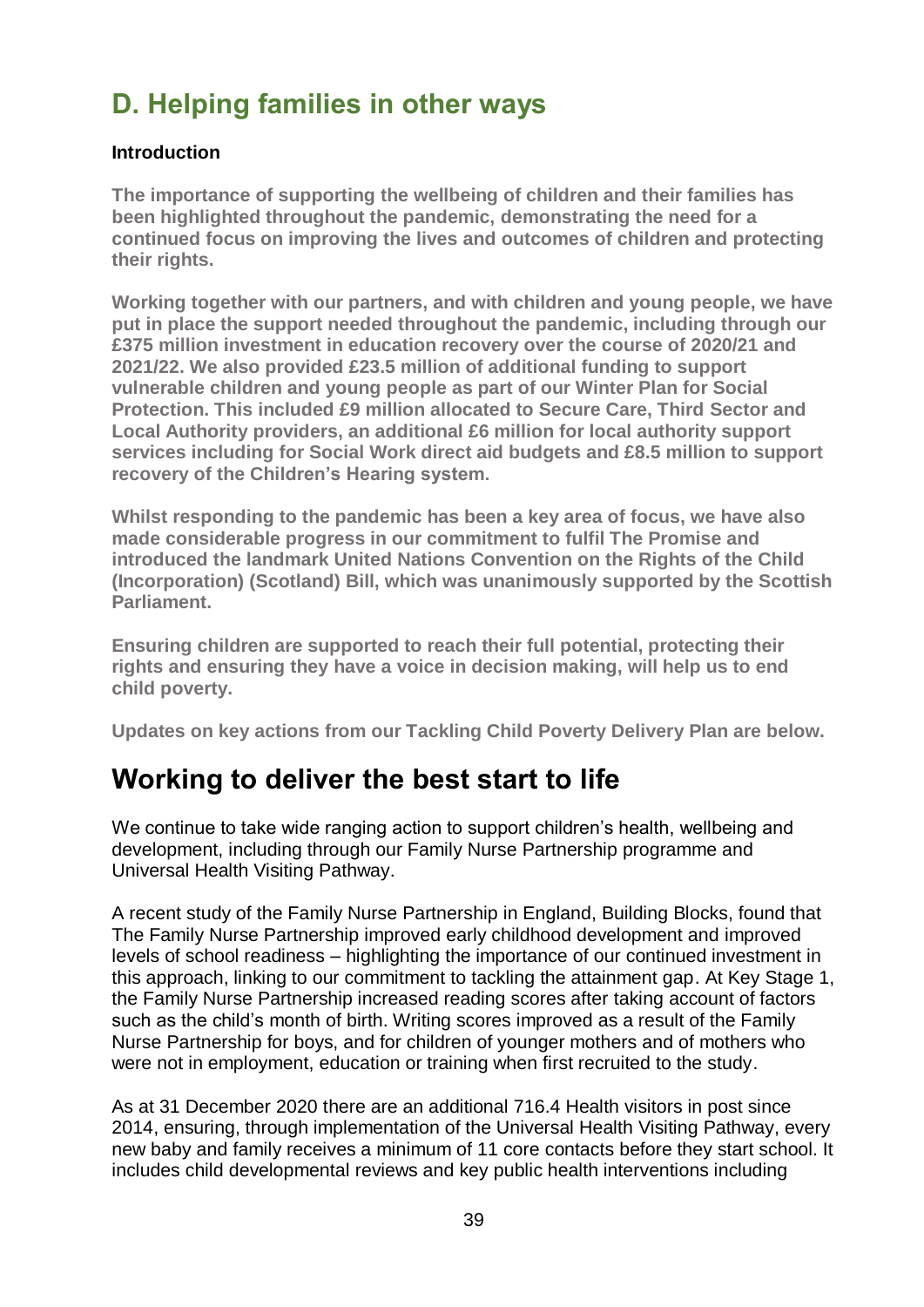income maximisation, to build parenting capacity and strengthen access to wider community supports.

A process and outcomes evaluation of the Universal Health Visiting Pathway is underway, led by Edinburgh University in collaboration with Ipsos MORI, University of Stirling, University of the West of Scotland and National Services Scotland. The evaluation will be conducted over two phases and undertaken over 4-5 years. We expect the first phase report to publish by Summer 2021.

To provide extra support for those who need it, we have committed to build upon the success of our Neonatal Expenses Fund and will expand it to become the Young Patients Family Fund to support families with the costs of visiting children at hospital. More details on the fund will be announced in due course.

# **Support to Disabled Children and Young People**

Over the last year, we have continued to provide clear, accessible information on national policies, entitlements, rights and the different provisions of support available to families with a disabled child through the Supporting Disabled Children, Young People and their Families website<sup>20</sup>. Early on in the pandemic, we created a COVID-19 Support page within the resource which included information for parents and carers on sources of support, online safety and financial support.

We committed £3.85 million to the Family Fund Scotland grant scheme in 2020/21, which included additional funds of £880,000 to meet the increased demand for support seen by the Family Fund since the onset of the pandemic. This grant enabled the Family Fund to provide support, advice and direct grants to 8,468 families on a low income across Scotland who are raising seriously ill or disabled children and young people. Through the grant scheme each family has choice and control over what grant items they request, based on what they think would best help their own family needs and help improve their quality of life. Items provided have included digital technology, white goods, family breaks, furniture and sensory items.

In 2021/22, the Scottish Government committed funding to ARC Scotland to continue to lead the work of its Scottish Transitions Forum, and to deliver the two year Principles in to Practice trial programme which launched in December 2020 with 10 participating local authority areas. This improvement programme aims to help embed the seven 'Principles of Good Transitions'<sup>21</sup> into policy, planning and practice. Based on these Principles, Principles into Practice sets out practical steps to be taken locally to coordinate planning and practice to deliver better outcomes for young people who require additional support to make the transition to young adult life, and to measure the difference they are making. By the end of the trial we hope to have a fully developed and tested framework with evaluation resources that will be freely available to every local authority in Scotland.

# **Improving inclusion and wellbeing**

1

<sup>&</sup>lt;sup>20</sup> [Supporting disabled children, young people and their](https://www.gov.scot/publications/supporting-disabled-children-young-people-and-their-families/pages/introduction/) families: guidance - Scottish Government, April 2019

<sup>21</sup> ['Principles of Good Transitions' -](https://scottishtransitions.org.uk/summary-download/) Scottish Transitions Forum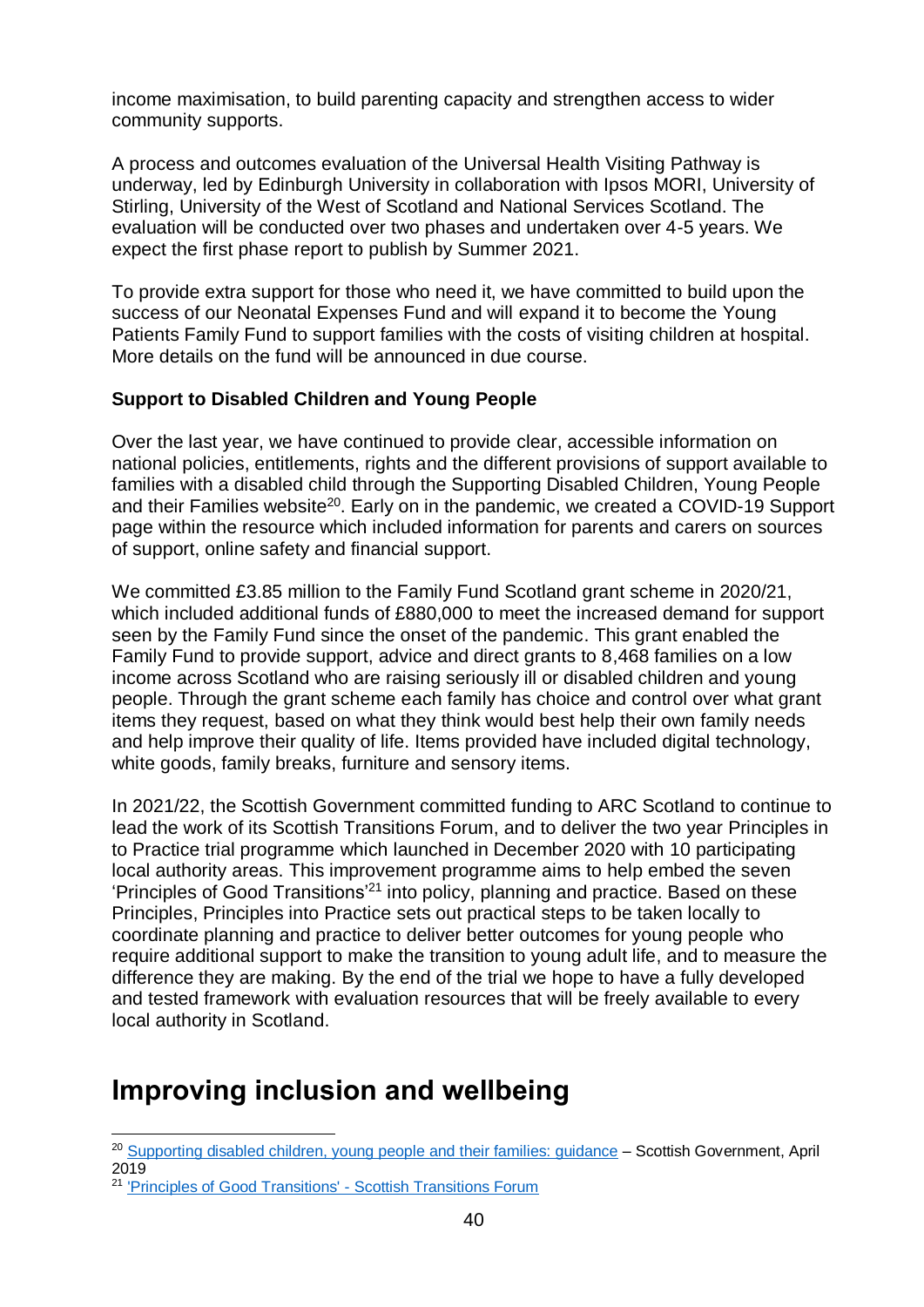**We remain firmly committed to making Scotland the best place in the world to grow up and to making the changes needed to ensure every child can reach their full potential. This includes delivering the transformative changes needed to implement the outcome of the Independent Care Review - The Promise<sup>22</sup>, which involves taking a whole system approach to ensure people with care experience can flourish. Provision of holistic family support at all stages in life will be key to keeping The Promise.** 

**As detailed in Section B, to help restore the wellbeing of children and young people during the summer of 2021 and to offer opportunities to reconnect, socialise and play, we have announced a £20 million summer programme to be delivered in 2021. This offer will have children's rights and needs at its heart, and will provide opportunities to socialise across a range of activities, combined with broader support where needed.**

**Our action to promote inclusion and wellbeing is wide ranging and updates are provided below for those commitments set out in our Tackling Child Poverty Delivery Plan.** 

## **Addressing Adverse Childhood Experiences**

We continue to work across government and with partners to address adverse childhood experiences (ACEs), including abuse, neglect and a range of difficult household and other experiences which negatively impact healthy development. This includes actions across Ministerial portfolios to help prevent ACEs by supporting parents, carers and families, as well as actions to mitigate the negative impact of such experiences for children, young people and adults. This overarching agenda to address ACEs is very much inter-related with tackling child poverty, UNCRC incorporation, the Getting It Right For Every Child (GIRFEC) approach and the implementation of The Promise.

It includes work being taken forward in partnership between the Scottish Government, NHS Education for Scotland and the Improvement Service to develop a traumainformed and responsive workforce that can recognise where children, young people and adults are affected by trauma and adversity, and respond in ways that prevent further harm and support recovery.

In 2020/21, the National Trauma Training Programme developed trauma training support for people working with and caring for looked after children, and developed plans for more targeted support for trauma informed justice services, maternity services and the wider health and social care sector. The Programme also supported three local authority delivery trials currently underway in Argyll and Bute, Glasgow and Midlothian testing different approaches to rolling out trauma training across the workforce. The Programme has also funded a network of 'Transforming Psychological Trauma Implementation Coordinators' who are based in Health Boards across Scotland to help facilitate trauma training requirements across every sector.

<sup>1</sup> <sup>22</sup> The Promise - [carereview.scot](https://www.carereview.scot/wp-content/uploads/2020/02/The-Promise.pdf)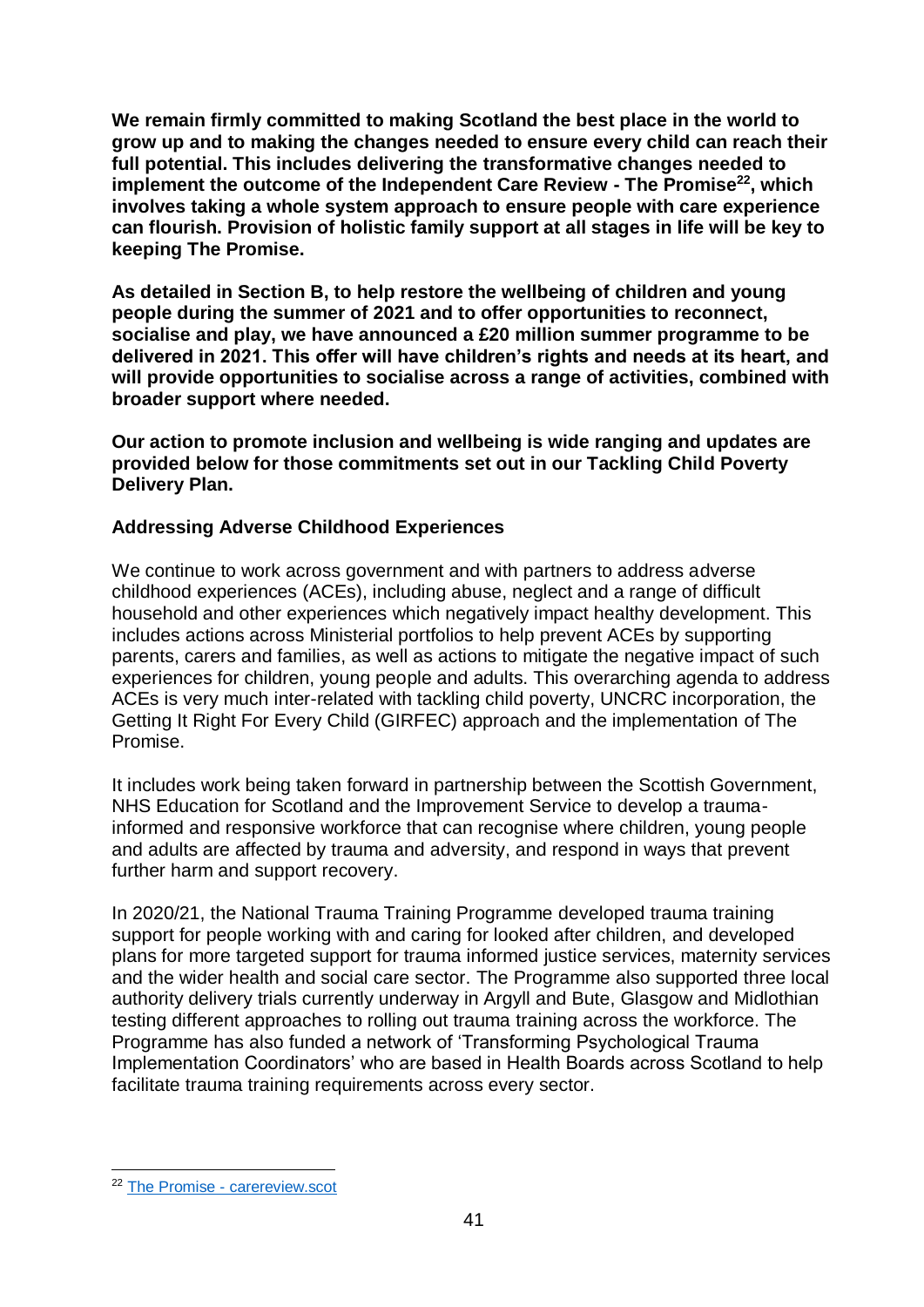These areas of activity are all continuing in 2021/22. In addition, the Programme is building capacity in the system through a newly established network of senior 'Trauma Champions' from local authorities, health boards and community planning partnerships across Scotland who are being supported by the Improvement Service to raise awareness, share learning and help influence change in their local areas.

### **Action on parental imprisonment**

Over the last 12 months, we have focused on a range of action to mitigate the impact that COVID-19 has had for those in prison and their families. We have maintained our £700,000 grant funding to each of the 12 Prison Visitor Centres and to Families Outside who provide an oversight function.

In 2020, the suspension of in person visits to prisons as a result of COVID-19 led to Visitors' Centres adapting their offering to provide a remote service for families. Designated helplines were set up so that families affected by imprisonment could continue to access information and advice at a time of particular need. Visitor Centres opened social media accounts, developed newsletters, facilitated peer support groups, and shared contact details with prisons/prisoners to raise awareness of their ongoing availability to provide help and support through a particularly challenging time

To maintain family contact, virtual visits were rolled out by the prison service in all prisons and mobile phones were distributed to all prisoners (apart from Kilmarnock where an in-cell phone option was installed). We also invested over £76,000 of funding through our Winter Plan for Social Protection in two areas: 1) to provide directed support to a number of families disproportionally disadvantaged by the imprisonment of a family member, this included targeted support for a variety of different needs including access to household goods; and 2) to bolster the support available to families to access virtual visits.

In 2021/22, we are again providing £700,000 to Prison Visitor Centres to enable them to continue to support families affected by imprisonment.

## **Supporting redesign of the care system**

Over the last year, our work has focused on recruitment of The Promise team and establishment of The Promise Scotland as an independent entity, the introduction and delivery of the £4 million Promise Partnership Fund to provide funding to organisations to deliver holistic family support, recruitment of the independent oversight board and publication the Plan  $21-24^{23}$ , which sets out key priorities for the first phase of implementation of The Promise.

The Scottish Government will play a pivotal role in delivering the transformative changes within The Promise and the Plan 21-24, and officials across directorates have worked to develop a response that outlines how the Scottish Government will keep The Promise.

We will take the necessary steps to establish The Promise for success. This includes developing a simplified and more coherent Scottish Government policy and governance

<sup>1</sup> <sup>23</sup> <https://thepromise.scot/plan-21-24-pdf-standard.pdf>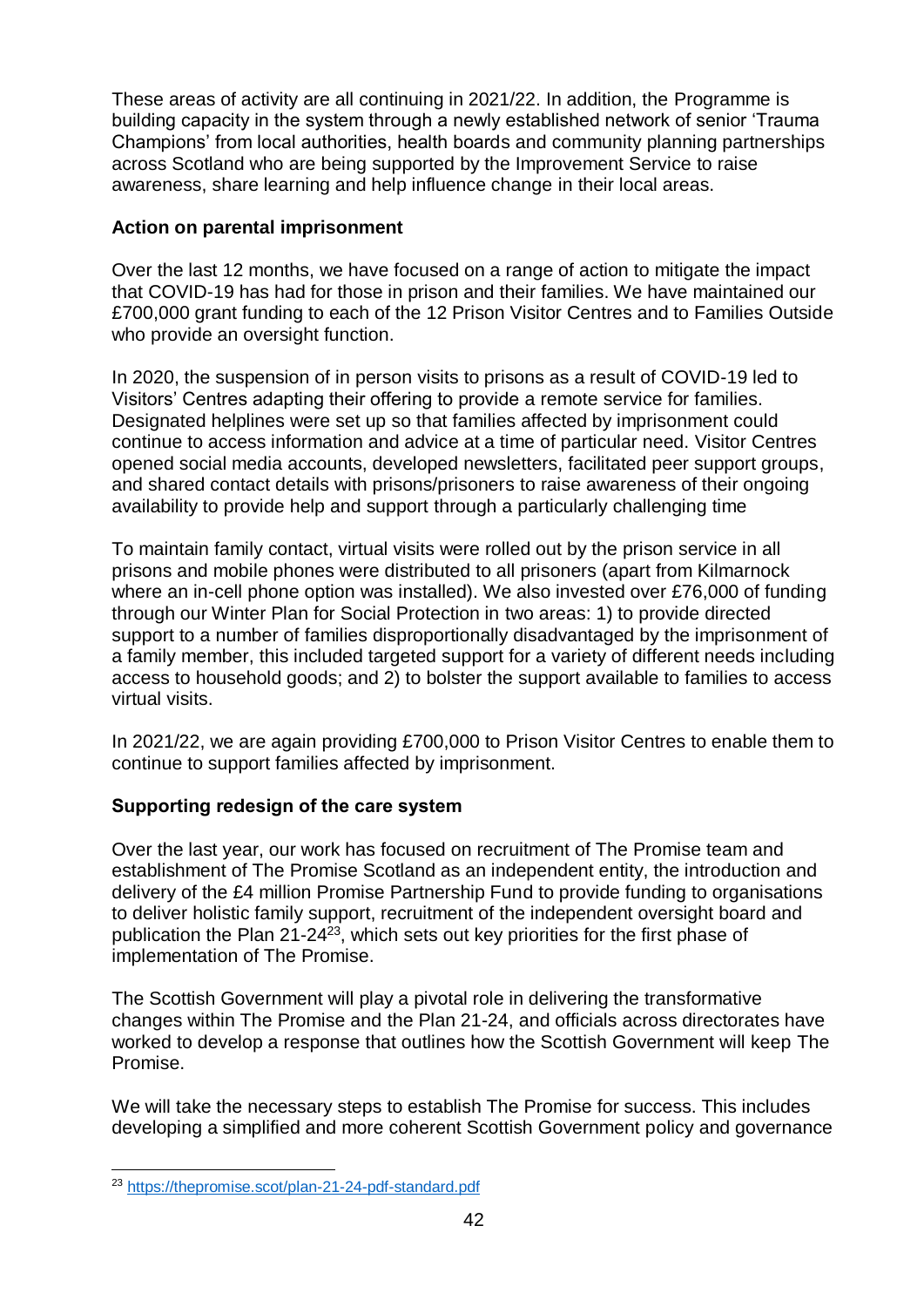landscape, and taking steps to gather evidence to identify and resolve the unintended impacts of organising around the administrative priorities of the current system. To ensure we put the voice of children and families at the centre of our work, we will apply the Scottish Approach to Service Design to policy development, as well as delivery, support and funding. We will also ensure the UNCRC and the principles of GIRFEC shape all of our work and will further refine our response in partnership with The Promise Scotland and partners across Scotland.

### **Help for children's neighbourhoods**

Driven by the views and involvement of children, young people and their families with lived experience of poverty, Children's Neighbourhoods Scotland (CNS), led by the University of Glasgow and the Glasgow Centre for Population and Health, aims to identify and deliver local priorities for change through a programme of participatory research in six sites across Scotland. 24

This year has seen the expansion and development of CNS. The programme has a dedicated Local Coordinator in each of the six sites, with locally tailored work underway in each area. These include a range of different actions such as working with local professional networks to re-develop their approach and plans to work with young people to help them increase the number of volunteers involved in community activism.

CNS had to adapt its approach due to the COVID-19 pandemic. In Spring 2020, a new programme of qualitative research was developed with local partners to capture the  $\frac{1}{2}$  impact of COVID-19 on children and families. The research<sup>25</sup> presents the pandemic's effects from the perspectives of children and young people, families, frontline workers, refugee and migrant families in Glasgow, and those living and working in rural areas.

To reflect the current context, the CNS team have redesigned the Capabilities research model and approach used with children and young people to identify the capabilities people need to live 'a good life'. This research is again underway in a number of schools across CNS sites with further organisations and youth groups coming on board in the near future. This will generate further local action based on the findings from the research with priority being given to the voice of children and young people making change in their communities.

#### **Targeted opportunities for cultural participation, including access to music education**

We fund a range of programmes and projects which increase opportunities and improve access for young people to participate in cultural activities.

In 2020/21 we expanded the out-of-school Youth Music Initiative programmes to wider youth arts through the new £4 million Youth Arts Emergency Fund, to support young people affected by the pandemic. This new funding included a small grants scheme and retained the out-of-school fund focus on targeting specific groups of young people, including those from high areas of multiple deprivation, disabled young people, and

<sup>&</sup>lt;u>.</u> <sup>24</sup> Urban sites include Bridgeton and Dalmarnock, Castlemillk and Drumchapel in Glasgow city and Radnor Park, West Dunbartonshire. There are also two sites are in South Lanarkshire, the rural village of Rigside and the small town of Lanark.

<sup>25</sup> COVID-19: Capturing Responses - [Children's Neighbourhoods Scotland](https://childrensneighbourhoods.scot/home/covid-19/)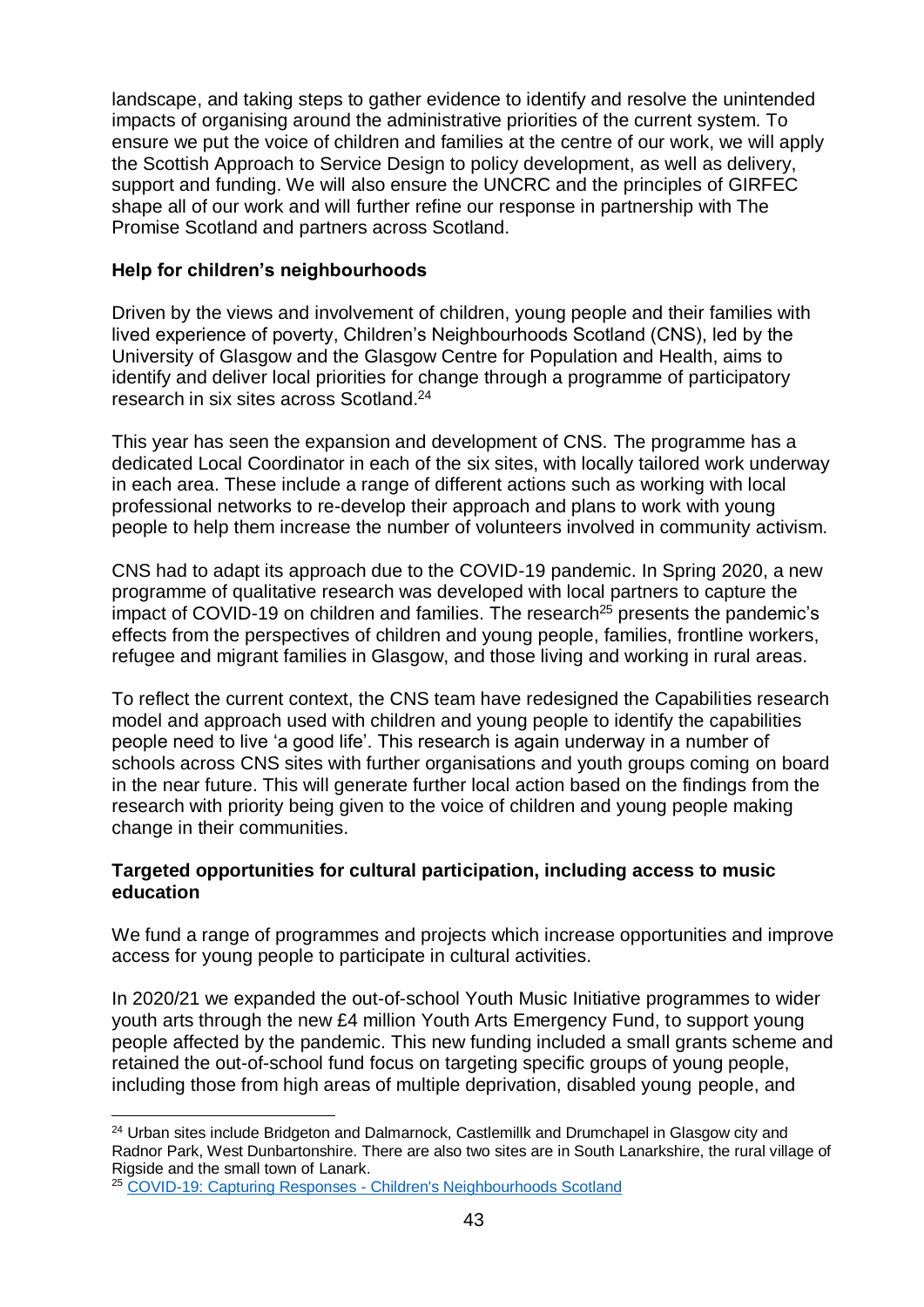those from a Black and Minority Ethnic background. Sistema Scotland continue to tackle poverty and support families in Raploch, Govanhill, Torry, and Douglas using music, providing opportunities for cultural participation for children living in poverty through this work.

The Creative Communities programme seeks to support activity where communities are empowered to take the lead to provide sustainable opportunities for more people from areas with limited opportunities and lower levels of cultural engagement. The programme is match-funded by the Justice portfolio to provide support for cultural projects that produce positive outcomes for young people at risk of offending/reoffending. To support projects to adapt to the pandemic restrictions and ensure communities and individuals had access to cultural projects, the programme was boosted with an additional £500,000 from COVID-19 emergency support funds.

In the year ahead, the Scottish Book Trust will deliver the Arts Alive programme as a blended model of in-school (where allowed) and online sessions. This will ensure children still have access to the programmes delivered by the National Performing Companies. The Creative Communities programme began delivery of Phase 2 projects in January 2021, with Phase 2 being complete in March 2022. In 2021/22, projects funded by Youth Arts Emergency Funding will begin or continue, while Sistema Scotland will continue to deliver their core programmes, and test ways to expand their model.

### **Improving inclusion in sport**

The COVID-19 pandemic has had a disruptive impact on sport during 2020/21. Sports facilities have been closed for much of the year, and many sports organisations have had to either suspend or significantly modify activity, with some sport and physical activity provision moving online. However, **sport**scotland and their partners have looked for opportunities to ensure that sport continues to contribute to tackling child poverty and improve inclusion in the sports activity that has taken place.

During summer 2020, 149 childcare hubs – set up for vulnerable children and the children of key workers – were supported by 268 Active Schools staff and 22 Community Sport Hub Officers, providing at least 25,319 hours of support. The Active Schools network undertook a wide range of roles, including hub management, direct delivery of activity, and social media promotion. Working closely with care experienced and vulnerable children allowed Active Schools to gain a better understanding of individual children's challenges, in turn leading to ideas for improved provision moving forward.

Many sports clubs and community organisations responded to the pandemic by contributing to efforts to support their local communities, including activities such as running food banks and food larders, delivering food and prescriptions, engaging their members online in free activity and fundraising for good causes. **sport**scotland used its networks and social media channels to promote this approach to clubs and community organisations that had the capacity to do so, sharing examples of what is working. Webinars were delivered through the Changing Lives through Sport and Physical Activity partnership to support sports organisations to consider their role in their communities and to exchange ideas.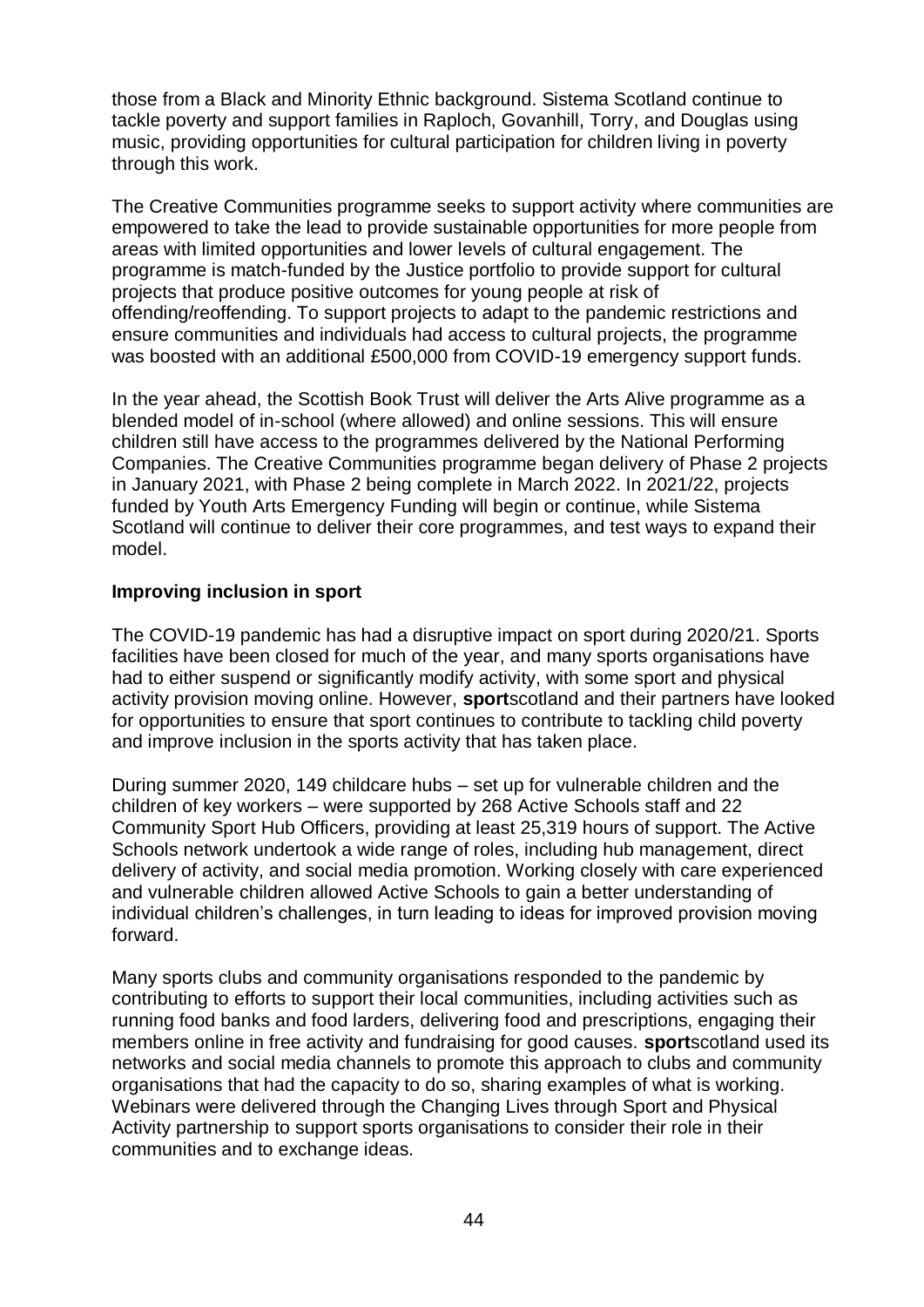In addition Scottish Sports Futures, with funding from the Scottish Government, will build on their wellbeing support which is a core part of their work through developed training modules in Mental Health & Wellbeing as well as ACEs and Trauma. This support will be a strategic element of the Changing Lives Through Sport and Physical Activity programme and align with wider support through **sport**scotland and Scottish Association for Mental Health (SAMH), ensuring the right people get the right support.

# **Increased funding for mental health**

Since the last progress report, we have been working across sectors to ensure that everyone who needs help can access the right support in the right place at the right time – which has been of even greater importance due to the pandemic. Our Mental Health Transition and Recovery Plan<sup>26</sup> outlines our response to the mental health effects of the COVID-19 pandemic containing over 100 actions. The Transition and Recovery Plan is supported by a £120 million Recovery and Renewal fund to transform services, with a renewed focus on prevention and early intervention.

Our £262.2 million programme budget for mental health and autism in 2021/22 – over and above NHS spending – is more than double when compared to the previous year, given the additional £120 million investment in our Recovery and Renewal Fund.

We have agreed early priorities for Recovery and Renewal investment. NHS Board allocations of £34.1 million have already been agreed to deliver: improved community Child and Adolescent Mental Health Services; expansion of community CAMHS (child and adolescent mental health services) from age 18 up to the age of 25 years old for targeted groups and those who wish it; and clearance of any waiting list backlogs for CAMHS and Psychological Therapies – recognising that this may take up to two years.

We will allocate the remainder of the investment over the next few months, with a focus on wider support for mental health and wellbeing including Primary Care and Community Services. The total anticipated spend, including by NHS Scotland on mental health in 2021/22, is estimated to be in excess of £1.2 billion.

# **Supporting better life long outcomes through education**

**We want every child to have the same opportunity to succeed in school and to have an equal chance of entering and succeeding in higher education. As a key element of this we are committed to closing the poverty-related attainment gap. Our action on education will help to support today's children and young people to reach their full potential, and help to tackle poverty for the next generation of children.**

**The updates below focus on the key actions set out in our Tackling Child Poverty Delivery Plan.** 

<sup>1</sup> <sup>26</sup> [Coronavirus \(COVID-19\): mental health -](https://www.gov.scot/publications/mental-health-scotlands-transition-recovery/) transition and recovery plan – Scottish Government, Oct 2020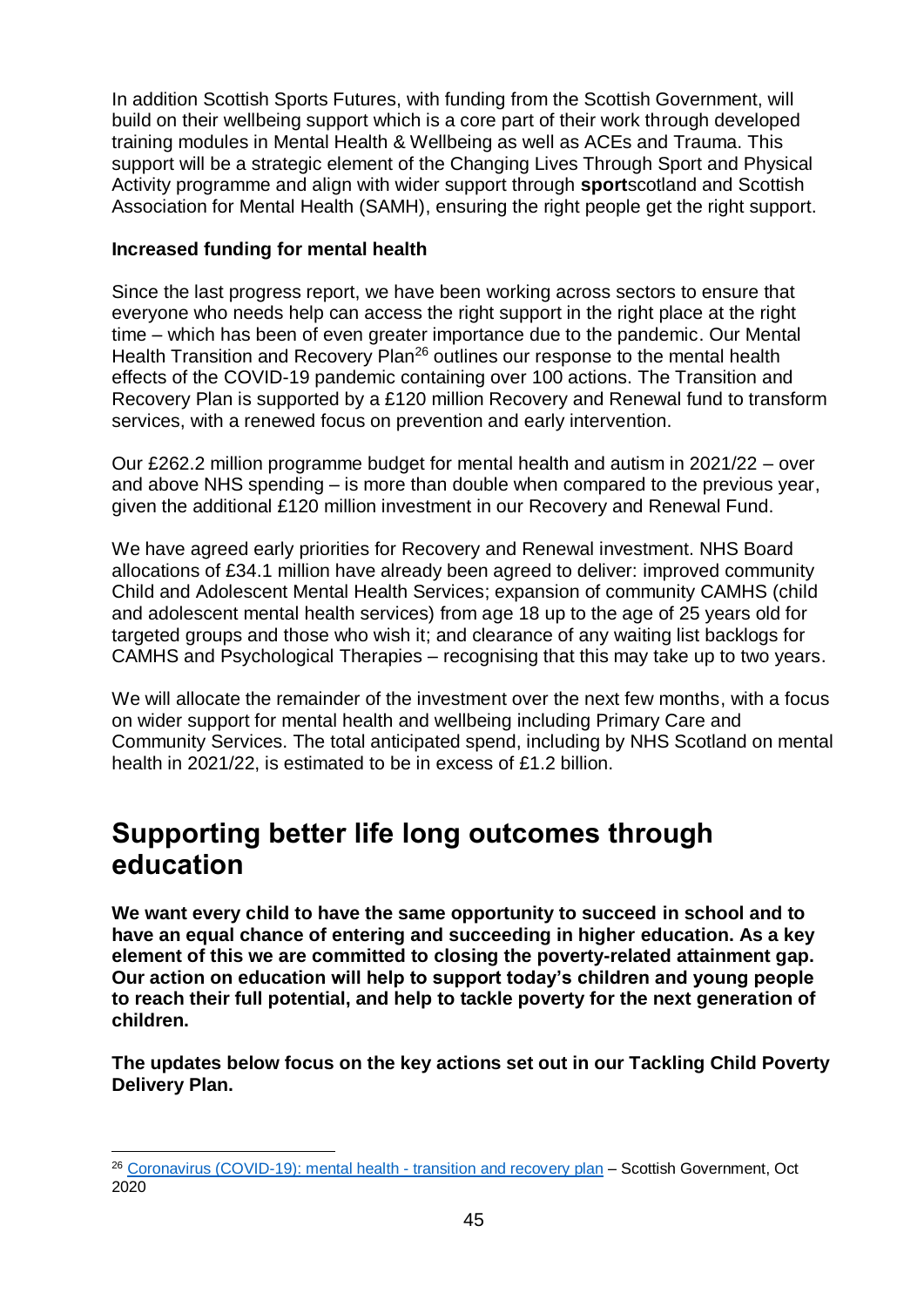# **Scottish Attainment Challenge and Education Recovery**

Our mission to reduce the poverty-related attainment gap remains central to our plans to tackle child poverty. There is a strong body of evidence that shows good progress is being made towards closing the poverty-related attainment gap and that the Scottish Attainment Challenge, supported by the Attainment Scotland Fund, is having a positive impact<sup>27</sup>.

The impact of COVID-19 has been wide-ranging, not least in the resultant closure of school buildings and delivery of remote learning. This meant efforts to support children and young people from the most disadvantaged backgrounds had to be adapted and additional action taken to provide further support.

We have committed to almost £400 million of new funding over last year and this year (2020/21 and 2021/22) as part of education recovery. Investment has to date secured the recruitment of over 1,400 additional teachers and 200 additional support staff, as well as distributing over 67,000 digital devices and 14,000 connectivity solutions to children and young people who need them.

We are committed to investing £1 billion over the term of this Parliament to close the attainment gap and will pay the first instalment of the expanded Scottish Attainment Fund in the first 100 days of the new Parliament. As part of this, record investment of over £200 million has been announced in 2021/22, including: a £20 million Pupil Equity Funding Premium, increasing the investment in Pupil Equity Funding from almost £127 million to almost £147 million; £50 million in funding for Challenge Authorities and Schools Programmes; and over £11.5 million in Care Experienced Children and Young People funding. All of this funding is focused on ensuring the children and young people who need it most in our schools and communities are supported.

## **Tailored learning support for Gypsy/Traveller families with children**

Whilst challenging, the COVID-19 pandemic has provided an opportunity to highlight how successful flexible learning can be. Young Gypsy/Travellers showed high levels of engagement with Scottish Traveller Education Programme's (STEP) pandemic eLearning programme and further steps will be taken with local authorities to discuss best practise for implementing flexible learning long term.

In addition, the Scottish Government invested £155,000 in COVID-19 response work specific to the Gypsy/Traveller community. This included funding for STEP to mitigate digital exclusion, including the distribution of MiFi units, iPads and online teaching resources for Gypsy/Traveller families.

As we move into 2021/22, Scottish Government officials from Equality, Education, Accommodation and Health are meeting and working with STEP and others to organise and deliver a successful and culturally appropriate programme that benefits the community going forward. This includes targeted support for young carers in the Gypsy/Traveller community, undertaken by Article 12, and research focused on the educational experiences of the Gypsy/Traveller community to further enhance support available in future – supported by our Tackling Child Poverty Fund.

<sup>1</sup> <sup>27</sup> [Closing the poverty-related attainment gap: progress report 2016 to 2021,](https://www.gov.scot/publications/closing-poverty-related-attainment-gap-report-progress-2016-2021/) Scottish Government, March 2021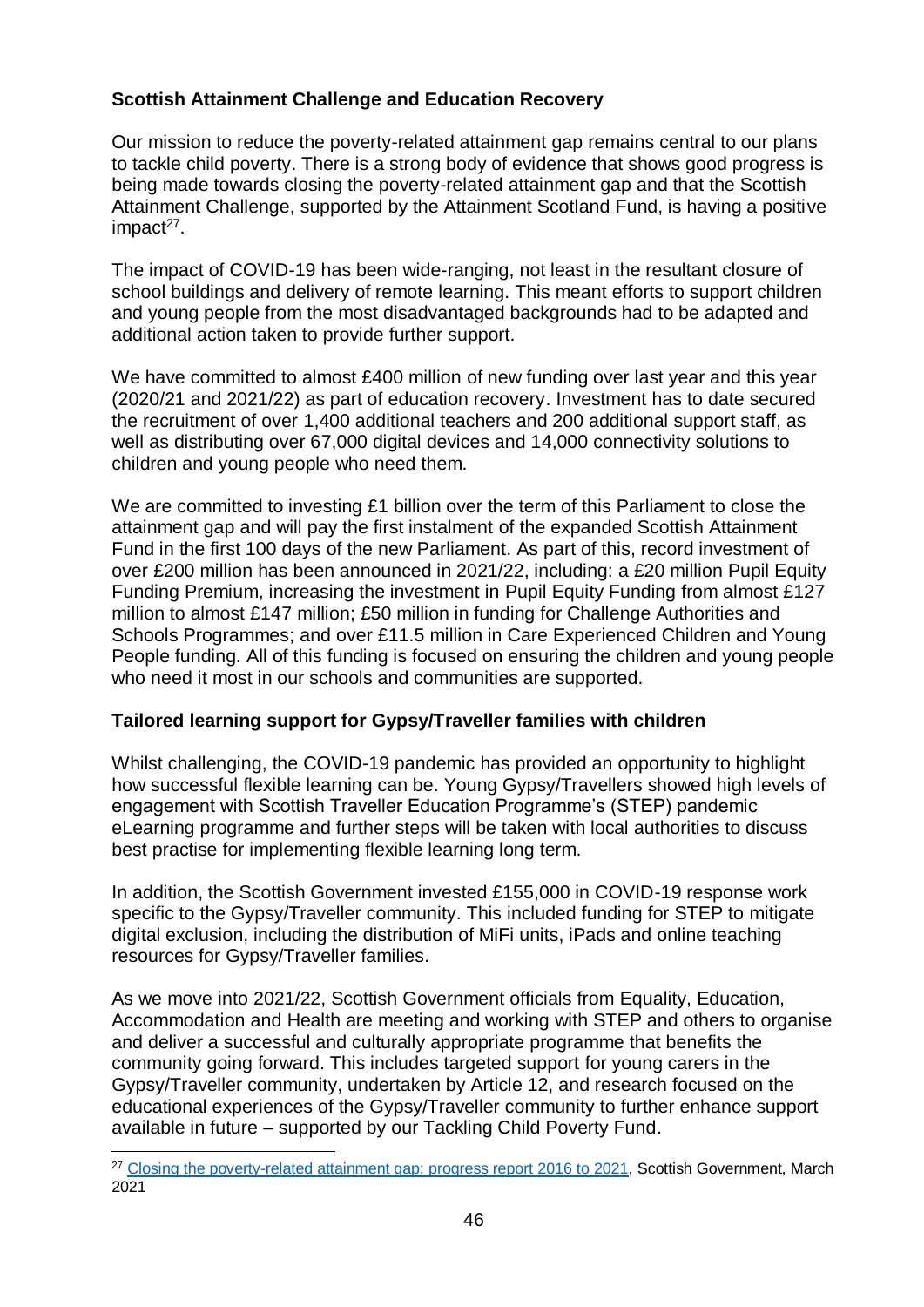Throughout our efforts we are undertaking community consultations to ensure that everything we are doing is fully reflective of the community we are working for, and that their voice is truly heard.

### **Support to tackle bullying**

With around £300,000 of annual investment from the Scottish Government, respect*me*, Scotland's anti-bullying service, continues to provide direct support to local authorities, youth groups and all those working with children and young people to build confidence and capacity to address all types of bullying effectively, aligned to 'Respect for All'. respect*me* adapted quickly at the beginning of the pandemic by moving online and offering virtual training, strengthening the prejudice-based bullying aspect.

We also continue to support Childline to provide a helpline giving confidential advice and information to children and young people affected by any issues including bullying. The service, backed with over £115,000 of Scottish Government funding per year, has provided invaluable support to children and young people throughout the pandemic.

Going forward, a formal evaluation will be carried out in 2021/22 to assess how successfully the new approach for recording and monitoring bullying incidents in schools has been introduced across Scotland.

In 2021/22, respect*me* will deliver online learning seminars on approaches to address prejudice-based bullying for all those working with children and young people.

#### **Support for students and communities from further and higher education**

In response to the COVID-19 pandemic, Scottish Government officials and Scottish Ministers have had regular contact with relevant stakeholders including the National Union of Students (NUS) to keep the Scottish Government up to date with issues faced by students during the pandemic, and using their feedback to develop student support action plans.

Ministers established a Student Hardship Taskforce to assess the impact of the pandemic on student hardship and to determine if the mechanisms and measures currently in place are sufficient to mitigate against student hardship in further education and higher education. The National Association of Student Money Advisers (NASMA) and Child Poverty Action Group (CPAG) are both members of this group.

Student Awards Agency Scotland statistics for 2020/21 will not be available until later this year. However, data is available for some of the support measures that were introduced.

Expansion of the Care Experienced Accommodation Grant, providing up to an additional eight weeks' of support for Care Experienced Students, supported 243 students at a cost of approximately £205,000.

Emergency hardship funding for students studying at a private provider of Higher Education or studying at a Higher Education institution via the EU Portability Pilot or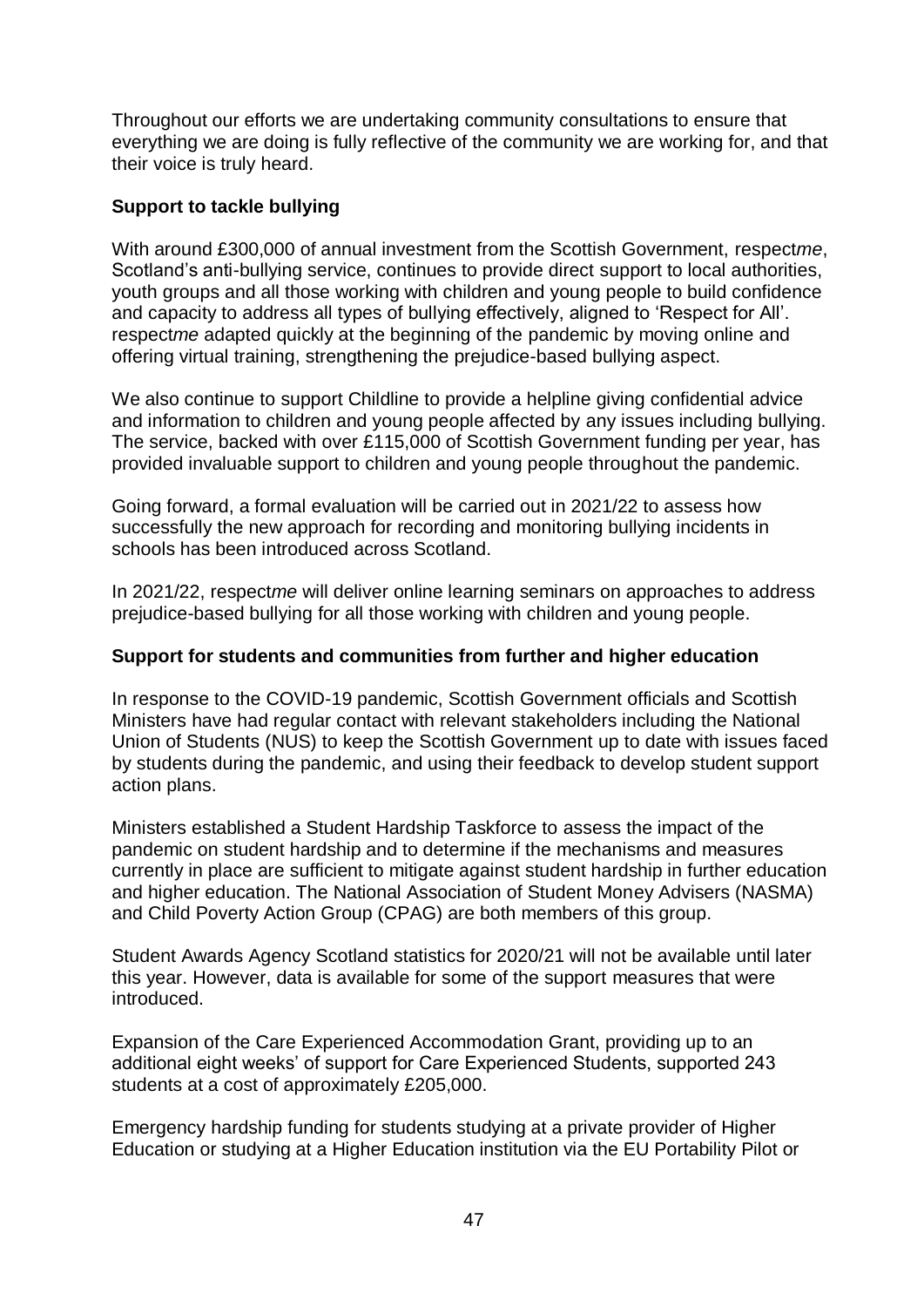through a historically arranged scheme supported 63 students at a cost of around £20,000.

In the year ahead, we will continue to closely monitor students' financial situations as circumstances change as lockdown restrictions ease. We will also continue to engage with NUS Scotland and the sector to monitor the spending of Hardship and Discretionary funds we have made available.

### **Supporting positive outcomes through Colleges**

Supported by investment from our Tackling Child Poverty Fund, a number of colleges are delivering or implementing programmes designed to address various aspects of child poverty. This includes Dundee and Angus College which delivered the Find Your Future project, reaching 48 young people and providing vital skills and increased wellbeing, and the Touchpoint programme, which has engaged 115 new young people not in employment, education or training and 42 young or lone parents. Touchpoints engaged individuals through a range of measures, including online one-to-one meetings and group sessions – with evidence showing the majority of young people who engaged in touchpoints in 2019/20 successfully transitioned into part time or full time learning at the college.

We will continue to support colleges to deliver additional opportunities for training and learning in 2021/22 with increased funding of £500,000 available from the Tackling Child Poverty Fund.

# **E. Partnership working**

#### **Introduction**

**The importance and power of partnerships has been brought into sharp focus throughout the national response to COVID-19, helping to break down barriers, strengthen approaches and deliver new and enhanced support at great speed. Mitigating the impacts of the pandemic on children and families on low incomes has been a key consideration throughout our collective efforts.**

**Working closely with national third sector organisations, community anchor organisations and local Third Sector Interfaces, we delivered over £100 million of new funding to third sector and community organisations in order to build resilience and meet the needs of people across Scotland. In 2021/22 we will continue to deliver support through the Community and Third Sector Recovery Programme, making up to £50 million available overall through the Programme.** 

**Our local authority partners have also led on delivery of new and enhanced support for people impacted by the pandemic, including specifically to tackle food and financial insecurity. Working in partnership with local third sector and community organisations, together with volunteers and supported by national guidance, local authorities have played a key role in protecting people and communities impacted.**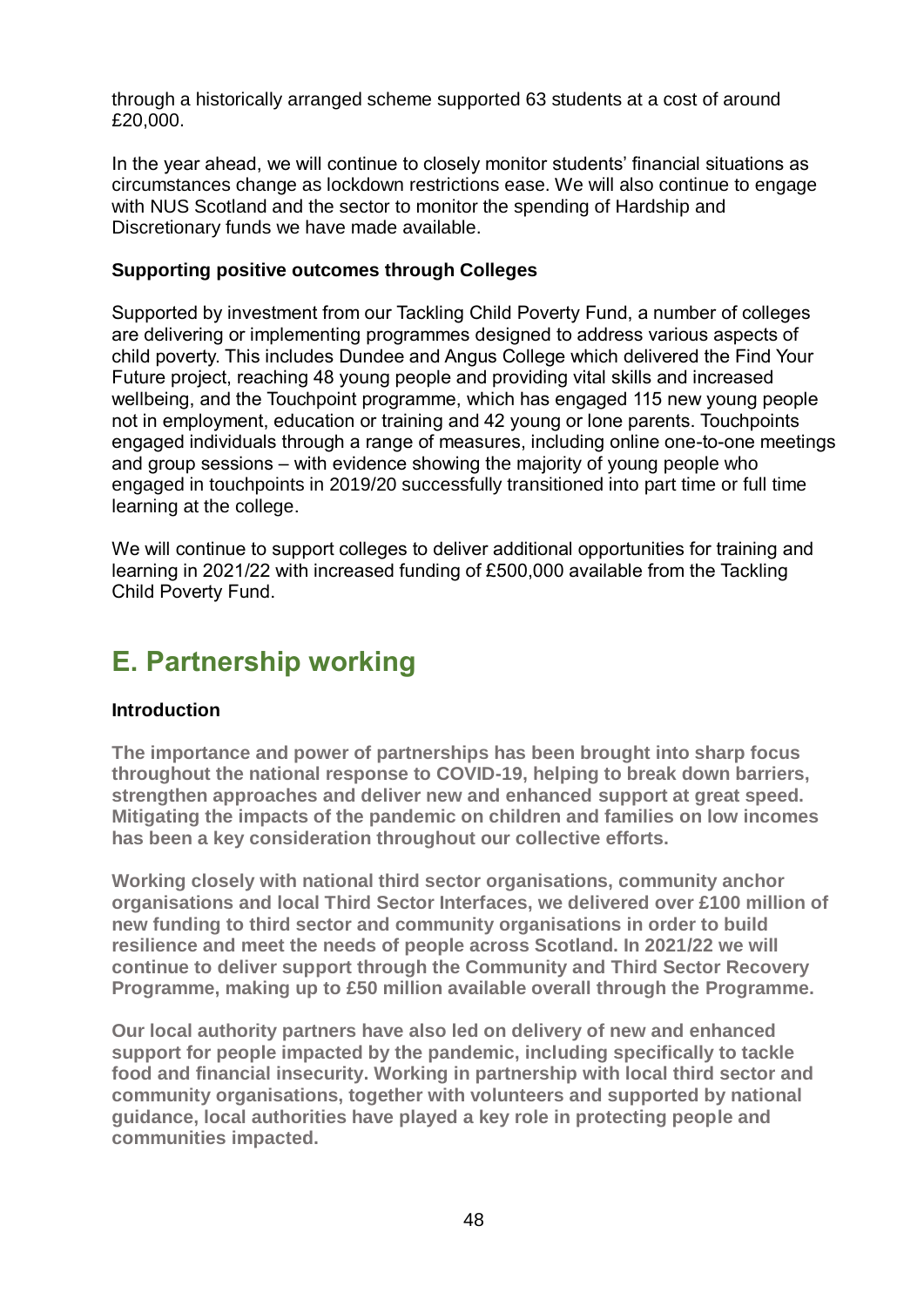**We have taken steps to secure learning from the unprecedented response to the pandemic, including through the Scottish Leaders Forum and Social Renewal Advisory Board – which made its final report to Scottish Ministers in February 2021. We will continue to consider what more can be done to ensure we continue to build on this momentum in our national mission to eradicate child poverty.**

**Updates on these and key actions from our Tackling Child Poverty Delivery Plan are below.**

# **Learning from the COVID response**

During the response to the COVID-19 pandemic there was a significant amount of work undertaken to support people and communities which was delivered at pace and challenged traditional ways of working, cultures and mind sets. To capture this learning, Scottish Ministers established the Social Renewal Advisory Board (the Board) to consider how we ensure that tackling poverty and inequality, and embedding a humanrights based approach, is central to our recovery from the COVID-19 pandemic.

Supported by the Scottish Government, the Board met 11 times between June 2020 and January 2021 to develop its ideas. Its final report 'If Not Now, When?'<sup>28</sup> was published in January 2021 and contains 20 calls to action to transform Scotland. The calls to action were informed by nine policy circles and a wide range of public engagement activity, including community listening events across 31 local authority areas, four discussions with Poverty Truth Commissions, engagement with equality groups, and over 100 responses from organisations to a call for evidence and ideas.

In addition, on behalf of the Scottish Leaders Forum Action Group, the Scottish Government commissioned a review of local learning during the COVID-19 pandemic<sup>29</sup>. This review focused specifically on the priority attached to child poverty, how local governance has adapted in the face of COVID, future priorities identified and lessons that have been learned.

We have also continued to work closely with partners, including the Children's Sector Strategic and Policy Forum, to challenge our thinking and to provide critical feedback of what more is needed to support children and young people through the pandemic and beyond.

The Scottish Government published its initial response<sup>30</sup> to the Board's report in March 2021 and has actively promoted the findings of the review of local learning. We will consider the calls to action and lessons learned in greater detail during the coming year and will work closely with partners to develop the next Tackling Child Poverty Delivery Plan.

1

<sup>&</sup>lt;sup>28</sup> ['If not now, when?'](https://www.gov.scot/publications/not-now-social-renewal-advisory-board-report-january-2021/pages/2/) - Social Renewal Advisory Board report, January 2021

<sup>&</sup>lt;sup>29</sup> [Scottish Leaders Forum: Local Responses to Child Poverty during COVID,](https://www.gov.scot/publications/scottish-leaders-forum-local-responses-to-child-poverty-during-covid/) Feb 2021

<sup>30</sup> [Social Renewal Advisory Board: our response](https://www.gov.scot/publications/scottish-government-response-report-social-renewal-advisory-board/pages/3/) – Scottish Government, March 2021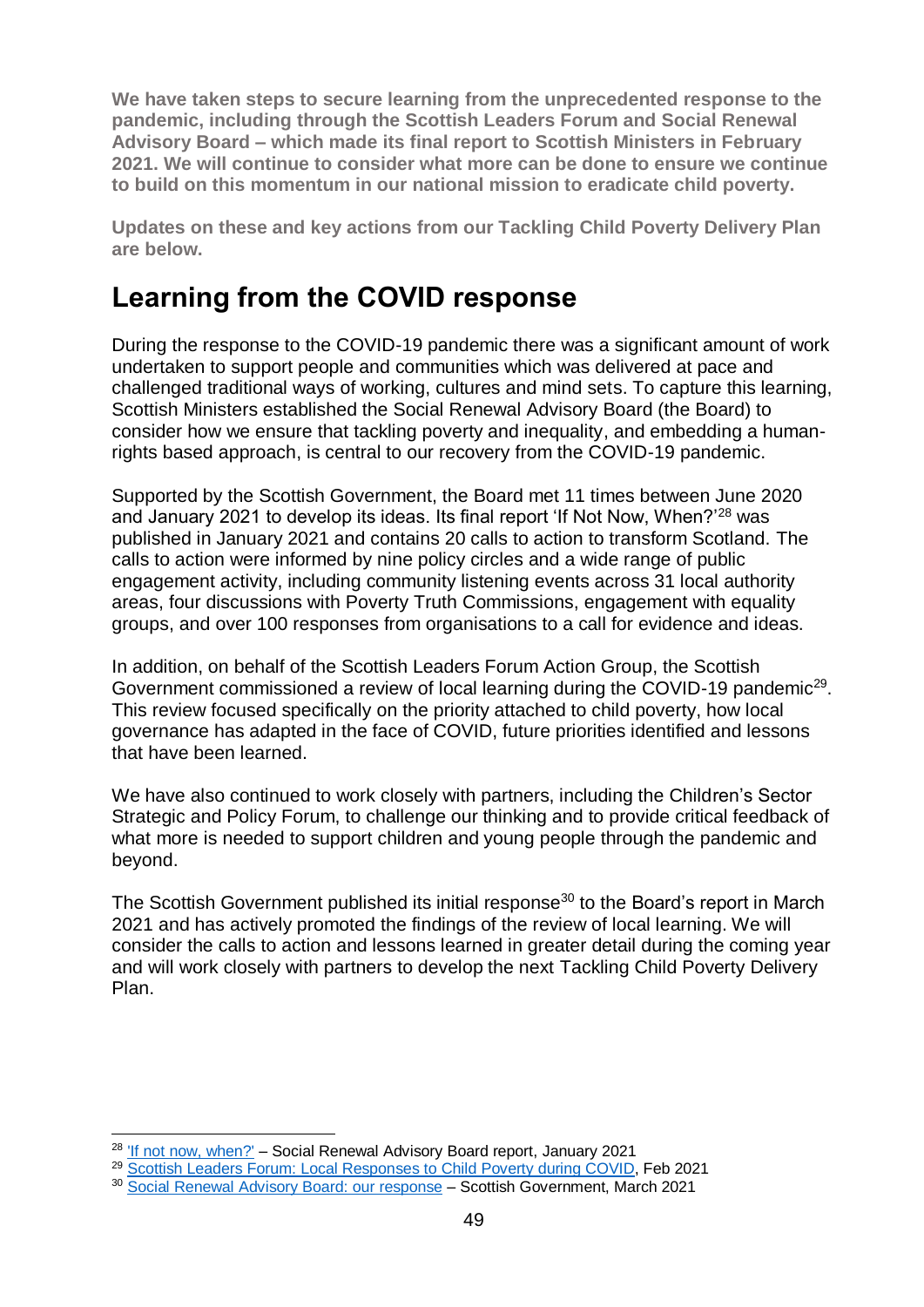# **Working with partners to tackle the impacts of COVID-19**

In addition to the core actions committed within the Tackling Child Poverty Delivery Plan our response to COVID-19 included a strong focus on supporting children living in low income families, helping to mitigate poverty and increased pressures on household finances caused by the pandemic.

We made almost £38 million of awards through our new Wellbeing Fund. Of this £21.58 million was distributed through an open application process, with analysis published in November 2020<sup>31</sup> showing that £6.9 million was targeted at supporting children and families and a further £1.88 million at supporting young people. Additionally, £2.57 million was awarded to support people with disabilities and £1.37 million to support minority communities. Projects funded focused on six main areas: mental health; food; physical health; home life/housing; money; and employment.

Further analysis, published in March 2021<sup>32</sup>, showed that awards were much more likely to be made to organisations working in areas of higher deprivation. Overall, 48% of the amount awarded went to organisations working in SIMD 1 areas (the most deprived 20% of areas), and a further 24% went to organisations working in SIMD 2 areas (the second most deprived quintile).

Evaluation of the Supporting Communities Fund, which made over £20 million in awards to community groups and organisations, has been commissioned and will be published later in 2021. Awards through the Community and Third Sector Recovery Programme are ongoing, with around £50 million expected to be invested by the time the fund closes later this year.

Alongside these funds, considerable investment was directed to children's charities including Aberlour, Barnardo's, Cash for Kids, the Family Fund and others. The additional investment in these and other organisations facilitated cash awards for families in order to access essentials during the pandemic, and delivery of wider support.

This includes £4.8 million through our Winter Plan for Social Protection. Shared among 10 charities, this enhanced the support available during the challenging winter months. Our investment included £1.66 million through the STV Appeal, enabling them to reach up to 12,000 families through their network of grass roots organisations offering a range of support to families, from vouchers and assistance with basic material needs through to in-kind support. We also provided £225,000 to One Parent Families Scotland (OPFS) enabling around 2,000 cash grants to be made to single parent families with pre-school age children, and discretionary cash awards to families who needed it most – OPFS linked these awards with wider advice, ensuring families received other support available to them.

<sup>1</sup> <sup>31</sup> [Wellbeing Fund: analysis of awards -](https://www.gov.scot/publications/wellbeing-fund-analysis-awards-made-through-open-application-process-small-grants-fund/pages/7/) gov.scot (www.gov.scot)

<sup>32</sup> Wellbeing Fund - [open application process: evaluation -](https://www.gov.scot/publications/evaluation-wellbeing-fund-open-application-process/pages/4/) gov.scot (www.gov.scot)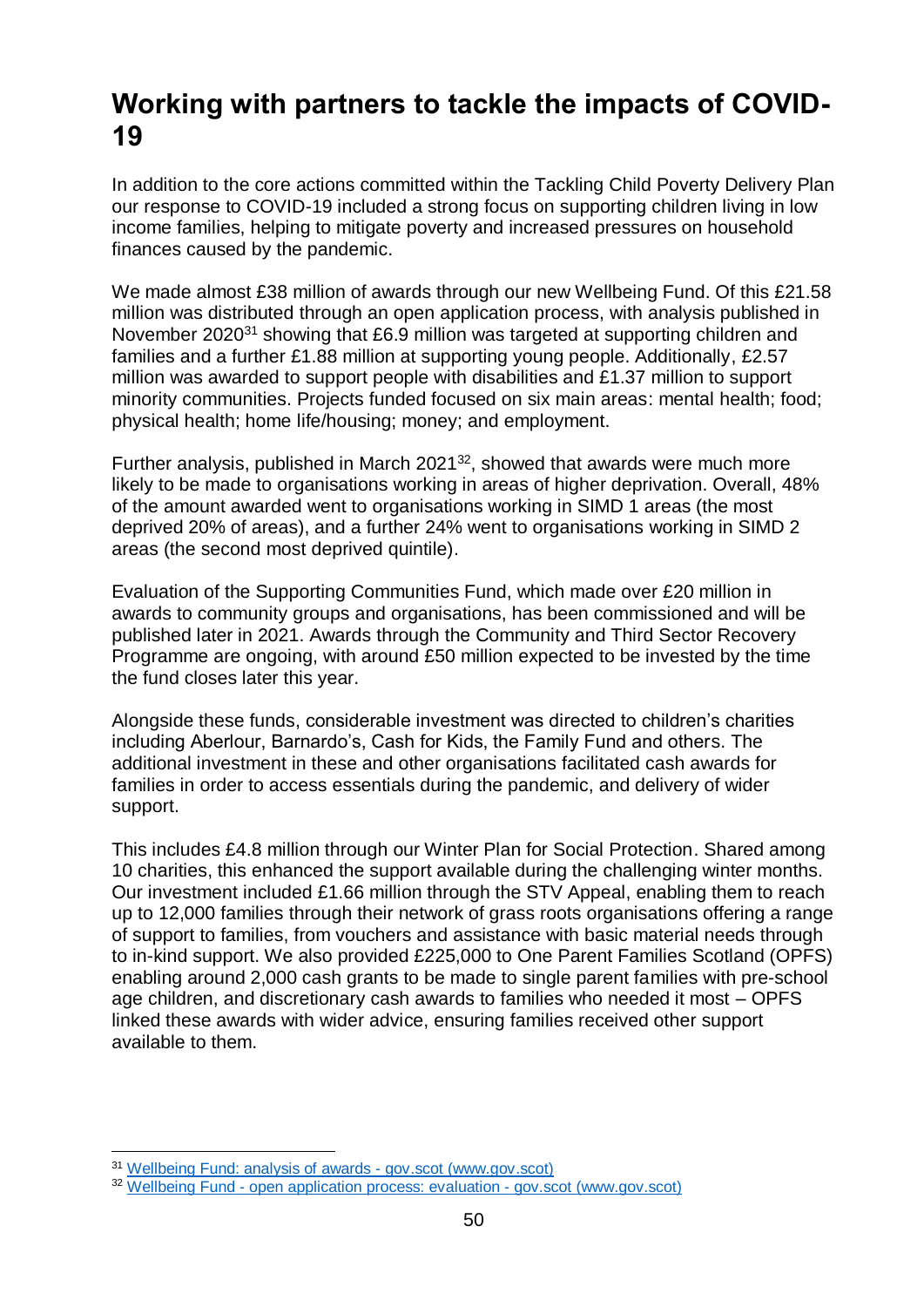# **Investing in innovative action to tackle child poverty**

**Our partnership approach is supported by investment in innovative projects that respond to local needs. The updates below focus on key commitments within our Tackling Child Poverty Delivery Plan.**

### **Investing in Communities Fund**

The Investing in Communities Fund (ICF) in 2020/21 was backed by investment of over £11 million and was the second year of the three year funding round launched in 2019/20. As COVID-19 began, communities were at the forefront of supporting essential activities and services for people in their communities. The ICF provided much needed and welcomed flexibility to help communities tackle the issues the pandemic presented.

The vast majority of community organisations receiving ICF continued to operate, although many re-focused their activity to support the emerging needs, or increase the amount of support for particular existing elements of their ICF project – for example, provision of food and financial support. Projects delivered their activities in different ways utilising online or telephone services instead of face to face services.

Given the impact of COVID, we have decided to delay the launch of the second round of the fund and have agreed to deliver a year of extended funding for round one projects, of which 32 directly address child poverty and 55 are helping to tackle food insecurity.

#### **Innovation Fund**

Whilst the COVID-19 pandemic has impacted on the ability of Innovation Fund partners to deliver their core work, many have rapidly adapted their operations to meet the needs of people in their communities – including with food, basic essential needs, wellbeing, mental health and digital access. Innovation-funded projects form part of our wider Social Innovation Partnership (SIP) with The Hunter Foundation.

We are continuing to support projects and scale up activity. Following positive evaluation, we have now announced further investment to allow MCR Pathways to expand its programme to up to a further 300 schools, working in partnership to improve education outcomes, career opportunities and life chances. This investment, over the next six years, will potentially reach 15,000 young people.

Our learning partner, I-SPHERE, has found that the SIP's relational approach supports increased confidence, self-awareness and better mental health which, in turn, allows people to better manage their day-to-day and family lives, improve their social capital, gain news skills and qualifications, and move towards employment.

#### **Investment in the STV Children's Appeal**

In addition to the considerable support delivered through the Scottish Government's Winter Plan for Social Protection, we have continued to support the work of the STV Children's Appeal with continued investment of £1 million in 2020/21. STV committed a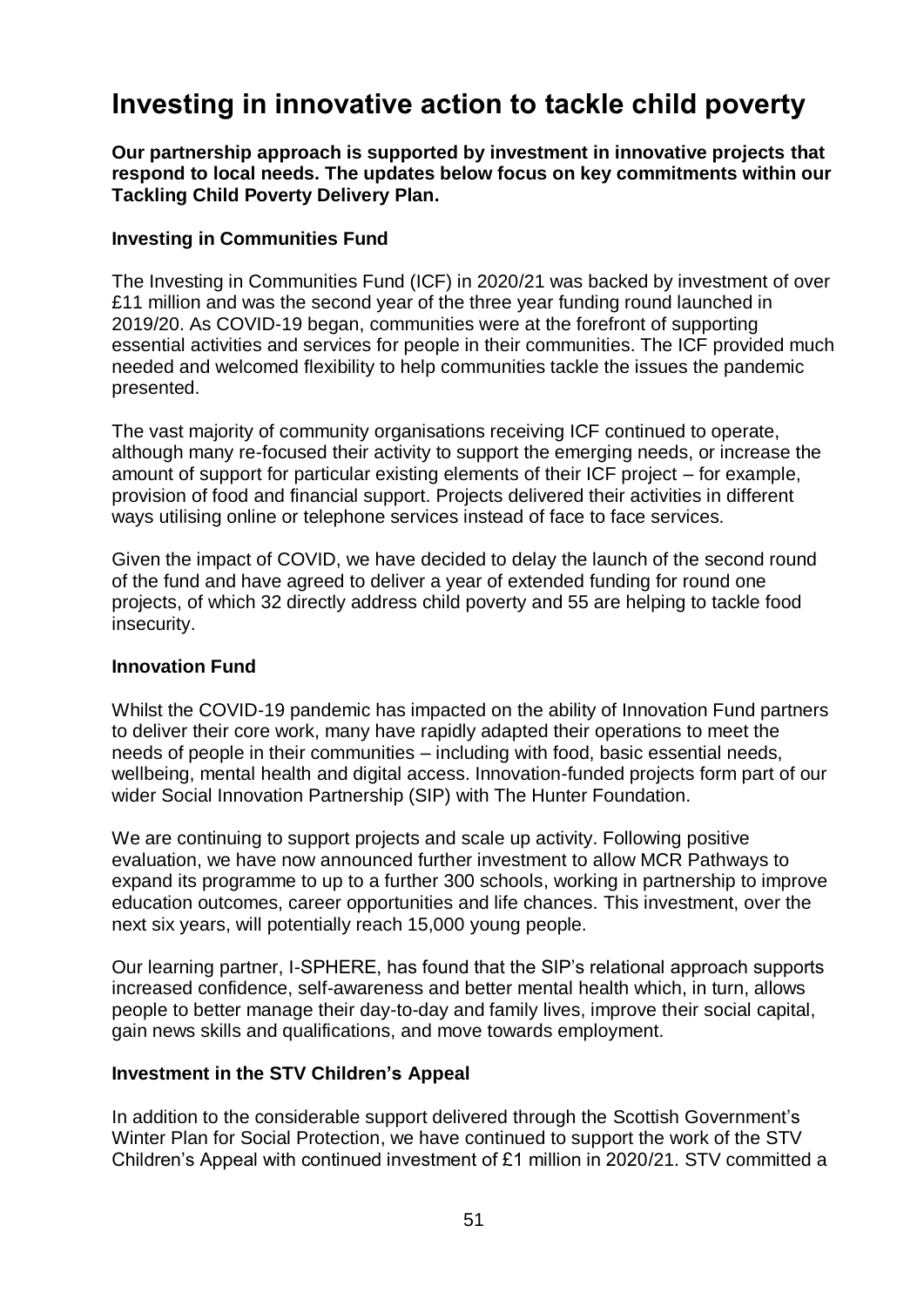total of £3.6 million during 2020, including action to support need arising from the pandemic.

During the year, the Appeal supported 10 larger projects – reaching 2,500 people – and 850 smaller projects reaching thousands of families across the country. Many of these smaller projects use holistic approaches with families, helping parents to build strong relationships with their children and to support the wellbeing of the family unit.

Over the coming year, the Scottish Government will make a further £1 million available to the STV Children's Appeal to allow it to continue to support children and families across Scotland affected by poverty.

# **Building stronger links between economic development partnerships and tackling child poverty**

Given the significant impact of the pandemic on our economy and particular industries, we allocated more than £3 billion of support to businesses during 2020/21, including through sectoral schemes not available in the rest of the UK, helping businesses to weather restrictions and protect jobs across the country. In the year ahead we have extended 100% non-domestic rates relief for retail, leisure, hospitality and aviation businesses and offered restart grants for retailers and hospitality and leisure businesses, helping them to re-open progressively.

Focusing on our future economic development, the majority of Scotland's developing network of Regional Economic Partnerships now have economic strategies and COVID economic recovery plans in place. These are built on a strong and shared understanding of the challenges faced, and include reducing child poverty as a key objective.

In the coming year we will continue to support this activity, focusing on how the £1.9 billion of Scottish Government investment over the next decade can help create new jobs, maintain existing jobs, aid recovery, and raise household incomes. Complementing this is specific work focused on stimulating local economies, for which updates are provided below.

#### **Community wealth and localism**

Community Wealth Building (CWB) is a practical mechanism to deliver on our ambitions for a wellbeing economy in Scotland. It seeks to deliver a fairer distribution of economic opportunity in local communities and remains an important focus for our work on reducing child poverty. In 2020/21 we selected five areas to pilot the CWB Action Planning process – Clackmannanshire, Glasgow City Region, Tay City Region (Fife Council), South of Scotland, and the Western Isles – all of which have now either published or will soon publish their Action Plans. These look at how the economic system in place can be reformed upstream to improve local economic opportunity that reduces the need for social intervention.

In the coming year we will continue to support these areas to focus on delivery, looking at ways to make best use of public investment and assets. We will also look at ways to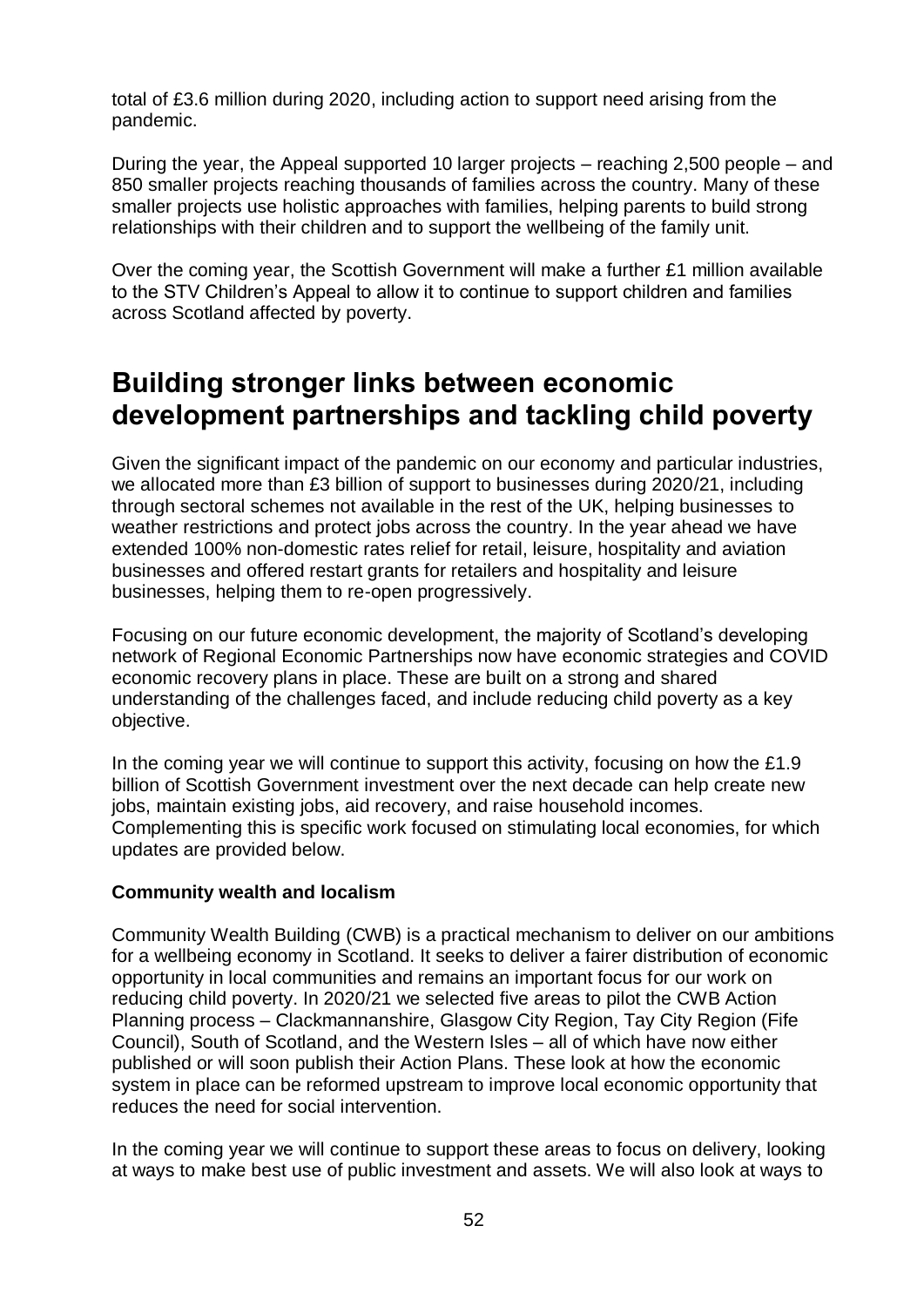embed CWB principles into capital investment such as the City and Region Growth Deals, the Energy Transition Fund, and the Clyde Mission. We will continue to work with sectors such as health and housing to maximise their roles as economic agents in place.

We have also announced ambitious plans to bring forward a Community Wealth Building Bill to maximise public bodies' impact on local enterprise, resilience and economic wellbeing.

### **Town Centre Fund and Business Improvement Districts**

The £68 million capital Town Centre Fund, together with over £4 million in additional COVID-19 resilience and recovery funding to towns, smaller settlements and Business Improvement Districts, have secured and supported hundreds of local jobs throughout the pandemic. Collaborative local partnership working through these funds has supported thousands of local businesses and their partners, enabling them to decide and direct local improvements, boost local economies and support town centres to meet the needs of their communities. The resilience and recovery funds enabled direct additional support for vulnerable communities and those in poverty, including support to foodbanks and local charities.

# **A strong partnership with local areas**

We have continued to work together with partners to support local action to tackle child poverty, and to ensure that this is a key focus through recovery and renewal from COVID-19. This includes through investment in National Coordinators for both child poverty and the Fairer Scotland Duty, hosted at the Improvement Service, and in the Scottish Poverty and Inequality Research Unit (SPIRU), hosted at Glasgow Caledonian University.

Local Authorities and Health Boards across Scotland jointly produced their second Local Child Poverty Action Reports (LCPAR), articulating their commitment and outlining their activity to reduce child poverty. These reports build on the recommendations made by the Poverty and Inequality Commission following their review of the year 1 reports. The LCPARs represent a significant investment in tackling child poverty locally with a diverse range of policy and practice across the key drivers of poverty.

Through the National Coordinator for child poverty, tailored support was provided to local areas to support them to consider child poverty as part of the COVID response. Detailed individual feedback was given to local areas on their LCPARs supporting their further improvement. An online peer support network for those leading on this work was also established to provide a space to share policy and practice on child poverty across Scotland, and encourage learning exchange on key topics including food insecurity, children's rights, digital inclusion and evaluation practices.

To examine in greater detail how local action is contributing to the objectives and outcomes of the national Tackling Child Poverty Delivery Plan, SPIRU are undertaking a systematic analysis of the second round of LCPARs (2019-20). This analysis will also identify examples of promising and innovative local practice to inform discussion and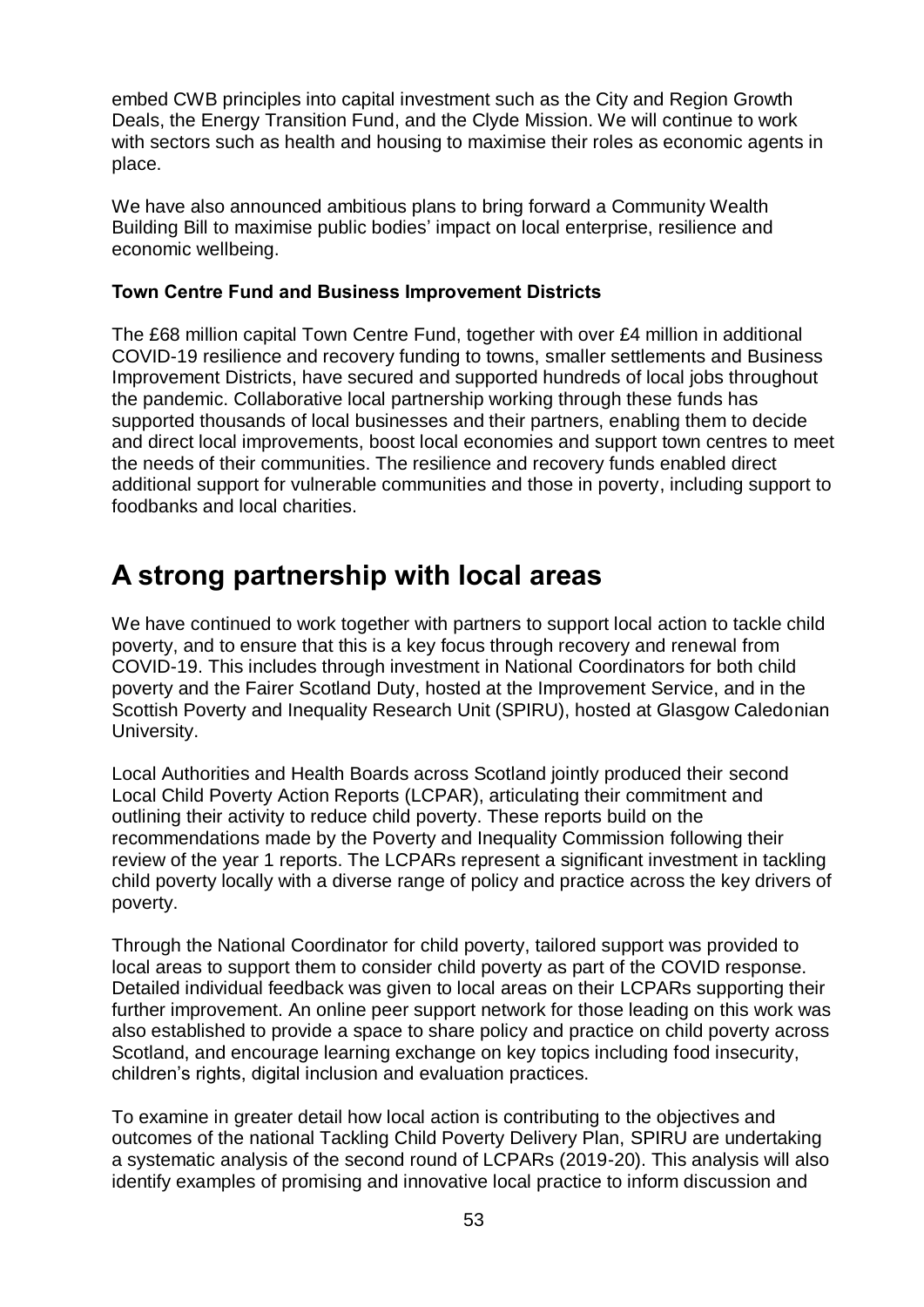development of the next Tackling Child Poverty Delivery Plan, to be published by the end of March 2022.

This work supports the efforts of all national partners<sup>33</sup> to ensure that awareness and strategic consideration of child poverty is at the forefront of recovery and renewal. To ensure the continued success of the Fairer Scotland Duty, we are preparing revised guidance for public bodies to reflect the learning and practice over the last three years, and commenced consultation with relevant bodies and organisations on 24 March 2021. Final revised guidance is expected to be published in Summer 2021.

# **Working with our partners and people with lived experience**

We have continued to support those with experience of poverty and inequality to develop solutions, actions and shape delivery of our policies to reduce poverty at both a local and national level. This includes through continued investment in the Poverty Alliance, supporting delivery of their Get Heard Scotland (GHS) programme focused on engaging communities impacted by poverty in the development of policies aiming to support them. In 2020/21, GHS worked intensively in Inverclyde and Renfrewshire council areas, focusing on embedding the approach to engaging with experts by experience. Poverty Alliance published a report on its findings in Renfrewshire in February<sup>34</sup>.

In addition, we continued to provide funding to the Glasgow Poverty Community for their ongoing work in this area which has adapted to online meetings as a result of COVID-19, and continues to engage with their community commissioners to discuss the issues affecting them.

At the start of the pandemic, we engaged with each of the five poverty truth commissions across Scotland (in Glasgow, Edinburgh, East Ayrshire, Shetland and Dundee) to help build our understanding of how the pandemic was affecting those on a low income and the possible policy solutions. A summary of these findings was presented to the Cabinet Secretary for Communities and Local Government who subsequently met digitally with participants from each of the groups to discuss the issues. Issues highlighted included digital exclusion, extra costs of heating and access to food, and this learning was used to focus and enhance our response in these areas.

<sup>&</sup>lt;u>.</u> <sup>33</sup> The National Partners Group comprises: Scottish Government, Public Health Scotland, COSLA, Improvement Service, Child Poverty Action Group, Poverty Alliance and Scottish Poverty and Inequality Research Unit.

<sup>34</sup> ['Get Heard Scotland Renfrewshire'](https://www.povertyalliance.org/wp-content/uploads/2021/02/Get-Heard-Scotland-Renfrewshire-February-2021.pdf) – Poverty Alliance, February 2021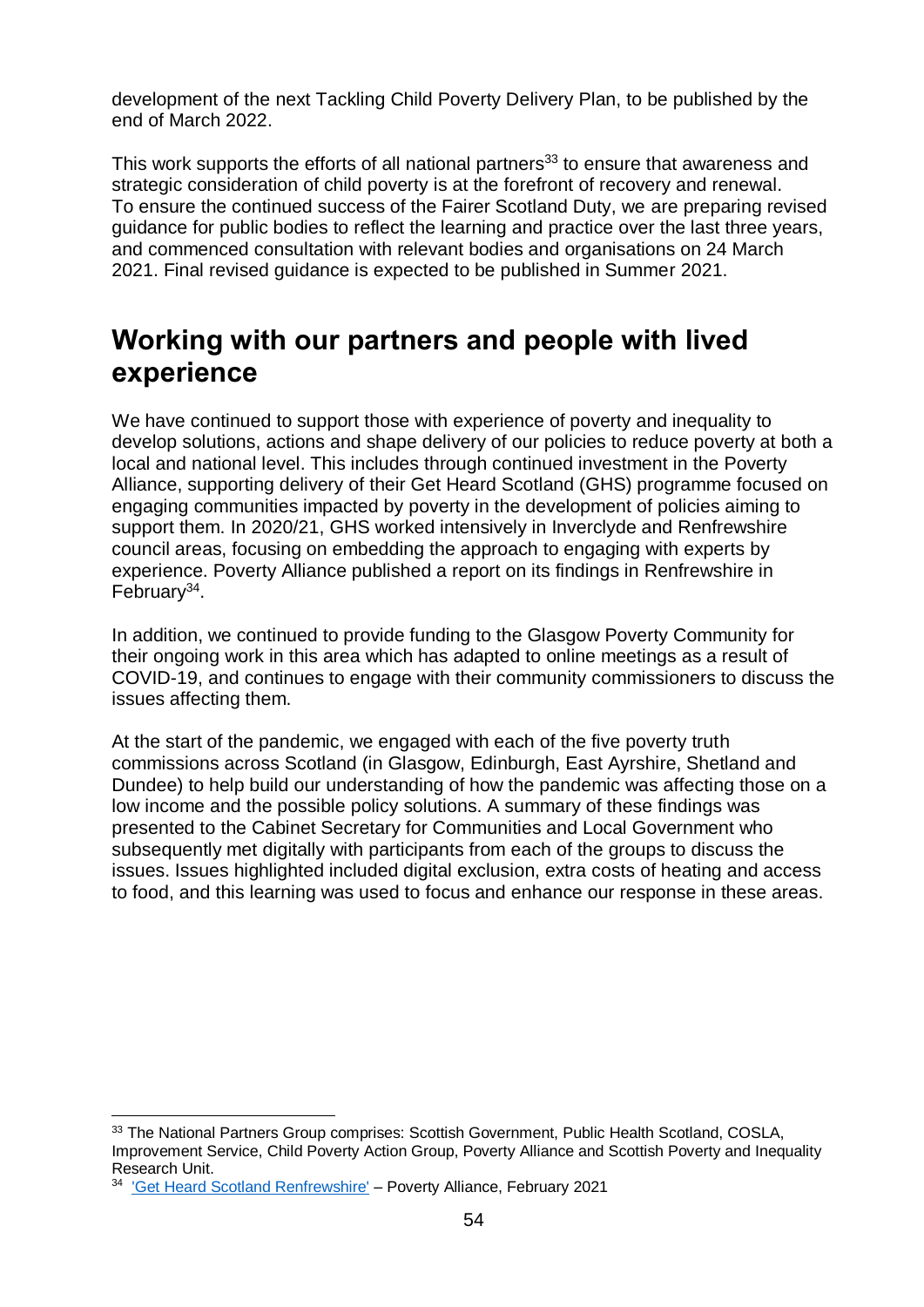# **2. Assessing progress against the targets**

This chapter provides an overview of key measures around child poverty in Scotland and includes information on:

- overall progress towards the child poverty targets
- updated child poverty data amongst priority groups
- trends on child poverty drivers
- poverty data in Scotland and the rest of the UK and
- progress towards modelling impact of policies on child poverty

Most of the data used to understand child poverty has a significant time-lag meaning that most of the data in the measurement framework relates to a period before the catastrophic impacts of the COVID-19 pandemic on Scottish society. Given the significance of this, other evidence is used to provide some additional context while we wait for data to become available.

### **Child poverty levels**

Overall, the data indicates that significant progress needs to be achieved in the years ahead to deliver upon the 2030 targets.

Relative poverty has slowly increased while absolute child poverty, persistent poverty and the proportion of children who are in combined low income and material deprivation have remained relatively stable but still well above the targets. The most recent child poverty statistics, published in March 2021, relate to the period from April 2019 to March 2020, as such providing a picture of poverty pre COVID-19.

The charts below show change over time. Single year estimates help understand the situation at a certain point in time while three year averages show trends more accurately. Further information on historical trends over time can be found in the latest child poverty update<sup>35</sup>.

<sup>1</sup> <sup>35</sup> <https://data.gov.scot/poverty/cpupdate.html>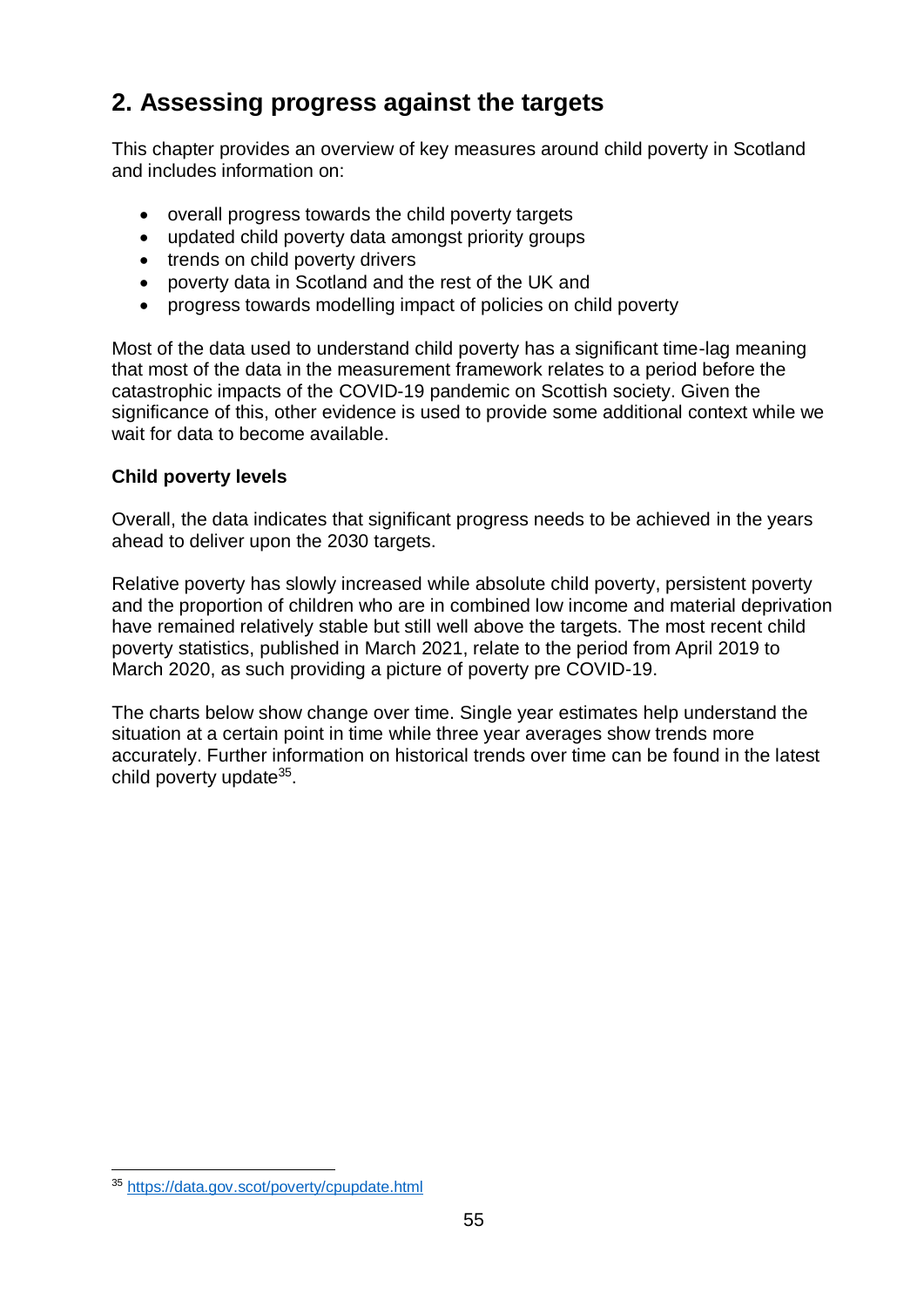

Recent projections suggest child poverty targets will be even more challenging to achieve given the pandemic and subsequent longer term impact on the economy. The economic effects of COVID-19 are likely to disproportionately affect those on low incomes with limited savings, many of whom work in sectors that have been subject to restrictions: hospitality, tourism, manufacturing, entertainment, non-food retail and wholesale, as well as sectors where working from home is more problematic. People working in these sectors were already much more likely to be in poverty.<sup>36</sup>

## **Child poverty priority groups**

Every Child, Every Chance identified six priority groups that are at a higher than average risk of poverty. These were households with a disabled person, three or more children, a baby aged under 1, minority ethic, young mothers aged under 25, and lone parent families.

The priority groups identified remain at a higher than average risk of poverty. Particularly notable is the proportion in poverty amongst lone parents and minority ethic households, and how persistent poverty continues to be higher amongst households with three or more children.

The tables below provide latest statistics on poverty after housing costs for the most recent periods. Further details on poverty rates among priority groups over time are published online<sup>37</sup>.

<sup>1</sup> <sup>36</sup> [Resolution Foundation. The Living Standards Outlook.](https://www.resolutionfoundation.org/app/uploads/2021/01/Living-standards-outlook-2021.pdf) January 2021

<sup>&</sup>lt;sup>37</sup> [Additional child poverty analysis 2021](https://www.gov.scot/publications/additional-child-poverty-analysis-2021/) - Scottish Government, May 2021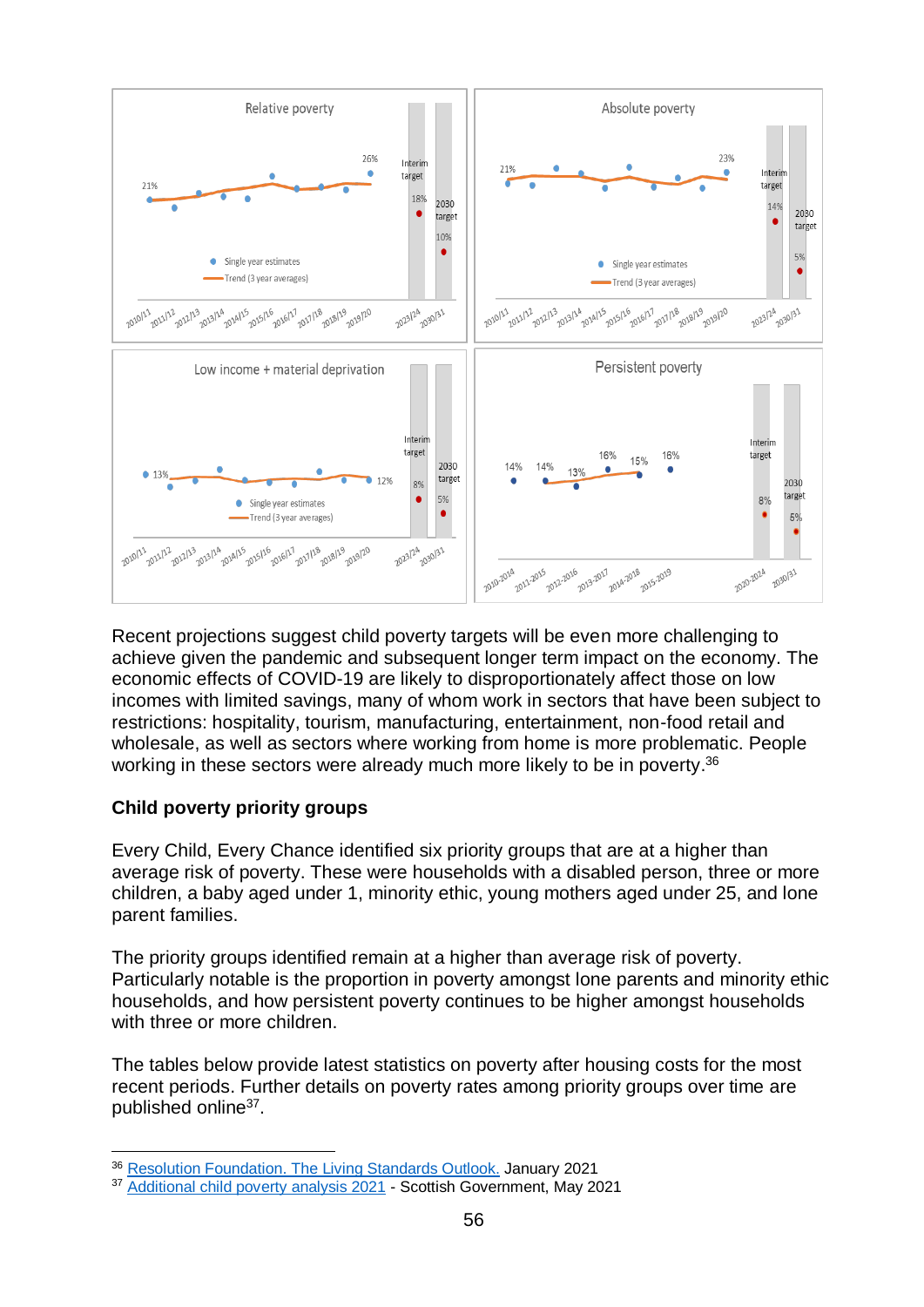Table 1: Percentage of children in poverty after housing costs 2017-20 (Source: Family Resources Survey)

| <b>Priority Group</b>          | Relative | Absolute | Low income +         |
|--------------------------------|----------|----------|----------------------|
|                                | poverty  | poverty  | material deprivation |
| <b>All children</b>            | 24%      | 22%      | 13%                  |
| Lone parent household          | 38%      | 35%      | 26%                  |
| Minority ethnic household      | 38%      | 34%      | 17%                  |
| Baby aged under 1 in household | 34%      | 30%      | 13%                  |
| 3+ children in household       | 32%      | 29%      | 19%                  |
| Disabled person in household   | 29%      | 26%      | 20%                  |

Table 2: Percentage of children in persistent poverty after housing costs 2015-19 (Source: Understanding Society)

| <b>Priority Group</b>                     | <b>Persistent poverty</b> |
|-------------------------------------------|---------------------------|
| <b>All children</b>                       | <b>16%</b>                |
| Disabled adult in benefit unit            | 14%                       |
| 3+ children in benefit unit               | 33%                       |
| Children under 5 in benefit unit          | 27%                       |
| (note: there is no data for baby under 1) |                           |

We do not have estimates of poverty levels among all of the priority groups for all four of the child poverty measures. This is because the number of families surveyed in some of the groups is too small to provide a robust estimate of the percentage who are in poverty in this group in the wider population. However, each year, we focus on a specific priority group to better understand specific circumstances and challenges. This year the focus report is on households with a disabled person<sup>38</sup>. A full report will be published in the coming weeks.

## **The drivers of child poverty**

To help understand what is driving child poverty trends over time, it is important to examine progress in relation to the things that we know influence child poverty levels, including employment, costs of living and social security<sup>39</sup>. Not all of the levers of change have been devolved to the Scottish Government. For example, the UK Government continues to have responsibility for the key means-tested benefits, including Universal Credit<sup>40</sup>.

The most recent statistics on the drivers of poverty relate to the period up to March 2020. As such, some of the positive indications of progress in the drivers may not be long lasting with many workers being made redundant, furloughed or with working patterns shortened, and many sectors failing after long periods of inactivity as a result of the COVID-19 pandemic.

<sup>39</sup> Details on the drivers of child poverty can be found in the 'Child poverty measurement framework'. Child poverty strategy documents - [gov.scot \(www.gov.scot\)](https://www.gov.scot/publications/child-poverty-strategy-documents/)

<sup>&</sup>lt;u>.</u> 38 Last year's progress report took a more in-depth look at child poverty and its drivers among [lone parents.](https://www.gov.scot/publications/tackling-child-poverty-delivery-plan-second-year-progress-report-2019-20-annex-c-child-poverty-lone-parent-families/)

<sup>40</sup> [Responsibility for benefits: overview -](https://www.gov.scot/publications/responsibility-for-benefits-overview/) gov.scot (www.gov.scot)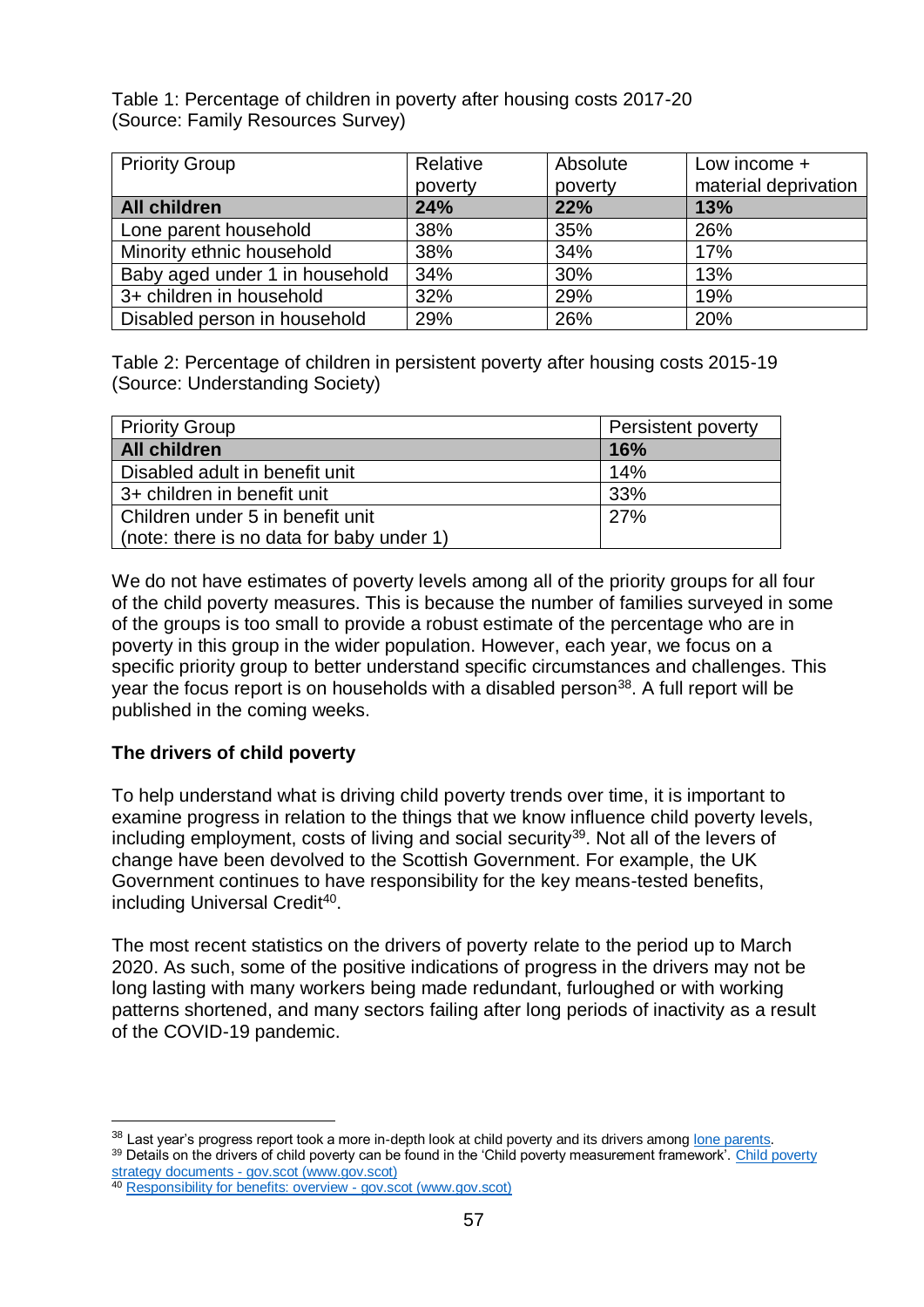The latest data<sup>41</sup>, pre COVID-19, indicated that some drivers of child poverty were moving in the right direction; this included key employment indicators, skills, and childcare availability. Housing costs and other costs of living remained relatively stable and evidence suggests that lower housing costs can be credited with lower poverty rates in Scotland compared to the rest of the UK. Still, lack of affordable childcare appears to remain a barrier, and high levels of food insecurity show the continued deprivation many families faced already pre pandemic.

For school age children, childcare available during the school holidays has remained relatively stable but the availability of childcare outside of school hours is increasing year by year. However, a quarter of the households paying for childcare for a child aged 0 to 11 report that they find it difficult or very difficult to afford childcare. The availability of affordable and accessible childcare can have a significant positive impact on maternal employment rates, particularly those with lower skills and educational attainment<sup>42</sup>.

The COVID-19 pandemic has brought into sharp focus the critical role that childcare plays in supporting the labour market. Evidence suggests that during periods of lockdown with school and nursery closures, housework and childcare has fallen more on women than men. Women are one of the groups on which the economic effects of this crisis are falling disproportionately. In particular, households with only one earner are more exposed to the impacts of earnings reductions or losses and lone parents may be less likely to have someone to share childcare with, making paid work harder. Many more lone parents may be pushed into poverty in coming years.<sup>43</sup>

The latest data on food affordability (the percentage of income spent on food and nonalcoholic drinks) showed a picture pre pandemic where there had been an improvement for low income households with children. Still, people in poverty in Scotland were less likely to experience high food security than other parts of the UK<sup>44</sup>. More recently, loss of income because of the pandemic left many people struggling to cover the costs of essentials. Food Standards Scotland, through their Consumer Tracking survey <sup>45</sup>, found that worries about being able to afford food peaked at the start of the pandemic (at 25%) and then stabilised at 18%. The research also showed that the proportion of households with children using foodbanks is higher (10%) than amongst all households (5-6% all households).

With regards to housing costs and other costs of living, the indicators suggest that things had, in general, remained relatively stable prior to COVID. The percentage of income spent on housing and food by all households with children in Scotland and low income households with children in Scotland has continued to remain static. However, the figures for Scotland continue to remain lower than for the UK as a whole.

There had also been a decrease in the median ratio of fuel running costs to net household income. This may be positive as families spending a greater percentage of their income on fuel may be less likely to afford other essential goods and services $46$ .

1

<sup>41</sup> [Child poverty measurement framework -](https://www.gov.scot/publications/additional-child-poverty-analysis-2021/) indicator updates, Scottish Government, May 2021

<sup>42</sup> [Provision of early learning and childcare and parent's outcomes: an evidence brief](http://www.healthscotland.scot/media/1786/provision-of-early-learning-and-childcare-and-parents-outcomes-an-evidence-brief.pdf) – NHS Scotland, 2017

<sup>43</sup> [The impacts of COVID-19](https://www.gov.scot/publications/the-impacts-of-covid-19-on-equality-in-scotland/) on Equality in Scotland – Scottish Government, September 2020

<sup>44</sup> [Poverty and income inequality in Scotland](https://data.gov.scot/poverty/) – Scottish Government, March 2021

<sup>45</sup> COVID-19 [Consumer tracker wave 5](https://www.foodstandards.gov.scot/downloads/FSS_Covid-19_Consumer_Tracker_-_Wave_5%2C_Sept_2020_-_Scottish_Results_Slides_-_FOR_PUBLISHING.pdf) – Food Standards Scotland, September 2020

<sup>46</sup> A Scotland without fuel poverty is a fairer Scotland: Four steps to achieving sustainable, affordable and attainable [warmth and energy use for all](https://www.gov.scot/binaries/content/documents/govscot/publications/progress-report/2016/10/scotland-without-fuel-poverty-fairer-scotland-four-steps-achieving-sustainable/documents/00508195-pdf/00508195-pdf/govscot%3Adocument/00508195.pdf) – Scottish Government, October 2016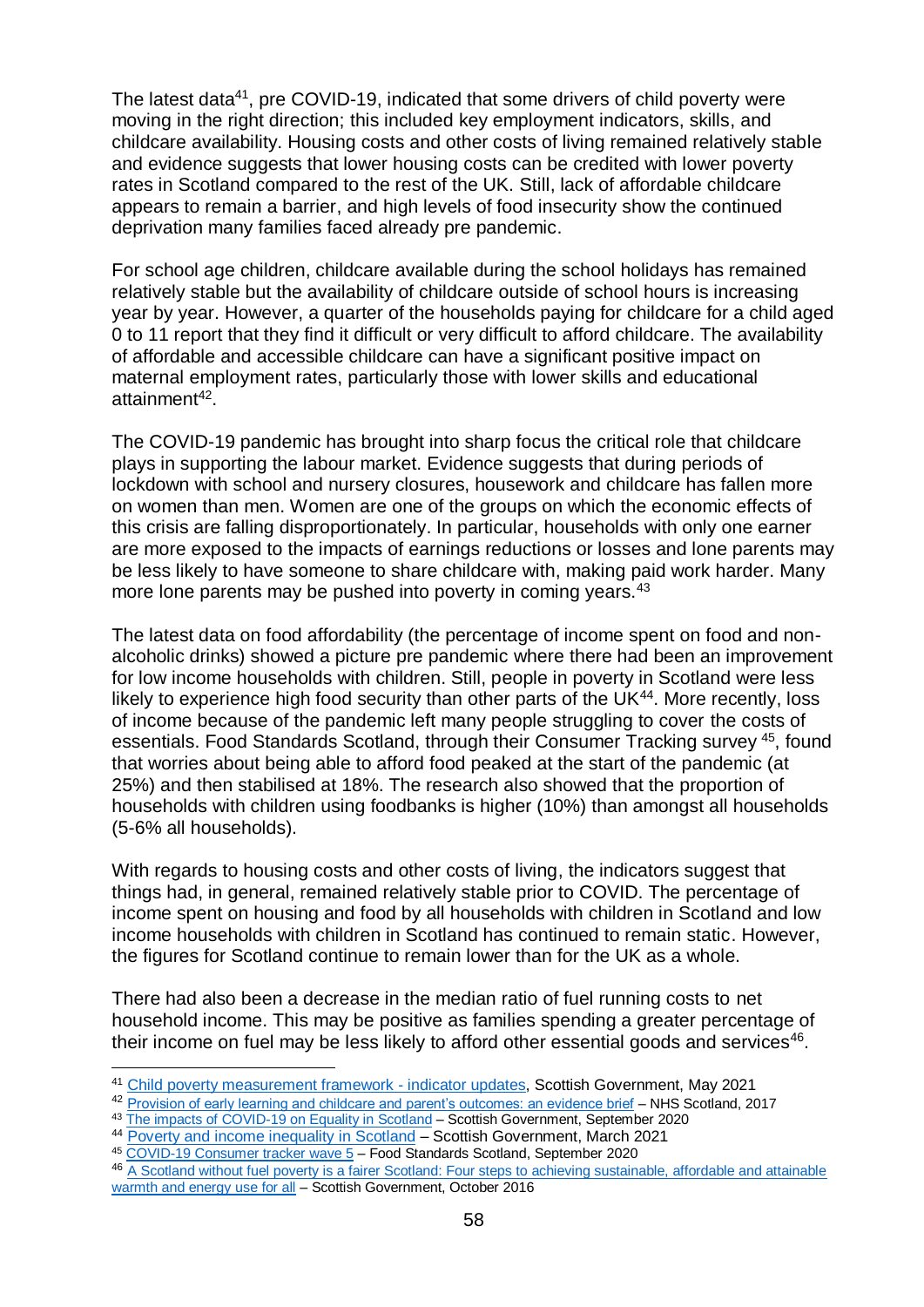As previously mentioned, these trends do not take into account the impact of COVID-19 on these indicators and, with winter lockdowns and high levels of home-working, it is highly likely that these figures will increase for the 2020/21 period.

Other issues worth highlighting:

- **Any paid work is not enough**. Having paid work is an effective way out of poverty, and those families where all adults are in full-time work have a low poverty risk. But having a job is not always enough, for example when it does not pay well, or when someone is unable to work enough hours. Two thirds of children in poverty live in a working household.
- **Delayed introduction of major policies**. Some of the key policies aimed at reducing child poverty had a softer or delayed launch due to COVID-19 – including Parental Employability Support Fund and expansion of funded Early Learning and Childcare. Available statistics still precede the introduction of some policies and any impact will take some time to be evident.
- **Slow impact is to be expected**. While some drivers of change have moved in a positive direction, the impact of any of these changes in child poverty targets will take time to be evident. Some of the drivers will require some time to directly impact on financial improvements for households such as housing or childcare availability.
- **The data refers to the pre COVID-19 period**. The impact of the pandemic is predicted to be particularly harsh for some sectors of the population including low income households and priority families.

The most recent comprehensive comparison on poverty rates between the UK and Scotland can be found in the child poverty progress report published in 2020<sup>47</sup>. Updated data on key employment indicators show a modest increase in the average hourly pay which continues to be higher in Scotland than in the UK as a whole<sup>48</sup>. The difference in average number of hours worked per week, a key driver influencing income from employment, continues to be evident between Scotland (24 hours per week) and the UK as a whole (22 hours per week).

Details of trend data for the drivers of child poverty are presented in [Annex A.](https://www.gov.scot/ISBN/978-1-80201-058-9)

# **Evaluating our policies**

Updates on individual policy evaluations are provided in chapter 1 of this progress report. As set out in the evaluation strategy<sup>49</sup>, our evaluation efforts have been focused on those actions likely to have the biggest impact on the child poverty targets.

The Scottish Government's Tackling Child Poverty Delivery Plan 2018-2022 also made a commitment to investigate methods to produce a quantitative, cumulative impact assessment of the policies on child poverty.

We are taking forward modelling work on child poverty which falls into two strands. First, we are assessing the cumulative impact of current Scottish Government policies

<sup>1</sup> <sup>47</sup> [Tackling child poverty: second year progress report -](https://www.gov.scot/publications/tackling-child-poverty-delivery-plan-second-year-progress-report-2019-20-annex-b-child-poverty-drivers-scotland-uk/) annex B - Scottish Government, August 2020 <sup>48</sup>[Child poverty measurement framework –](https://www.gov.scot/binaries/content/documents/govscot/publications/statistics/2021/05/additional-child-poverty-analysis-2021/documents/child-poverty-measurement-framework---indicator-updates/child-poverty-measurement-framework---indicator-updates/govscot%3Adocument/childpovertyindicators_tosend.xlsx) indicator updates

<sup>49</sup> [Child poverty strategy documents](https://www.gov.scot/publications/child-poverty-strategy-documents/) – Scottish Government, March 2019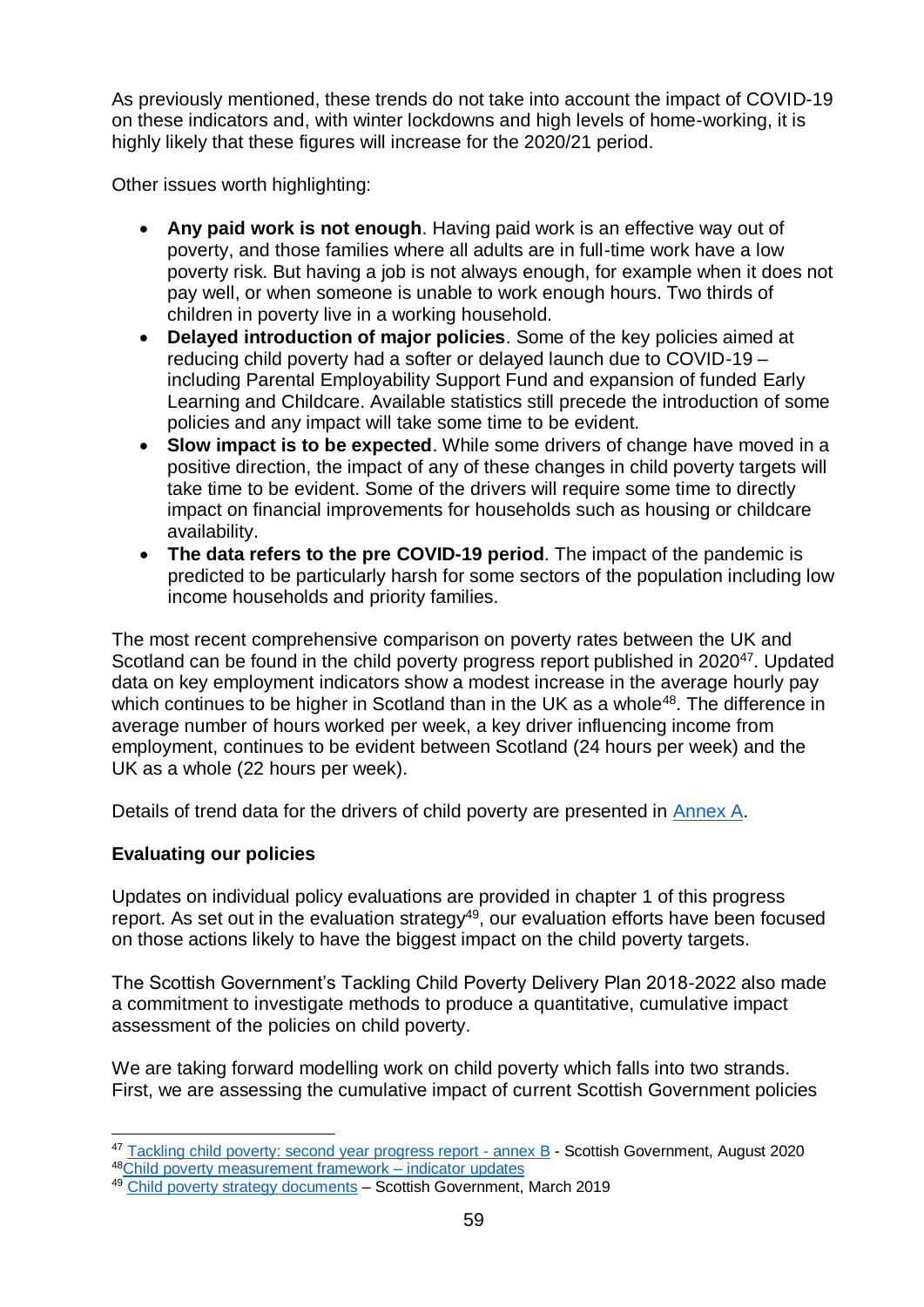on child poverty. This work was completed for the 2020 Progress Report but was suspended in light of the impacts of COVID-19. We are currently revising the work with additional policies and plan to publish this work in due course. Second, using the same modelling tool, we are carrying out scenario modelling to determine which interventions are required to meet the child poverty targets. This work will be used to help inform strategic decisions and will continue to be refined as we engage with internal and external stakeholders.

Local Child Poverty Action Reports are jointly developed by Local Authorities and Territorial Health Boards to outline activities and commitments to reducing child poverty in local areas. The 2019/2020 reports describe activity between April 2019 and March 2020, and include planned future activity for the year ahead. The Improvement Service analysed each report around commitment, partnership working, and a range of key policy levers.

The Improvement Service found that the reports highlighted strong partnership working and the ability to adapt different policy levers to suit local needs. Collectively, they assessed that while there is a recognition and frustration that local activities may not make significant 'dents' in national child poverty levels, it was clear that activities make a significant contribution locally and to individuals experiencing poverty in local areas.

The pandemic forced local areas to respond urgently with a shift of resource into a humanitarian response. Going forward, local areas will endeavour to return to a more strategic approach ensuring that local policy making is drawn from the voices of those with lived experience. In addition, the Improvement Service noted that local efforts could benefit from a more consistent and targeted approach to priority groups and those with protected characteristics.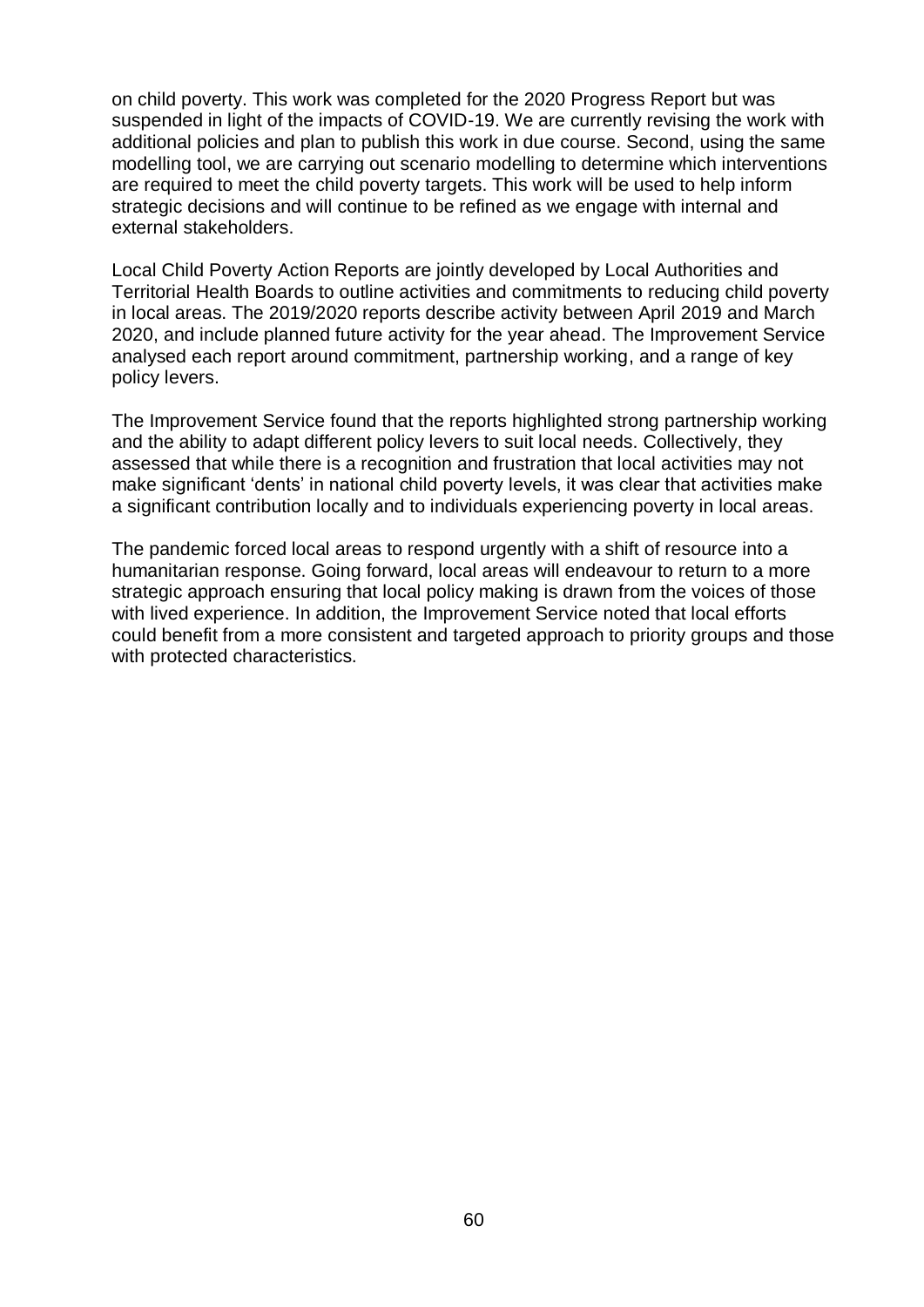# **3. At a glance summaries**

## **Introduction**

The following section provides a series of 'at a glance' tables providing a summary overview of activity in 2020/21.

The first table provides overall progress on each of the actions committed; whether we are delivering, in progress, or at early stages of development. It also sets out which of the priority families are anticipated to benefit and the expected outcome.

Table two sets out what has been spent from the Tackling Child Poverty Fund across 2018-21 and what is committed in 2021/22.

Table three sets out an estimate of Scottish Government investment in 2020/21 directed at low income households with children and investment targeted at low income households more generally – where children are also expected to benefit. This includes additional investment in social protections as a result of the COVID-19 pandemic.

The final table outlines the requirements of the Child Poverty Act, and how we have addressed each within this report. As the Act requires us to respond to the comments and recommendations of the Poverty and Inequality Commission, this is also noted here.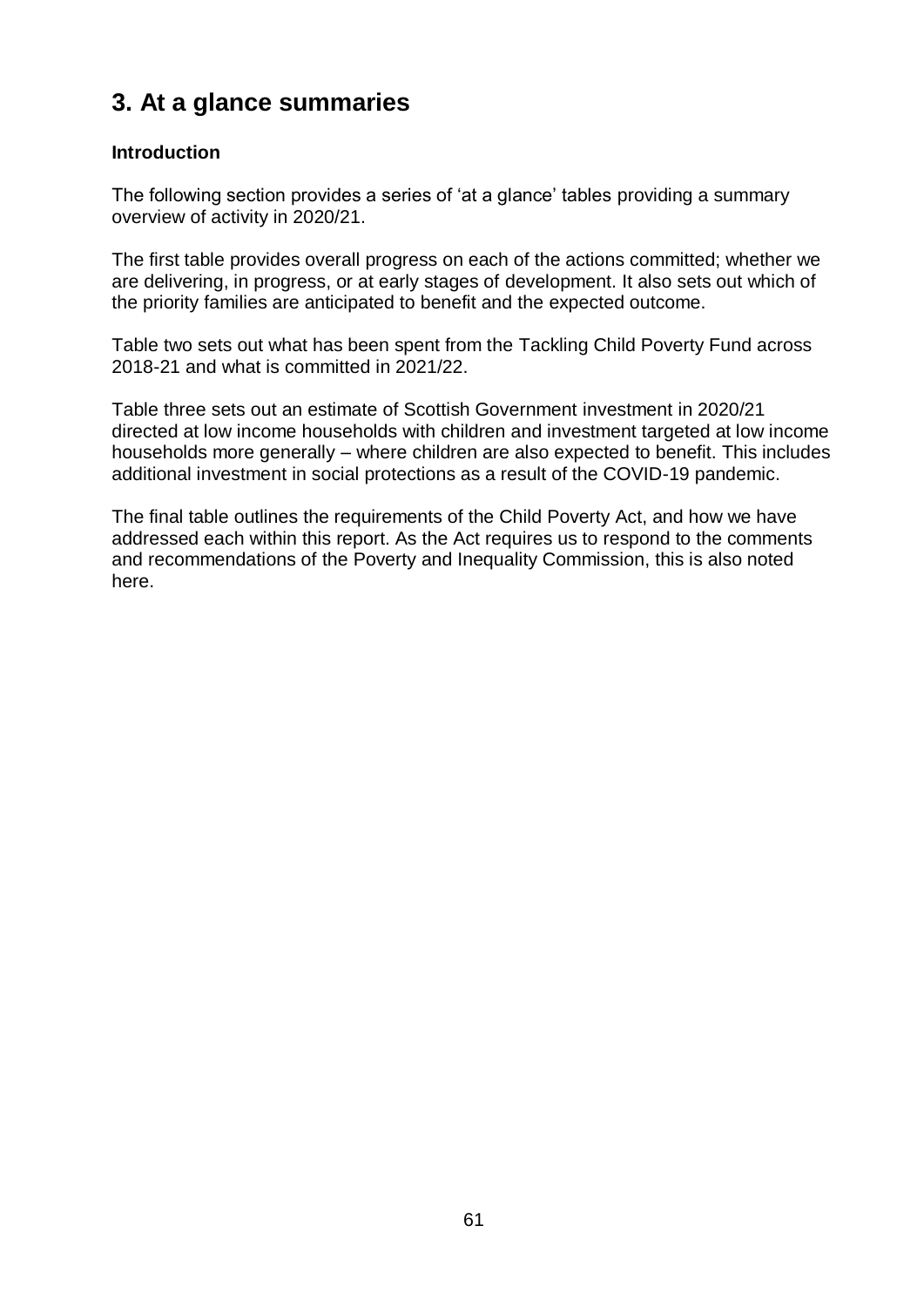## **Progress against actions and impact on priority families**

The following table provides an at a glance update on the status of all actions in 'Every Child, Every Chance' as of 31 March 2021. The table also summarises which priority group(s) is expected to benefit from the action and how it will help us to tackle child poverty.

We continue to deliver strong progress against the actions committed, with all of the actions reported on last year either in progress or being delivered.

| Key:<br>means early stages of development,<br>⊙ means in progress and<br>imeans currently being delivered. |                                                                                                                                                                                                                                                                                                                                                                                                                           |            |                                       |            |                                                                                                                                              |
|------------------------------------------------------------------------------------------------------------|---------------------------------------------------------------------------------------------------------------------------------------------------------------------------------------------------------------------------------------------------------------------------------------------------------------------------------------------------------------------------------------------------------------------------|------------|---------------------------------------|------------|----------------------------------------------------------------------------------------------------------------------------------------------|
| LP<br>$<$ 1                                                                                                | <b>Priority families:</b><br>Lone Parents<br>Youngest Child Aged <1                                                                                                                                                                                                                                                                                                                                                       | ME<br>$3+$ | <b>Minority Ethnic</b><br>3+ Children | YM<br>DAC. | Mothers Aged <25<br>Disabled Adult or Child                                                                                                  |
| Yellow highlight suggests that a priority family type is particularly expected to benefit                  |                                                                                                                                                                                                                                                                                                                                                                                                                           |            |                                       |            |                                                                                                                                              |
| EMP<br>HC<br>OC<br>SS<br>LC                                                                                | Expected outcome:<br>Increasing income from employment – relevant to all four targets<br>Reducing housing costs – relevant to all four targets<br>Reducing other costs of living – relevant to the low income and material deprivation target<br>Increasing income from social security and benefits in kind – relevant to all four targets<br>future child poverty levels, when these children become parents themselves |            |                                       |            | Improving children's life chances in ways that are not about increasing current income or reducing costs of living – potentially relevant to |

| <b>Action</b>                                     | <b>Priority groups expected to benefit</b> | <b>Expected outcome</b> | <b>Status</b> |
|---------------------------------------------------|--------------------------------------------|-------------------------|---------------|
| <b>Fair Start Scotland</b>                        | ALL - but especially LP, DAC, ME           | <b>EMP</b>              |               |
| <b>Parental Employability Support Fund</b>        | ALL - but especially LP, DAC               | <b>EMP</b>              |               |
| Additional investment to support disabled parents | DAC                                        | <b>EMP</b>              |               |
| Additional investment to support young parents    | YM                                         | <b>EMP</b>              |               |
| Additional investment - ELC alignment             | <b>ALL</b>                                 | <b>EMP</b>              |               |
| <b>Building a Living Wage Nation</b>              | ALL - but especially LP, YM                | <b>EMP</b>              |               |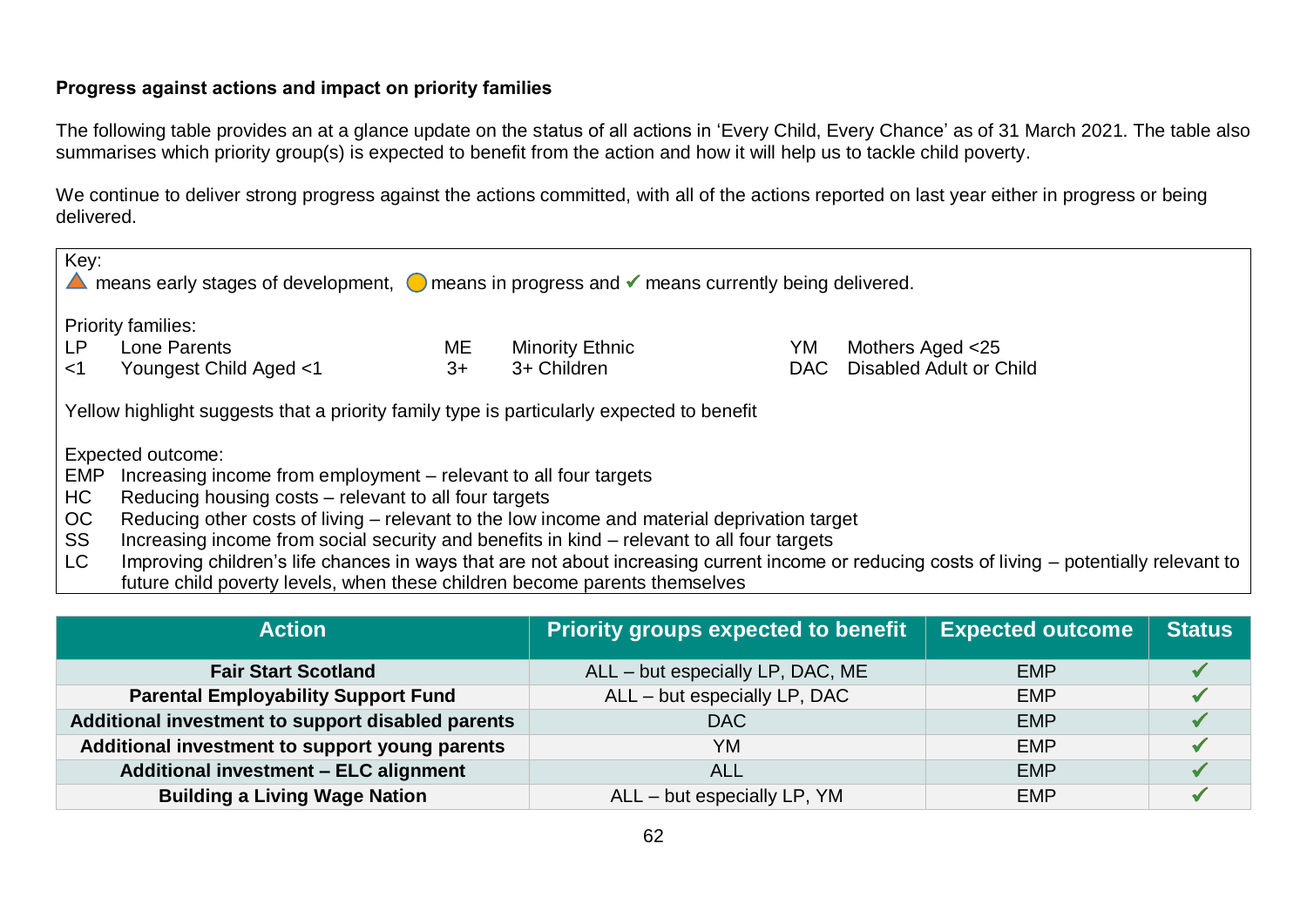| Tackling low pay in the public sector                                                                                                      | ALL - but especially LP, ME, YM, DAC | <b>EMP</b> | $\checkmark$ |
|--------------------------------------------------------------------------------------------------------------------------------------------|--------------------------------------|------------|--------------|
| New action on the gender pay gap                                                                                                           | ALL - but especially LP, ME, <1, YM  | <b>EMP</b> | $\checkmark$ |
| <b>Flexible Workforce Development Fund</b>                                                                                                 | ALL - but especially LP, DAC, ME, YM | <b>EMP</b> |              |
| The Workplace Equality Fund                                                                                                                | ALL - but especially DAC, ME         | <b>EMP</b> |              |
| New support for flexible working                                                                                                           | ALL - but especially LP, DAC         | <b>EMP</b> |              |
| <b>Expanded Early Learning and Childcare</b>                                                                                               | $ALL - but especially LP, 3+$        | EMP, OC    |              |
| <b>After School and Holiday Childcare</b>                                                                                                  | $ALL - but especially LP, 3+$        | EMP, OC    |              |
| A new Family Learning Programme                                                                                                            | <b>ALL</b>                           | <b>EMP</b> |              |
| An increased School Clothing Grant                                                                                                         | $ALL - but especially 3+$            | <b>SS</b>  | $\checkmark$ |
| Reducing food insecurity in the school holidays                                                                                            | $ALL - but especially 3+$            | OC, SS     | $\checkmark$ |
| Further support on costs of the school day                                                                                                 | $ALL - but especially 3+$            | OC, SS     |              |
| New support, incentives and rewards with the<br><b>Young Scot Card</b>                                                                     | <b>ALL</b>                           | <b>OC</b>  | $\checkmark$ |
| Making sure young people receive EMA payments                                                                                              | ALL - but especially YM              | SS         | $\checkmark$ |
| Work with the social housing sector to agree the<br>best ways to keep rents affordable                                                     | <b>ALL</b>                           | HC         |              |
| Ensure that future affordable housing supply<br>decisions support our objective to achieve a real<br>and sustained impact on child poverty | <b>ALL</b>                           | <b>HC</b>  |              |
| Evaluate the impact of the private residential<br>tenancy on families with children                                                        | <b>ALL</b>                           | <b>HC</b>  |              |
| <b>Scottish Housing Regulator</b>                                                                                                          | <b>ALL</b>                           | <b>HC</b>  |              |
| <b>New action on homelessness</b>                                                                                                          | <b>ALL</b>                           | HC, LC     | $\checkmark$ |
| Increase uptake of our Warmer Homes Scotland<br>programme amongst low income families                                                      | <b>ALL</b>                           | <b>OC</b>  |              |
| Target fuel poverty and energy efficiency measures<br>on those most in need, including low income<br>families                              | <b>ALL</b>                           | <b>OC</b>  | $\checkmark$ |
| <b>Money Talk Team Service</b>                                                                                                             | <b>ALL</b>                           | SS, OC     | $\checkmark$ |
| <b>Health and Income Maximisation</b>                                                                                                      | <b>ALL</b>                           | SS         |              |
| <b>Benefit Take Up Strategy for devolved benefits</b>                                                                                      | <b>ALL</b>                           | SS         |              |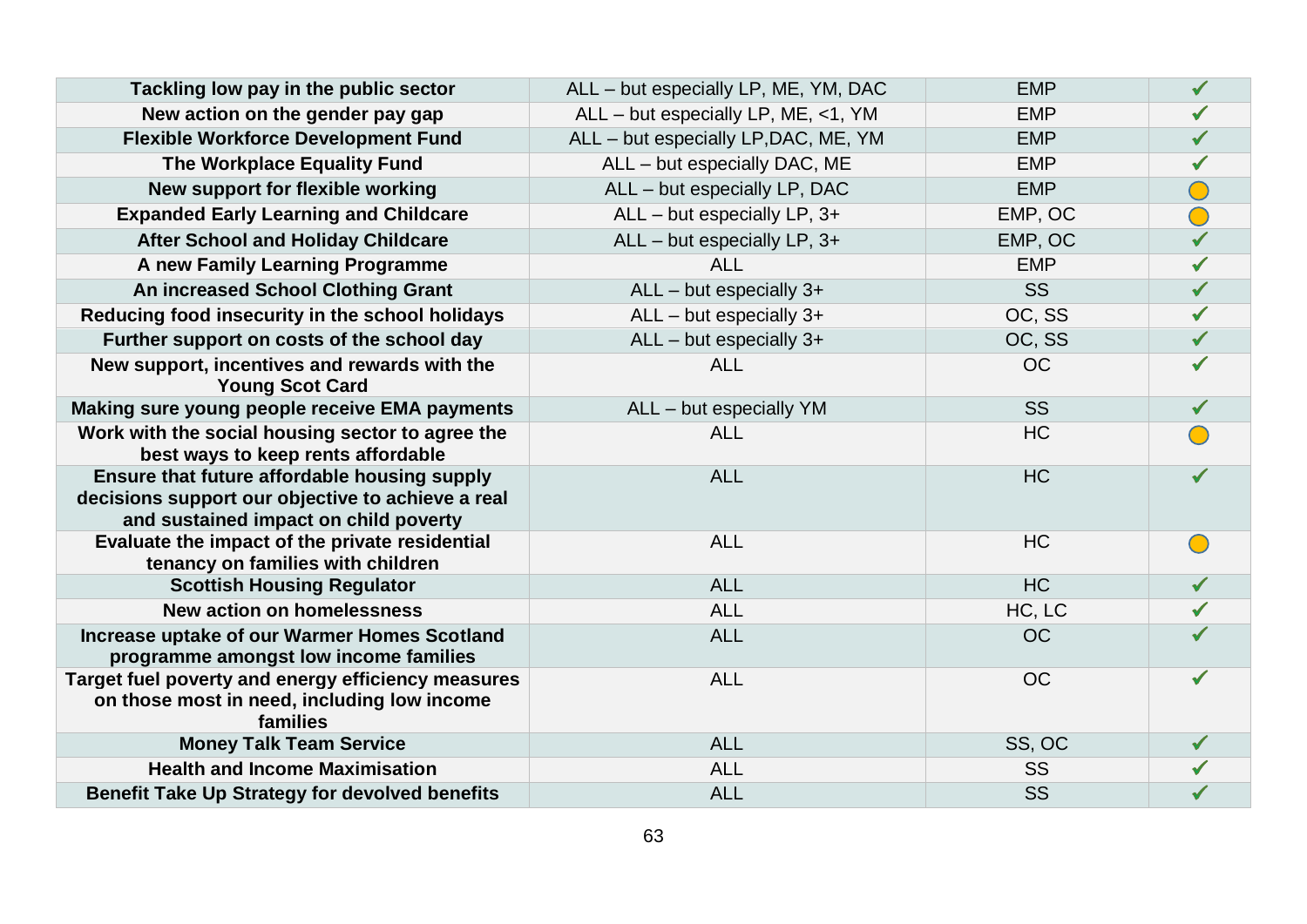| New support for affordable credit                                               | <b>ALL</b>                      | <b>OC</b>           |              |
|---------------------------------------------------------------------------------|---------------------------------|---------------------|--------------|
| <b>Tackling problem debt</b>                                                    | <b>ALL</b>                      | <b>OC</b>           |              |
| <b>Access to period products</b>                                                | $ALL - but especially 3+$       | <b>OC</b>           |              |
| <b>Connecting Scotland</b>                                                      | <b>ALL</b>                      | EMP, HC, OC, SS, LC | $\checkmark$ |
| Action on transport strategy, policies and<br>programmes                        | <b>ALL</b>                      | EMP, OC             |              |
| <b>Scottish Child Payment</b>                                                   | <b>ALL</b>                      | <b>SS</b>           |              |
| <b>Best Start Grant</b>                                                         | ALL - but especially 3+, <1, YM | <b>SS</b>           |              |
| <b>Enhanced support through Best Start Foods</b>                                | ALL - but especially 3+, <1, YM | <b>SS</b>           |              |
| Increased support for carers                                                    | <b>ALL</b>                      | <b>SS</b>           |              |
| <b>New Job Start Payment</b>                                                    | <b>ALL</b>                      | SS, EMP             |              |
| <b>Widened Funeral Support Payment eligibility</b>                              | <b>ALL</b>                      | <b>SS</b>           |              |
| <b>Expanded eligibility for Winter Heating Allowance</b>                        | <b>ALL</b>                      | <b>SS</b>           |              |
| Extra help for families with children's health in the<br>early years            | <b>ALL</b>                      | <b>LC</b>           |              |
| A new resource for disabled children, young<br>people and their families        | <b>ALL</b>                      | SS, LC              |              |
| <b>Addressing Adverse Childhood Experiences</b>                                 | <b>ALL</b>                      | <b>LC</b>           | $\checkmark$ |
| Action on parental imprisonment                                                 | <b>ALL</b>                      | <b>LC</b>           |              |
| Supporting redesign of the care system                                          | <b>ALL</b>                      | <b>LC</b>           |              |
| <b>New action on transitions</b>                                                | <b>ALL</b>                      | <b>LC</b>           |              |
| Help for children's neighbourhoods                                              | <b>ALL</b>                      | LC, EMP             |              |
| Targeted opportunities for cultural participation                               | <b>ALL</b>                      | <b>LC</b>           |              |
| <b>Facilitating access to music education</b>                                   | <b>ALL</b>                      | LC                  |              |
| Improving inclusion in sport                                                    | <b>ALL</b>                      | <b>LC</b>           |              |
| Increased funding for mental health                                             | <b>ALL</b>                      | <b>LC</b>           |              |
| <b>Tailored learning support for Gypsy/ Traveller</b><br>families with children | <b>ME</b>                       | <b>LC</b>           |              |
| <b>Support to tackle bullying</b>                                               | <b>ALL</b>                      | <b>LC</b>           |              |
| Support for students and communities from further<br>and higher education       | ALL - but especially YM         | LC, EMP             | $\checkmark$ |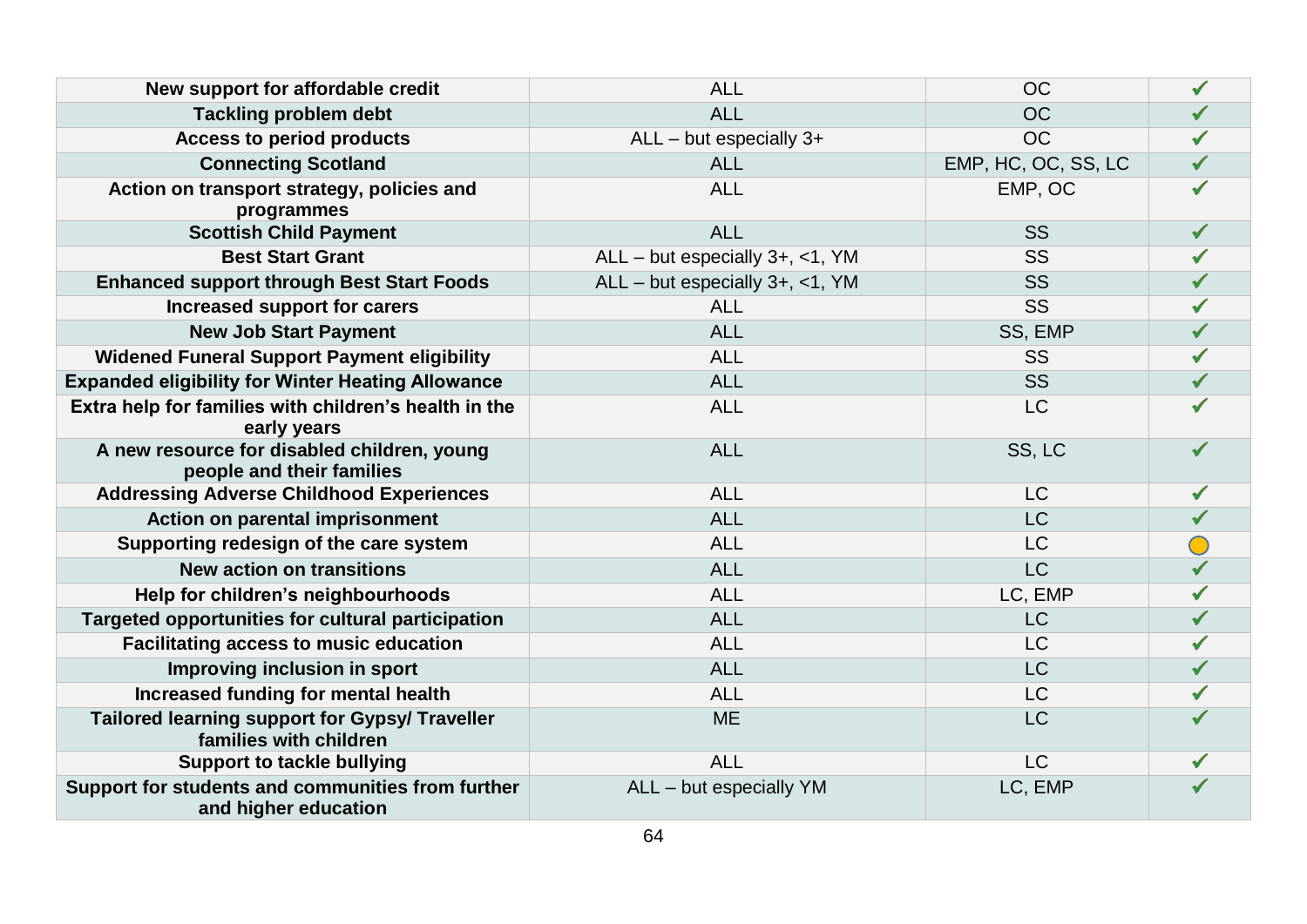| <b>Innovation Fund with the Hunter Foundation</b>                                                                      | <b>ALL</b> | LC, EMP, SS, OC     |  |
|------------------------------------------------------------------------------------------------------------------------|------------|---------------------|--|
| Investment in the STV children's appeal                                                                                | <b>ALL</b> | EMP, HC, OC, SS, LC |  |
| <b>Investing in Communities Fund</b>                                                                                   | <b>ALL</b> | EMP, HC, OC, SS, LC |  |
| Partnership between the Scottish Government and<br><b>Glasgow City Region on inclusive growth and child</b><br>poverty | <b>ALL</b> | <b>EMP</b>          |  |
| <b>Community Wealth and Localism</b>                                                                                   | <b>ALL</b> | <b>EMP</b>          |  |
| <b>Town Centre Fund and Business Improvement</b><br><b>Districts</b>                                                   | <b>ALL</b> | <b>EMP</b>          |  |
| A National Child Poverty Co-ordinator                                                                                  | <b>ALL</b> | EMP, HC, OC, SS, LC |  |
| A new analytical partnership on local child poverty                                                                    | <b>ALL</b> | EMP, HC, OC, SS, LC |  |
| A new Fairer Scotland duty                                                                                             | <b>ALL</b> | EMP, HC, OC, SS, LC |  |
| Bringing the voices of people with experience of<br>poverty into local decision-making                                 | <b>ALL</b> | EMP, HC, OC, SS, LC |  |
| <b>New support from the Poverty Alliance</b>                                                                           | <b>ALL</b> | EMP, HC, OC, SS, LC |  |
| A role for the Children's Sector Strategic Forum in<br>monitoring implementation                                       | <b>ALL</b> | EMP, HC, OC, SS, LC |  |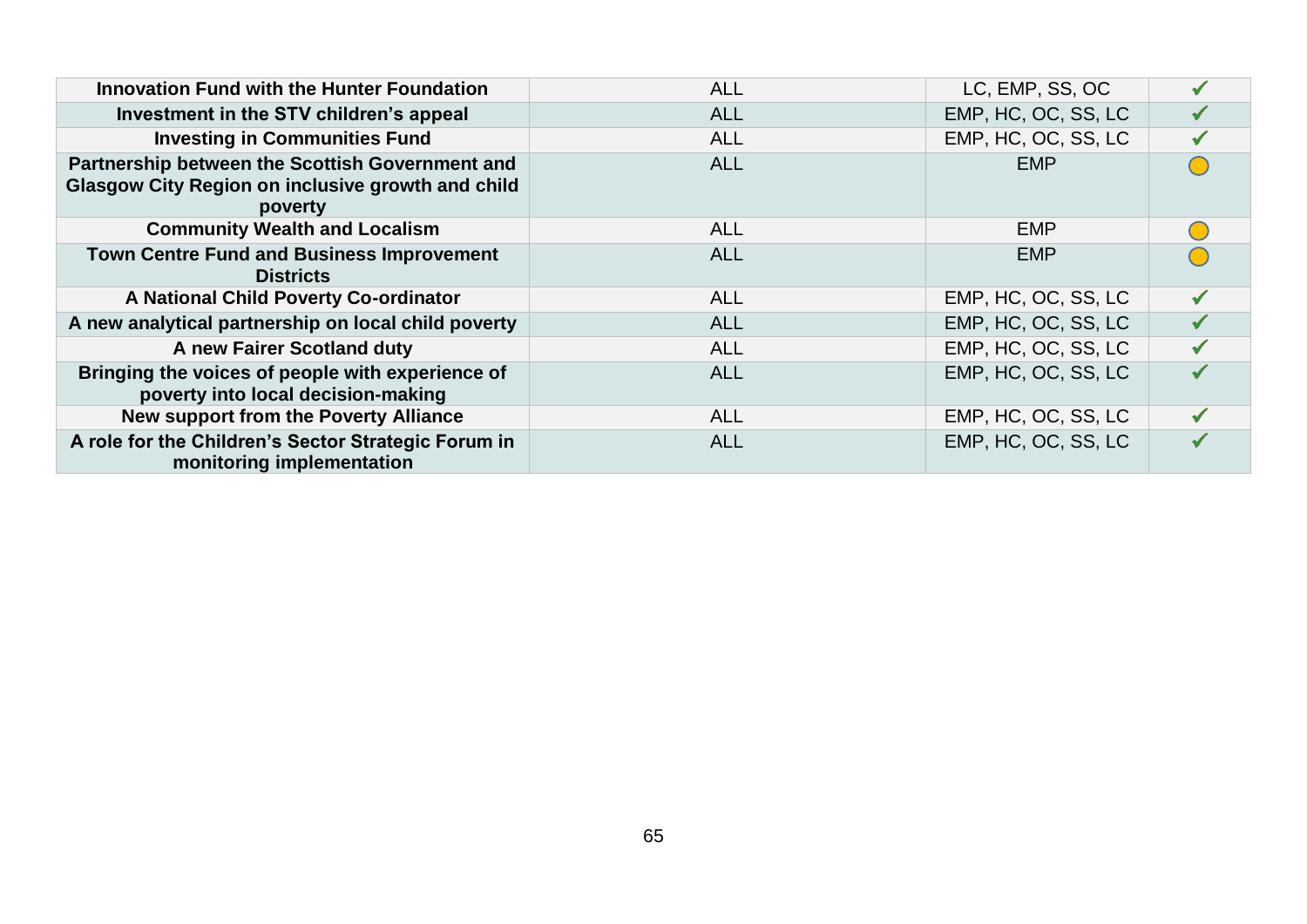## **Investments through the Tackling Child Poverty Fund**

Investment made across the first three years of the £50 million Tackling Child Poverty Fund is set out below alongside projected spend for 2021/22. The Tackling Child Poverty Fund is intended to support innovation and, as such, this is additional to core portfolio budgets; wider spend targeted at low income households with children is highlighted in the next section.

Further investments will be made in 2021/22 to support priority areas of action, with the full £50 million allocated over the period of the delivery plan.

The table below outlines recorded and provisional levels of investment, correct at the point of publication, all totals expressed are £0.000m:

| $5.1$ . $\sigma$ . $\sigma$<br><b>Programme</b>                       | Year                     |         |                          |          |                       |
|-----------------------------------------------------------------------|--------------------------|---------|--------------------------|----------|-----------------------|
|                                                                       | 2018-19                  | 2019-20 | 2020-21                  | 2021-22  |                       |
| <b>Parent Employability</b><br><b>Support Fund (PESF)</b>             | £0.050                   | £2.000  | £5.100                   | £5.050   | £12.200               |
| <b>PESF - Support for disabled</b><br>parents                         |                          |         | £6.000                   |          | £6.000                |
| <b>PESF - ELC alignment</b>                                           | $\overline{\phantom{a}}$ | £0.100  | £1.000                   | £3.000   | £4.100                |
| <b>PESF - Support for Young</b><br><b>Parents</b>                     |                          |         | £0.350                   | £0.650   | £1.000                |
| <b>Timewise</b>                                                       | -                        | £0.026  | £0.133                   | £0.167   | £0.326                |
| <b>Homelessness prevention</b>                                        | -                        |         | £0.250                   | £0.500   | £0.750                |
| <b>Housing affordability</b>                                          | $\overline{\phantom{a}}$ |         |                          | £0.500   | £0.500                |
| <b>Family Learning Scotland</b>                                       | $\overline{\phantom{0}}$ | £0.050  | £0.188                   | £0.148   | £0.386                |
| <b>Access to Childcare Fund</b>                                       | $\overline{\phantom{0}}$ | £0.016  | £1.305                   | £1.679   | £3.000                |
| <b>Summer activities</b><br>programme (contribution)                  |                          |         |                          | £7.500   | £7.500                |
| <b>Food Insecurity</b>                                                | £0.100                   | £0.500  | $\overline{\phantom{a}}$ |          | £0.600                |
| <b>Healthier Wealthier Children</b>                                   | £0.250                   | £0.250  |                          |          | £0.500                |
| Affordable credit marketing                                           | £0.080                   |         |                          |          | £0.080                |
| <b>Money Talk Team Marketing</b>                                      |                          | £0.220  |                          |          | £0.220                |
| <b>Children's Neighbourhoods</b><br><b>Scotland</b>                   | £0.250                   | £0.374  | £0.727                   | £0.919   | £2.270                |
| <b>Preventative work for low</b><br>income young people at<br>college | £0.242                   | £0.308  | £0.300                   | £0.500   | £1.350                |
| Gypsy / traveller                                                     | $\overline{\phantom{0}}$ | £0.030  | £0.035                   | £0.150   | £0.215                |
| <b>New Innovation Fund</b>                                            | £1.100                   | £2.534  |                          | £1.366   | £5.000                |
| <b>Social Innovation</b><br><b>Partnership</b>                        |                          |         |                          | £1.034   | £1.034                |
| <b>National Child Poverty</b><br><b>Coordinator</b>                   | £0.069                   | £0.070  | £0.091                   | £0.089   | £0.318                |
| <b>Local analytical partnership</b>                                   | £0.020                   | £0.020  | £0.048                   | £0.020   | £0.108                |
| Local support - first year<br>reporting                               | £0.190                   |         |                          |          | £0.190                |
| <b>TOTAL INVESTMENT</b>                                               | £2.35                    | £6.50   | £15.53                   | £23.2746 | £50.00m <sup>50</sup> |

1 <sup>50</sup> Proposals under development for balance of investment to £50 million.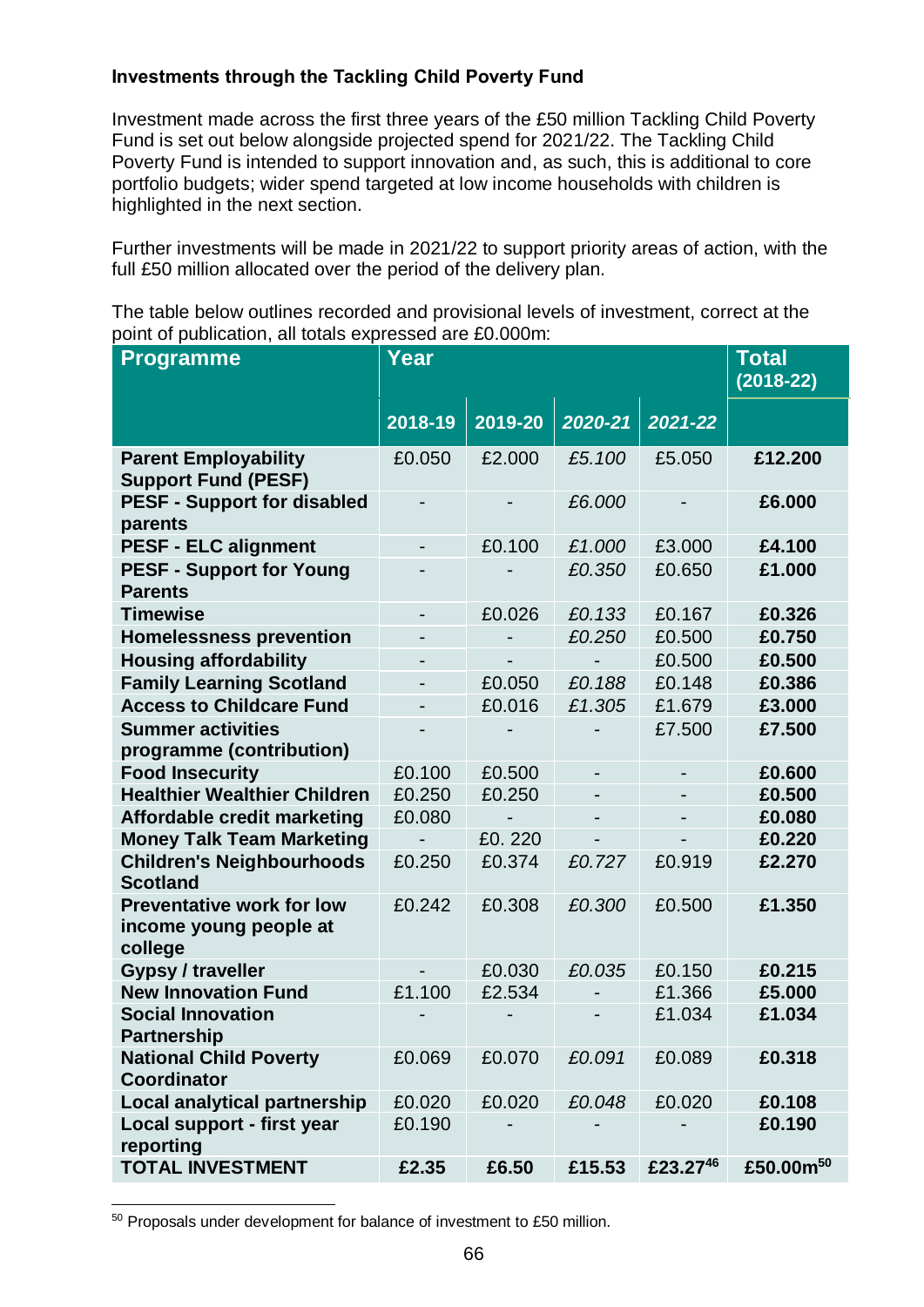### **Investment to support children in poverty**

In the 2020/21 financial year, an estimated £2.5 billion was invested across a range of programmes targeted at low-income households. Of this, we estimate that over £978 million directly benefited children. These figures include over £434 million of COVIDrelated social assistance for low-income households, of which over £206 million was estimated to benefit children. These totals, along with the breakdown of estimated spend on individual programmes, can be seen in the table below.

These figures are estimates. They comprise a mixture of outturn, budgeted, and forecasted figures, depending on what was available at the time. Some of the figures are published, whereas others were sourced internally. Furthermore, although we have attempted to stay consistent with the figures included in the equivalent table for 2019/20, inconsistencies could remain. For policies targeted at all people on a low income, we have used the latest statistics on the proportion of people in poverty who are children (25% in 2019-20) to derive an estimated spend on children in poverty. We have excluded administration costs where possible.

These estimates do not include spend on universal services from which children in poverty will also benefit, including services focused specifically on children such as funded Early Learning and Childcare and Free School Meal provision for primaries 1-3, or wider support including free prescriptions, healthcare or free tuition. Wider investments such as these are key to our overall strategy to reducing child poverty.

| <b>Policy</b>                                                                    | <b>Estimated 2020-</b><br>21 spend on low<br>income<br>households<br>$(\bar{E}m)$ | <b>Estimated</b><br>2020-21 spend<br>on children in<br>low income<br>households<br>$(\text{Em})$ |
|----------------------------------------------------------------------------------|-----------------------------------------------------------------------------------|--------------------------------------------------------------------------------------------------|
| Targeted at low income households with<br>children                               |                                                                                   |                                                                                                  |
| <b>Attainment Scotland Fund</b>                                                  | 66.4                                                                              | 66.4                                                                                             |
| <b>Pupil Equity Funding</b>                                                      | 122.5                                                                             | 122.5                                                                                            |
| School Meals, including Free School Meals <sup>51</sup>                          | 74.7                                                                              | 74.7                                                                                             |
| <b>Education Maintenance Allowance</b>                                           | 23.9                                                                              | 23.9                                                                                             |
| Best Start Foods / Healthy Start                                                 | 12.3                                                                              | 12.3                                                                                             |
| <b>School Clothing Grant</b>                                                     | 6.0                                                                               | 6.0                                                                                              |
| <b>Best Start Grant</b>                                                          | 17.5                                                                              | 17.5                                                                                             |
| <b>STV Children's Appeal</b>                                                     | 1.0                                                                               | 1.0                                                                                              |
| <b>Parental Employability Support Fund</b>                                       | 12.4                                                                              | 12.4                                                                                             |
| <b>Innovation Fund</b>                                                           | 1.2                                                                               | 1.2                                                                                              |
| <b>Scottish Child Payment</b>                                                    | 3.6                                                                               | 3.6                                                                                              |
| Total                                                                            | 341.5                                                                             | 341.5                                                                                            |
| Targeted at low income households with<br>children (additional COVID-19 funding) |                                                                                   |                                                                                                  |
| Additional Free School Meals (COVID-19)                                          | 56.4                                                                              | 56.4                                                                                             |
| COVID Winter Hardship payment <sup>52</sup>                                      | 14.4                                                                              | 14.4                                                                                             |

 $\overline{a}$ <sup>51</sup> Includes funding for all school meals, including resource costs of providing paid meals

<sup>52</sup> An estimate of £400,000 in administration costs has been subtracted from total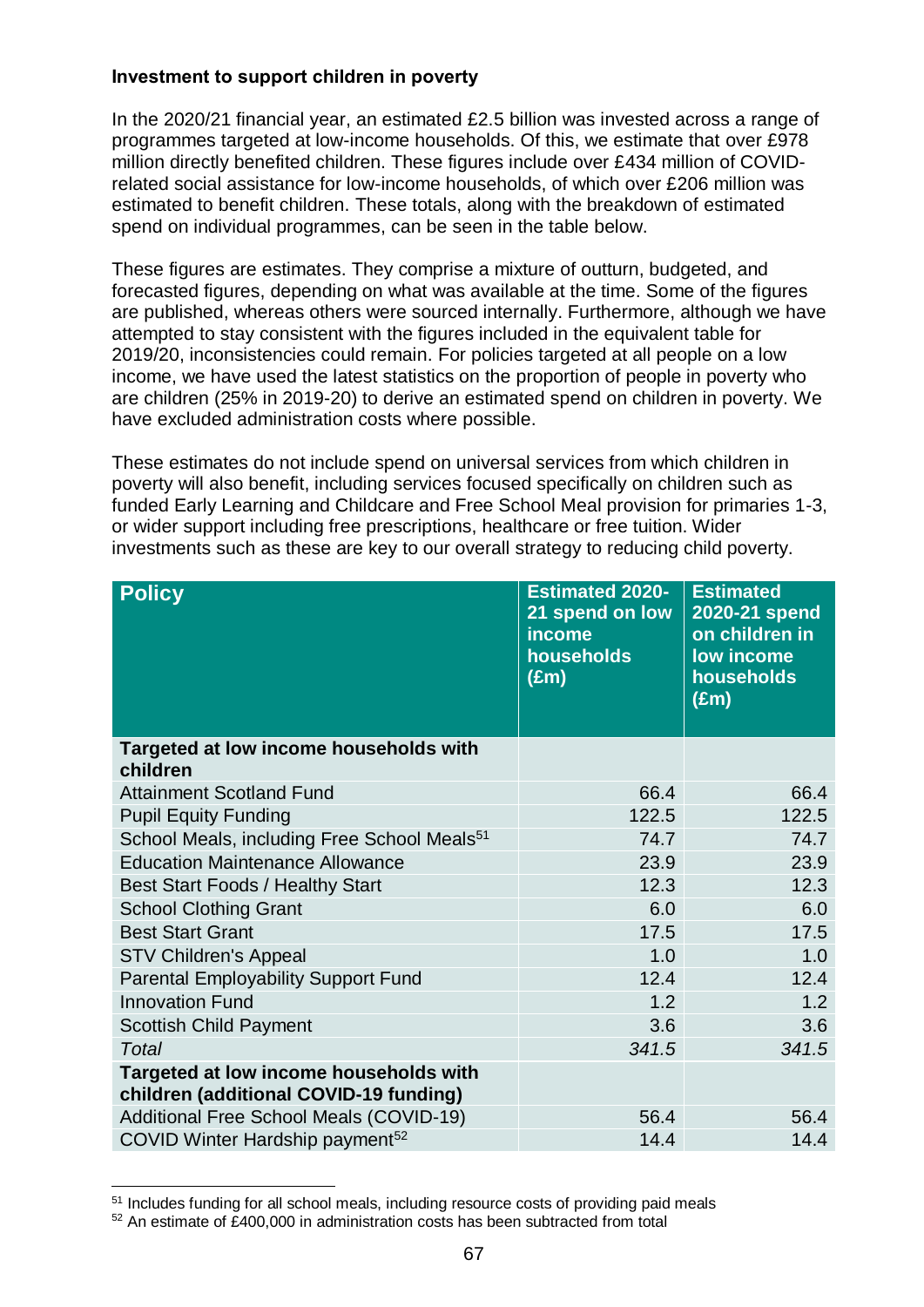| COVID Spring Hardship payment <sup>53</sup>                                      | 17.8   | 17.8  |
|----------------------------------------------------------------------------------|--------|-------|
| <b>Children's charities</b>                                                      | 4.9    | 4.9   |
| <b>ELC</b> clothing                                                              | 0.8    | 0.8   |
| Vulnerable children <sup>54</sup>                                                | 23.5   | 23.5  |
| Total                                                                            | 117.8  | 117.8 |
| Targeted at low income households - not                                          |        |       |
| necessarily with children                                                        |        |       |
| Affordable Homes <sup>55</sup>                                                   | 660.0  | 165.0 |
| Council Tax Reduction - revenue foregone                                         | 351.0  | 87.8  |
| Fuel Poverty / Energy Efficiency                                                 | 151.6  | 37.9  |
| <b>Winter Fuel Support Programme</b>                                             | 3.8    | 1.0   |
| <b>Discretionary Housing Payments</b>                                            | 70.6   | 17.7  |
| <b>Scottish Welfare Fund</b>                                                     | 35.5   | 8.9   |
| Regeneration Strategy <sup>56</sup>                                              | 79.2   | 19.8  |
| <b>Fair Start Scotland</b>                                                       | 20.9   | 5.2   |
| Advice Services (Income max/financial advice)                                    | 4.5    | 1.1   |
| Fair Food Fund <sup>57</sup>                                                     | 2.5    | 0.6   |
| Social Innovation Partnership (non-COVID-19)                                     | 0.8    | 0.2   |
| UC Scottish Choices <sup>58</sup>                                                | 0.3    | 0.1   |
| Money Talk Team                                                                  | 1.5    | 0.4   |
| <b>Digital Start Fund</b>                                                        | 1.0    | 0.3   |
| <b>Funeral Support Payment</b>                                                   | 9.2    | 2.3   |
| <b>Carer's Allowance</b>                                                         | 291.6  | 72.9  |
| <b>Carer's Allowance Supplement</b>                                              | 38.8   | 9.7   |
| Total                                                                            | 1722.8 | 430.9 |
| Targeted at low income households - not<br>necessarily with children (additional |        |       |
| COVID-19 funding)                                                                |        |       |
| <b>Council Tax Reduction top-up</b>                                              | 25.0   | 6.3   |
| Scottish Welfare Fund top-up                                                     | 22.0   | 5.5   |
| Discretionary Housing Payments top-ups                                           | 8.0    | 2.0   |
| <b>Supporting Communities Fund</b>                                               | 20.7   | 5.2   |
| <b>Wellbeing Fund</b>                                                            | 37.8   | 9.4   |
| <b>Communities and Third Sector Recovery</b><br>Programme                        | 24.7   | 6.2   |
| Food Fund (national partners)                                                    | 4.9    | 1.2   |
| Food Fund (non-FSM)                                                              | 15.0   | 3.8   |
| <b>Food and Essentials Funding</b>                                               | 15.0   | 3.8   |
| Financial insecurity (winter)                                                    | 40.0   | 10.0  |

 $\overline{a}$ <sup>53</sup> An estimate of £400,000 in administration costs has been subtracted from total

<sup>54</sup> Allocated to LAs and some third sector organisations to support services for vulnerable children and families impacted by COVID-19, including support for residential child care providers and additional social work services

<sup>55</sup> Capital spend only

<sup>56</sup> £17.5m Empowering Communities Programme (resource), £38.123 Regeneration Capital Grant Fund (capital), £5m Clyde Gateway (capital), £0.5m Clyde Gateway (resource), £18m Town Centre Fund (capital), £0.079 Business Improvement Districts

 $57$  From 2020-21 the former transformation element of the Fund was fully harmonised in to the Investing in Communities Fund, part of the Empowering Communities Programme

<sup>58</sup> This is a forecasted figure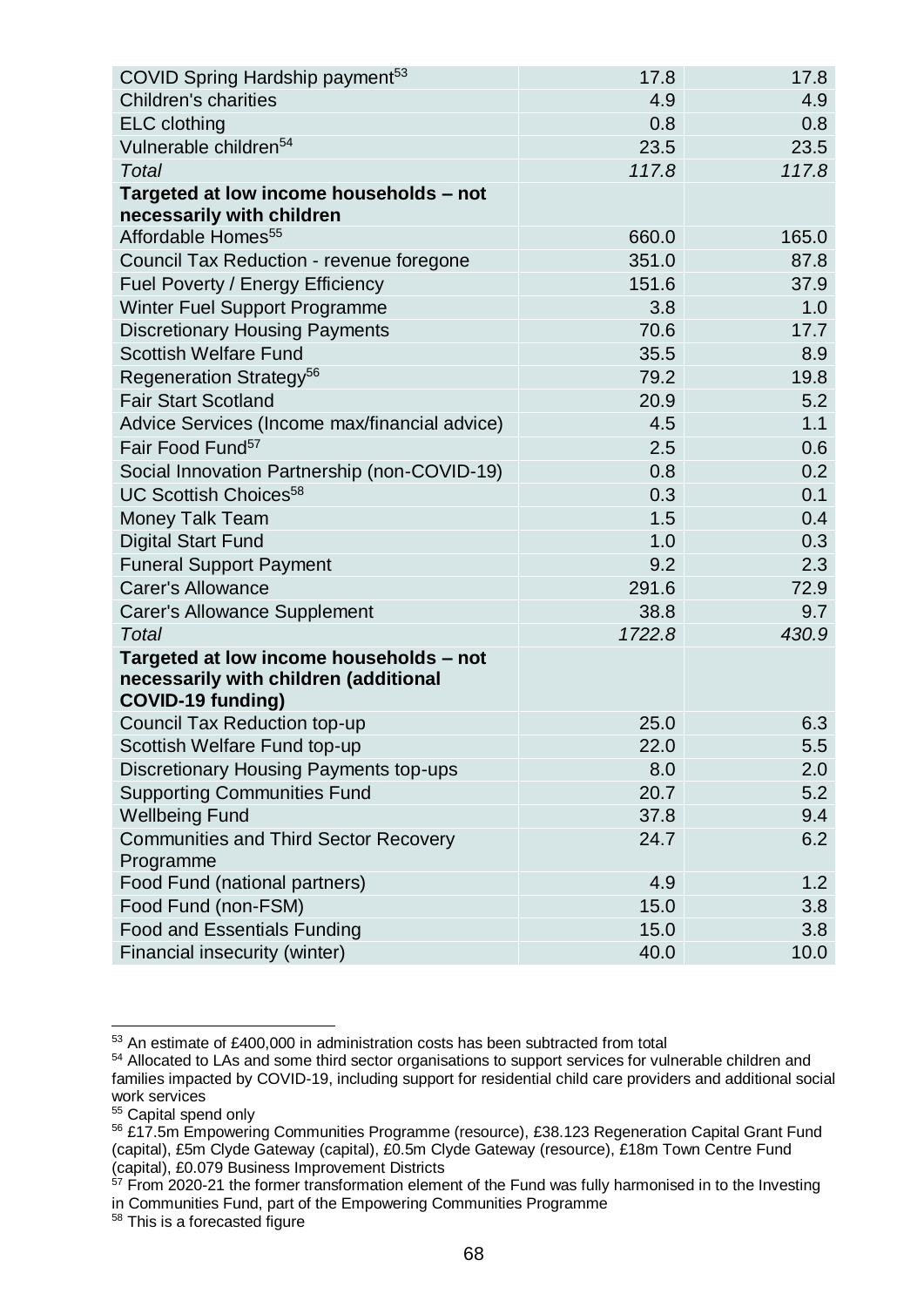| Connecting Scotland <sup>59</sup>               | 24.3   | 15.0  |
|-------------------------------------------------|--------|-------|
| <b>Coronavirus Carer's Allowance Supplement</b> | 19.2   | 4.8   |
| Credit Union / CDFI Fund                        | 15.0   | 3.8   |
| Social Innovation Partnership                   | 1.1    | 0.3   |
| COVID restrictions/guidance funding             | 30.0   | 7.5   |
| <b>Fuel costs</b>                               | 3.6    | 0.9   |
| Strategic food                                  | 0.2    | 0.0   |
| Homelessness                                    | 5.2    | 1.3   |
| <b>Digital Participation Charter Fund</b>       | 0.3    | 0.1   |
| Benefit uptake marketing                        | 0.3    | 0.1   |
| <b>Self-Isolation Support Grant</b>             | 4.4    | 1.1   |
| Total                                           | 316.7  | 88.3  |
|                                                 |        |       |
| <b>Total</b>                                    | 2498.8 | 978.5 |
| of which additional COVID-19 funding            | 434.5  | 206.1 |

<sup>1</sup>  $59$  £15 million targeted at supporting low income families with children and young care leavers through Phase 2 of Connecting Scotland, however other children will also have been positively impacted by other phases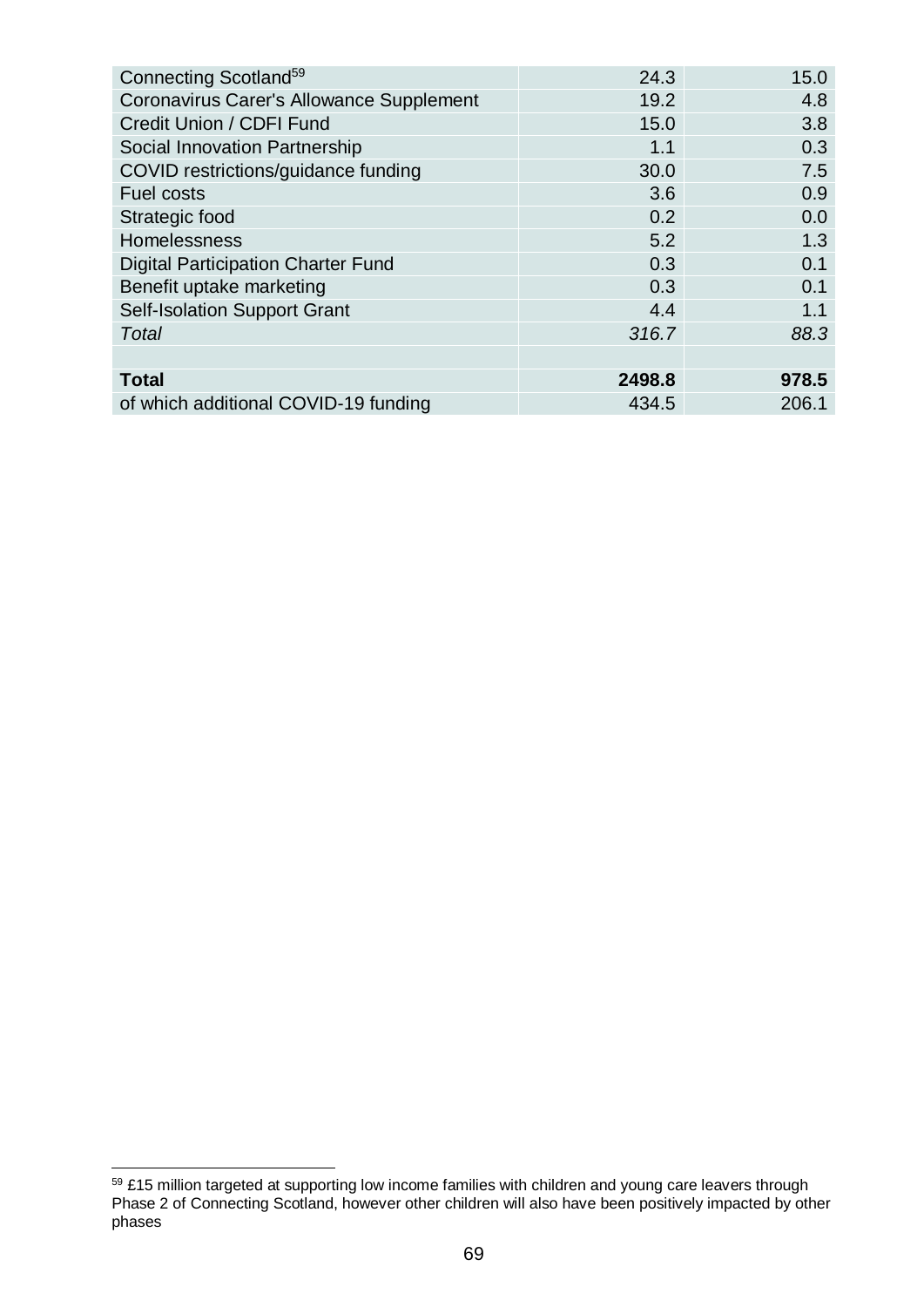# **Child Poverty (Scotland) Act 2017 requirements**

Section 10 of the Child Poverty Act sets out a range of requirements around progress reports. This table explains how we have met those requirements, with directions to the relevant sections or specific pages within the Plan.

| The Scottish Ministers must, before the end<br>of the period of 3 months beginning with the<br>last day of each reporting year, prepare a<br>report (a "progress report") on the progress<br>made during the year-<br>towards meeting the child poverty<br>targets, and<br>in implementing the relevant delivery<br>plan. | This is the third progress report due<br>under the Child Poverty Act.<br>Section 2 outlines our approach to<br>assessing progress toward meeting<br>the targets. It presents the most<br>recent data for the four targets. The<br>most recent child poverty statistics<br>available describe the situation in<br>2019/20, which covers the second<br>year of the Tackling Child Poverty<br>Delivery Plan.<br>Progress in implementing the<br>delivery plan (2018-22) is set out in<br>section 1. |
|---------------------------------------------------------------------------------------------------------------------------------------------------------------------------------------------------------------------------------------------------------------------------------------------------------------------------|--------------------------------------------------------------------------------------------------------------------------------------------------------------------------------------------------------------------------------------------------------------------------------------------------------------------------------------------------------------------------------------------------------------------------------------------------------------------------------------------------|
| A progress report must in particular                                                                                                                                                                                                                                                                                      |                                                                                                                                                                                                                                                                                                                                                                                                                                                                                                  |
| describe -                                                                                                                                                                                                                                                                                                                |                                                                                                                                                                                                                                                                                                                                                                                                                                                                                                  |
| The measures taken by the Scottish<br>Ministers in accordance with that delivery<br>plan.                                                                                                                                                                                                                                 | Section 1 contains an update on<br>each action committed.                                                                                                                                                                                                                                                                                                                                                                                                                                        |
| The effect of those measures on progress<br>towards meeting the child poverty targets.                                                                                                                                                                                                                                    | Section 1 provides impact<br>summaries, where appropriate, for<br>actions aligned to the drivers of child<br>poverty reduction.<br>Section 2 sets out plans for<br>evaluation in the longer term.                                                                                                                                                                                                                                                                                                |
| The effect of those measures on reducing<br>the number of children living in single-<br>parent households against each of the four<br>targets.                                                                                                                                                                            | Section 2 presents the most recent<br>child poverty statistics for the six<br>priority families identified in 'Every<br>Child, Every Chance' - including<br>children living in single parent<br>households.<br>Section 3 sets out which of the<br>actions in the Delivery Plan are<br>intended to benefit these children.                                                                                                                                                                        |
|                                                                                                                                                                                                                                                                                                                           |                                                                                                                                                                                                                                                                                                                                                                                                                                                                                                  |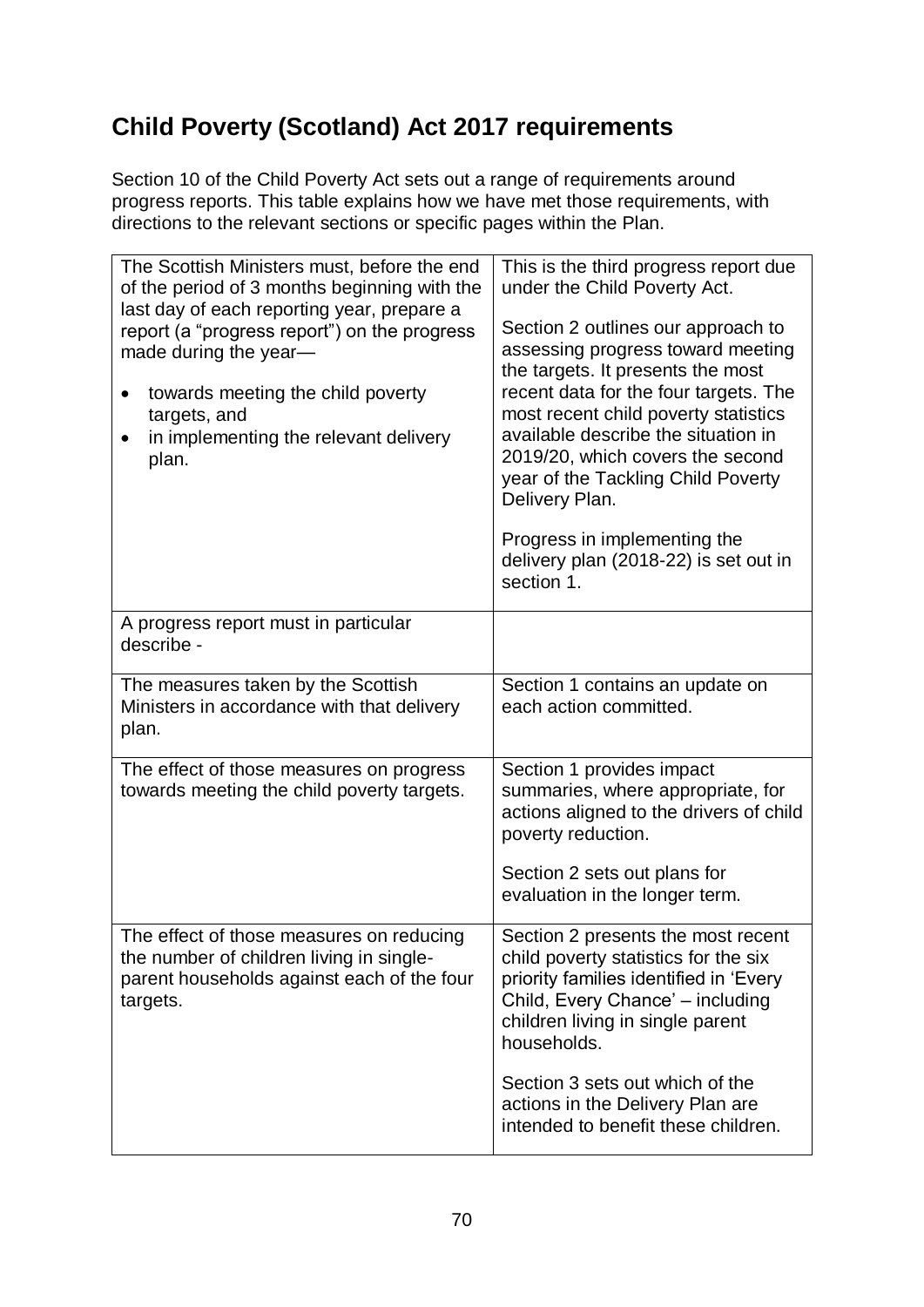| The effect of those measures on children<br>living in households whose income is<br>adversely affected, or whose expenditure is<br>increased, because a member of the<br>household has one or more protected<br>characteristics.                                                                                                                                                                                                                                              | Section 2 presents the most recent<br>child poverty statistics for the six<br>priority families identified in 'Every<br>Child, Every Chance' - including<br>children living in families that include<br>a disabled adult or child, minority<br>ethnic families, families with a child<br>under one year old, and families<br>where the mother is under 25 years<br>of age.<br>Section 3 sets out which of the                                                                                                                                  |
|-------------------------------------------------------------------------------------------------------------------------------------------------------------------------------------------------------------------------------------------------------------------------------------------------------------------------------------------------------------------------------------------------------------------------------------------------------------------------------|------------------------------------------------------------------------------------------------------------------------------------------------------------------------------------------------------------------------------------------------------------------------------------------------------------------------------------------------------------------------------------------------------------------------------------------------------------------------------------------------------------------------------------------------|
|                                                                                                                                                                                                                                                                                                                                                                                                                                                                               | actions in the Delivery Plan are<br>intended to benefit these children.                                                                                                                                                                                                                                                                                                                                                                                                                                                                        |
| If, in preparing a progress report -                                                                                                                                                                                                                                                                                                                                                                                                                                          |                                                                                                                                                                                                                                                                                                                                                                                                                                                                                                                                                |
| Scottish Ministers consider that the<br>measures taken in accordance with the<br>relevant delivery plan have not delivered<br>sufficient progress towards meeting the<br>child poverty targets, the progress report<br>must describe how the Scottish Ministers<br>propose to ensure sufficient progress is<br>delivered in the future.                                                                                                                                       | The single-year statistics published<br>in March 2021 cover the period<br>2019/20 and show that further<br>progress is required. Section 1 sets<br>out further commitments, including<br>to doubling the value of the Scottish<br>Child Payment. Further action will<br>be set out in the next Tackling Child<br>Poverty Delivery Plan, to be<br>published by 31 March 2022.                                                                                                                                                                   |
| In preparing a progress report, the Scottish<br>Ministers must -                                                                                                                                                                                                                                                                                                                                                                                                              |                                                                                                                                                                                                                                                                                                                                                                                                                                                                                                                                                |
| Consult the Commission on;<br>the progress made during the reporting<br>year towards meeting the child poverty<br>targets,<br>whether it appears to the Commission<br>that such progress is sufficient to meet<br>the child poverty targets,<br>what further progress the Commission<br>$\bullet$<br>considers is required to meet the child<br>poverty targets.<br>And, include any comments or<br>recommendations made by the Commission<br>on the matters mentioned above. | In line with the process agreed with<br>the Poverty and Inequality<br><b>Commission, Scottish Ministers</b><br>wrote to the Commission on 8 April<br>2021 inviting scrutiny and providing<br>detail inclusive of: key progress<br>delivered over the reporting period;<br>an update on delays to key actions<br>as a result of COVID, and; a<br>summary of key actions to mitigate<br>the impacts of COVID-19 which are<br>of relevance to our child poverty<br>ambitions.<br>The response received from the<br>Commission is reflected below. |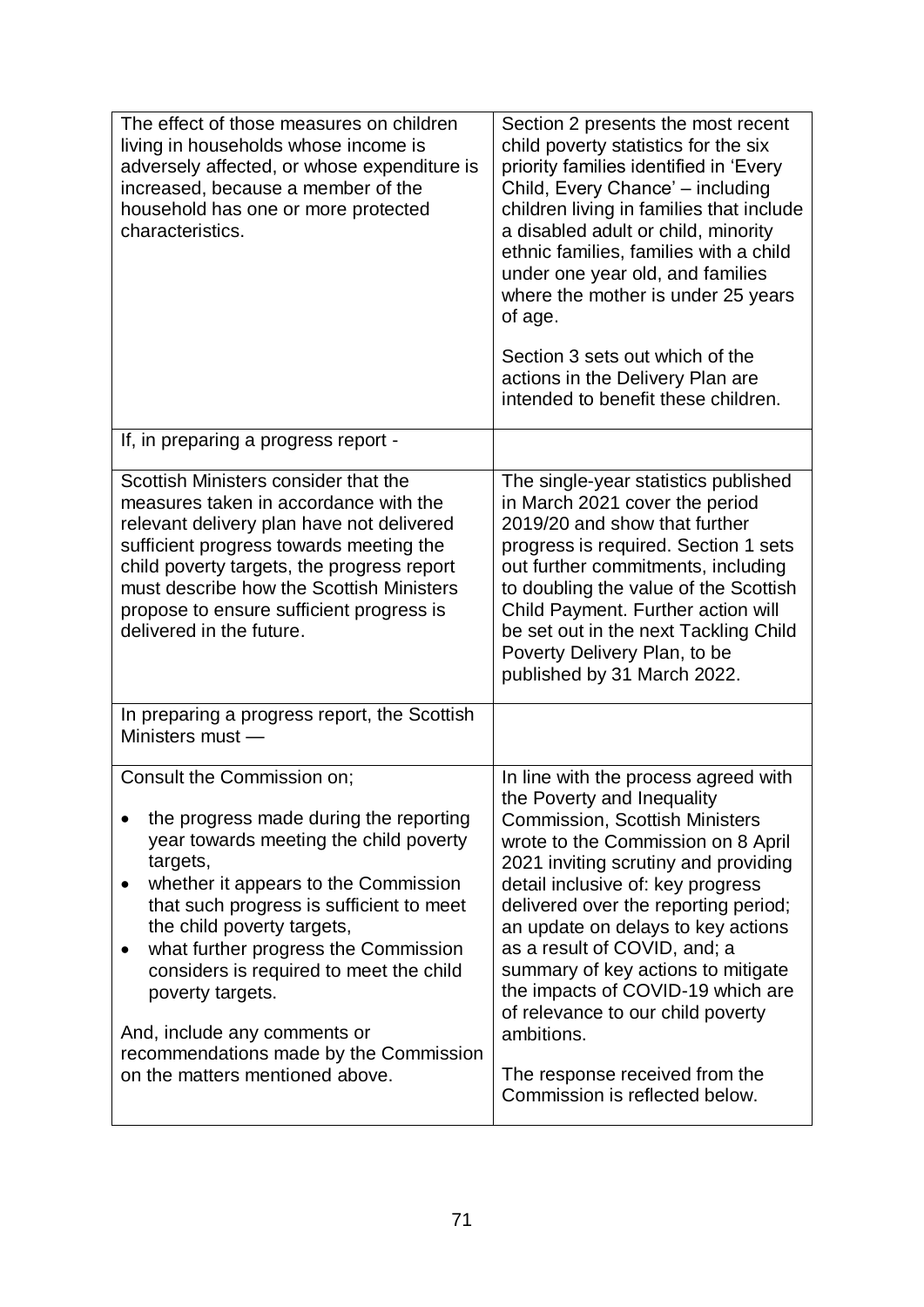# **Responding to the advice and comments of the Poverty and Inequality Commission:**

| In relation to the progress made during the<br>reporting year towards meeting the child<br>poverty targets:                                                                                                                                                                                                                                                                                                                                                                                                                                                                                                                                                                                                                                                                                                                                                                                                                                                                                         |                                                                                                                                                                                                                                                                                                                                                                                                                                                                                                                                                                                                                                                                                                                        |
|-----------------------------------------------------------------------------------------------------------------------------------------------------------------------------------------------------------------------------------------------------------------------------------------------------------------------------------------------------------------------------------------------------------------------------------------------------------------------------------------------------------------------------------------------------------------------------------------------------------------------------------------------------------------------------------------------------------------------------------------------------------------------------------------------------------------------------------------------------------------------------------------------------------------------------------------------------------------------------------------------------|------------------------------------------------------------------------------------------------------------------------------------------------------------------------------------------------------------------------------------------------------------------------------------------------------------------------------------------------------------------------------------------------------------------------------------------------------------------------------------------------------------------------------------------------------------------------------------------------------------------------------------------------------------------------------------------------------------------------|
| The report of the Commission notes:<br>"The latest child poverty statistics show that<br>child poverty levels are at best stagnating,<br>and may be starting to rise. These statistics<br>refer to the period before COVID-19. We<br>have not yet seen the full impact of the<br>pandemic on poverty and inequality, and it<br>is clear that families on low incomes are<br>likely to have been hit the hardest. This will<br>make reaching the child poverty targets<br>even more challenging.<br>Over the last year much of the focus has<br>been on trying to prevent families on low<br>incomes from being swept more deeply into<br>poverty by the pandemic. The Commission<br>welcomes the action that the Scottish<br>Government has taken to mitigate the<br>impacts of the pandemic; this has provided<br>a lifeline for many families. Overall,<br>however, the pandemic has led to delays in<br>delivery of many of the actions set out in the<br>Tackling Child Poverty Delivery Plan." | As reflected in Section 1, whilst<br>delays to a number of key<br>programmes have been necessary<br>as a result of the COVID-19<br>pandemic, Scottish Ministers have<br>also brought forward a number of<br>new supports for families. These<br>include the launch of Connecting<br>Scotland, to tackle the digital divide,<br>providing Free School Meals,<br>alternate provision during school<br>holidays, promoting a cash-first<br>approach, and introducing new<br><b>COVID Hardship Payments which</b><br>have benefited around 145,000<br>children and young people.<br>As set out in Section 1, where<br>programmes have been delayed, we<br>are committed to regaining the<br>ground lost and going further. |
| In relation to whether it appears to the<br>Commission that such progress is sufficient<br>to meet the child poverty targets:                                                                                                                                                                                                                                                                                                                                                                                                                                                                                                                                                                                                                                                                                                                                                                                                                                                                       |                                                                                                                                                                                                                                                                                                                                                                                                                                                                                                                                                                                                                                                                                                                        |
| The report of the Commission notes:<br>"The Commission's view is that, based on<br>current progress, the Scottish Government<br>will miss the child poverty targets by a long<br>way. The action being taken by the Scottish<br>Government is not on a scale that is<br>sufficient to meet the interim or final<br>targets."                                                                                                                                                                                                                                                                                                                                                                                                                                                                                                                                                                                                                                                                        | 'Every Child, Every Chance' has laid<br>the foundations for significant<br>change, including the development<br>and launch of the new Scottish Child<br><b>Payment and Parental Employability</b><br>Support Fund. We remain firmly<br>committed to tackling and reducing<br>child poverty in line with the<br>ambitious targets set within the<br>Child Poverty (Scotland) Act 2017.<br>Further action, to deliver at the pace<br>and scale required, will be set out<br>within the next Tackling Child<br>Poverty Delivery Plan to be<br>published by the end of March 2022.                                                                                                                                         |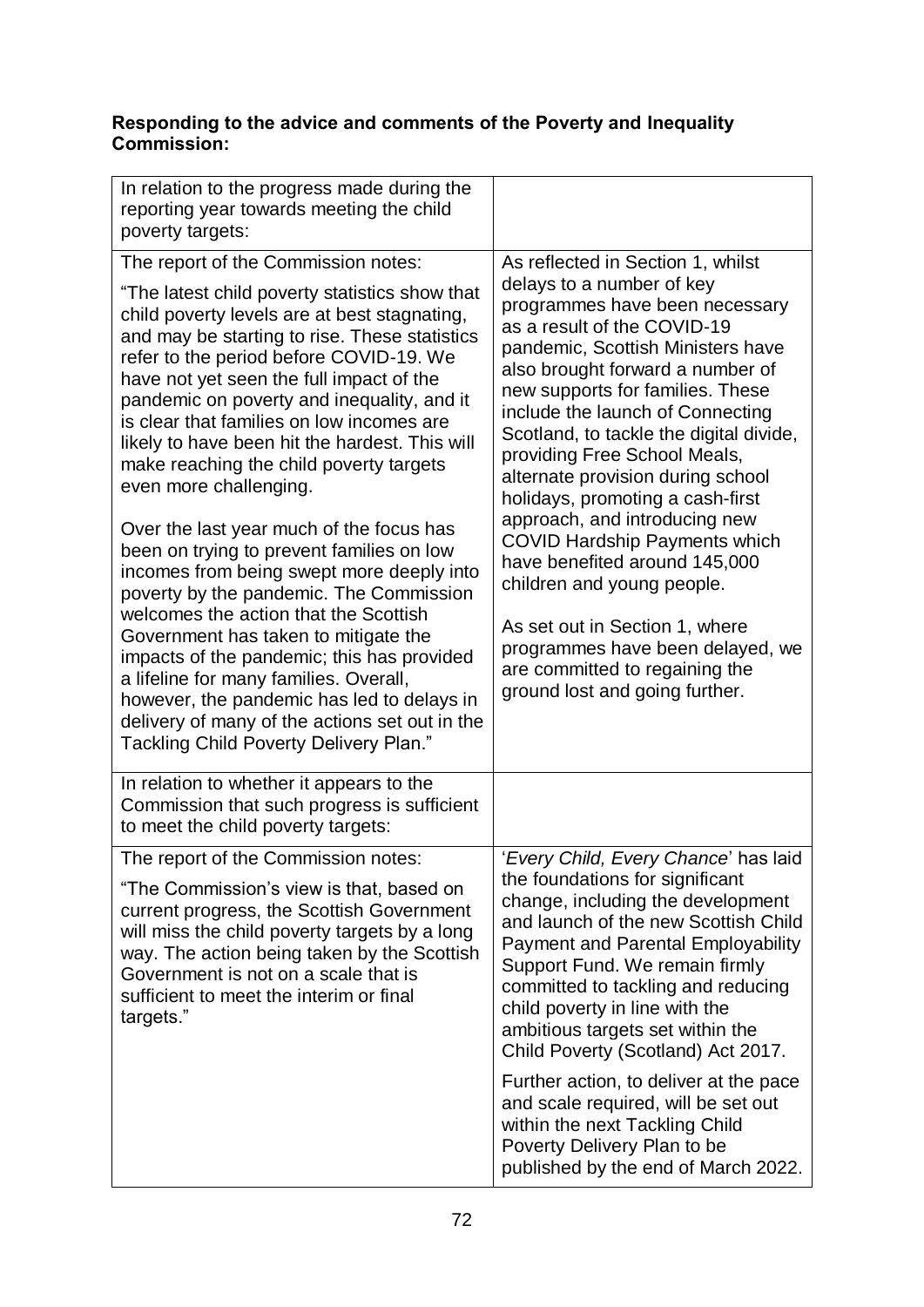| In relation to what further progress the<br>Commission considers is required to meet<br>the child poverty targets:                                                                                                                                                                                                                                                                                                                                                                                                                                                                                      |                                                                                                                                                                                                                                                                                                                                                                                                                                                                                                                                                                                                         |
|---------------------------------------------------------------------------------------------------------------------------------------------------------------------------------------------------------------------------------------------------------------------------------------------------------------------------------------------------------------------------------------------------------------------------------------------------------------------------------------------------------------------------------------------------------------------------------------------------------|---------------------------------------------------------------------------------------------------------------------------------------------------------------------------------------------------------------------------------------------------------------------------------------------------------------------------------------------------------------------------------------------------------------------------------------------------------------------------------------------------------------------------------------------------------------------------------------------------------|
| "The targets can be met, but the Scottish<br>Government must deliver action at a much<br>greater scale and pace, and with<br>significantly higher levels of investment, if it<br>is to meet them. It must act now. The<br>response to the pandemic has shown that<br>when there is a sense of urgency and all<br>partners work together it is possible to take<br>significant action to support families and to<br>do so quickly. Action can be taken that was<br>previously seen as too difficult. This same<br>sense of urgency and partnership needs to<br>be applied to eradicating child poverty." | We agree with the Commission that<br>further action is needed to deliver at<br>the pace and scale required to<br>tackle child poverty.<br>We will work with the Commission in<br>development of our next Tackling<br>Child Poverty Delivery Plan, to be<br>published by the end of March 2022.                                                                                                                                                                                                                                                                                                          |
| The Commission provided twelve<br>recommendations in relation to further<br>progress required to meet the child poverty<br>targets:                                                                                                                                                                                                                                                                                                                                                                                                                                                                     |                                                                                                                                                                                                                                                                                                                                                                                                                                                                                                                                                                                                         |
| 1. The Scottish Government must deliver<br>action at a much greater scale and pace,<br>and with significantly higher levels of<br>investment, in order to meet the child<br>poverty targets. This requires it to use all<br>the levers available to it, including further<br>action on social security, employment and<br>housing.                                                                                                                                                                                                                                                                      | We remain firmly committed to<br>tackling and reducing child poverty<br>and have already announced plans<br>to double the Scottish Child<br>Payment to £20 by the end of the<br>Parliamentary term, to invest at<br>least a further £15 in our Parental<br><b>Employability Support Fund across</b><br>2022-24 and set out ambitious plans<br>to deliver 100,000 more affordable<br>homes by 2031/32 through our<br>Housing to 2040 strategy.<br>The government will set out further<br>action to deliver progress toward the<br>targets within the next Tackling<br>Child Poverty Delivery Plan, to be |
|                                                                                                                                                                                                                                                                                                                                                                                                                                                                                                                                                                                                         | published by the end of March 2022.                                                                                                                                                                                                                                                                                                                                                                                                                                                                                                                                                                     |
| 2. The Scottish Government should<br>continue to make the case to the UK<br>Government to make the uplift to Universal<br>Credit permanent and to extend this to<br>relevant legacy benefits, and should make<br>the case for single parents under 25 to<br>receive the same rate of Universal Credit<br>standard allowance as older parents.                                                                                                                                                                                                                                                           | We have written to the UK<br>Government 7 times making strong<br>representation that they retain the<br>£20 uplift and have written to them<br>prior to this on a number of<br>occasions requesting they make key<br>changes to reserved benefits,<br>including abolishing the two child<br>limit, benefit cap and 5-week wait<br>under Universal Credit (UC).                                                                                                                                                                                                                                          |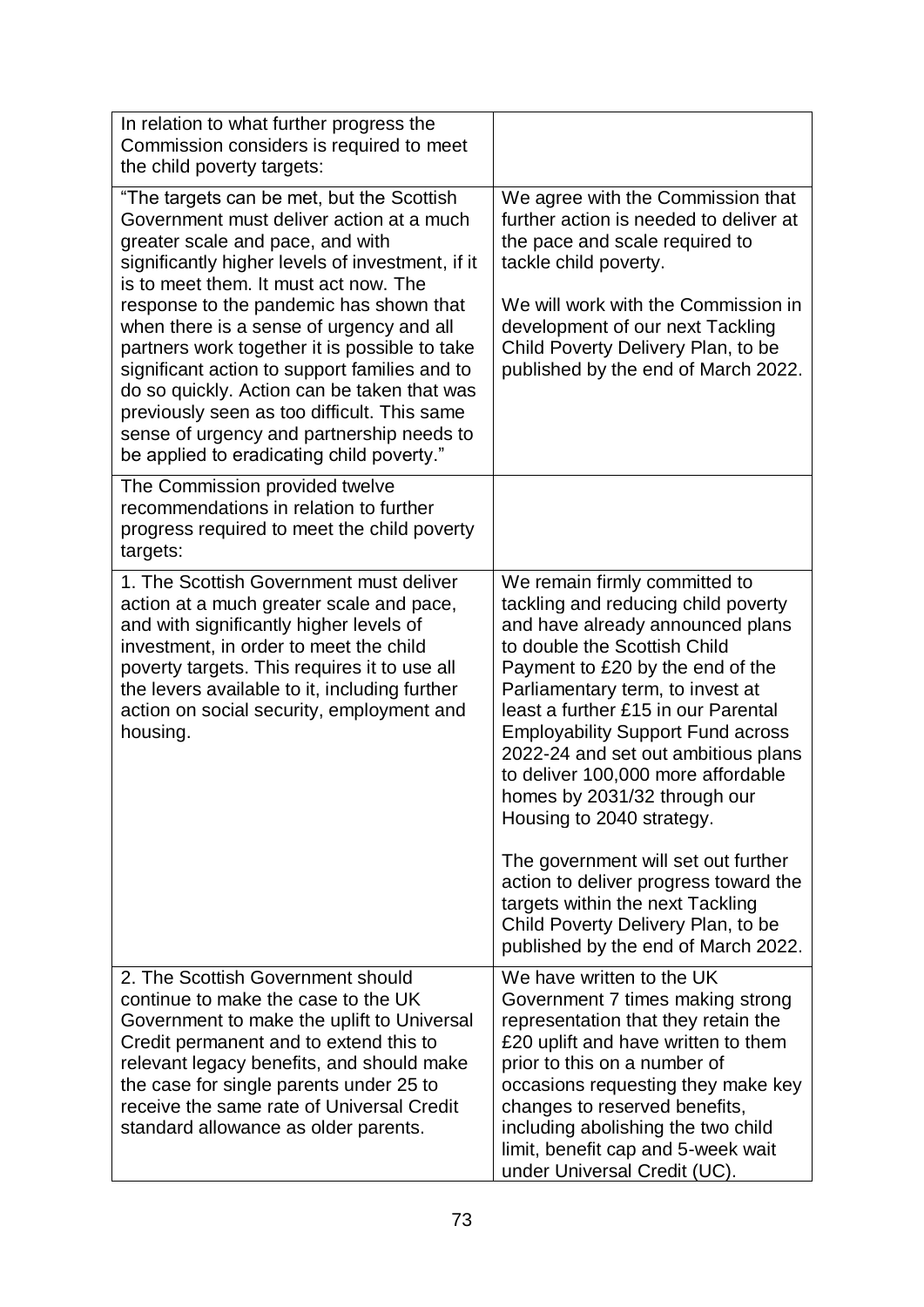|                                                                                                                                                                                                                                                                                                                                                                                                                                                                                                                                                                                                                                                                | We will make further representation<br>on these issues and will further note<br>the unfair treatment of young<br>parents who receive less through<br>the UC standard allowance.                                                                                                                                                                                                                                                                               |
|----------------------------------------------------------------------------------------------------------------------------------------------------------------------------------------------------------------------------------------------------------------------------------------------------------------------------------------------------------------------------------------------------------------------------------------------------------------------------------------------------------------------------------------------------------------------------------------------------------------------------------------------------------------|---------------------------------------------------------------------------------------------------------------------------------------------------------------------------------------------------------------------------------------------------------------------------------------------------------------------------------------------------------------------------------------------------------------------------------------------------------------|
| 3. The Scottish Government needs to apply<br>the same sense of urgency, pace, and<br>commitment to investment and partnership,<br>to eradicating child poverty, that it has<br>shown in responding to COVID-19.                                                                                                                                                                                                                                                                                                                                                                                                                                                | As above, we agree with the<br>Commission that further action is<br>required to deliver at the pace and<br>scale required to tackle child<br>poverty.                                                                                                                                                                                                                                                                                                         |
|                                                                                                                                                                                                                                                                                                                                                                                                                                                                                                                                                                                                                                                                | We will work with the Commission in<br>development of our next Tackling<br>Child Poverty Delivery Plan, to be<br>published by the end of March 2022.                                                                                                                                                                                                                                                                                                          |
| 4. The Scottish Government should commit<br>to making holiday payments, equivalent to<br>free school meals, on a permanent basis.                                                                                                                                                                                                                                                                                                                                                                                                                                                                                                                              | Through the 2021/22 Scottish<br>Budget we have provided additional<br>funding to local authorities to<br>continue the provision of Free<br>School Meal alternate approaches<br>during holiday periods, this could<br>include the provision of direct<br>payments, vouchers or food parcels.<br>Ministers will be considering future<br>approaches for free school meal<br>delivery during school holidays with<br>local authority partners during<br>2021/22. |
| 5. The Scottish Government should develop<br>an integrated childcare offer from 0-12<br>years, which includes 50 hours per week of<br>funded early learning and childcare for<br>children between the age of 6 months and 5<br>years, and a funded or subsidised out of<br>school care entitlement. This should include<br>provision that meets the needs of disabled<br>children. In the short term more action<br>should be taken to ensure that the existing<br>funded hours can be flexible to meeting<br>parents needs and to change rules that<br>prevent the funding from being used for<br>early learning and childcare in a disabled<br>child's home. | Section 1B sets out our approach to<br>Early Learning and Childcare and<br>out of school childcare.<br>The government will set out further<br>action to deliver progress toward the<br>targets within the next Tackling<br>Child Poverty Delivery Plan, to be<br>published by the end of March 2022.                                                                                                                                                          |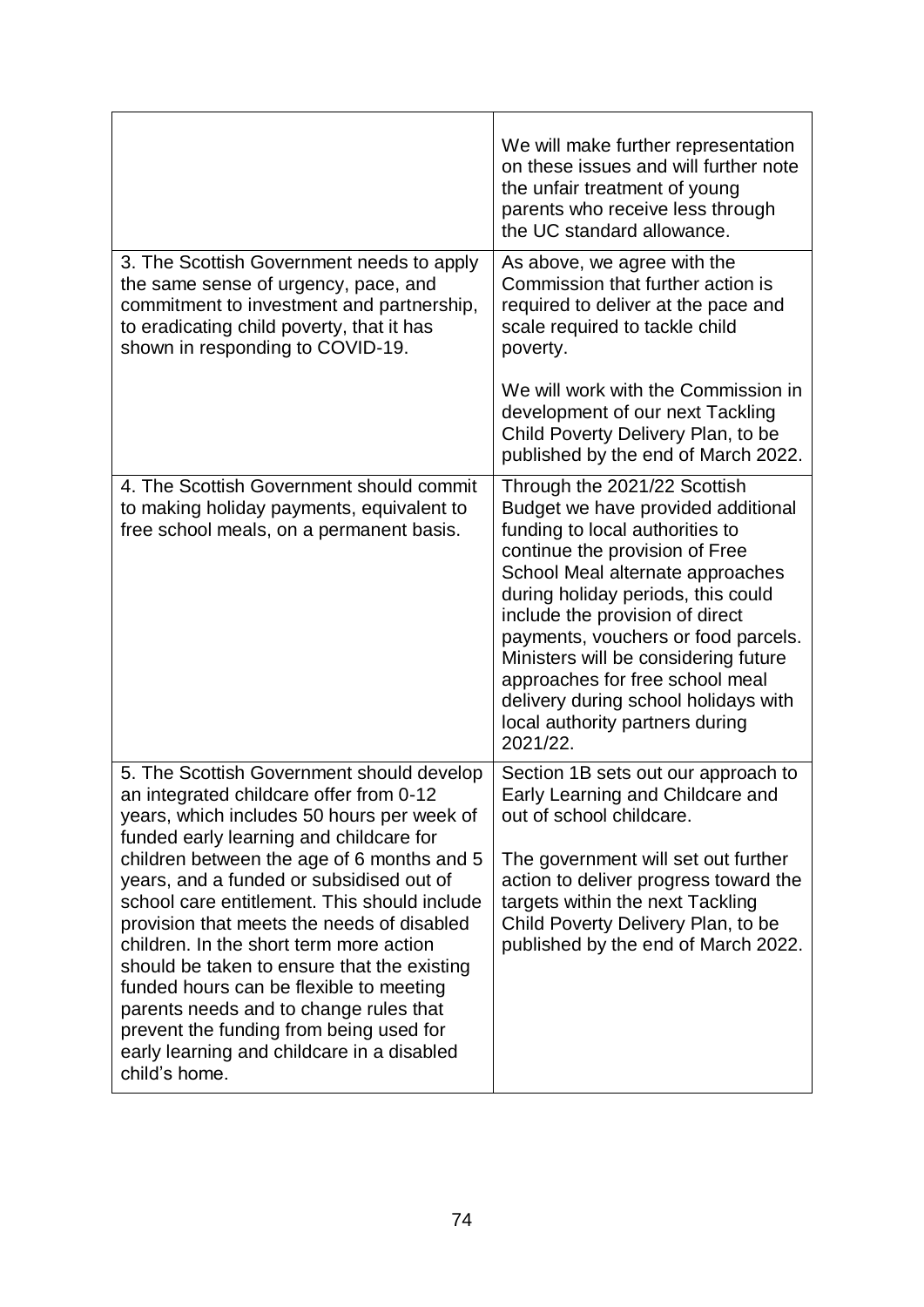| 6. The Scottish Government must ensure<br>that actions are more clearly linked to<br>targets and that it is clear what the impact of<br>the action is expected to be. There should<br>be a culture of continuous learning and<br>improvement where policy makers (not just<br>analysts) consistently demonstrate how<br>evaluation and learning are integral to their<br>on-going decision-making and delivery. | Section 1 provides impact<br>summaries for actions relevant to<br>the drivers of child poverty reduction<br>and highlights evaluation and user<br>feedback. This is integral to policy<br>design and ongoing improvement.  |
|-----------------------------------------------------------------------------------------------------------------------------------------------------------------------------------------------------------------------------------------------------------------------------------------------------------------------------------------------------------------------------------------------------------------|----------------------------------------------------------------------------------------------------------------------------------------------------------------------------------------------------------------------------|
| 7. The Scottish Government should provide<br>a significant increase in funding for the<br>Parental Employment Support Fund and an<br>equivalent to the 'Youth Guarantee',<br>offering a guarantee of work, funded<br>training or education, for parents from                                                                                                                                                    | We have continued to increase<br>investment in our Parental<br><b>Employability Support Fund, with</b><br>over £23 million to be invested since<br>2019.                                                                   |
| priority families engaging with programmes<br>supported by the Fund, if they have not got<br>a job after engaging with the programme for<br>an agreed period.                                                                                                                                                                                                                                                   | In development of our next Tackling<br>Child Poverty Delivery Plan we will<br>consider what further steps are<br>needed to support parents to enter<br>and progress within employment.                                     |
| 8. The Scottish Government, and the wider<br>public sector, should attach Fair Work<br>criteria to all grants, contracts and funding<br>as standard, and continue to champion<br>good jobs in the recovery.                                                                                                                                                                                                     | Section 1A sets out our approach to<br>Fair Work First and promotion of<br>good jobs                                                                                                                                       |
| 9. The Scottish Government should<br>increase the Scottish Child Payment to £20<br>per week this year.                                                                                                                                                                                                                                                                                                          | The Scottish Government will<br>double the payment to £20 per week<br>by the end of this Parliament and<br>will set out plans to do so in due<br>course.                                                                   |
| 10. The Scottish Government should look at<br>what impact a £20 per week Scottish Child<br>Payment will have and make a realistic<br>assessment of what further action is needed<br>in order to reach the interim child poverty<br>targets, including whether further increases<br>to the Scottish Child Payment will be<br>needed.                                                                             | As part of our approach to<br>developing the next Delivery Plan<br>we will consider the cumulative<br>impact of measures announced to<br>date and what further action is<br>needed to deliver the reductions<br>necessary. |
|                                                                                                                                                                                                                                                                                                                                                                                                                 | We will look at all levers available to<br>the Scottish Government to deliver<br>reductions in child poverty levels,<br>including through the Scottish Child<br>Payment.                                                   |
|                                                                                                                                                                                                                                                                                                                                                                                                                 | We have also committed to<br>reviewing the effectiveness of the<br>Scottish Child Payment during the<br>course of the next Delivery Plan.                                                                                  |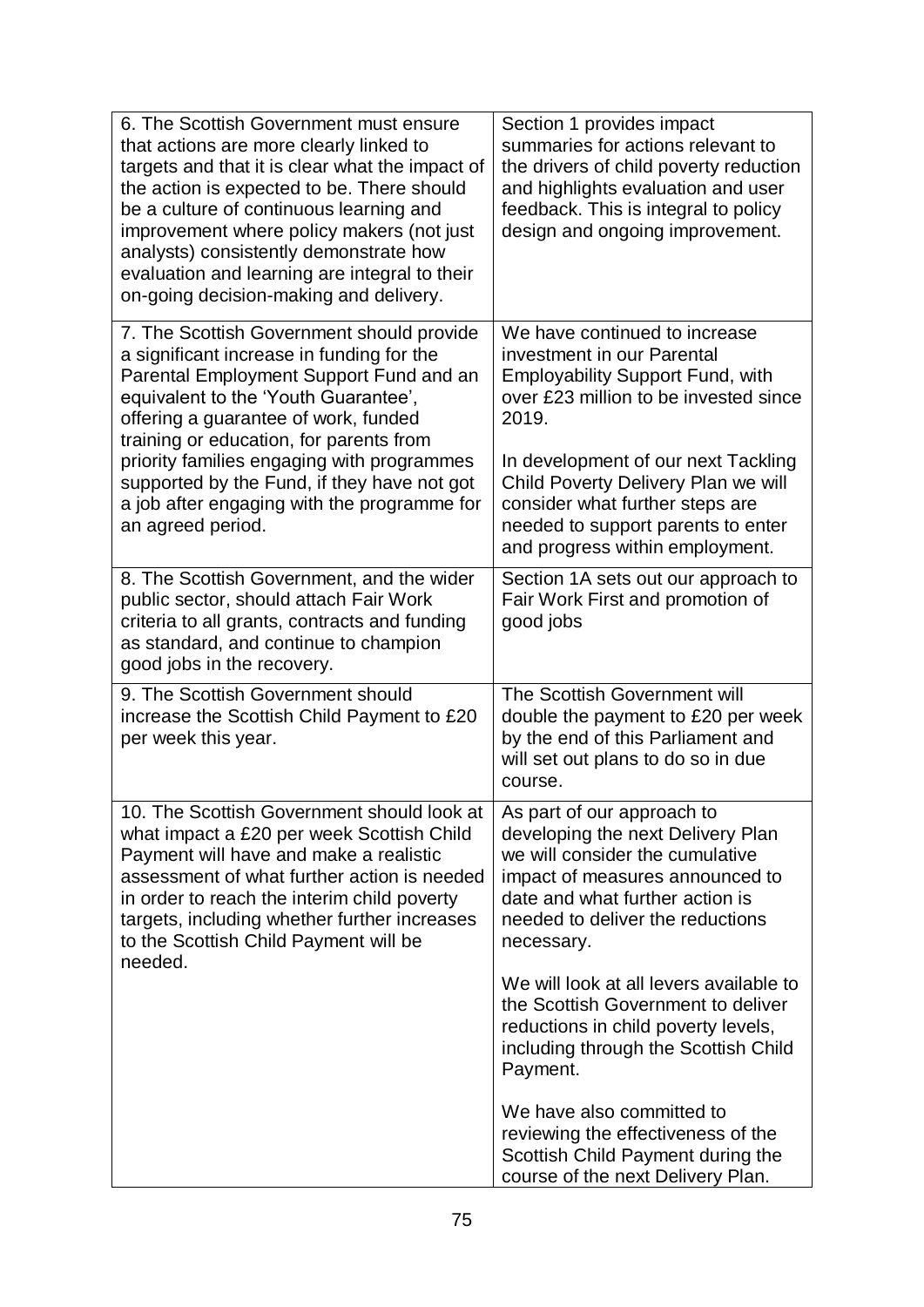|                                                                                                                                                                                                                                                                                                                                                | This is part of our continued ongoing<br>review of the Payment's<br>effectiveness, including via an<br>evaluation that will consider its<br>impact on families.                                                                                         |
|------------------------------------------------------------------------------------------------------------------------------------------------------------------------------------------------------------------------------------------------------------------------------------------------------------------------------------------------|---------------------------------------------------------------------------------------------------------------------------------------------------------------------------------------------------------------------------------------------------------|
| 11. The Scottish Government should take<br>action to implement recommendations from<br>the Social Renewal Advisory Board, and<br>particularly those set out [in the<br>Commission's advice], in order to reduce<br>child poverty. Where action will take some<br>time to be implemented, the Scottish<br>Government should look at what can be | The Scottish Government set out its<br>initial response to the Social<br>Renewal Advisory Board in March<br>2021 <sup>60</sup> , committing £25 million of<br>additional resource to drive forward<br>action, including in relation to fuel<br>poverty. |
| delivered in the interim.                                                                                                                                                                                                                                                                                                                      | We will continue to consider the<br>calls to action from the Social<br>Renewal Advisory Board to inform<br>our approach to tackling child<br>poverty.                                                                                                   |
| 12. The Scottish Government should<br>involve people with lived experience of<br>poverty in developing solutions and actions<br>and shaping delivery. This will help ensure<br>that policies and actions are better<br>designed and respond to the reality of                                                                                  | The Scottish Government recognise<br>and welcome the benefits of<br>involving people with lived<br>experience of poverty in developing<br>policies.                                                                                                     |
| people's lives.                                                                                                                                                                                                                                                                                                                                | This is clearly demonstrated through<br>key policies, including Fair Start<br>Scotland, our Parental Employability<br>Support Fund and approach to<br>devolved social security.                                                                         |
|                                                                                                                                                                                                                                                                                                                                                | Further we are encouraging this<br>approach with wider partners,<br>including through our continued<br>support of the Poverty Truth<br><b>Community and Poverty Alliance -</b><br>as reflected in section E.                                            |

<sup>1</sup> <sup>60</sup> [Social Renewal Advisory Board: our response](https://www.gov.scot/publications/scottish-government-response-report-social-renewal-advisory-board/) - Scottish Government, March 2021